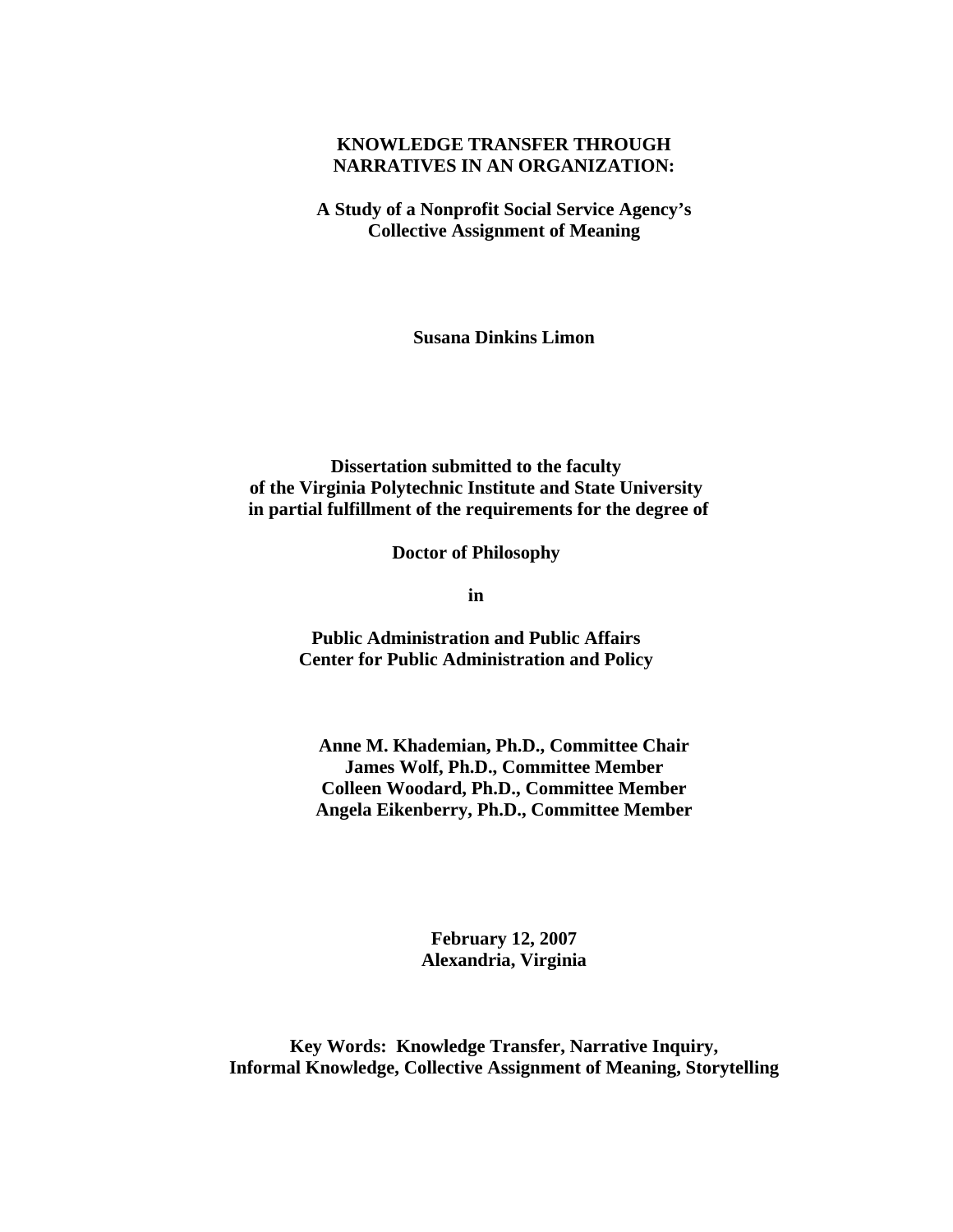## **Knowledge Transfer Through Narratives in an Organization: A Study of a Nonprofit Social Service Agency's Collective Assignment of Meaning**

\_\_\_\_\_\_\_\_\_\_\_\_\_\_\_\_\_\_\_\_\_\_\_\_\_\_\_\_\_\_\_\_\_\_\_\_\_\_\_\_\_\_\_\_\_\_\_\_\_\_\_\_\_\_\_\_\_\_\_\_\_\_\_\_\_\_\_\_\_

**Susana Dinkins Limon** 

**(Abstract)** 

This dissertation looks at the role narratives play in addressing organizational challenges by facilitating a collective assignment of meaning to those challenges that allows for problem solving, or a least a way to cope with the challenges. Specifically, the research examines the role of narratives in the transfer of knowledge to address organizational challenges. The dissertation develops the concept of narrative, and the qualities of the narratives used in this dissertation, focused on events, focused on people, focused on values, and it develops an understanding of knowledge transfer as the collective assignment of meaning to three organizational challenges that are constantly emerging.

In order to investigate the role that narratives play in knowledge transfer for addressing organizational challenges, two questions were posed and examined. First, can narratives be used as a means to explain knowledge transfer in a social service organization as a collective, interactive process? Second, do narratives create, or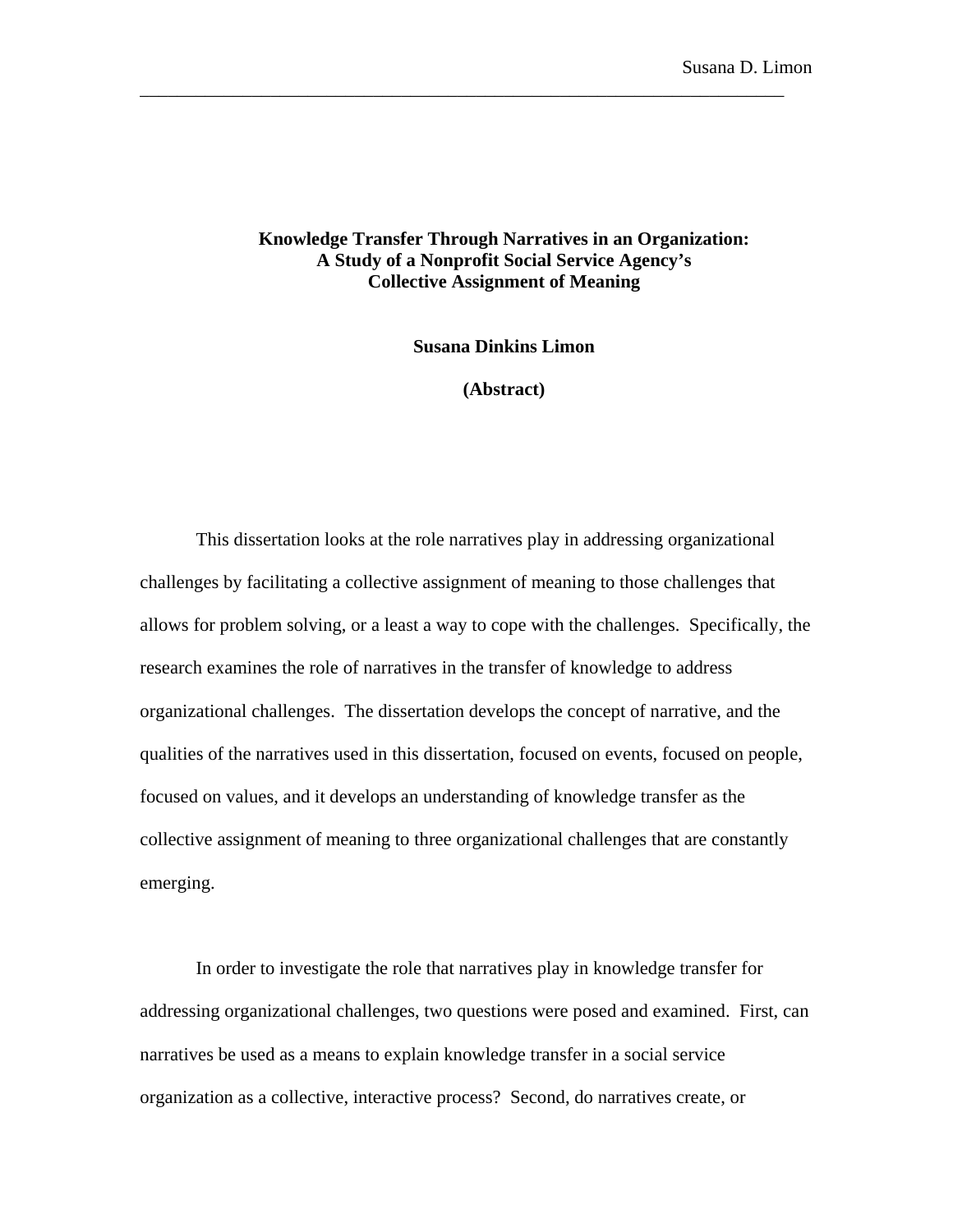contribute to a "knowledge transfer flow" in the organization that can be observed? An interpretivist approach was adopted and narrative inquiry was applied to the organization to provide a different lens through which organizational challenges are addressed and meaning was assigned to those challenges. The focus on narratives was an effort to see how participants assigned meaning, or made sense of the three challenges.

\_\_\_\_\_\_\_\_\_\_\_\_\_\_\_\_\_\_\_\_\_\_\_\_\_\_\_\_\_\_\_\_\_\_\_\_\_\_\_\_\_\_\_\_\_\_\_\_\_\_\_\_\_\_\_\_\_\_\_\_\_\_\_\_\_\_\_\_\_

In this case study, three means, or tools emerge as facilitating the assignment of meaning. These tools are superstars, indexing, and knowledge objects. This research will enrich the public administration and nonprofit literatures by utilizing narrative inquiry to examine the transfer of knowledge in a nonprofit social service organization that serves a vital public purpose under contracts with various levels of government. The research shows that knowledge was transferred through the collective assignment of meaning to ongoing organizational challenges that took the form of narratives. The research also shows that a cumulative effect was identified in the organizational narratives, so that as stories were told and retold, the organizational challenges took on new meanings, and people were able to take these new meanings to help them deal with the challenges.

iii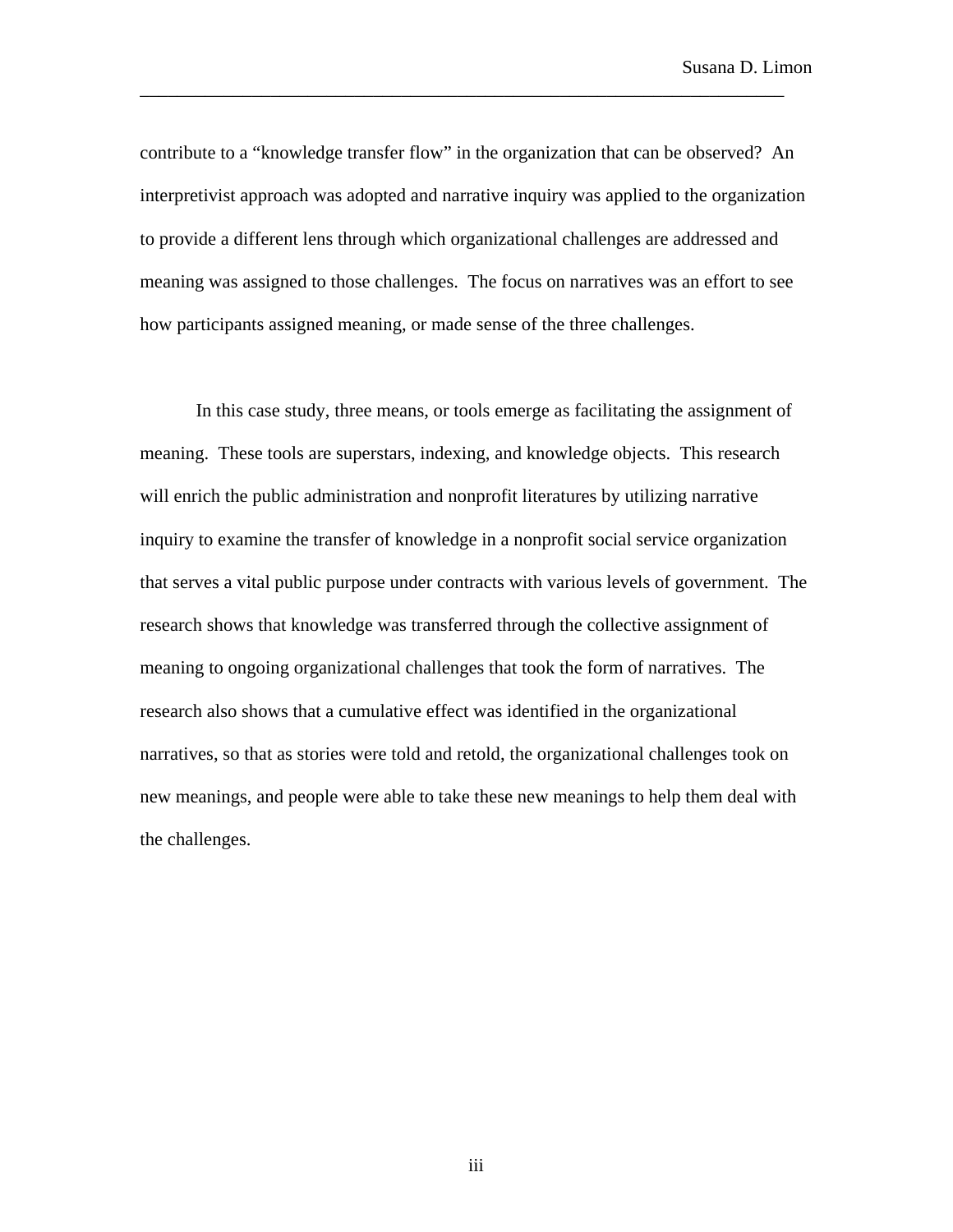## **Acknowledgements**

\_\_\_\_\_\_\_\_\_\_\_\_\_\_\_\_\_\_\_\_\_\_\_\_\_\_\_\_\_\_\_\_\_\_\_\_\_\_\_\_\_\_\_\_\_\_\_\_\_\_\_\_\_\_\_\_\_\_\_\_\_\_\_\_\_\_\_\_\_

Any accomplished endeavor is completed with the support of many caring people. I would like to thank those professors working on my committee for their continued guidance and support, especially my chair, Dr. Anne Khademian. I would like to thank my family for their patience as I pursued this dream, especially my husband and travel partner, Raymond Limon, and our two sons, Drew and Sean, who are our life and legacy. I want to thank my parents and my in-laws, Burrell and Phyllis Dinkins, and Jennie Limon and Joaquin Limon, for their inspiration. And I would like to thank a "handful" of women who have continually supported me in this endeavor with their humor, grace, encouragement, and prayers: Roberta Kisker, Anne Pritchett, Ann Simeone, Kathy Ezzell, and Katherine Limon.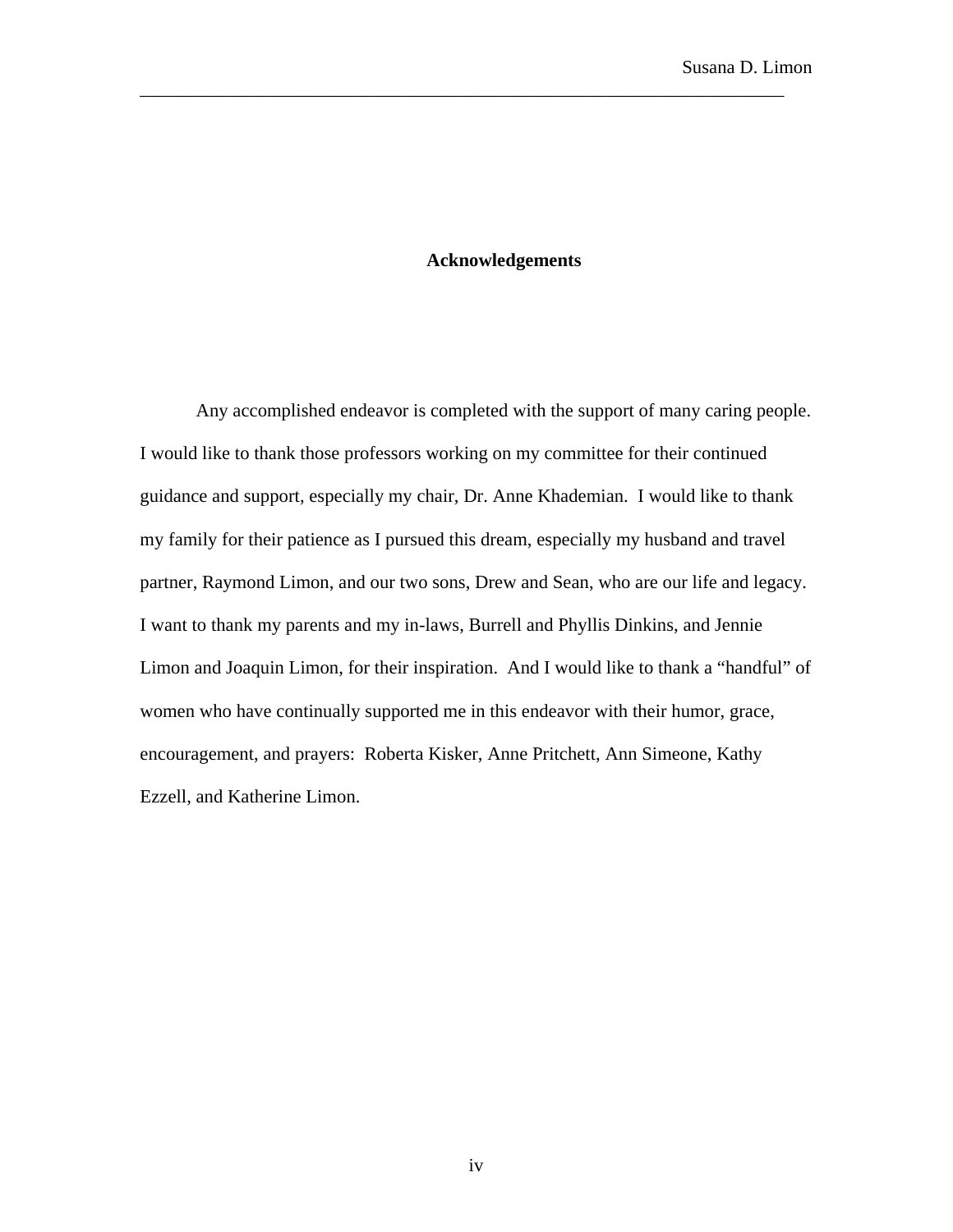# **CONTENTS**

\_\_\_\_\_\_\_\_\_\_\_\_\_\_\_\_\_\_\_\_\_\_\_\_\_\_\_\_\_\_\_\_\_\_\_\_\_\_\_\_\_\_\_\_\_\_\_\_\_\_\_\_\_\_\_\_\_\_\_\_\_\_\_\_\_\_\_\_\_

# **1 INTRODUCTION**

| 1.1 |  |
|-----|--|
| 1.2 |  |
| 1.3 |  |
| 1.4 |  |
| 1.5 |  |
| 1.6 |  |

## **2 LITERATURE REVIEW**

| 2.1 |  |
|-----|--|
| 2.2 |  |
| 2.3 |  |
| 2.4 |  |
| 2.5 |  |

## **3 RESEARCH DESIGN**

| 3.1 |  |  |
|-----|--|--|
| 3.2 |  |  |
| 3.3 |  |  |
| 3.4 |  |  |
|     |  |  |
|     |  |  |
| 3.5 |  |  |
|     |  |  |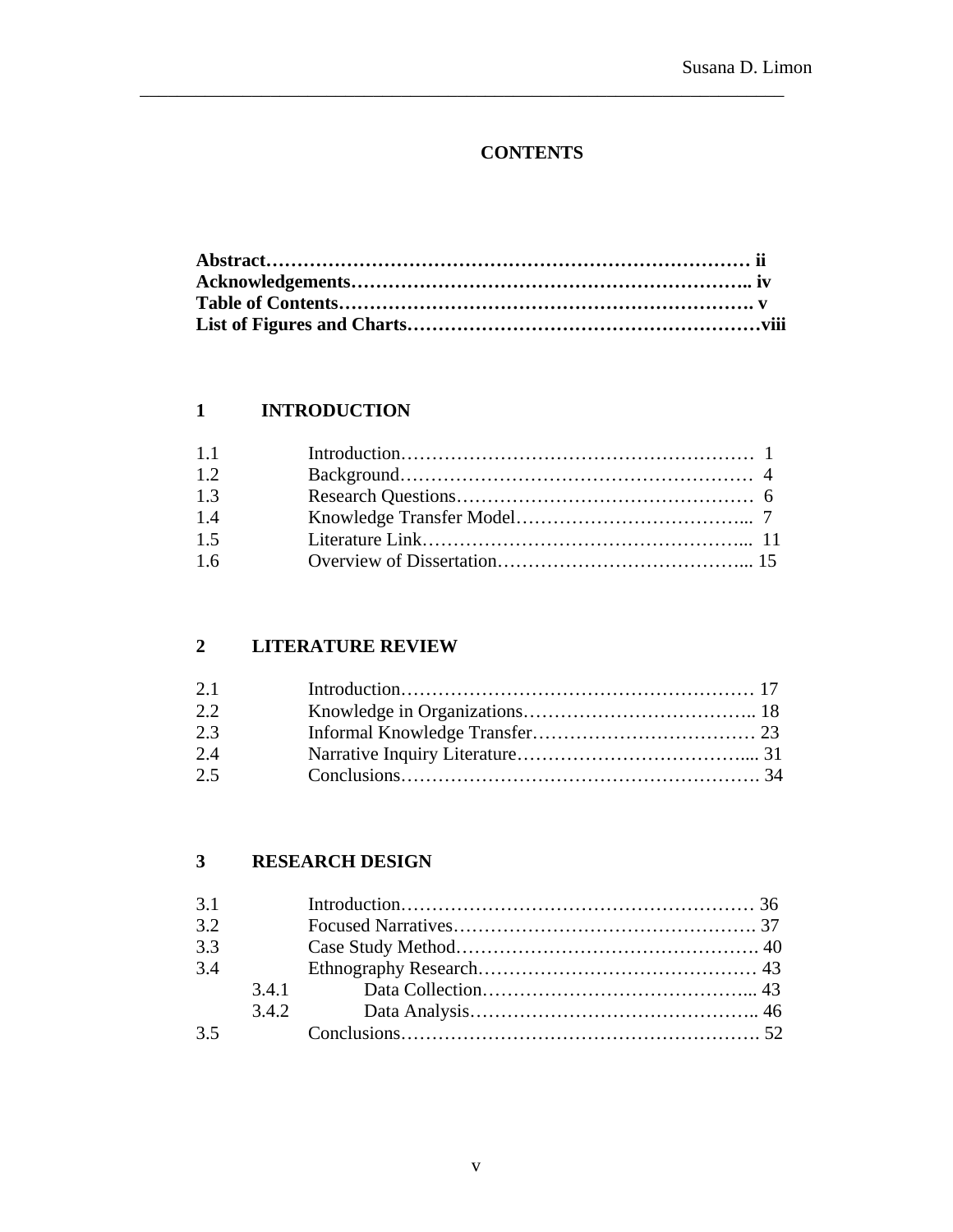# **4 THE AGENCY**

| 4.1 |  |
|-----|--|
| 4.2 |  |
| 4.3 |  |
| 4.4 |  |
| 4.5 |  |
| 4.6 |  |
| 4.7 |  |

\_\_\_\_\_\_\_\_\_\_\_\_\_\_\_\_\_\_\_\_\_\_\_\_\_\_\_\_\_\_\_\_\_\_\_\_\_\_\_\_\_\_\_\_\_\_\_\_\_\_\_\_\_\_\_\_\_\_\_\_\_\_\_\_\_\_\_\_\_

# **5 NARRATIVES AND ORGANIZATIONAL CHALLENGES**

## **6 ANALYSIS**

| 6.1 |       |                                                            |  |
|-----|-------|------------------------------------------------------------|--|
| 6.2 |       |                                                            |  |
|     |       |                                                            |  |
|     | 6.2.2 |                                                            |  |
|     |       | 6.2.3 Collective Meaning Assigned to Bringing Organization |  |
|     |       |                                                            |  |
| 6.3 |       |                                                            |  |
|     | 6.3.1 |                                                            |  |
|     | 6.3.2 |                                                            |  |
|     | 6.3.3 |                                                            |  |
| 6.4 |       | Ongoing Challenges as Organizational Narratives127         |  |
| 6.5 |       |                                                            |  |
|     |       |                                                            |  |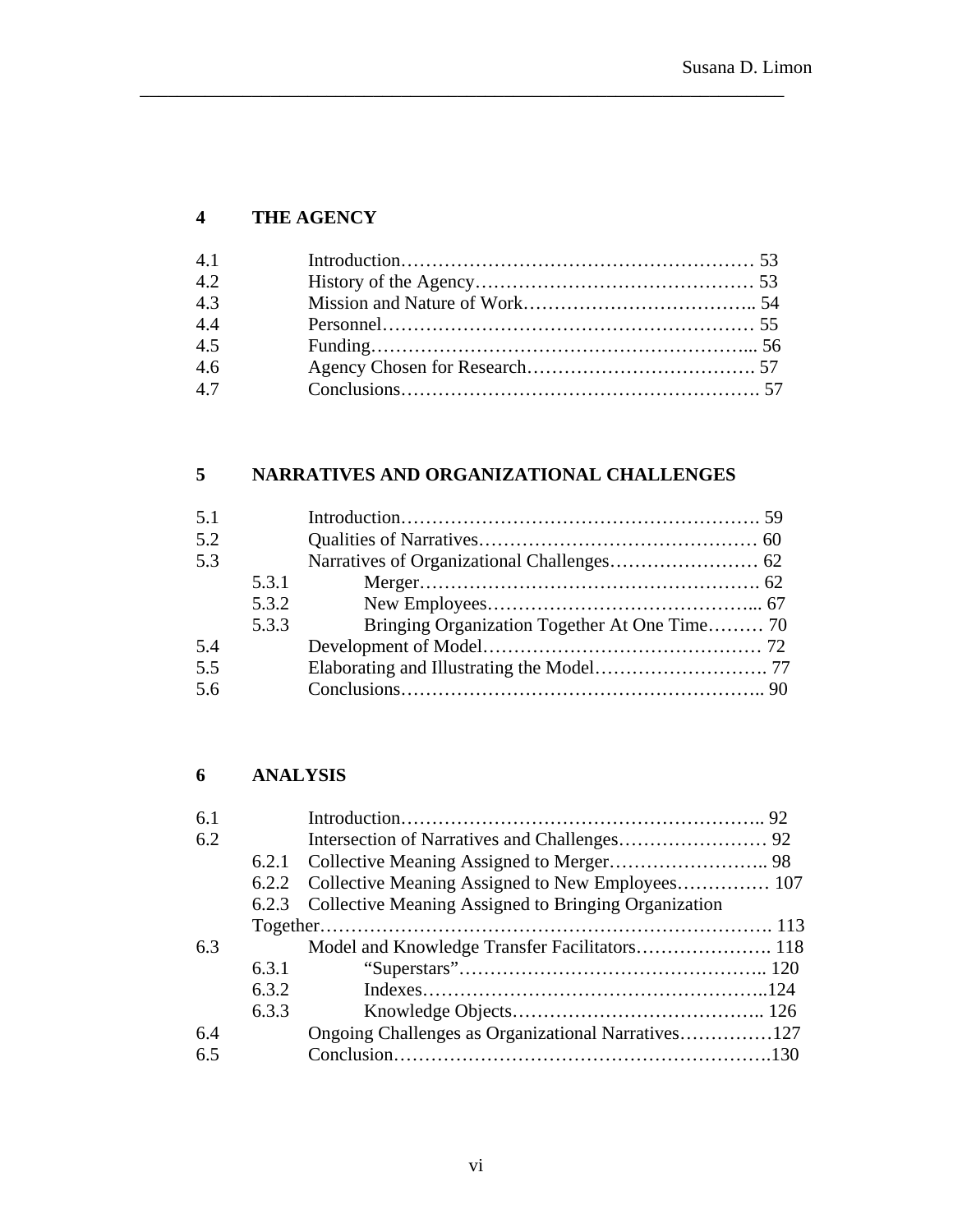# **7 DISCUSSION AND CONCLUSIONS**

| 7.1 |                                                            |  |
|-----|------------------------------------------------------------|--|
| 7.2 | Narratives and Narrative Inquiry Play Role in Findings 131 |  |
|     |                                                            |  |
|     |                                                            |  |
|     |                                                            |  |
| 7.3 |                                                            |  |
| 7.4 |                                                            |  |
| 7.5 |                                                            |  |
|     |                                                            |  |
|     |                                                            |  |

\_\_\_\_\_\_\_\_\_\_\_\_\_\_\_\_\_\_\_\_\_\_\_\_\_\_\_\_\_\_\_\_\_\_\_\_\_\_\_\_\_\_\_\_\_\_\_\_\_\_\_\_\_\_\_\_\_\_\_\_\_\_\_\_\_\_\_\_\_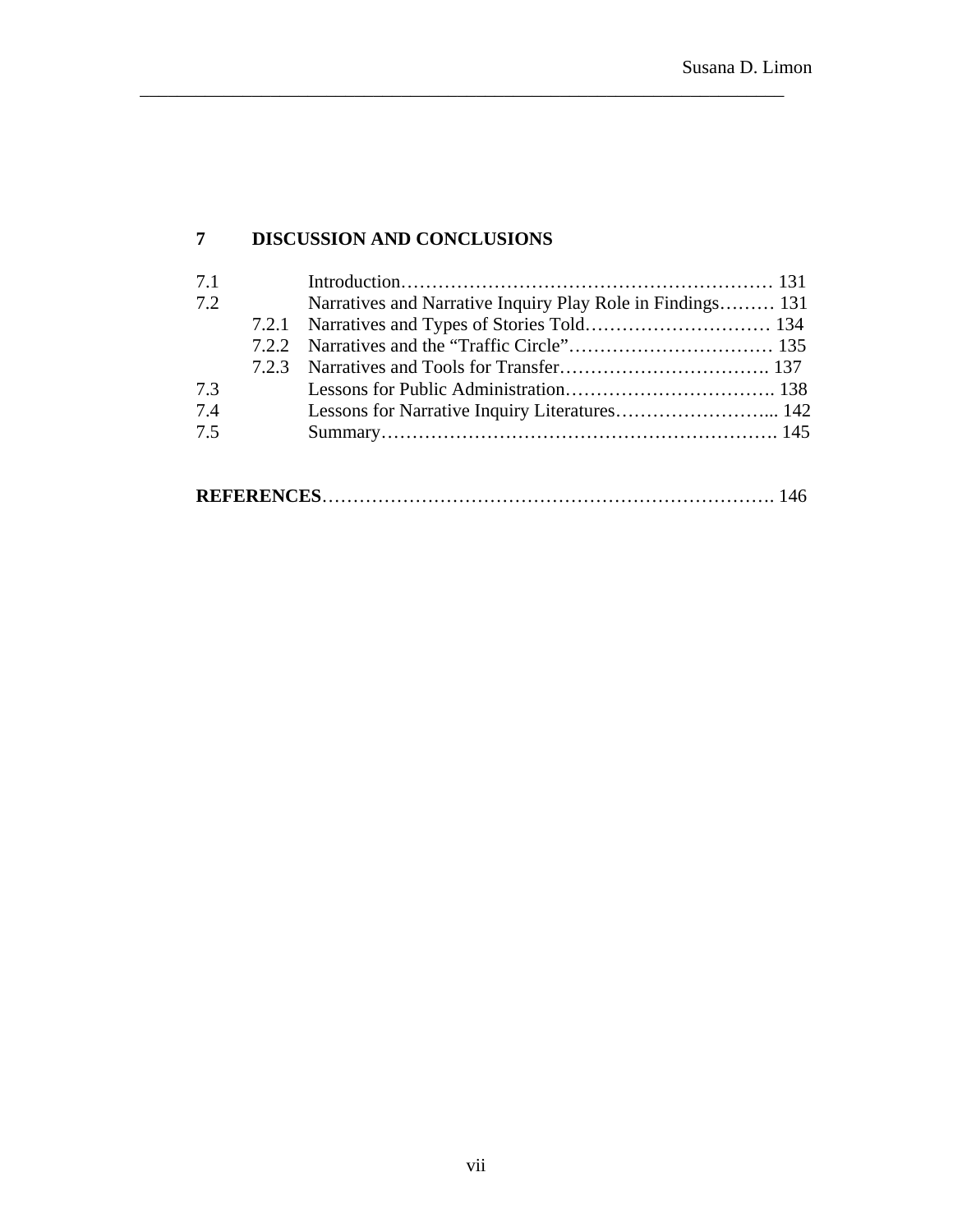## **LIST OF FIGURES AND CHARTS**

\_\_\_\_\_\_\_\_\_\_\_\_\_\_\_\_\_\_\_\_\_\_\_\_\_\_\_\_\_\_\_\_\_\_\_\_\_\_\_\_\_\_\_\_\_\_\_\_\_\_\_\_\_\_\_\_\_\_\_\_\_\_\_\_\_\_\_\_\_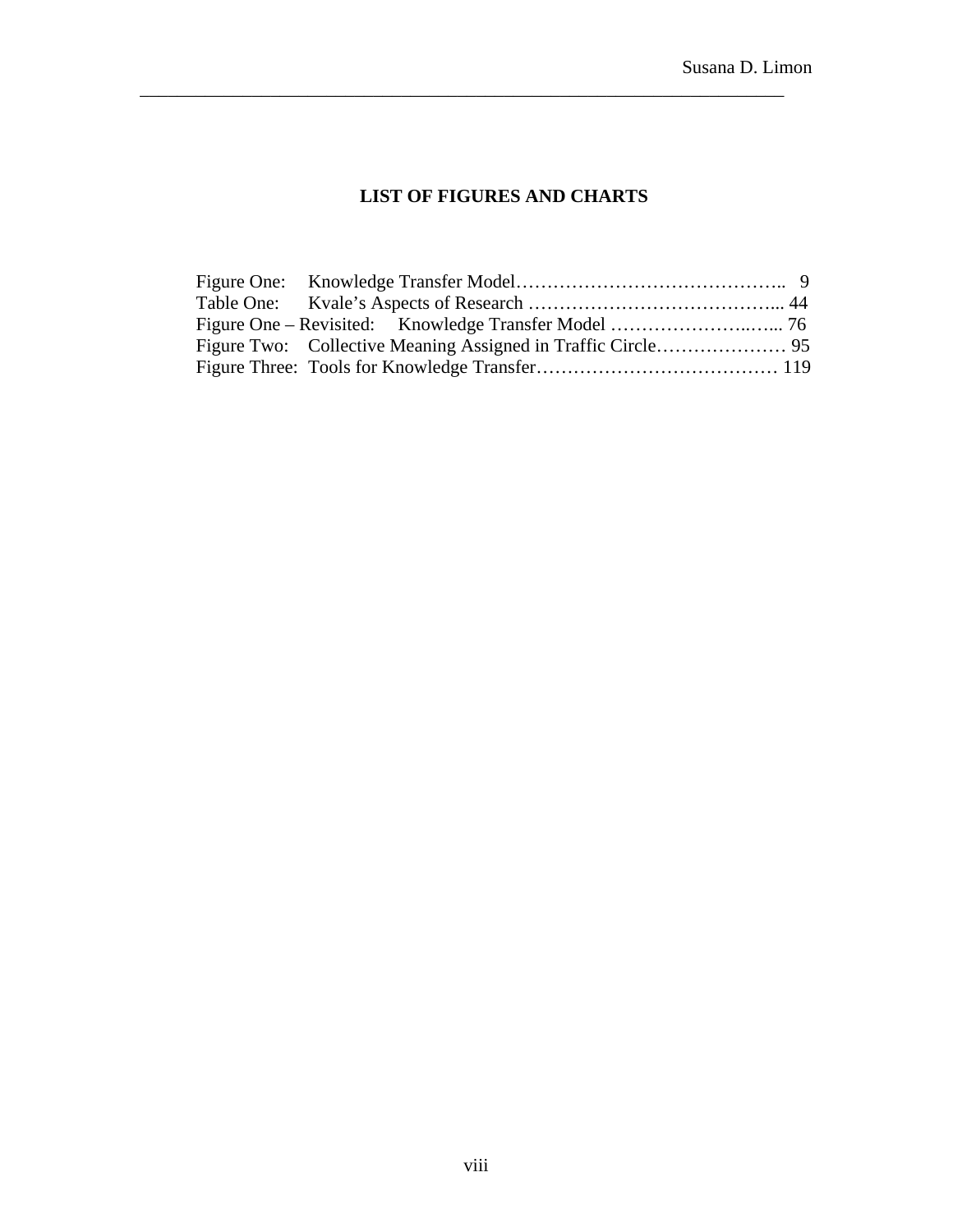### **KNOWLEDGE TRANSFER THROUGH NARRATIVES IN AN ORGANIZATION:**

\_\_\_\_\_\_\_\_\_\_\_\_\_\_\_\_\_\_\_\_\_\_\_\_\_\_\_\_\_\_\_\_\_\_\_\_\_\_\_\_\_\_\_\_\_\_\_\_\_\_\_\_\_\_\_\_\_\_\_\_\_\_\_\_\_\_\_\_\_

**A Study of a Nonprofit Social Service Agency's Collective Assignment of Meaning** 

## **CHAPTER ONE: INTRODUCTION**

#### **1.1 Introduction**

In the new knowledge economy, the ability to obtain, manage, share, and retain information directly impacts an organization's effectiveness. Many organizations today are employing "chief knowledge officers" to fulfill these functions. With this economy comes a new language, with terms such as "communities of practice," "portals" and "self-directed learners." This dissertation focuses on the transfer of knowledge across an organization and the use of that knowledge to deal with continuously emerging organizational challenges. Many organizations call the transfer of useful knowledge applied successfully elsewhere "Best Practices" or "Lessons Learned," and these terms are the modern form of the ancient art of storytelling.

This dissertation looks at the role narratives play in addressing organizational challenges by facilitating a collective assignment of meaning to those challenges that allows for problem solving, or a least a way to cope with the challenges. The dissertation develops the concept of narrative, and the qualities of the narratives used in this dissertation, focused on events, focused on people, focused on values, and it develops an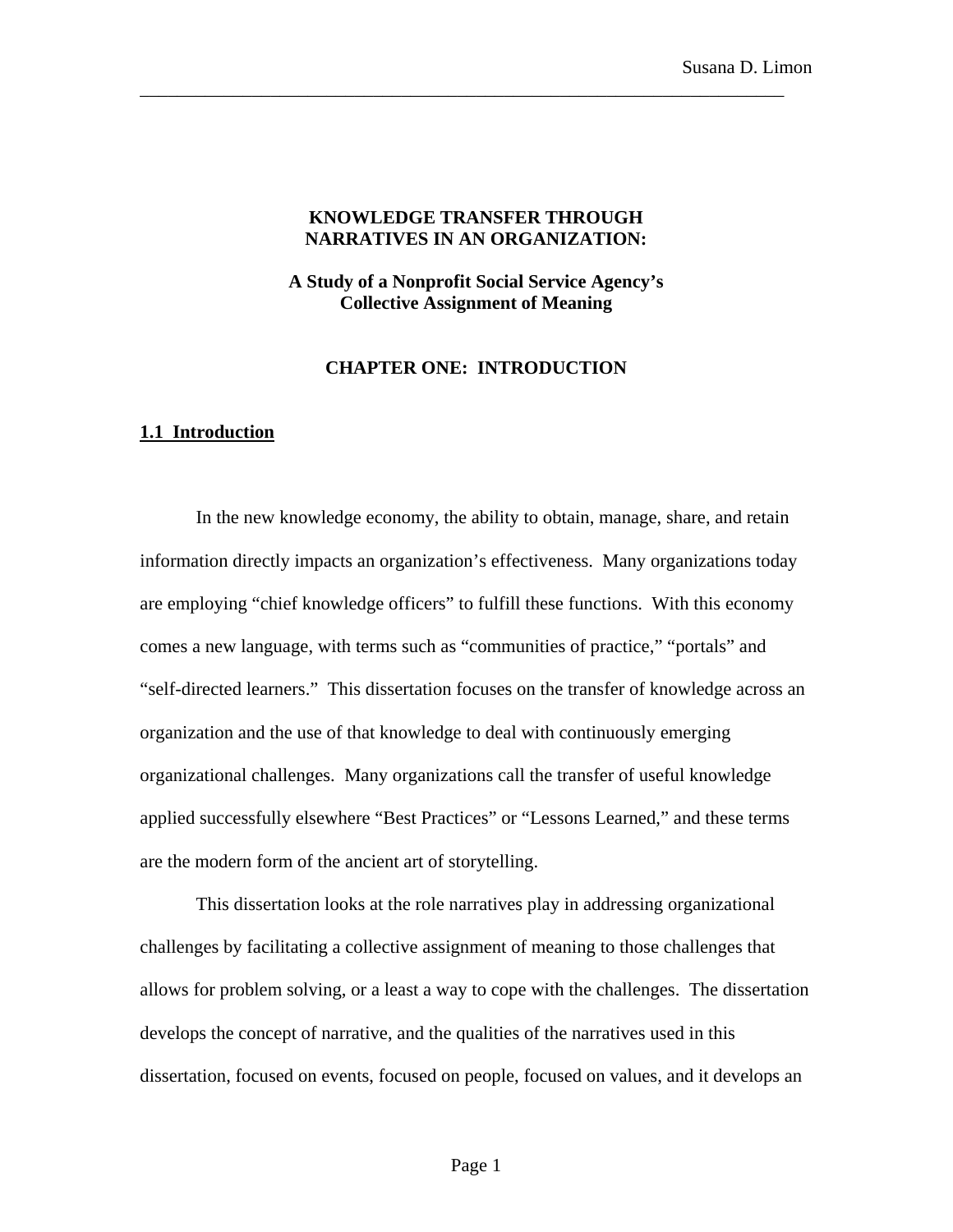Susana D. Limon

understanding of knowledge transfer as the collective assignment of meaning to challenges that are constantly emerging.

\_\_\_\_\_\_\_\_\_\_\_\_\_\_\_\_\_\_\_\_\_\_\_\_\_\_\_\_\_\_\_\_\_\_\_\_\_\_\_\_\_\_\_\_\_\_\_\_\_\_\_\_\_\_\_\_\_\_\_\_\_\_\_\_\_\_\_\_\_

The examination of knowledge transfer in a social service organization revealed tools that assisted in the use of narratives as a means to assign meaning and transfer knowledge—superstars, indexing, and knowledge objects. The "superstars" in the organization are individuals who were highly regarded in the organization, whose stories take on greater weight and emphasis, and who are mentioned frequently by various persons as "the person to talk to." These tend to be people who help you, who know the "short cuts." Part of their approachability is their "open door," and their deep conviction. The "indexing" tool allows individuals in an organization to "categorize" or "script" pieces of data and information so that these can fall into patterns that make sense to them. Indexes provide the "signposts" for an organization to help direct the questions or issues. The last tool used revolved around the function of "knowledge objects." These are materials that can be found within the organization that often are overlooked, but serve as "valuable knowledge objects" for morale, motivation, community building, and knowledge transfer. These tools are used in an organization to facilitate the assignment of meaning by passing on, and giving, definition to the stories that circulate within the organization.

Information becomes knowledge when it is placed in context and creates a capacity to act (Davenport & Prusak, 2000). The knowledge I am interested in for this research is that which is established collectively or socially through practice, and I will describe one way that information is turned to knowledge in the organization studied here, and is transferred across that organization. The continuous processing of data,

Page 2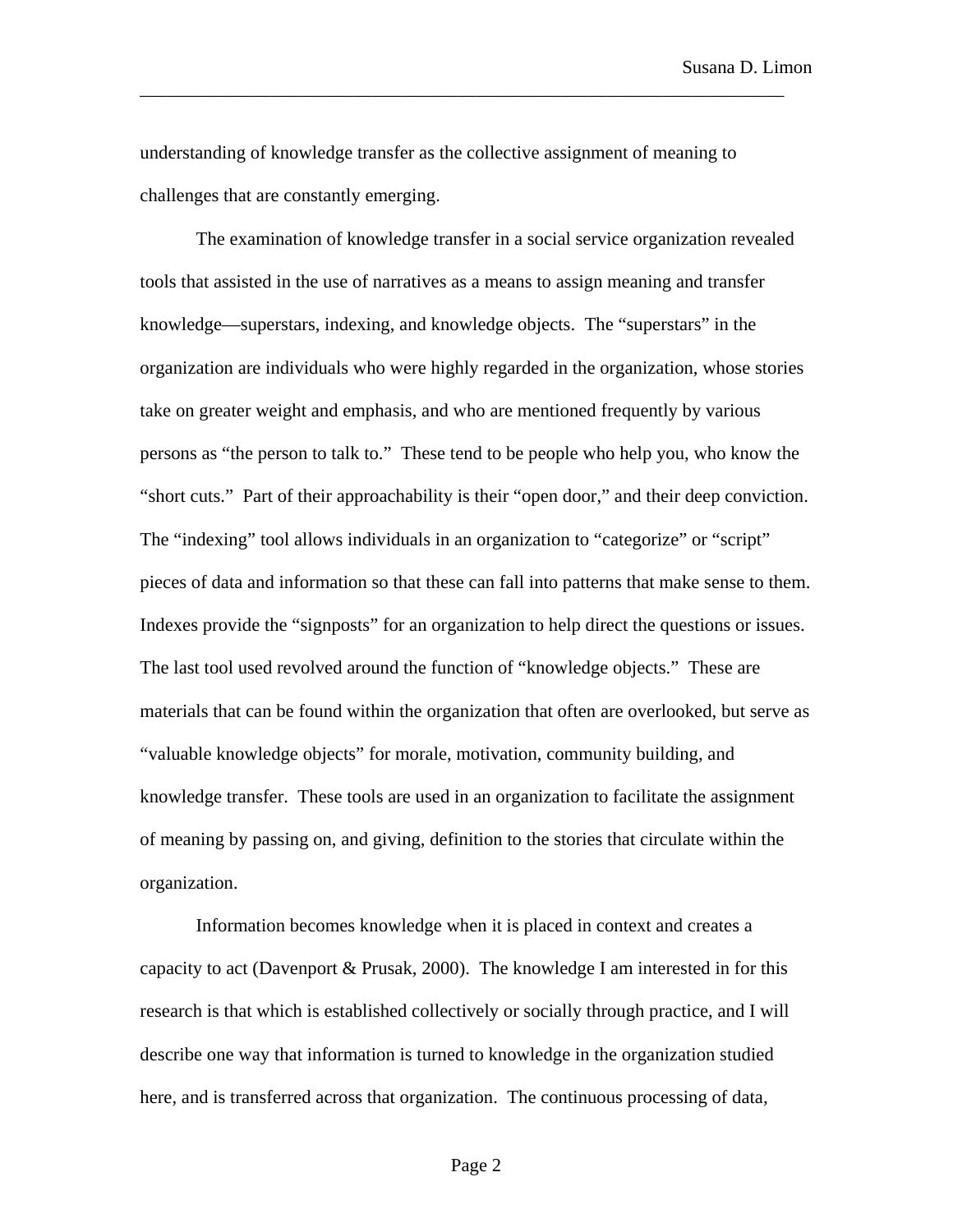information, stories, and anecdotes, facilitates the assignment of meaning and knowledge transfer across an organization. To simplify this description, information becomes knowledge as meaning is assigned and embedded. This can be done at the individual level, but my research focused on the collective assignment of meaning, and how this is used to transfer organizational knowledge. The use of narratives to transfer knowledge is one way that organizations transfer knowledge. My research will not look at all the various ways that knowledge is transferred, nor will it make an evaluative assertion as to whether narratives are more effective at knowledge transfer than other means.

\_\_\_\_\_\_\_\_\_\_\_\_\_\_\_\_\_\_\_\_\_\_\_\_\_\_\_\_\_\_\_\_\_\_\_\_\_\_\_\_\_\_\_\_\_\_\_\_\_\_\_\_\_\_\_\_\_\_\_\_\_\_\_\_\_\_\_\_\_

Organizations are complex, multi-dimensional systems that have been studied frequently in the literature using a positivist approach (March & Simon,1958; Thompson & Tuden,1959). However, by using an interpretivist paradigm, applying a narrative inquiry approach to an organization, I provide a different lens through which organizational challenges can be addressed. Experiences are filtered through our existing knowledge and beliefs, and the knowledge and beliefs constitute how we construct meanings from our experiences. The broad question to be addressed in my dissertation is: "What is the role that narratives play in knowledge transfer for addressing organizational challenges?" In order to answer this question, two research questions were posed and examined. First, can narratives be used as a means to explain knowledge transfer in a social service organization as a collective, interactive process? Second, do narratives create, or contribute to a "knowledge transfer flow" in the organization that can be observed?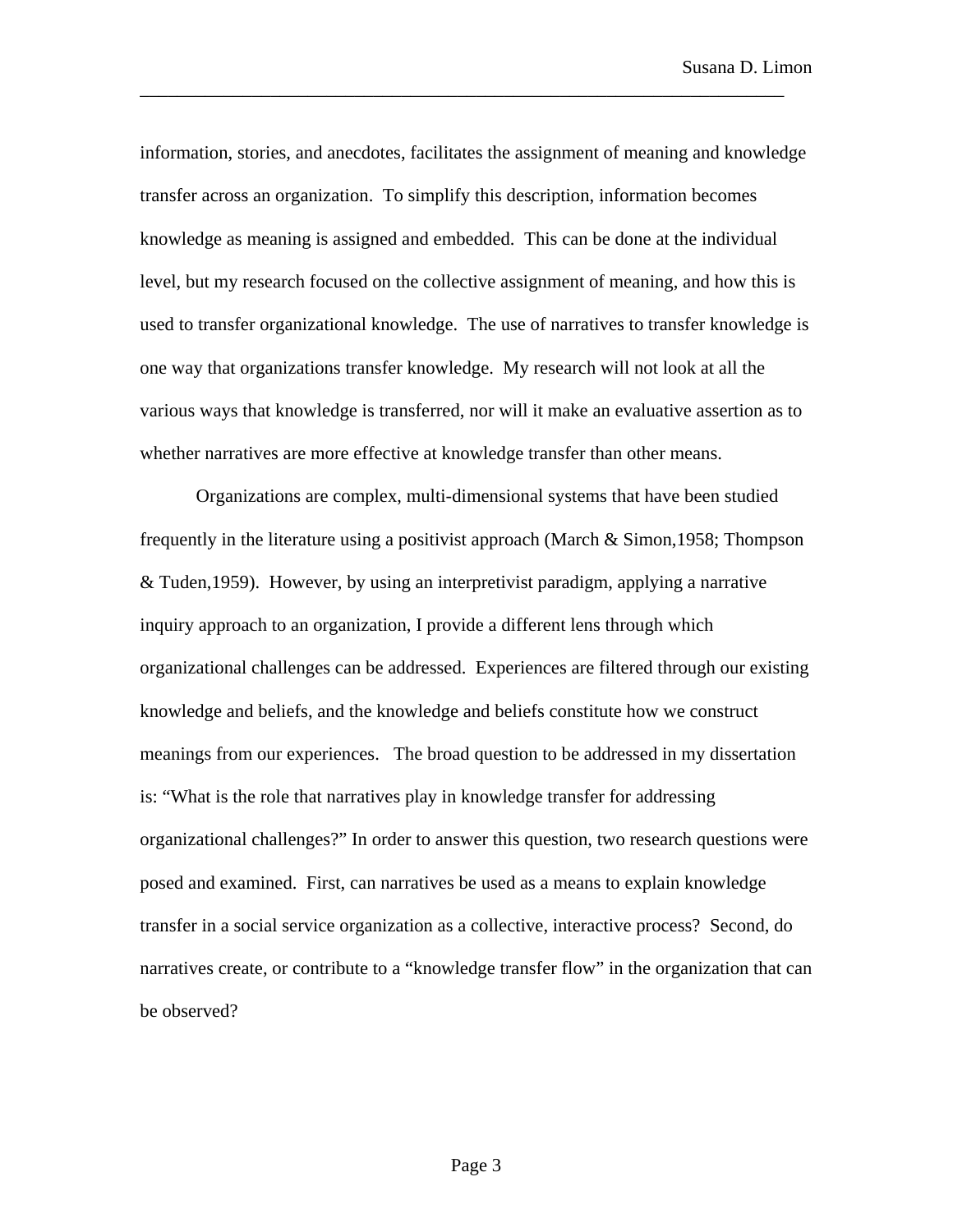### **1.2 Background**

The research question will be examined using a case study approach, grounded in ethnomethodology. The application of this methodology has generated a model that represents the way members of the social service organization utilize narratives to make sense of and address three continuously emerging challenges for the organization (Weick, 1995). This understanding of how one organization utilizes narratives could provide a model for examining knowledge, and knowledge transfer, in organizations providing a public service. Early researchers studying knowledge often subscribed to the dominant philosophical view of mind, learning, and knowledge, as 'egocentric," focusing on the individual, and how one acquired true knowledge of the world external to oneself. An alternative view, and the one I will use in this dissertation, is 'sociocentric,' still considering the individual and the world, but also taking into account the cultural nature of knowledge as a common human construction that is both formed by and forms human beings. For my research, knowledge is information that has meaning and guides the organization. It is collectively assigned meaning, and this meaning cannot be disconnected from action (Yanow, 2000).

\_\_\_\_\_\_\_\_\_\_\_\_\_\_\_\_\_\_\_\_\_\_\_\_\_\_\_\_\_\_\_\_\_\_\_\_\_\_\_\_\_\_\_\_\_\_\_\_\_\_\_\_\_\_\_\_\_\_\_\_\_\_\_\_\_\_\_\_\_

The sociocentric, or community, model assumes a community approach to knowledge transfer. The model assumes that "learning occurs, and knowledge is created, mainly through conversations and interactions *between* people" so that learners are conceived as "social beings who construct their understanding and learn from social interaction within specific socio-cultural and material settings" (Easterby-Smith et al., 2000).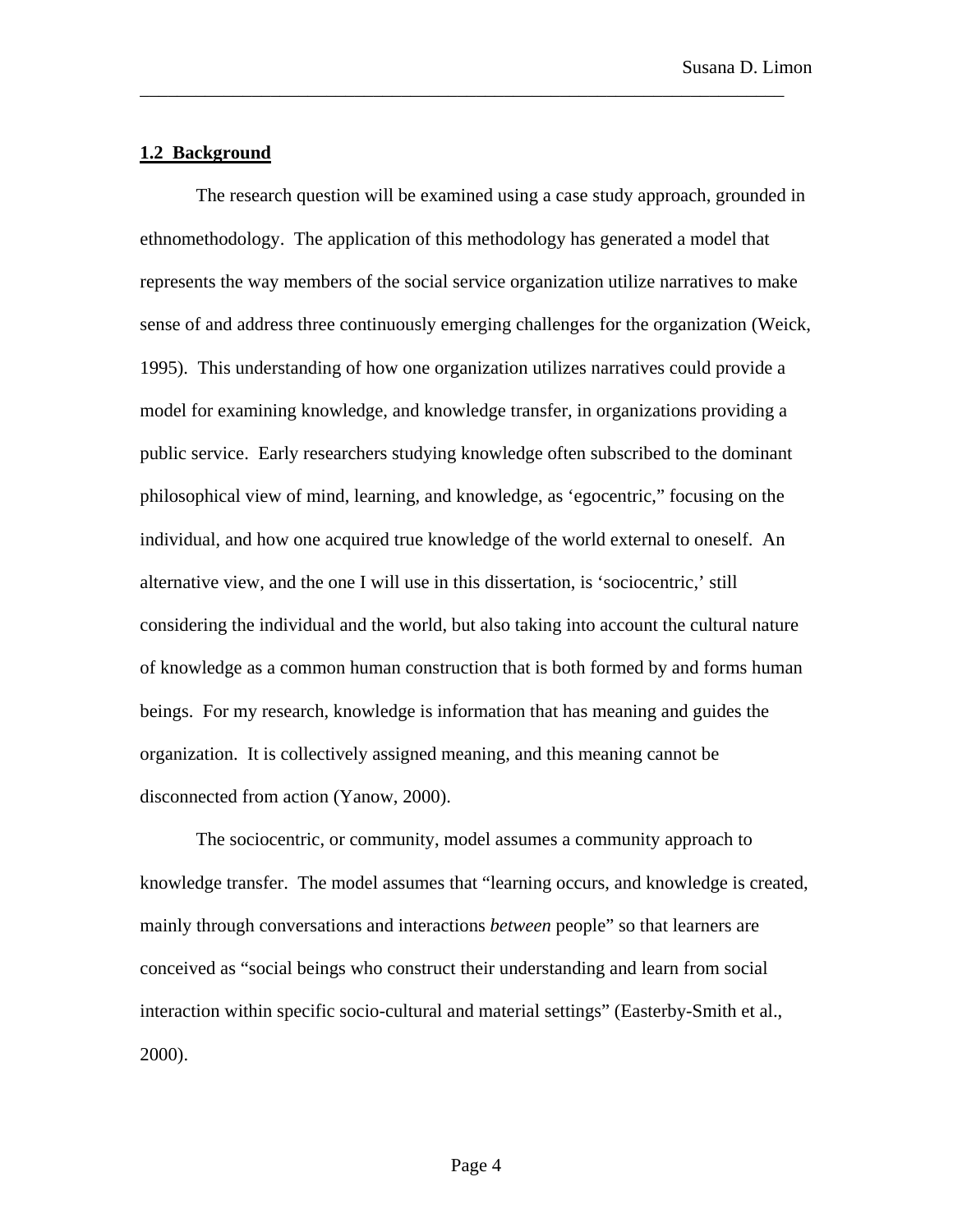There is interconnectedness between learning, knowing, and teaching, and each of these is affected by the day-to-day operations of an organization. The aim of narrative inquiry it to make explicit the operations that produce meanings, and to draw out the implications these meanings have for understanding human existence (Polkinghorne, 1988). Narratives are the primary way that we human beings organize our experiences into meaningful episodes (Schank, 1990).

\_\_\_\_\_\_\_\_\_\_\_\_\_\_\_\_\_\_\_\_\_\_\_\_\_\_\_\_\_\_\_\_\_\_\_\_\_\_\_\_\_\_\_\_\_\_\_\_\_\_\_\_\_\_\_\_\_\_\_\_\_\_\_\_\_\_\_\_\_

My definition for "narratives" is anything told or recounted; more narrowly, it is something told or recounted in the form of a causally-linked set of events, and it can be the telling of a happening or connected series of happenings. I will use "narratives" and "stories" interchangeably. A narrative provides an internal structure and thematic organization. For purposes of discussion, stories will include the telling of events, people, and values that were recounted in the interviews. I will reserve the term "narratives" as they relate to the common, or mature themes, or challenges within the organization. These narratives are those that address the broader level themes in the organization, that are seen as ongoing and recurring, and that have importance at all levels of the organization.

I will be using a "narrative inquiry" approach, which is a research technique that emphasizes the stories people tell, and how these stories are communicated. The heart of narrative inquiry is the way humans experience the world. My discussion of "knowledge" means a form of knowing that is inseparable from action, since it is constituted through such action. One of the views of "organizational knowing" means that the capabilities of the organization are constituted every day in the ongoing narratives and situated practices of the organization (Orlikowski, 2002). Knowledge is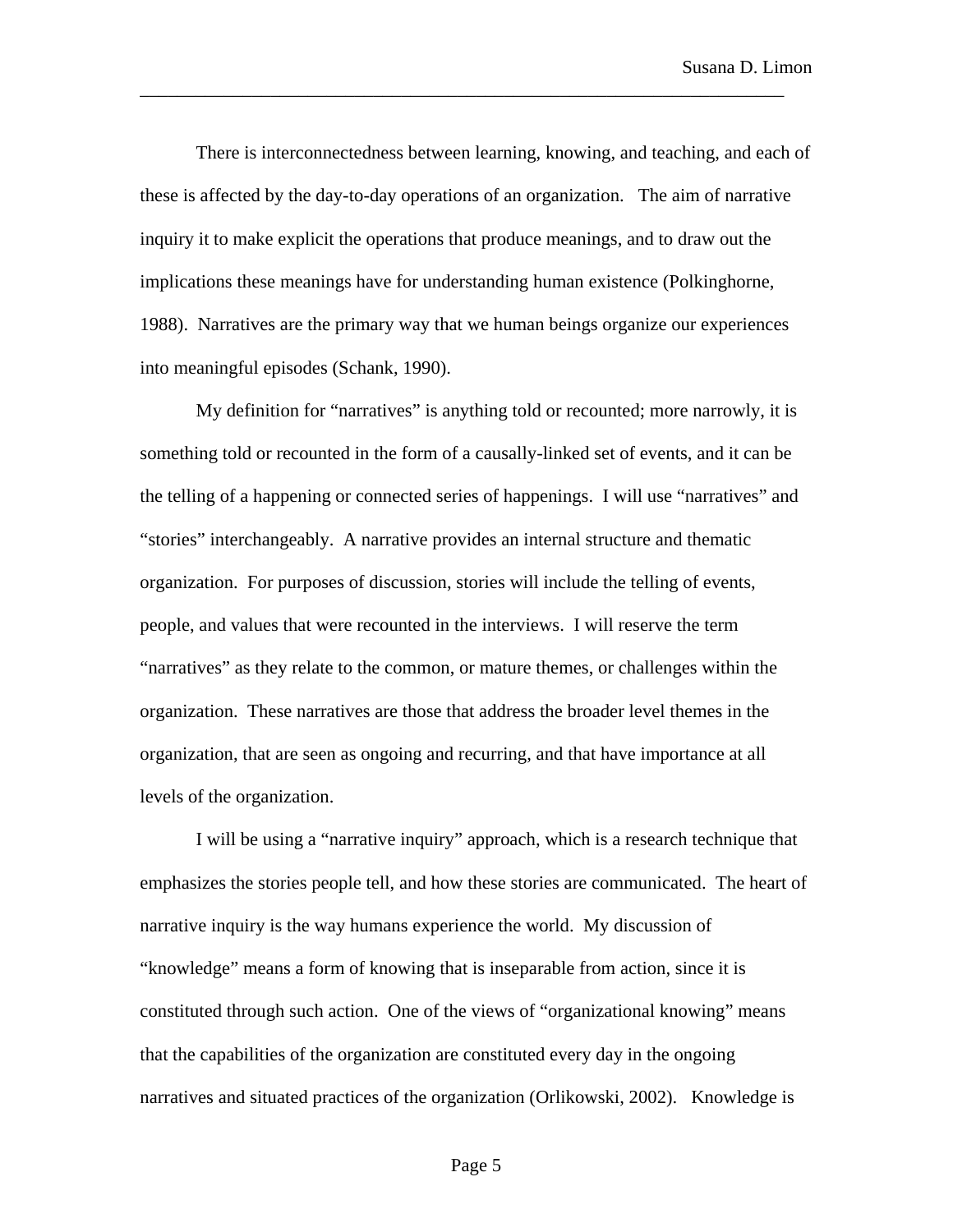transferred when meaning is assigned to narratives, and that knowledge can be constituted through action. In this dissertation, I will use the term "embedded knowledge" to mean informal knowledge that is gained contextually, and can be gained through experiences, internalization, through common practices, and through telling of history or tradition. Although each of these terms has a cultural component, and the cultural aspects are embedded throughout this research, my interest is on the storytelling component of the organization, knowing that stories are a part of the organization's culture.

\_\_\_\_\_\_\_\_\_\_\_\_\_\_\_\_\_\_\_\_\_\_\_\_\_\_\_\_\_\_\_\_\_\_\_\_\_\_\_\_\_\_\_\_\_\_\_\_\_\_\_\_\_\_\_\_\_\_\_\_\_\_\_\_\_\_\_\_\_

## **1.3 Research Questions**

I am interested in the role narratives play in the transfer of knowledge within organizations. Narrative inquiry has been applied to examine a wide range of organizations and activities (Feldman, 2002; Bennett & Feldman, 1981; Boje, 1991; Bruner, 1990; Gee,1986; and Riessman, 1993). It has not, however, been utilized as extensively in the field of public administration, nor in the nonprofit literature. This research will follow an organization's common narratives to identify how these narratives are used and transferred across the organization. The narratives that I followed were collectively told across the organization, and the knowledge that was contained in the narratives was transferred, as meaning was collectively assigned to the narratives. My research built upon an understanding of knowledge as embedded and situated. The research will look at the way meanings are derived through narratives, and how stories and their meanings are assigned and used in an organization, and as meaning is assigned, information becomes knowledge.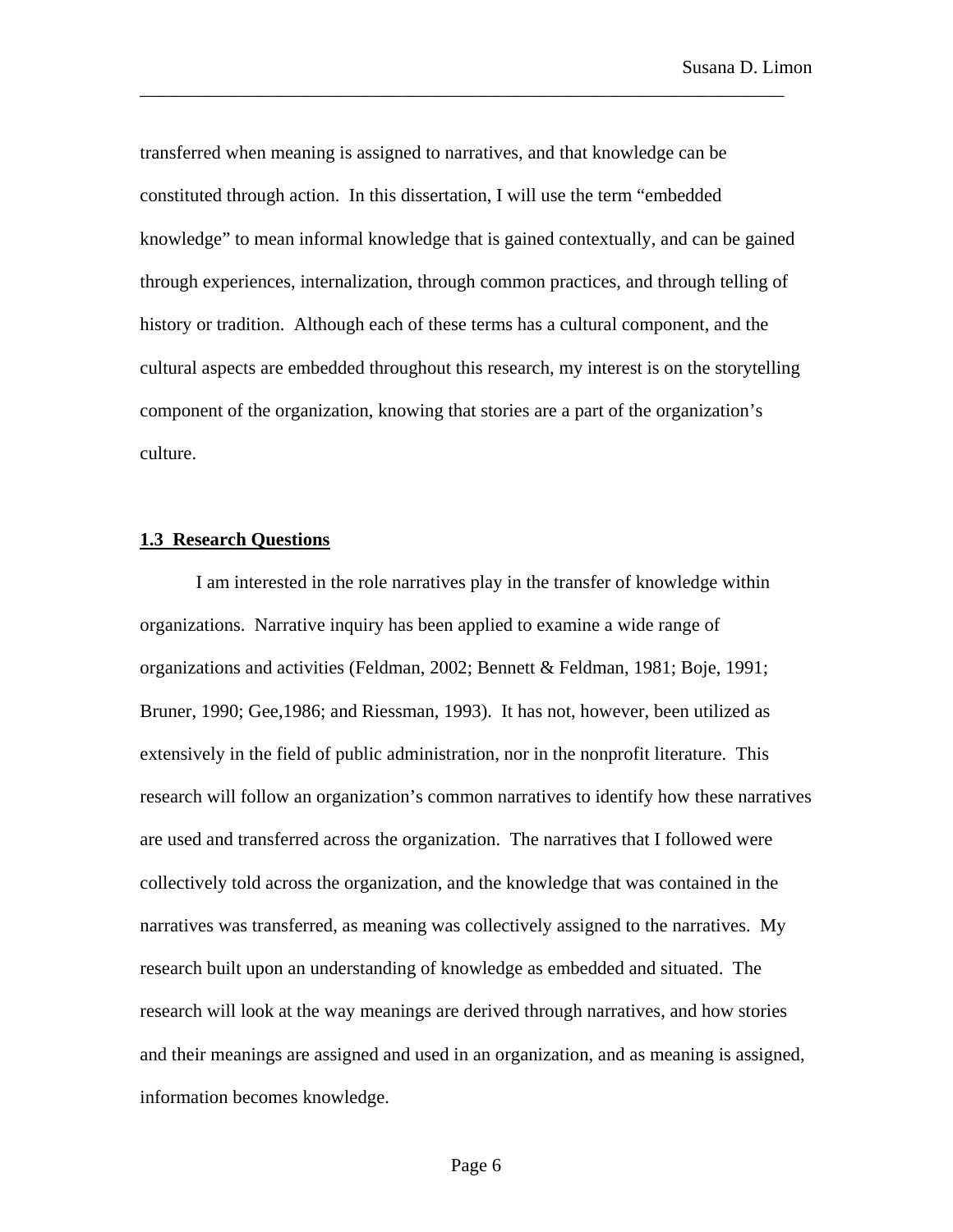By using an ethnographic approach, I will follow narratives as empirical phenomena, and will use narrative inquiry to understand the role these narratives play. More specifically, I am interested in seeing the role these narratives play in knowledge transfer within the organization. The broad question to be addressed in my dissertation is: "What is the role that narratives play in knowledge transfer for addressing organizational challenges?" In order to answer this question, two research questions were posed and examined:

\_\_\_\_\_\_\_\_\_\_\_\_\_\_\_\_\_\_\_\_\_\_\_\_\_\_\_\_\_\_\_\_\_\_\_\_\_\_\_\_\_\_\_\_\_\_\_\_\_\_\_\_\_\_\_\_\_\_\_\_\_\_\_\_\_\_\_\_\_

- First, can narratives be used as a means to explain knowledge transfer in a social service organization as a collective, interactive process?
- Second, do narratives create, or contribute to a "knowledge transfer flow" in the organization that can be observed?

This research is specifically focused on embedded knowledge transfer. It will not address related issues of knowledge acquisition and creation, knowledge retention, knowledge used for strategic planning, or the role culture plays in knowledge transfer.

#### **1.4 Knowledge Transfer Model**

A model of knowledge transfer emerges from this research. The model of knowledge transfer developed in this research focuses on the telling, hearing, and retelling of narratives or stories as the primary means of transfer. These narratives can be categorized using the template provided by Schwartzman (1993): stories about *events* (especially historical events), stories about *individuals*, and stories that illustrate or invoke a particular *value*. There are stories about individuals, events and values,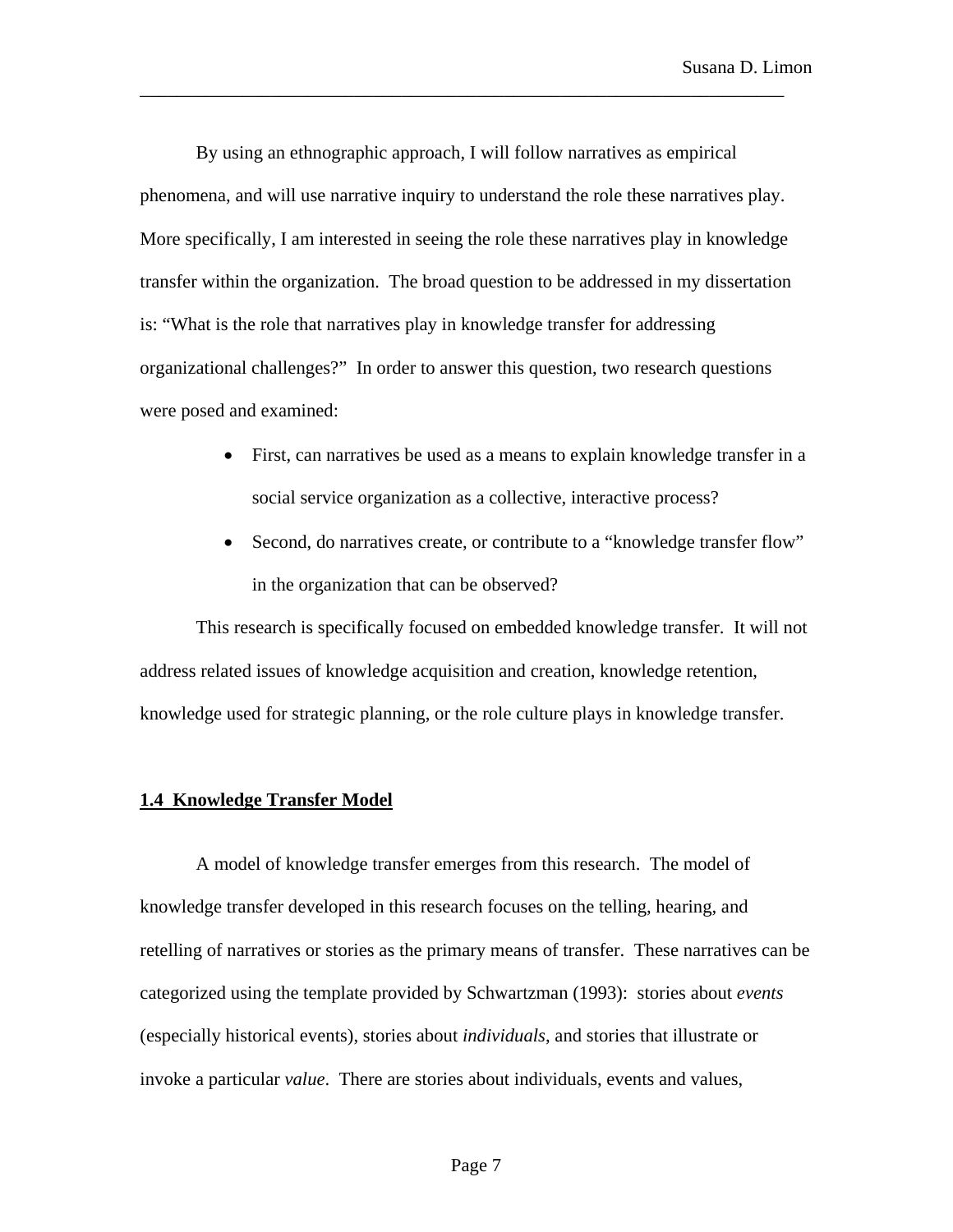circulating throughout an organization, each with a particular substantive focus or point of reference. Some of these stories are more developed than others, and some of the stories were picked up and retold as a means to contribute to the more developed narratives. As these narratives are repeated throughout the organization, they are collectively assigned meaning by the members.

\_\_\_\_\_\_\_\_\_\_\_\_\_\_\_\_\_\_\_\_\_\_\_\_\_\_\_\_\_\_\_\_\_\_\_\_\_\_\_\_\_\_\_\_\_\_\_\_\_\_\_\_\_\_\_\_\_\_\_\_\_\_\_\_\_\_\_\_\_

I was interested in finding key narratives that revealed organizational challenges. In my data collection, three main focused narratives were told and retold. These common stories or narratives included: 1) the challenge of merging into one large organization out of four smaller ones; 2) the challenge of bringing new people into the organization; and 3) the challenge of bringing the newly merged organization all together at one time. In the remainder of this dissertation, these ongoing narratives will be referred to as the "organization's challenges." Although these challenges were presented in different ways by the interviewees, each was determined to be a major organizational challenge by the multiple iterations of the stories told about the challenges, and the evolutionary nature of the challenges as something dynamic and ongoing within the organization.

Although these were not the only challenges revealed through the research, these three, and stories related to portions of these three, became the major ones that were repeated and elaborated on by persons at all levels of the organization. In order to gradually assign meaning to the challenges through story telling, certain tools were used extensively. These tools included a reliance on the organization's "superstars," the use of "indexing", and the use of "knowledge objects." The "superstars" influence the kinds and types of stories that enter the "traffic circles;" the "indexes" allow the stories to be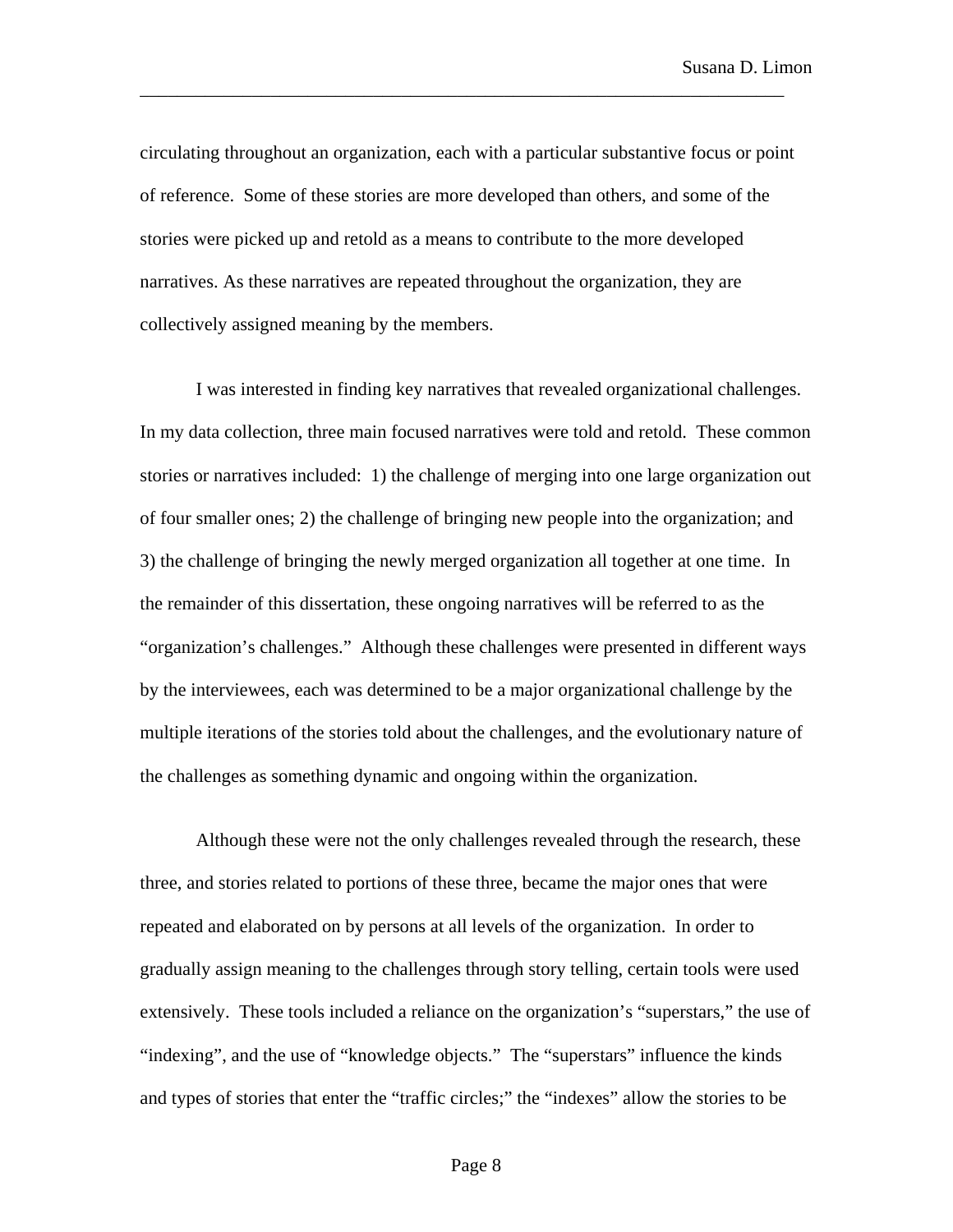categorized based on topic; and the "knowledge objects" provide the emphasis needed within the circle for the stories to continue circulating, or to move out in a different direction. Narratives were passed on, each time adding significance, meaning, and fostering the collective assignment of meaning, and the transfer of knowledge. The emergent model is illustrated below:

\_\_\_\_\_\_\_\_\_\_\_\_\_\_\_\_\_\_\_\_\_\_\_\_\_\_\_\_\_\_\_\_\_\_\_\_\_\_\_\_\_\_\_\_\_\_\_\_\_\_\_\_\_\_\_\_\_\_\_\_\_\_\_\_\_\_\_\_\_

FIGURE ONE: Knowledge Transfer Model



The three organizational challenges included above are sources of anxiety and ambiguity in the organization. As many interviewees told stories about the challenges,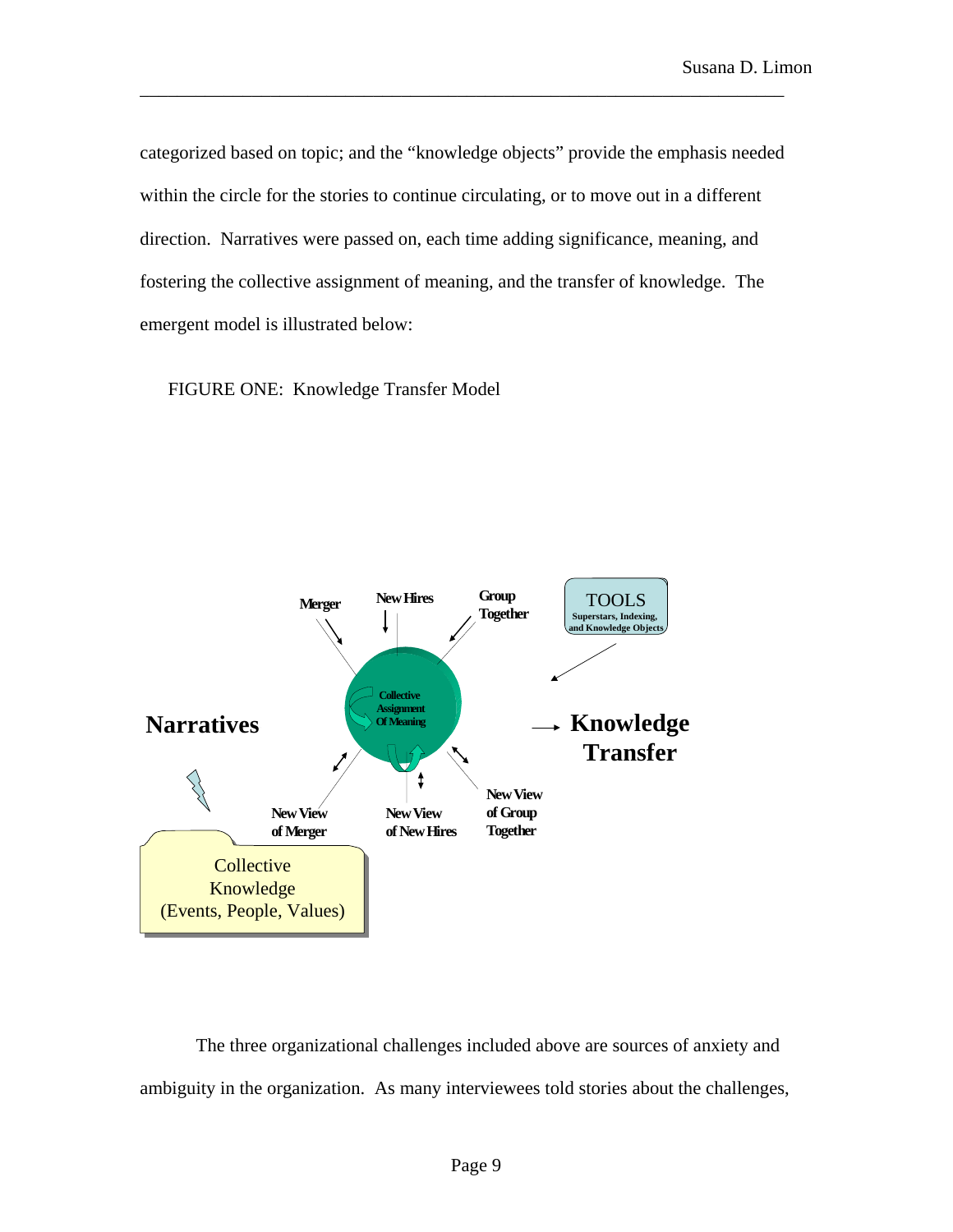directly or indirectly, the growing narrative in the organization revolved around how each of these challenges was being addressed. In looking at the model, the focus point, or point of intersection, is where the stories come together in what I will later term the "traffic circles," so that as stories are told and retold, the participants begin to collectively assign meaning to these stories, and then, as they move away from a "traffic circle," they have a new view of the challenge that helps them cope with, or have a better understanding of, the tension, and they can then make sense of the organizational challenges. The "traffic circle," also known as a "roundabout" in the United States, provides an interesting way for an organization to come together and keep moving, without actually having to stop, and this ability to come together with stories, and merge the stories together, develops into a richer understanding of the challenges that are being merged. The retrospective element that is provided by the "traffic circle" allows the organization to cope with its challenges in a more informed and professional manner.

\_\_\_\_\_\_\_\_\_\_\_\_\_\_\_\_\_\_\_\_\_\_\_\_\_\_\_\_\_\_\_\_\_\_\_\_\_\_\_\_\_\_\_\_\_\_\_\_\_\_\_\_\_\_\_\_\_\_\_\_\_\_\_\_\_\_\_\_\_

By using the "traffic circle" metaphor, inspired by Gareth Morgan's *Images of Organization* (1986), I am able to reshape the way we think about knowledge transfer in organizations. The model and the metaphor that are used here were helpful for identifying how this particular organization made sense of their ongoing organizational challenges. This approach could be helpful for another organization to look at how they make sense of their challenges and understand how narratives in the "traffic circle" might facilitate the transfer of collective knowledge. The use of the "traffic circle" metaphor was inspired, in part, from the phrase often used concerning "stories that circulate in our organization." This notion of stories "circulating" implies a movement and motion to them that was made visible with the model. Morgan emphasizes the use of metaphor as a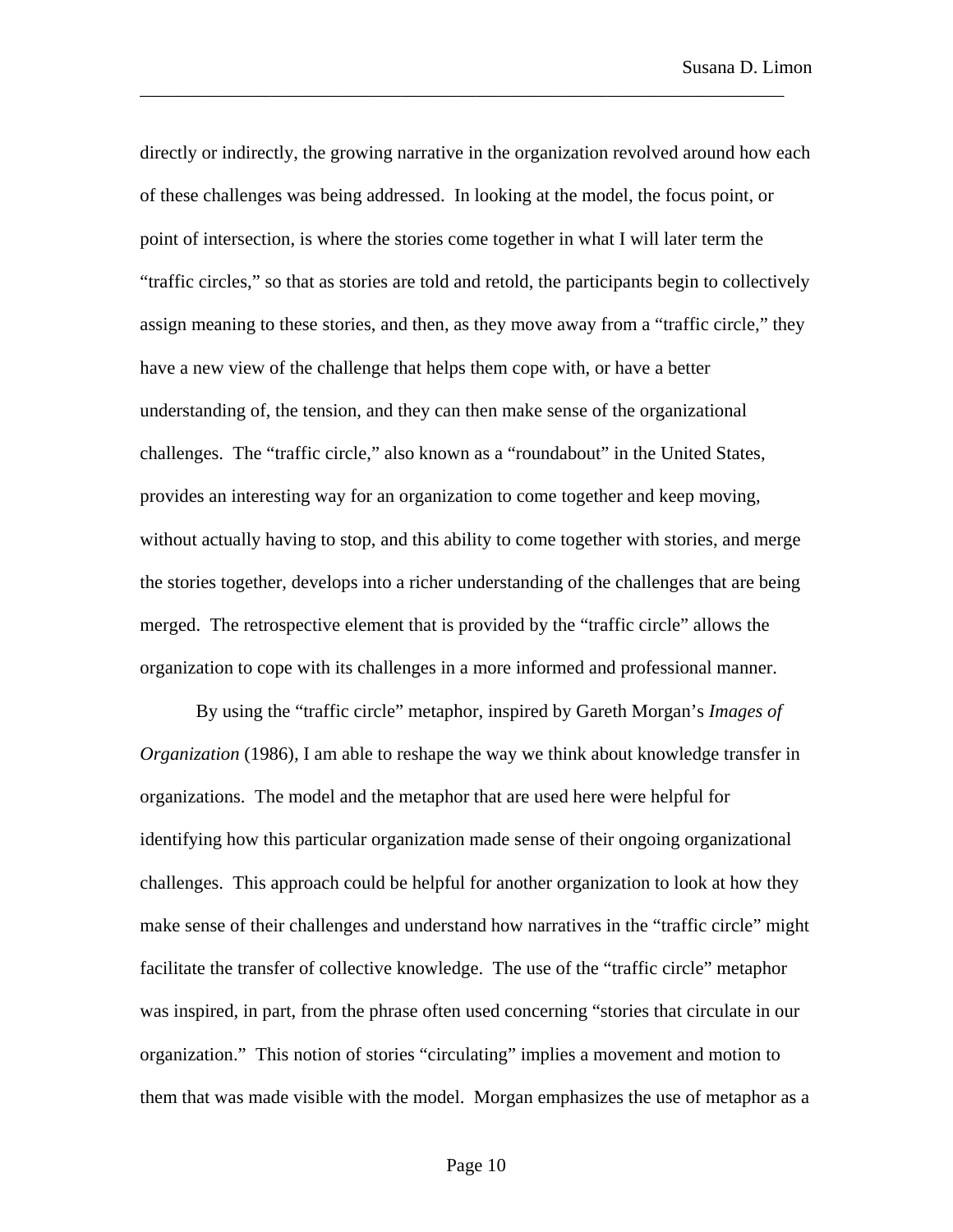way to learn how we can develop and extend our own ability to understand an organization.

\_\_\_\_\_\_\_\_\_\_\_\_\_\_\_\_\_\_\_\_\_\_\_\_\_\_\_\_\_\_\_\_\_\_\_\_\_\_\_\_\_\_\_\_\_\_\_\_\_\_\_\_\_\_\_\_\_\_\_\_\_\_\_\_\_\_\_\_\_

It is important to note that the model above illustrates one traffic circle; that does not mean that only one circle is present and active in an organization. It is possible that an organization has many "traffic circles" operating at one time, and may have one centralized circle that is fed by the smaller circles. But the circles do illustrate the importance of "location" and physically being able to participate in a "circle." Because of the participation of certain persons on various committees in the organization, they have the ability to actively participate in various "traffic circles." Their "geography" or their "propinquity" allows a more active ability to collectively assign meanings in the traffic circles.

#### **1.5 Literature Link**

My research will also take on a new direction for public administration by viewing knowledge transfer as a collective process, not just meaning passed from one individual to another. Though problems of knowledge transfer can be viewed through various paradigmatic lenses, this dissertation will use an interpretivist lens, rather than the positivist or postmodern techniques, for examining knowledge transfer.

Rabinow and Sullivan (1987) describe the interpretive turn as a challenge to the idea that inquiry into the social world, and the value of understanding that results, can actually be determined by methodology. The interpretivist approach considers how meaning is assigned, and I am interested in how the collective assignment of meaning takes place at the organizational level through organizational narratives.

#### Page 11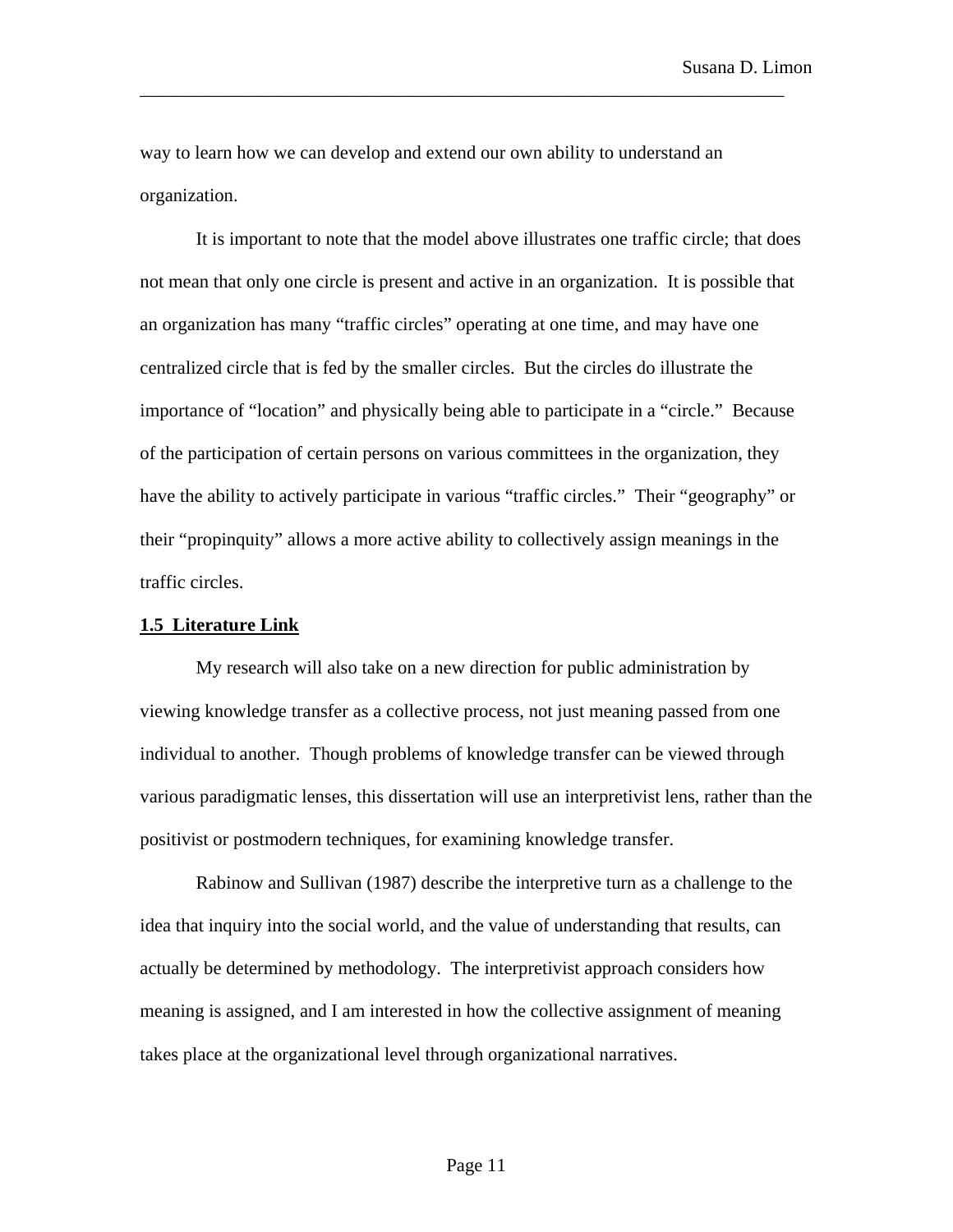The new public administration heralded the change from a research agenda focused on explanatory accounts to one more focused on interpretation and critique (Waldo, 1984). Many studies attempt to explain or predict certain behaviors. However, Lin (1998) notes that a basic distinction between the positivist and the interpretivist approach to research lies in how each defines "explanation." For a positivist, an explanation is proven valid by its ability to make predictions. However, for an interpretivist, an explanation can include a discussion of "the how and the why behind the what."

\_\_\_\_\_\_\_\_\_\_\_\_\_\_\_\_\_\_\_\_\_\_\_\_\_\_\_\_\_\_\_\_\_\_\_\_\_\_\_\_\_\_\_\_\_\_\_\_\_\_\_\_\_\_\_\_\_\_\_\_\_\_\_\_\_\_\_\_\_

My theoretical approach to interpretivism includes a vision of people in organizations participating in dynamic changing networks of interaction framed within structural conditions. The interpretivist approach is used to understand how we make sense of our world, and ethnography is one means that can be used to understand how that sensemaking takes place. The social sciences do not just reveal ultimate truths, but they also help us to make sense of our worlds. The benefit of the social sciences is that they offer an explanation to the puzzles in our organizations and socially constructed circles, and they help to clarify and demystify the social forms which institutions create.

The sensemaking that takes place through narratives helps create order and understanding, and helps construct accounts of intended and unintended consequences. This sensemaking is grounded in Karl Weick's (1995) notion of sensemaking in organizations, or narrative sensemaking. Narratives reflect the importance of ordering of the human experience (Adam, 1990). Narrative inquiry is used to transform everyday events "from the field" into plausible explanations of intent. Narrative inquiry allows the researcher to make conclusions, not about certainties, but about the varying perspectives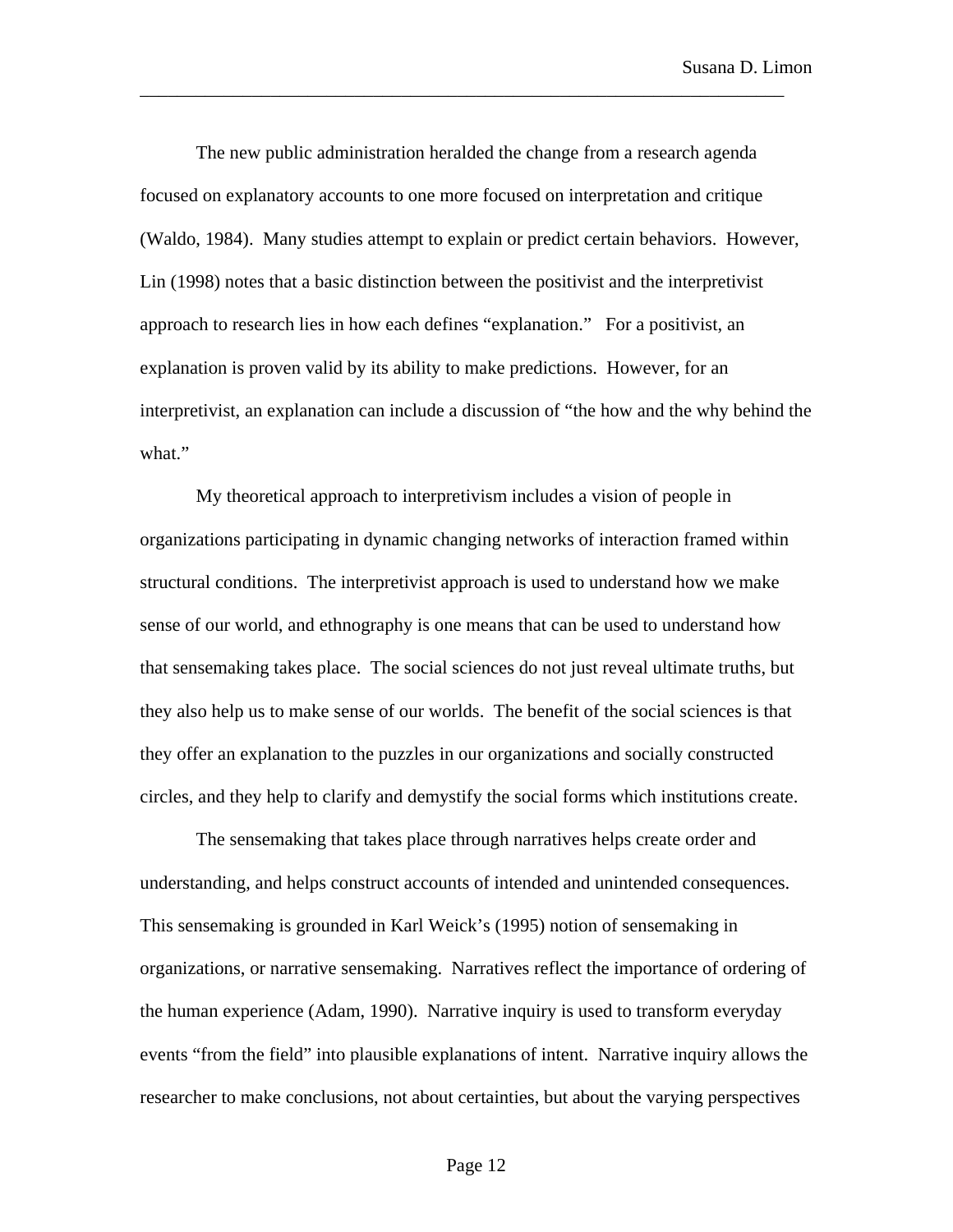that can be constructed to make "experience" comprehensible (Bruner, 1986). With narrative inquiry, researchers can look at the processes that people use to make sense of their interactions. These processes include the unique capacity of narrative inquiry to help understand human experiences, and they help illuminate the complexities that come from such an undertaking. This notion of "narrative sensemaking" means that narratives make up the organizing principle that we use for making sense of often chaotic and unorganized work worlds. "Narrative sensemaking thus attests to the pluralization of possible ways that sense can be made. Recognition of this has permitted researchers to study the different ways in which elaborated narratives and narrative fragments are or are not sufficiently consistent and continuous to maintain and objectify reality for participants," (Rhodes & Brown, 2005, 170).

\_\_\_\_\_\_\_\_\_\_\_\_\_\_\_\_\_\_\_\_\_\_\_\_\_\_\_\_\_\_\_\_\_\_\_\_\_\_\_\_\_\_\_\_\_\_\_\_\_\_\_\_\_\_\_\_\_\_\_\_\_\_\_\_\_\_\_\_\_

The sensemaking that occurs as communities come together to negotiate meaning, also takes place as communities construct the meaning of that environment (D'Andrade, 1981; Lave & Wenger, 1991; Wenger, 1998). By influencing that environment, communities are able to create "life-long learners" and collegial groups that enhance the likelihood of knowledge sharing. This research takes the position that knowledge sharing can occur informally, and will develop an understanding of how this situated and informal incidental knowledge transfer occurs. It will be helpful to understand the characteristics of the organization being studied, and the conditions that promote successful knowledge transfer.

In order to understand how narratives help communities in their sensemaking activities, Robert Schank (1990), in his book *Tell Me a Story,* notes that there are basically five types of narratives: official, invented, firsthand experiential, secondhand,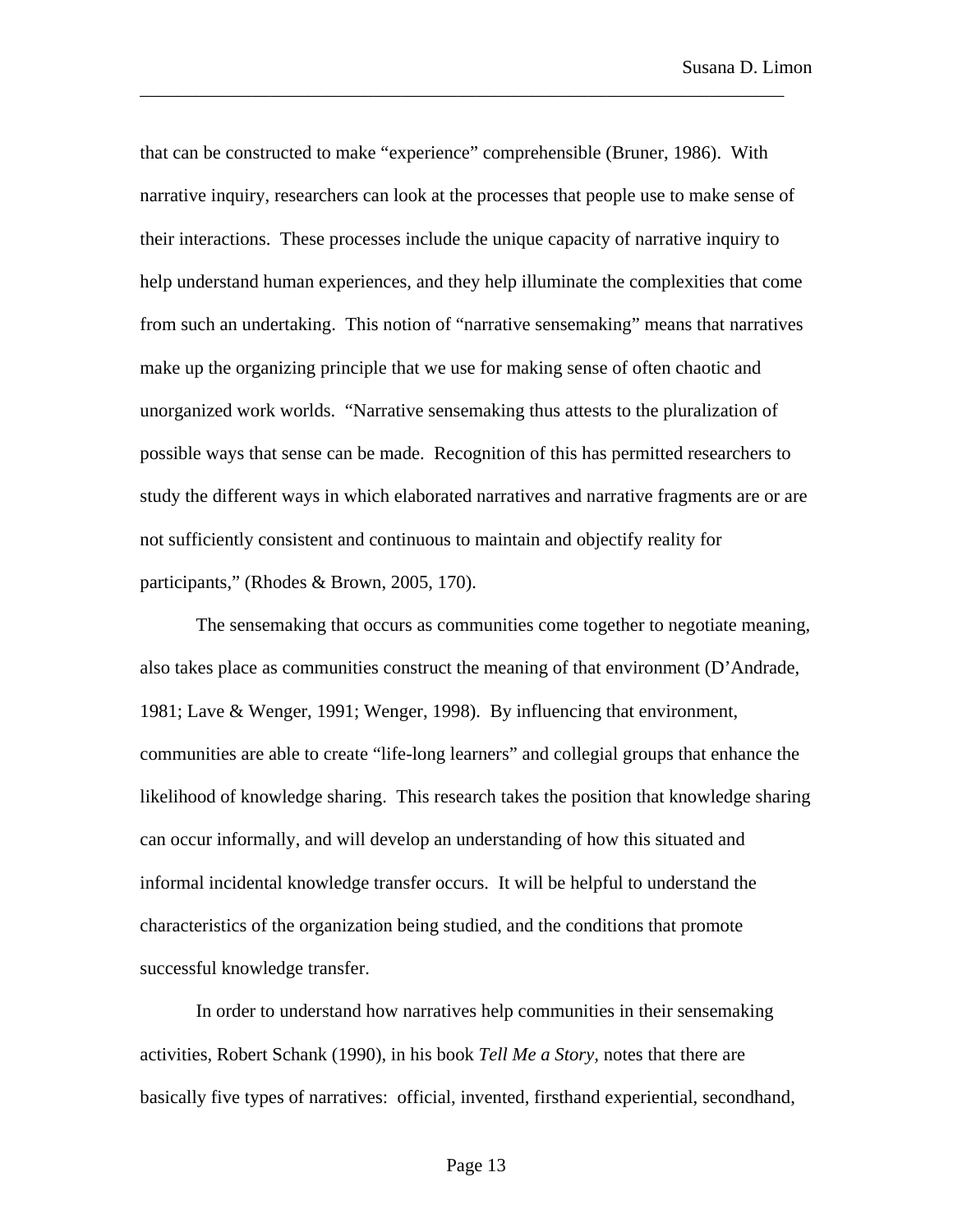and culturally common. Each of these types of narratives serves a sensemaking role within organizations. The "official" story originates from an official place, such as a business or government; they are told many times, and are repeated as originally related. An example is an "After Action" report issued by an agency or government office. The "invented" story may embellish on an official story, and this expansion upon the experience often leaves the original experience unrecognizable. The "firsthand story" is told about personal experiences, but may not be told the same way every time; this telling process can be in a highly inventive manner. The "secondhand story" is a more straightforward process than the firsthand stories as one attempts to properly recall the facts that were originally recounted. The "culturally common story" comes to us from our environment; these types of stories tend to be more organic, as no one person tells them and no one person makes them up. My research will follow the culturally common narratives that come from the organizational environment. These culturally common narratives, which I term the organizational challenges, were told to me during the interviews as firsthand and secondhand experiences. The publications that I reviewed provided the "official" narrative of the organization. The culturally common stories are narratives that are known by many people, and are pervasive in the organization. Glover (2004) tells us that stories help us understand ourselves in relation to others. The symbolic expressive elements of an organization are embodied in their narratives, and my research will show the relevance of narrative inquiry to a nonprofit public organization.

\_\_\_\_\_\_\_\_\_\_\_\_\_\_\_\_\_\_\_\_\_\_\_\_\_\_\_\_\_\_\_\_\_\_\_\_\_\_\_\_\_\_\_\_\_\_\_\_\_\_\_\_\_\_\_\_\_\_\_\_\_\_\_\_\_\_\_\_\_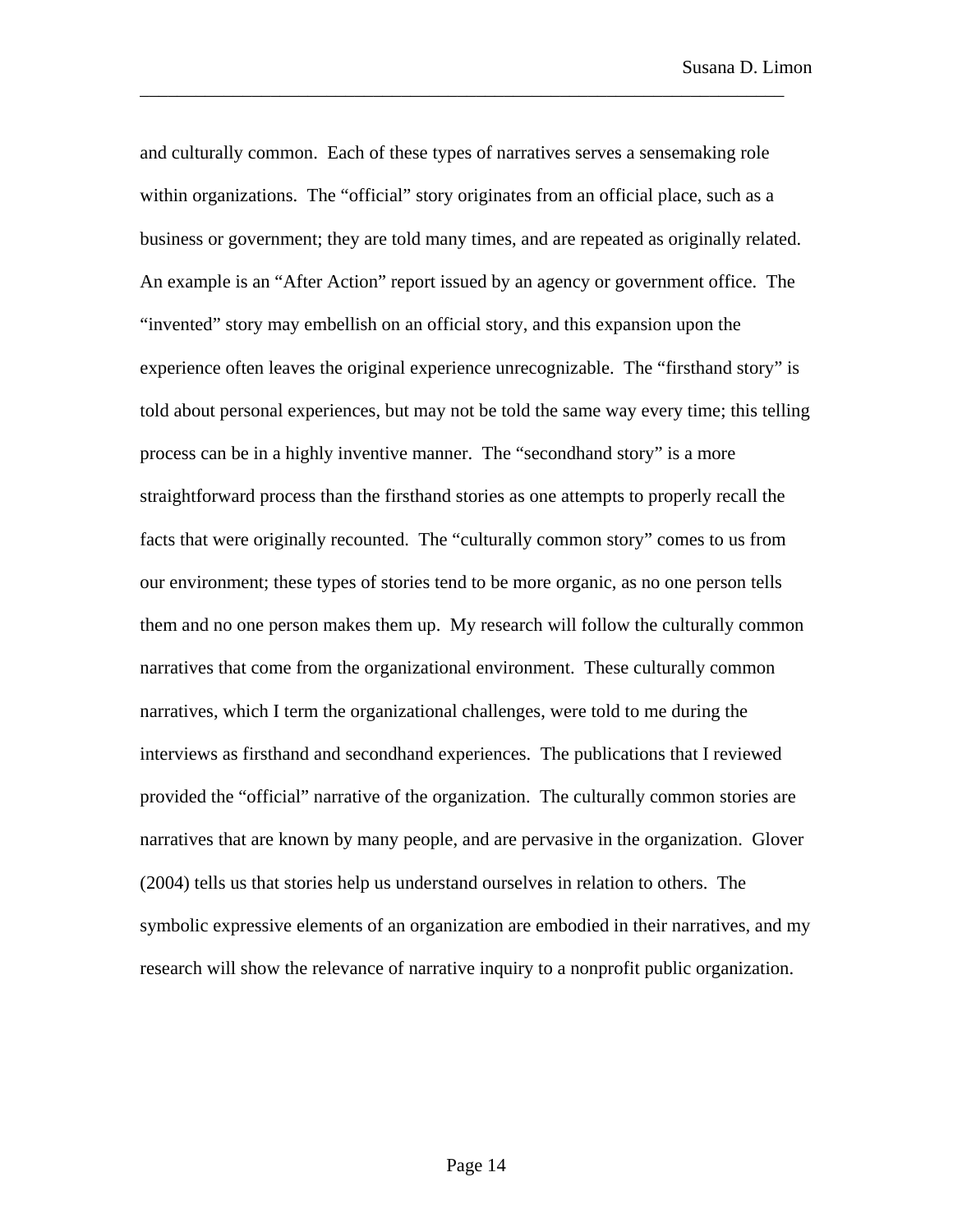#### **1.6 Overview of Dissertation**

Chapter 2 provides the literature review for the dissertation. In this chapter, I will discuss knowledge that is present in organizations, how informal knowledge is transferred in organizations, and how the literature uses narrative inquiry. Chapter 3 describes the research design. In this chapter, I will describe focused narratives, describe the case study method, and provide a description of ethnography research.

\_\_\_\_\_\_\_\_\_\_\_\_\_\_\_\_\_\_\_\_\_\_\_\_\_\_\_\_\_\_\_\_\_\_\_\_\_\_\_\_\_\_\_\_\_\_\_\_\_\_\_\_\_\_\_\_\_\_\_\_\_\_\_\_\_\_\_\_\_

Chapter 4 provides a description of the agency for this study. The nonprofit organization that I chose to study is located in the Washington, DC area, and provides a wide range of services to the community. Many nonprofits are now facing strong reforms in their organization and functioning. Since many of these organizations provide direct services to users, they are increasingly concerned about the efficiency, effectiveness and quality of the services provided. With most public and nonprofit organizations, accountability channels tend to be short, and the stakeholders, especially the funders, have direct contact with the organization. With that in mind, this organization, which I call Social Services for the Community (SSC), was chosen based on its size, its variety of service delivery, its reputation as an innovative organization, and its role in providing important public services. My professional background in the public and social service sectors allowed a familiarity with the culture and language of these types of organizations, although I did not have any experience specifically with this organization. I will take the benefits of narrative inquiry, and the significance of it for purposes of knowledge transfer, and apply them to this social service organization with a public mission.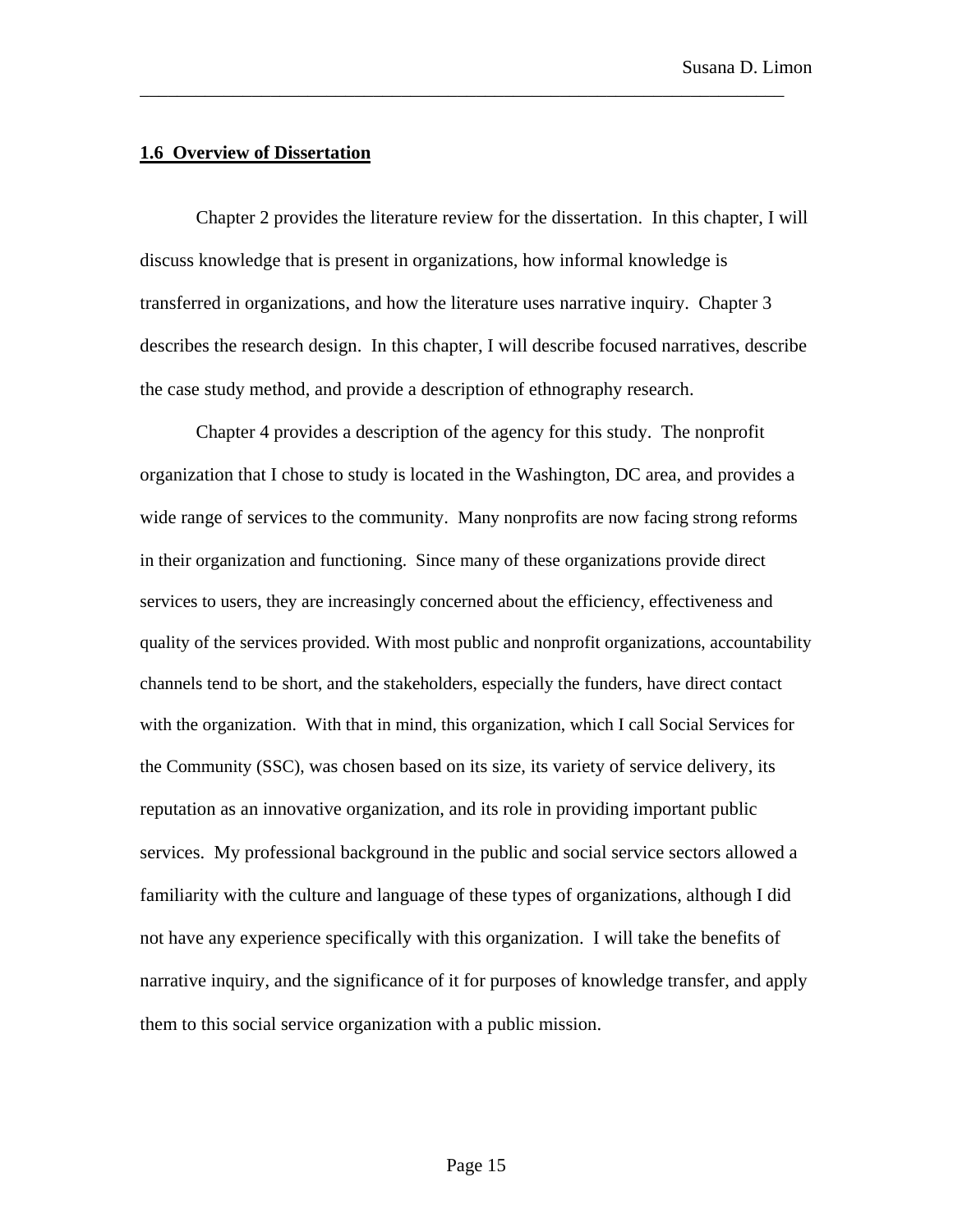In 2003, based on an interest in integrating and consolidating entities with similar functions, four organizations delivering support services began the process of merging into one large organization. This larger organization was then able to take advantage of an "economy of scale" to combine the functions of human resources, financial management, operations, and development. The consolidated organization came into being in 2004, and was continuing function integration when I began my interviews in late 2005. The initial roll-out affected the central services functions, and once in place, the program integration would follow. This organization has a good reputation for fundraising, as well as being good ambassadors for serving the poor.

\_\_\_\_\_\_\_\_\_\_\_\_\_\_\_\_\_\_\_\_\_\_\_\_\_\_\_\_\_\_\_\_\_\_\_\_\_\_\_\_\_\_\_\_\_\_\_\_\_\_\_\_\_\_\_\_\_\_\_\_\_\_\_\_\_\_\_\_\_

Chapter 5 examines the qualities of narratives, and provides a description of the three organizational challenges that were identified through interviews, direct observation, and source documentation. In this chapter, I describe the model that was used to collectively assign meaning to the organizational challenges, and how the narratives of these challenges, when assigned meaning, allowed knowledge to be transferred in the organization.

Chapter 6 provides an analysis of the intersection between the organizational challenges, and the model is used to understand the collective assignment of meaning. This model, which I term the "traffic circle" shows the challenges coming together in a centralized location, and the collective assignment of meaning allows the participants to leave the "traffic circle" with a new view of the challenge. This chapter also includes a discussion of the tools that are used to aide with the assignment of meaning to the challenges. Chapter 7 will provide a discussion of the findings and the conclusions, and the role that narratives play in knowledge transfer.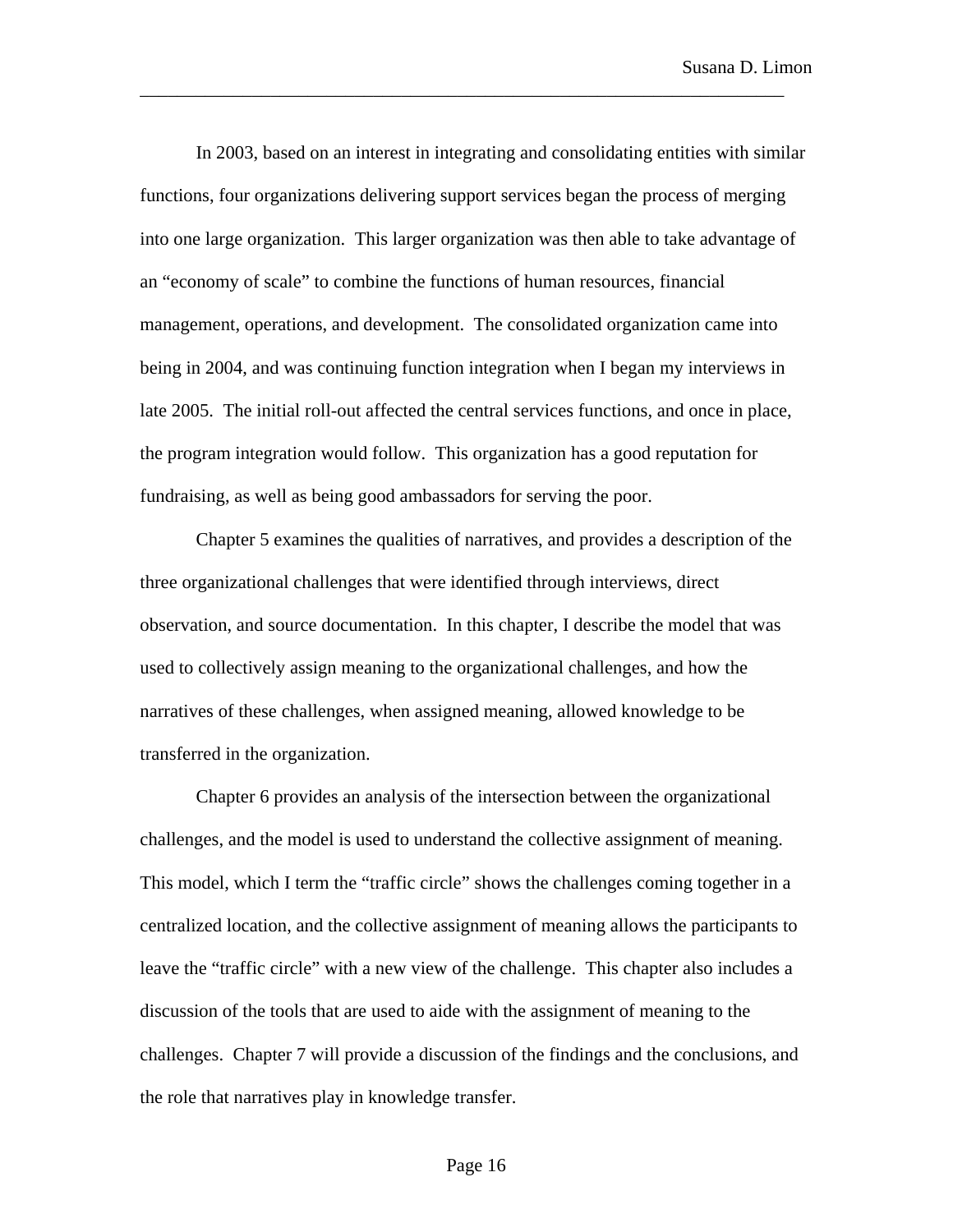#### **CHAPTER 2: LITERATURE REVIEW**

\_\_\_\_\_\_\_\_\_\_\_\_\_\_\_\_\_\_\_\_\_\_\_\_\_\_\_\_\_\_\_\_\_\_\_\_\_\_\_\_\_\_\_\_\_\_\_\_\_\_\_\_\_\_\_\_\_\_\_\_\_\_\_\_\_\_\_\_\_

#### **2.1 Introduction**

By focusing on narratives in a social service organization with a public partnership mission, this dissertation focuses on the intersection of three areas of literature: how knowledge is present in organizations, how informal knowledge is transferred in organizations, and the literature that examines the research methodology of narrative inquiry.

The use of narrative inquiry for public organizational research has been less common than in other disciplines (Ospina & Dodge, 2005). This case study involves a nonprofit organization with a public mission, utilizing funds from the public sector to carry out its activities. Reliance upon nonprofits to conduct the business of government is growing, therefore understanding these organizations is crucial for public administration. Although the use of narratives has been used to study organizations, the application of narrative inquiry within the field of public administration is an important contribution, especially in the nonprofit realm, as narrative inquiry can be useful for enhancing our understanding of complex social phenomena (Ospina & Dodge, 2005). There is also significance in the way we understand knowledge and learning, which leads to a better understanding of the practice of public administration. This research fills the literature gap in the organizational learning literature by using narrative inquiry applied directly to an organization responsible for public programs in order to study knowledge transfer, particularly the transfer of informal knowledge that occurs through the collective assignment of meaning to organizations challenges.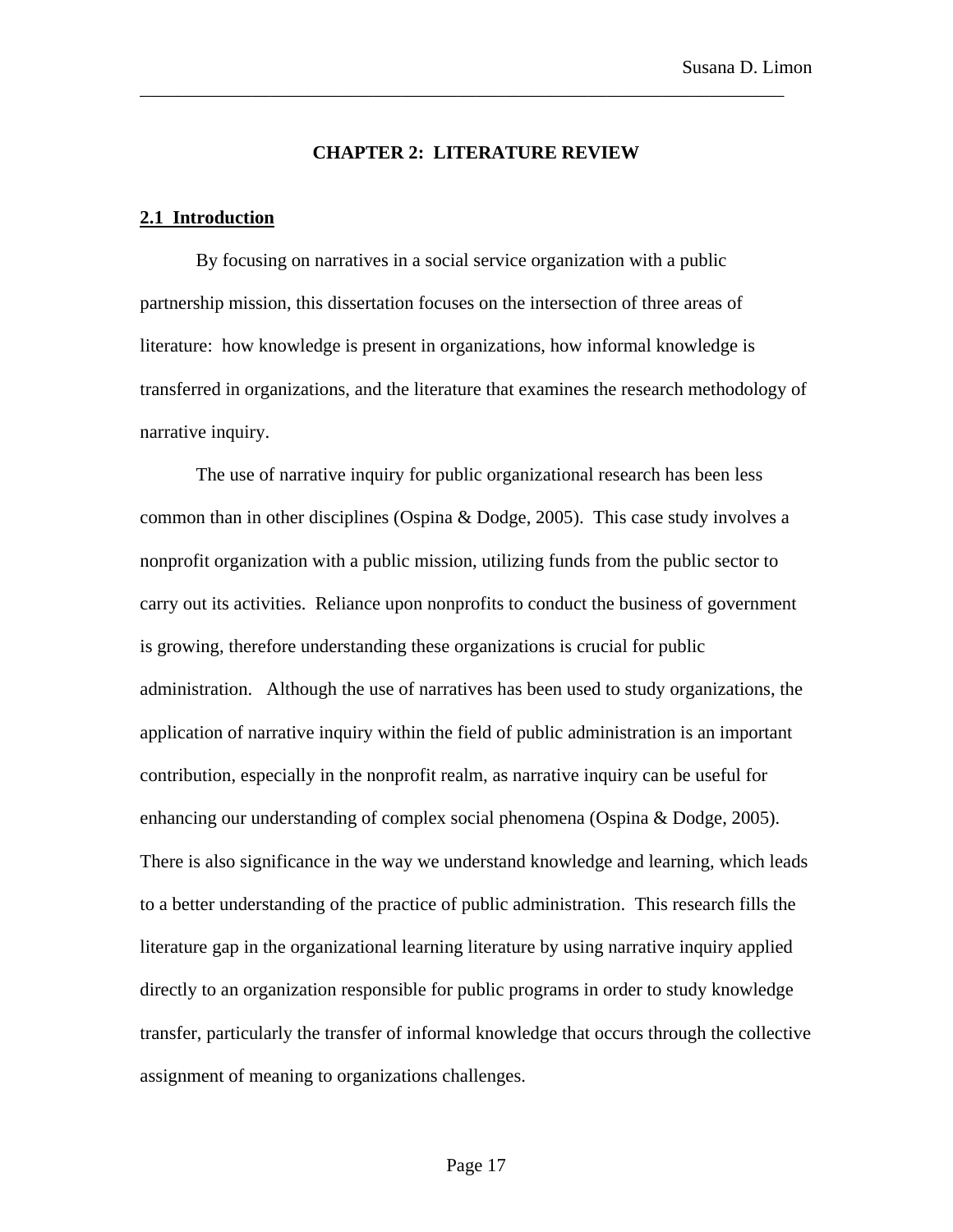Research has been done applying interepretivist narrative inquiry to the study of leadership, to understand intention and action, and in the area of decisionmaking (Ospina & Dodge, 2005; Feldman, 2002; Maynard-Moody & Musheno, 2003). This research attempts to bridge the gap between practitioners and academics by using a research approach grounded in narratives. My study will use narrative inquiry at the social service organizational level in order to identify the role of narratives in knowledge transfer. The collective assignment of meaning is a complex social phenomenon that influences organizational dynamics and practices, which then influences service delivery. In this literature review, I will discuss the types of knowledge as they have been classified in the literature. Then I will discuss informal knowledge transfer as the collective assignment of meaning given to an organization's narratives, which are developed into the main organizational challenges. In the last section, I will discuss the use of narrative inquiry as the vehicle for the collective assignment of meaning.

\_\_\_\_\_\_\_\_\_\_\_\_\_\_\_\_\_\_\_\_\_\_\_\_\_\_\_\_\_\_\_\_\_\_\_\_\_\_\_\_\_\_\_\_\_\_\_\_\_\_\_\_\_\_\_\_\_\_\_\_\_\_\_\_\_\_\_\_\_

#### **2.2 Knowledge in Organizations**

Interest in knowledge and narratives has grown in the last decade among public administrators because it addresses the issues of change, innovation, and environmental adaptation, all major concerns in organization theory and practice. Knowledge and knowledge transfer approaches highlight the act of changing by examining how agency members struggle to apply experience and information to entrenched routines, to attribute causes to the problems they face, and to create remedies for those problems. Knowledge transfer has been described in the literature as organizational learning, and is often described as a rational process. However, there are those who view organizations from a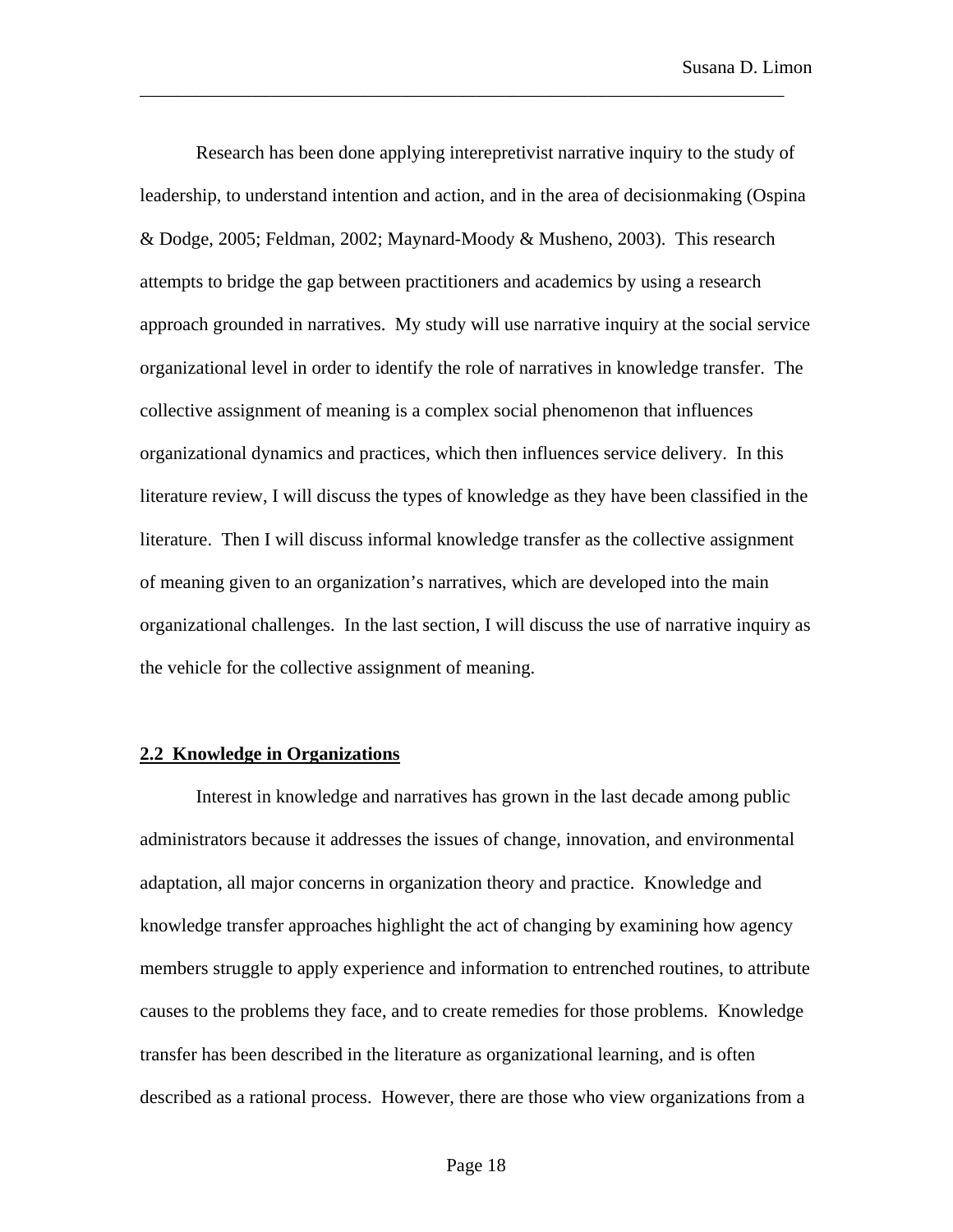cultural lens, and they see learning as a group process (Yanow, 2000). Emphasizing the social context within which organizational learning occurs highlights the intersubjectivity of organizational knowledge, and the fact that the process of organizational learning is largely interpretive.

\_\_\_\_\_\_\_\_\_\_\_\_\_\_\_\_\_\_\_\_\_\_\_\_\_\_\_\_\_\_\_\_\_\_\_\_\_\_\_\_\_\_\_\_\_\_\_\_\_\_\_\_\_\_\_\_\_\_\_\_\_\_\_\_\_\_\_\_\_

Knowledge in organizations is generally categorized into two types: informal knowledge, and formal knowledge (Nonaka, 1994; Davenport & Prusak, 2000). The focus of this dissertation is informal knowledge. The literature discussion that follows refers to informal knowledge in many ways, including: active; implicit; tacit; contextual; "know-how;" folklore; embedded and practiced; and collectively held, just to name a few. Each of these labels implies a type of knowledge that is used for action. Formal knowledge, on the other hand, is explicit knowledge that is cognitive, and gained from traditional rote methods, such as manuals, operating procedures, or PowerPoint presentations. Formal knowledge is held individually by members of the organization, but also includes a collective form when the individuals combine their knowledge.

In understanding these two types of knowledge, the knowledge literature provides a diversity of explanations for how knowledge is transferred between individuals and across organizations. The literature differs, however, based on the unit of analysis, and the type of knowledge that is being transferred. The literature carefully distinguishes between data, information, and knowledge. Data can be defined as discrete bits and numbers. They are self-contained, and in isolation, have no meaning. Information comes from the data that is collected. The information needs context. This context, when it is combined with information to create the capacity to act, is known as "knowledge."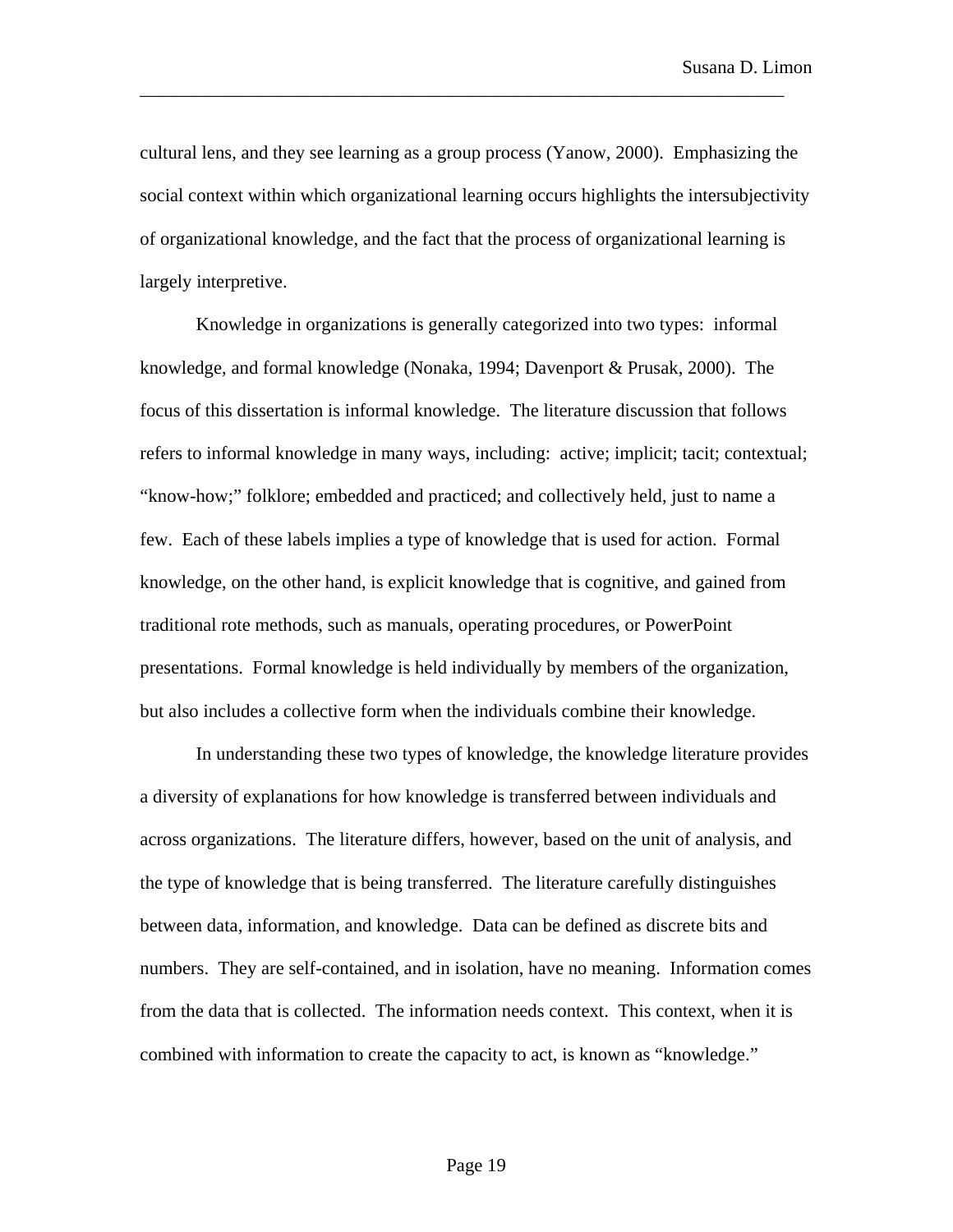Informal knowledge is drawn from everyday experiences that help individuals and organizations solve real-world practical problems. It involves the application of experience in particular situations. It includes "know-how," rules of thumb, experience, insights and intuition, and folklore (Davenport & Prusak, 2000). An example of the application of informal knowledge would be legal interpretations. Informal knowledge is hard to express, process, capture, or transmit in any systematic or logical manner. On the other hand, formal knowledge is made up of the things that we can write down, share with others, or put into a database (Davenport & Prusak, 2000). It is generally "set in stone" and does not change over time. An example of formal knowledge would be the list of elements that make up the "Periodic Table of Elements."

\_\_\_\_\_\_\_\_\_\_\_\_\_\_\_\_\_\_\_\_\_\_\_\_\_\_\_\_\_\_\_\_\_\_\_\_\_\_\_\_\_\_\_\_\_\_\_\_\_\_\_\_\_\_\_\_\_\_\_\_\_\_\_\_\_\_\_\_\_

The communication of informal organizational knowledge can include tales and legends to be passed on through various means. An important distinction, however, is that knowledge is more than just information. Knowledge is information that has been consciously processed, and has established meaning and value for those who use it (Sallis & Jones, 2002; DeLong, 2004, Spender, 1996; Orlikowski, 2002). This concept of knowledge as the capacity for effective action, or decision-making, in the context of organized activity, means that we can look at knowledge transfer as a collective process dependent on relationships and interactions between individuals (Sallis & Jones, 2002). This type of knowledge is embedded and practiced, and can be used for action.

Informal knowledge is emphasized by Scott (1995), who provides a comprehensive definition of knowledge in organizations as consisting of cognitive structures and activities that provide stability to social behavior. This structure provides the centrality of rules and the frames through which meaning is made. Importance is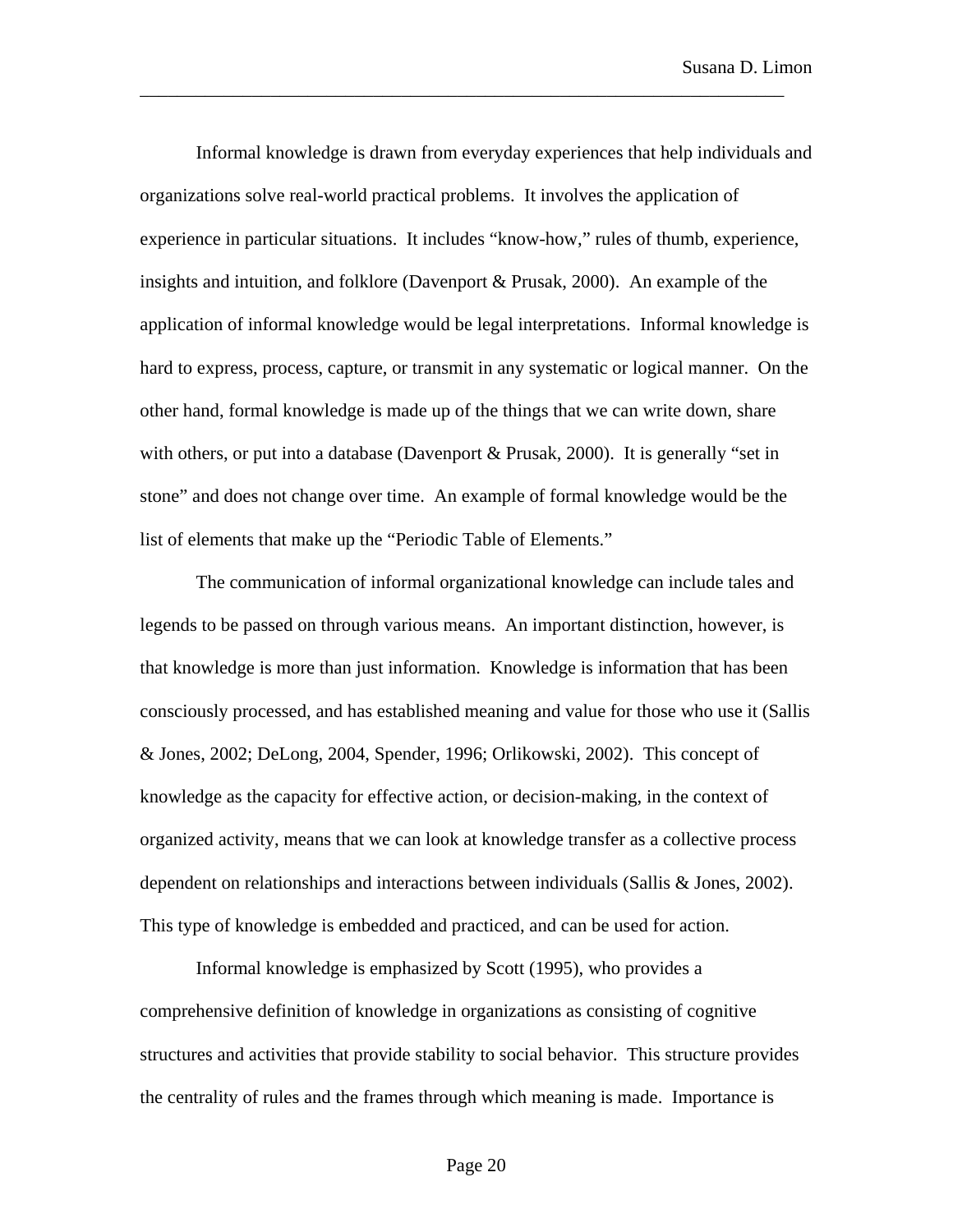given to routines, conceptions of identity, guidelines for sensemaking and choosing meaningful actions, adopting a common point of reference, and embracing shared situational definitions. These shared situational definitions are the narratives that play out in addressing organizational challenges. These stories facilitate a collective assignment of meaning to those challenges that allows for problem solving (Scott, 1995).

\_\_\_\_\_\_\_\_\_\_\_\_\_\_\_\_\_\_\_\_\_\_\_\_\_\_\_\_\_\_\_\_\_\_\_\_\_\_\_\_\_\_\_\_\_\_\_\_\_\_\_\_\_\_\_\_\_\_\_\_\_\_\_\_\_\_\_\_\_

The important distinction between informal and formal knowledge is sometimes referred to the difference of "knowing how" and "knowing that." In his book *The Concept of the Mind* (1949), Gilbert Ryle, an English philosopher, made the distinction between knowledge that is built up through experience, the informal knowledge, and knowledge that is rule based, the formal knowledge. The nature of knowledge, both informal and formal, has an important cultural base. Nonaka and Takeuchi (1995) note that the Japanese have a business culture of continuous improvement and innovation, and this leads them to value and convert the formal to informal knowledge, through their team and quality circle approach.

Learning "how" and learning "that" have been a part of the divergence in literature that has focused on the ways people construct and reconstruct knowledge. The idea of "knowing-how" is captured by Huysman and de Wit (2002) in a discussion on how to institutionalize knowledge processes. One of the processes noted is "internalization." Internalization is the acquisition of informal organizational knowledge. Spender (1996) refers to this internalized social knowledge, which is of an informal nature, as "collective knowledge." Sims (1999) notes that a powerful way to support the transfer of this collective knowledge is through telling stories or swapping anecdotes.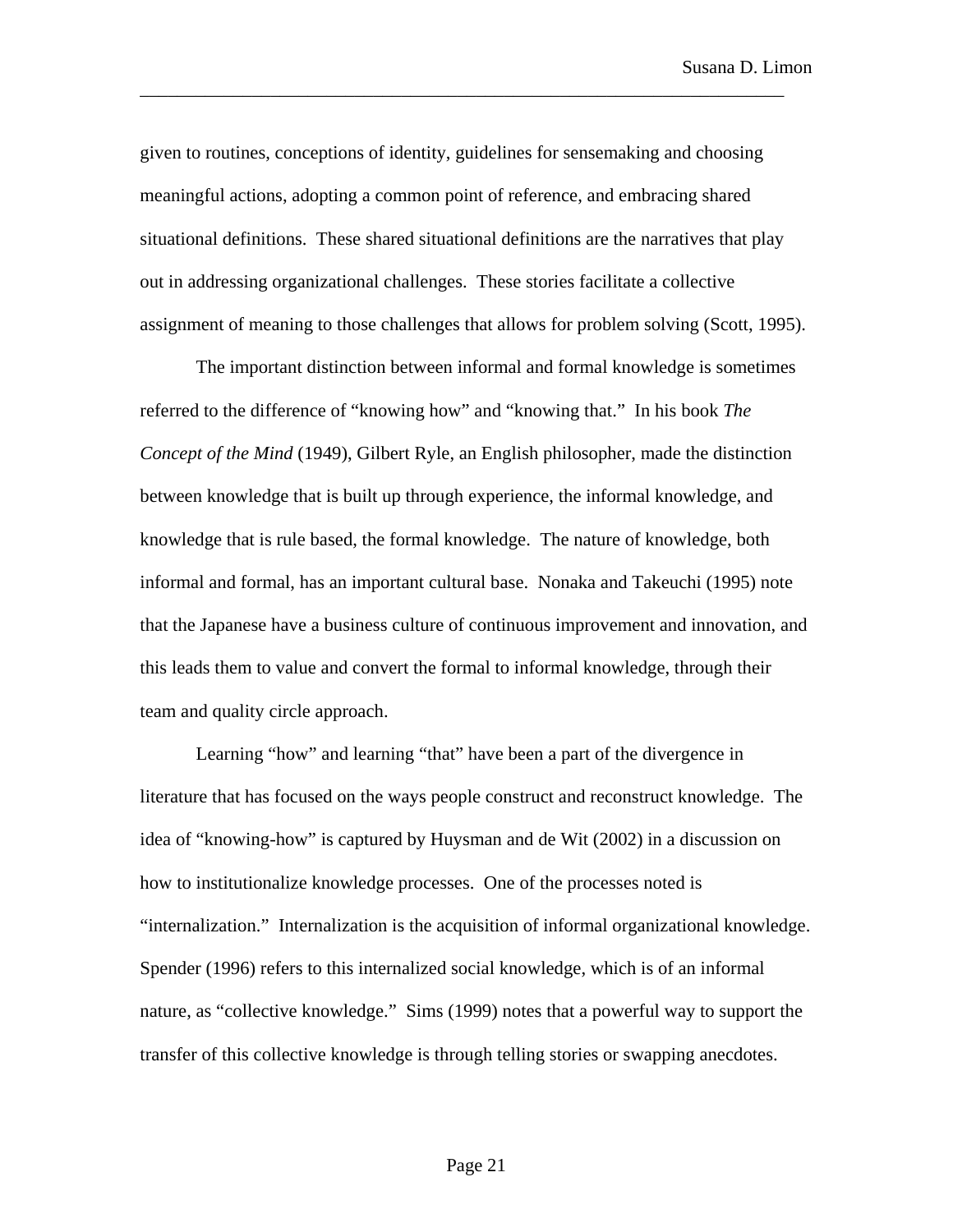In order to understand the importance of informal knowledge, it is helpful to look at Thomas Kuhn's (1962) work that emphasized the interactivity and interdependence of content and context, and this work helped him conceive of the various paradigms as possible alternate readings of a contextual reality. In his discussion of Kuhn's epiphany, Bradt (1997, p. 47) notes, "Kuhn learned that conceptual frameworks, prevailing models of mind and reality, and criteria of interpretation radically affected content and meaning. With alternate readings of the texts of history and science, Kuhn saw that truth could be multiple, various, plural, changing dynamically with each new reading and reader of text and tradition." Kuhn's theory of incommensurability between paradigms meant that different types of knowledge could exist.

\_\_\_\_\_\_\_\_\_\_\_\_\_\_\_\_\_\_\_\_\_\_\_\_\_\_\_\_\_\_\_\_\_\_\_\_\_\_\_\_\_\_\_\_\_\_\_\_\_\_\_\_\_\_\_\_\_\_\_\_\_\_\_\_\_\_\_\_\_

Another way of looking at knowledge within organizations uses Scarborough and Swan's (1999) template for classifying knowledge. In the informal model, which they refer to as the "community model," learning occurs, and knowledge is created, mainly through conversations and interactions *between* people so that learners are conceived as "social beings who construct their understanding and learn from social interaction within specific socio-cultural and material settings." However, in the formal model, which they call the cognitive model, knowledge is viewed as concepts and facts, it is transferred through texts and information systems, the dominant metaphor is human memory, and the critical success factor is technology. In contrast, the community model for knowledge views knowledge as socially constructed and based on experience, it is transferred through participation, the dominant metaphor is human community, and the critical success factor is trust. Earlier research has questioned the adequacy and relevance of these cognitive theories of learning (Marswick & Watkins, 1990; Garrick, 1998). Lave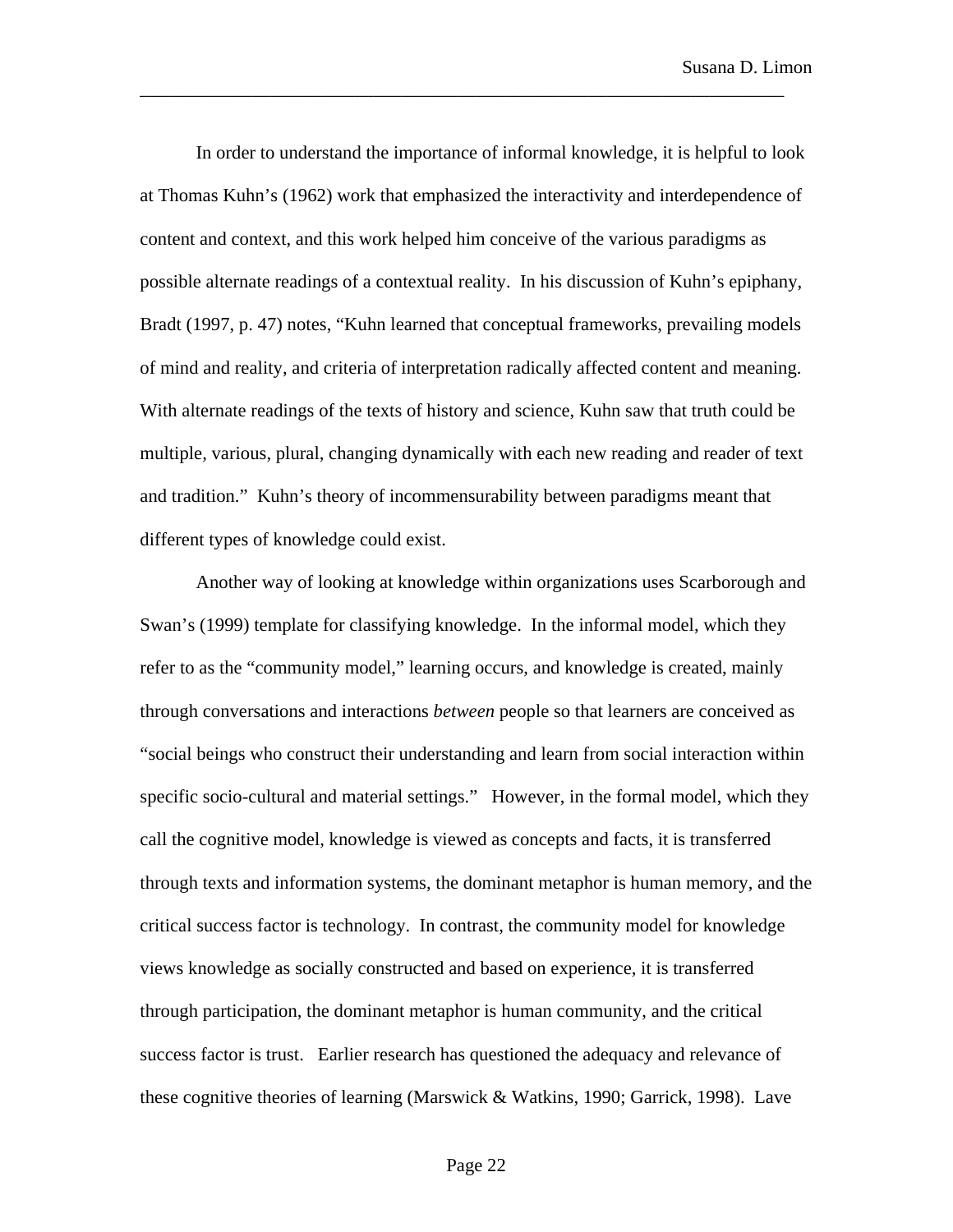and Wenger's (1991) *Situated Learning* answered these questions with a call to understand that knowledge is both embodied, or "lived-in," and culturally embedded.

\_\_\_\_\_\_\_\_\_\_\_\_\_\_\_\_\_\_\_\_\_\_\_\_\_\_\_\_\_\_\_\_\_\_\_\_\_\_\_\_\_\_\_\_\_\_\_\_\_\_\_\_\_\_\_\_\_\_\_\_\_\_\_\_\_\_\_\_\_

The literature focus, then, for the types of knowledge that are present in organizations, shows a combination of informal and formal knowledge. The informal knowledge literature focuses on collective knowledge that uses narratives within an organization to assign meaning to the everyday events and actions of the people in the organization. The next section will discuss the literature on the actual transfer process for informal knowledge.

### **2.3 Informal Knowledge Transfer**

There is a broad literature that challenges the way informal organizational knowledge transfer occurs. One of the features of this literature seems to be the clash between one way of conceptualizing knowledge in organizations, and the actual ways in which people in these organizations transfer knowledge. There is a growing group of authors who argue that learning and knowledge are embedded, and inextricably bound up with working (Huysman & de Wit, 2002; Brown & Duguid, 1991; Gherardi, 2000; Nicoloni & Meznar, 1995; and Yanow, 2000). This research shows that organizations or small groups contain a collective knowledge that is developed and learned through the actions and interactions of the participants in very specific historical, social or cultural contexts.

Informal knowledge transfer is about managing the learning processes. Historically, Cyert and March (1963) were among the pioneers in looking at knowledge transfer as a learning process. They argued that organizations learn by adapting their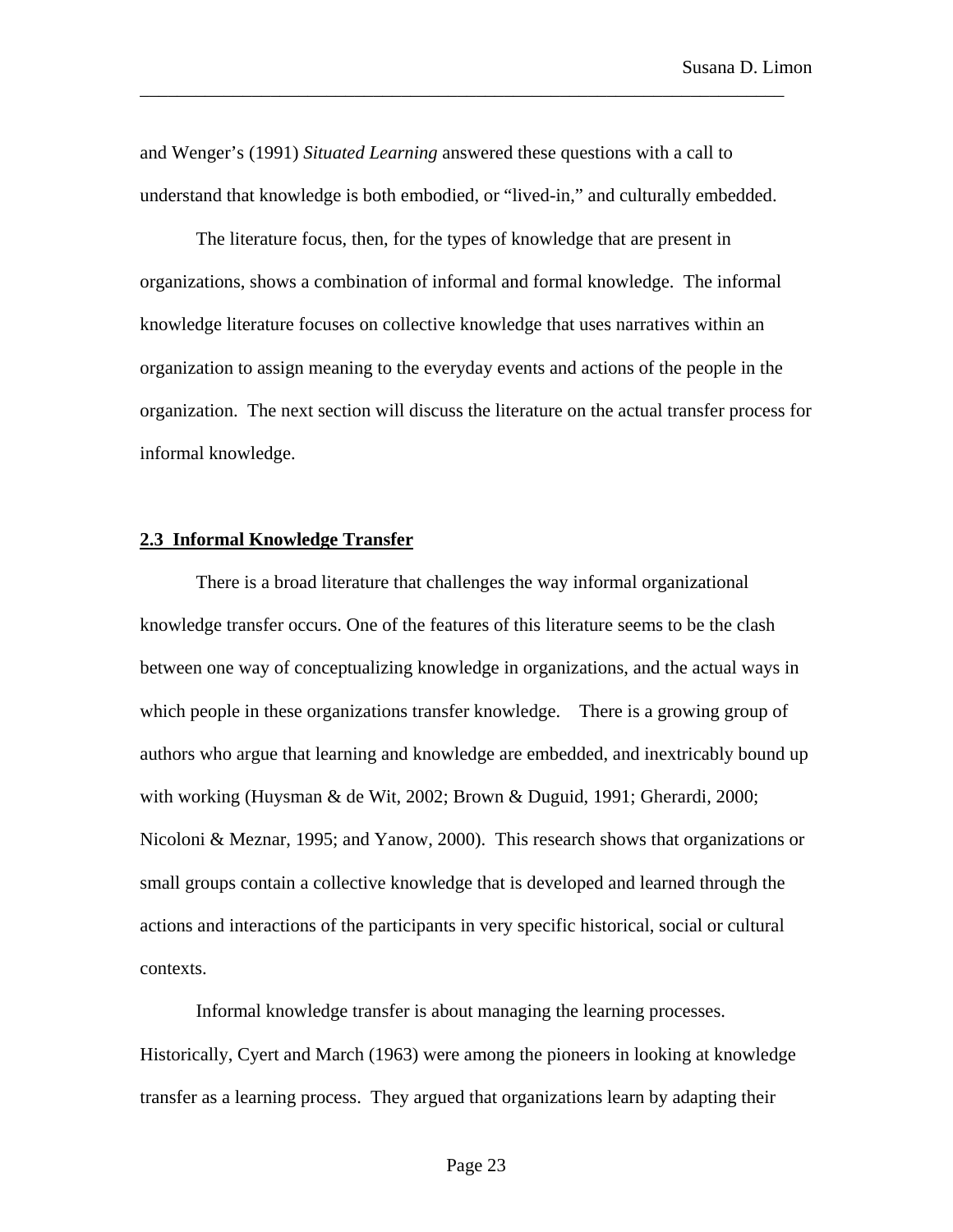objectives, attention and search routines to their experience. The idea of adaptation was carried further by Lave and Wenger (1991), who introduced a type of adaptation known as situated learning, with the concept of "legitimate peripheral participation" as a method of learning. This informal type of participation, or adaptation, can be viewed in contrast to learning outside the relevant task environment, in methods such as accumulating information from manuals. Case studies are often used to show that there is a gradual acquisition of knowledge and skills learned from the experts in the context of the everyday activities. These case studies emphasize that knowledge transfer requires social interaction and collaboration in order to collectively assign meaning to the everyday activities.

\_\_\_\_\_\_\_\_\_\_\_\_\_\_\_\_\_\_\_\_\_\_\_\_\_\_\_\_\_\_\_\_\_\_\_\_\_\_\_\_\_\_\_\_\_\_\_\_\_\_\_\_\_\_\_\_\_\_\_\_\_\_\_\_\_\_\_\_\_

To better understand the informal knowledge transfer process, the term "knowledge transfer" is broadly used here to describe a continuum of knowledge activities, from the application of new knowledge to the broader harnessing of intellectual capital. Many scholars in the organizational theory realm emphasize that one of the most valuable economic resources for an organization is knowledge. Value is now created by 'productivity' and 'innovation,' which are both applications of knowledge to work (Drucker, 1993).

For purposes of my research, this concept of "value" ties in with informal knowledge transfer when a collective assignment of meaning is given to the narratives in an organization. This type of learning and knowledge sharing means that learning is a valuable social practice, and it should be grounded in theories of social practice. In any type of organization, informal learning can occur through observations or experiences (Bandura, 1977; Kolb, 1984; Lave & Wenger, 1991). Some examples may include direct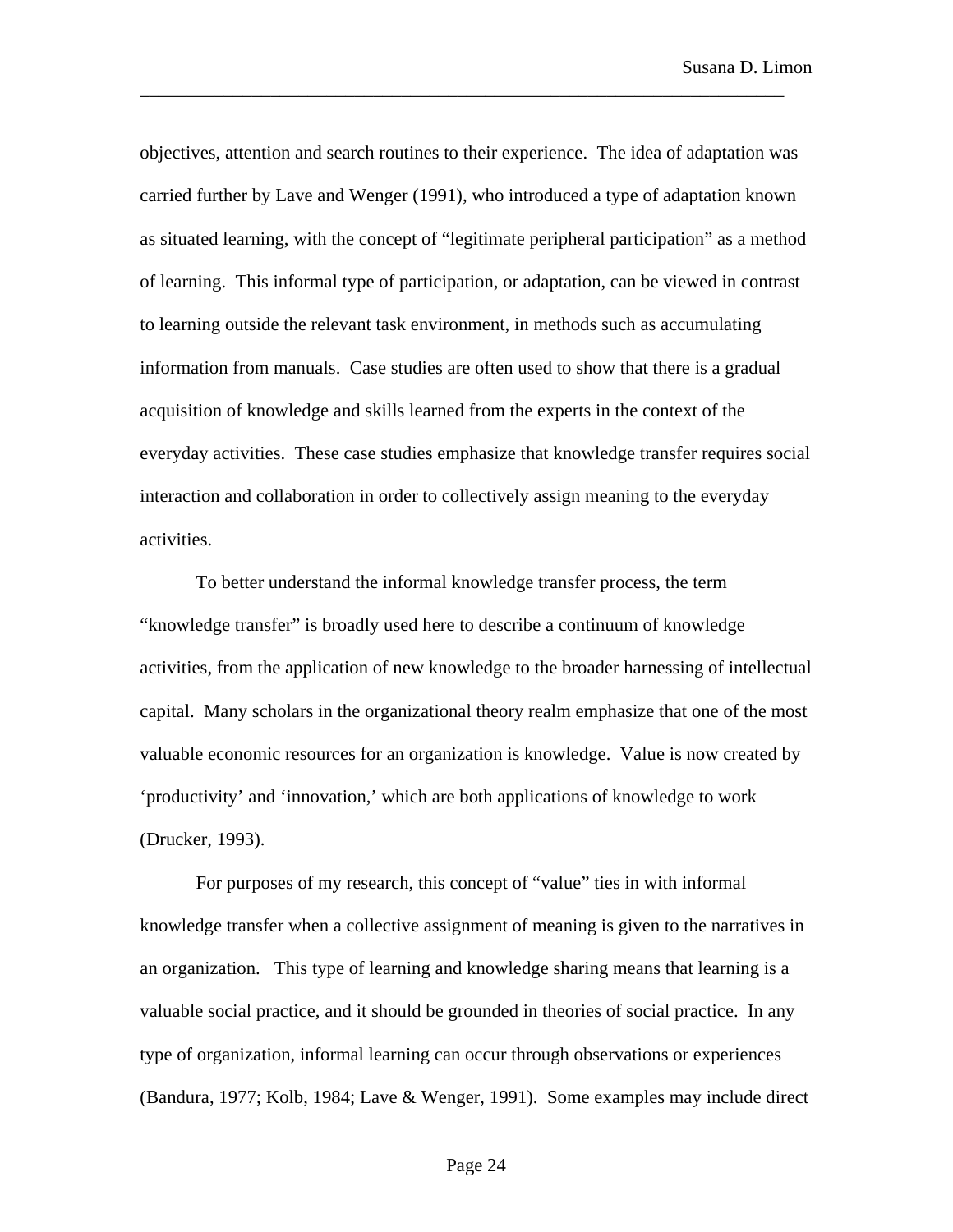observation, imitating, listening, participating, asking, trial and error, and real-life performance of certain skills (Bandura, 1977; Lave & Wenger, 1991). Informal knowledge transfer, which is the focus of this study, is an important part of knowledge sharing (Dominice, 2000; Freire, 1970; Foley, 1999).

\_\_\_\_\_\_\_\_\_\_\_\_\_\_\_\_\_\_\_\_\_\_\_\_\_\_\_\_\_\_\_\_\_\_\_\_\_\_\_\_\_\_\_\_\_\_\_\_\_\_\_\_\_\_\_\_\_\_\_\_\_\_\_\_\_\_\_\_\_

Informal knowledge transfer that occurs through what Lave and Wenger refer to as "legitimate peripheral participation" calls to mind the power of stories and the impact of narrative. A good starting point for understanding the informal knowledge transfer of "know how" is to examine what happens in a listener's mind as they hear or read a story. When a listener follows a story, they journey in their minds with the storyteller into a different world. It is the listener's participation that conjures up this virtual world (Birkerts, 1994). The transition in the mind of the listener from physical to virtual world is an active transition, not passive. When fully engaged, Birkerts argues, the listener's mind works in concert with the storyteller to focus entirely on generating an embedded virtual world of a story. By "being present" in the story, the listener establishes a certain level of "legitimate peripheral participation" that allows knowledge transfer or "knowhow" to be gained.

Informal knowledge transfer can be seen as a process through which an organization constructs knowledge or reconstructs existing knowledge (Huysman & de Wit, 2002; Weick & Westley, 1996). The focus of this type of research is on a collective knowledge construction. It focuses on informal knowledge, and pulls from the literature of Cook and Yanow (1993), Nicolini and Meznar (1995), and Gherardi (2000). Although knowledge transfer and "know how" take place at the individual level, informal knowledge transfer is not simply the cumulative result of the learning of individuals. It is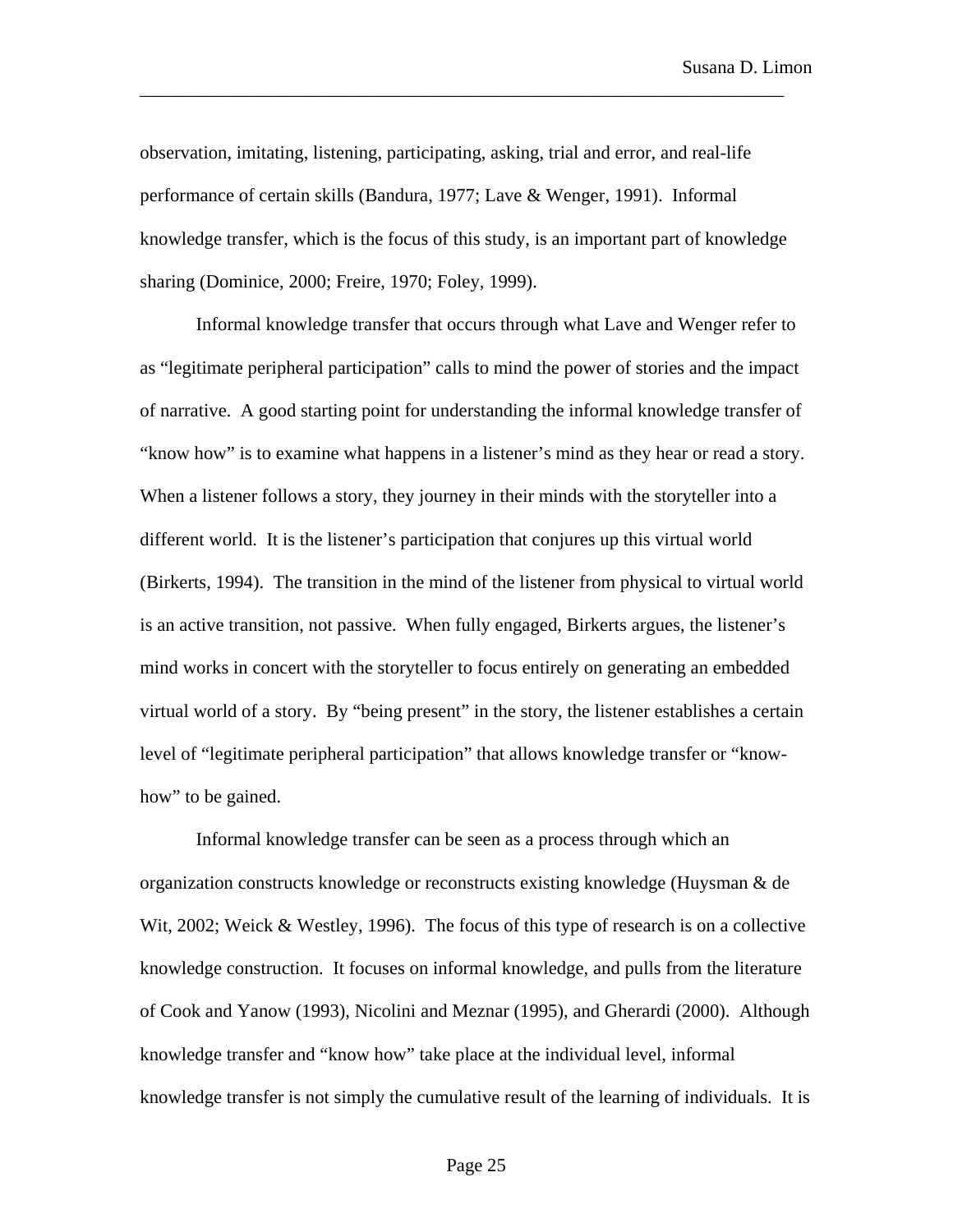an organizational process (Hedberg, 1981; Shrivastava, 1983). Knowledge transfer at the organizational level occurs through the medium of individual members, but each individual's personal knowledge can be transformed into organizational knowledge that has value to the organization (Nonaka, 1991; Fiol & Lyles, 1985; Shrivastava, 1983). The learning that takes place at the individual level only makes sense, and is transferred as knowledge, in the collective context.

\_\_\_\_\_\_\_\_\_\_\_\_\_\_\_\_\_\_\_\_\_\_\_\_\_\_\_\_\_\_\_\_\_\_\_\_\_\_\_\_\_\_\_\_\_\_\_\_\_\_\_\_\_\_\_\_\_\_\_\_\_\_\_\_\_\_\_\_\_

This collective context that is applied to informal knowledge can be seen as a form of sensemaking (Weick, 1995). Sensemaking has several characteristics that identify elements of informal knowledge transfer: it is retrospective; it is enacted in social environments; it is ongoing; it is focused on and extracted from cues. These characteristics described by Weick also show that although accuracy is important in recounting experiences, it is not necessarily required because narratives of past experiences are actually edited reconstructions. They are evolving stories that show "patterns that may already exist in the puzzles an actor now faces, or patterns that could be created anew in the interest of more order and sense in the future" (p. 45). For example, as a researcher, I participated in the enactment of the collective assignment of meaning to the challenges that were told by the interviewees. I observed and noticed what was being said by certain persons, and from their stories, I extracted cues from an ongoing flow of events. Through my memos and journal, I was able to use retrospection to speculate on the meaning of these cues, and then weave them together into common threads or streams, which make up the cultural capital of an organization.

The accumulation of informal knowledge within a system is often called cultural capital. Cultural capital can be transferred across generations (Berkes, 2000), or it can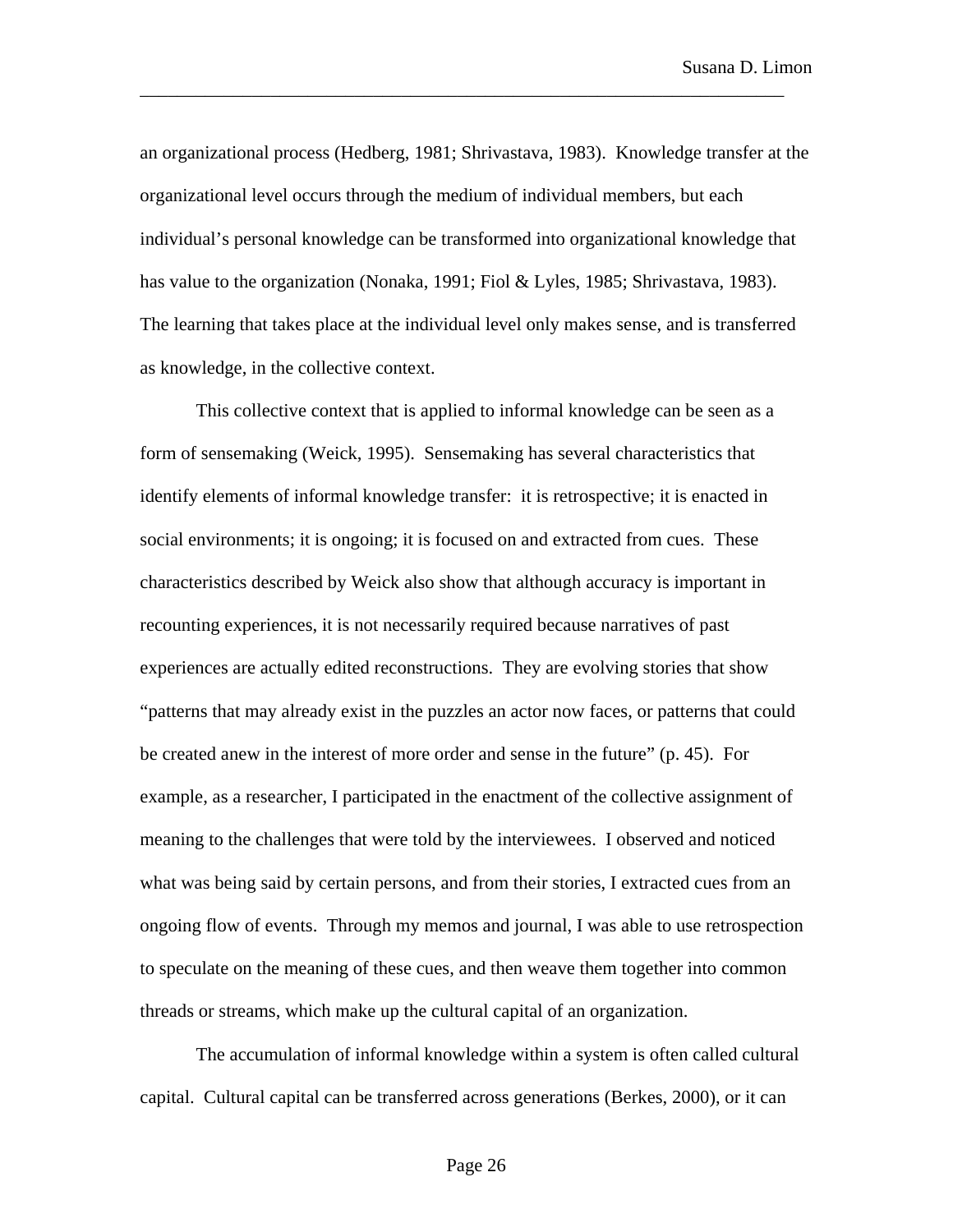take place through a sense of connectedness that grows over time (Berry, 1977; Kemmis, 1998). This connection means that the combination of an individual's interaction with the world, a locale, and a community over time produces a heritage of language, memory, tools, skills, and knowledge (Berry, 2000). This type of knowledge, described earlier as informal, creates networks of social relationships, known as social capital, that can be used for knowledge transfer (Scheneekloth  $&$  Shibley, 1995). It is through these embedded networks of social relationships, which are infused with high levels of social capital, that informal knowledge is effectively transmitted (Granovetter, 1973; Coleman, 1990). Thus, the individual plays a role in the informal networks by helping to establish the organization's collective and connective framework for knowledge to travel.

\_\_\_\_\_\_\_\_\_\_\_\_\_\_\_\_\_\_\_\_\_\_\_\_\_\_\_\_\_\_\_\_\_\_\_\_\_\_\_\_\_\_\_\_\_\_\_\_\_\_\_\_\_\_\_\_\_\_\_\_\_\_\_\_\_\_\_\_\_

Although described as distinct activities, informal knowledge transfer in many organizations is viewed as a continuous activity. For example, in order for organizations to be effective, they must be able to predict changes in their environments and be able to react quickly and nimbly. This nimbleness is influenced by the organization's recognition that change occurs through journeys of learning (Shrivastava, 1983; Redding & Catanello, 1994).

The importance of informal knowledge transfer, or the "knowing how," is emphasized by Orlikowski (2002) in her article studying a global organization. She highlights the idea that knowledge is "enacted" every day in people's practices. Knowledge and practice are so bound and embedded within each other that it becomes difficult to differentiate between our knowing (a verb) from our knowledge (a noun). As mentioned earlier, our learning, knowing, and teaching are "reconstituted" over time. People, by nature, continually reconstitute their knowing over time and across contexts.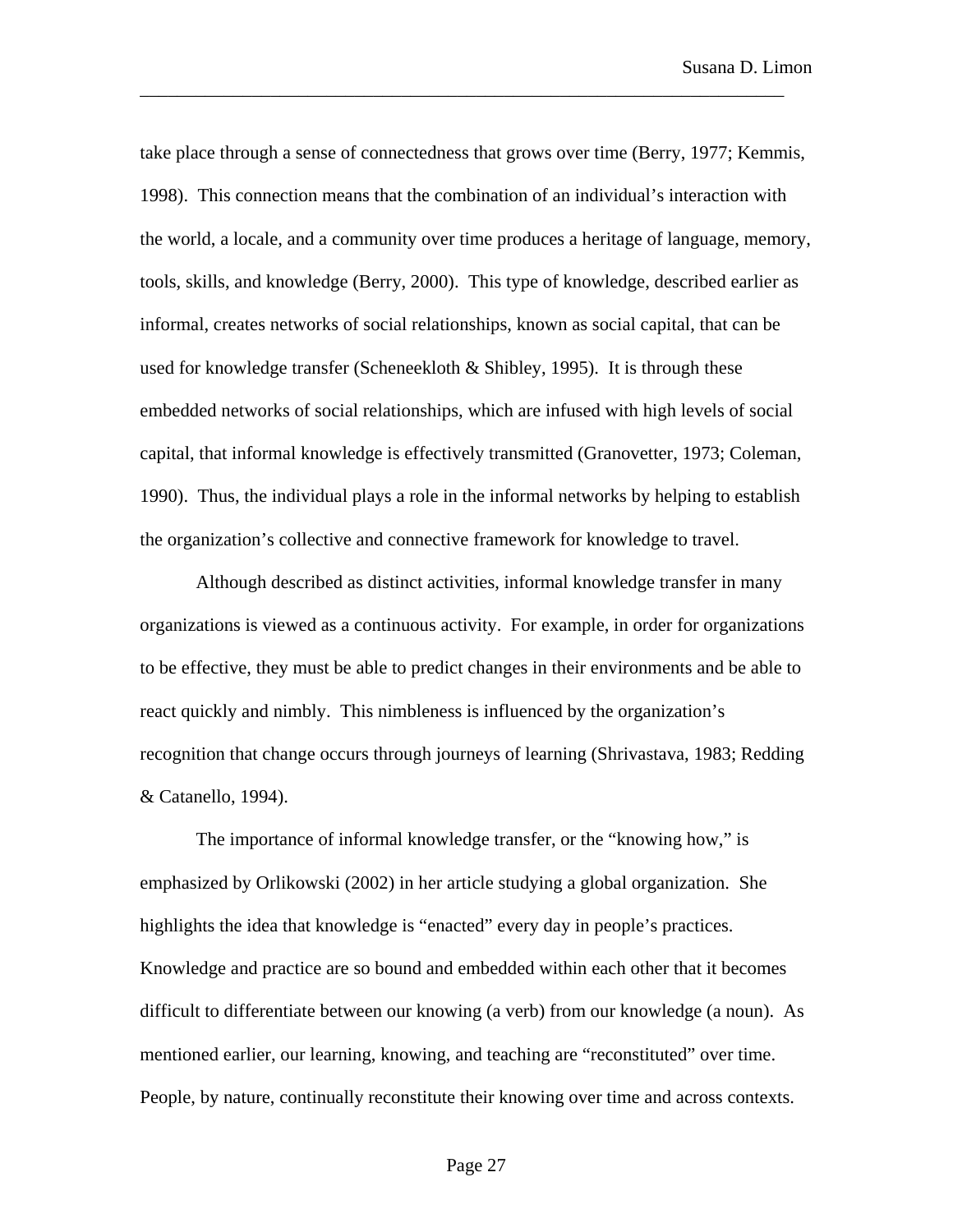As this process occurs, they also modify their knowing as they change their practice. New practices take shape as people invent or learn new ways of interpreting and experiencing their world. In the later chapters, I will refer to this "reconstituting" as retrospective sensemaking (Weick, 1995), and the meaning that is assigned to the knowledge, or narratives, comes about through the collaborative actions of the participants. Some scholars, however, have noted the limitations of the sensemaking framework. For example, an important gap is the lack of insight into the role that organizational rules play on the sensemaking process (Helms Mills, 2003). Additionally, the sensemaking perspective does not address the issues of organizational politics and power, so that, "although it may be true that everyone can be said to engage in the process, it is far from clear that everyone is equal in the process," (Helms Mills & Mills, 2000).

\_\_\_\_\_\_\_\_\_\_\_\_\_\_\_\_\_\_\_\_\_\_\_\_\_\_\_\_\_\_\_\_\_\_\_\_\_\_\_\_\_\_\_\_\_\_\_\_\_\_\_\_\_\_\_\_\_\_\_\_\_\_\_\_\_\_\_\_\_

The process of informal knowledge transfer, even at the individual level, is social (Levine, Resnick, & Higgins, 1993). When we move beyond the individual level to the group, however, we see informal knowledge transfer as a collaborative or mutual activity, where the embedded collective experience of a group, as well as each individual's experience outside the group, is collectively transformed into new knowledge.

This transformation of informal knowledge into action occurs as a result of the use of dialogue. One of the major features of the collaborative knowledge transfer perspective is that a major part of our knowledge base arises from our interactions, or the dialogue, we have with others (White, 1999). This idea of collaborative group learning is grounded in pragmatism. Follett's (1998, 1924) description of the group process, and creation of "the collective idea" is today called "collaborative learning." As Follett notes,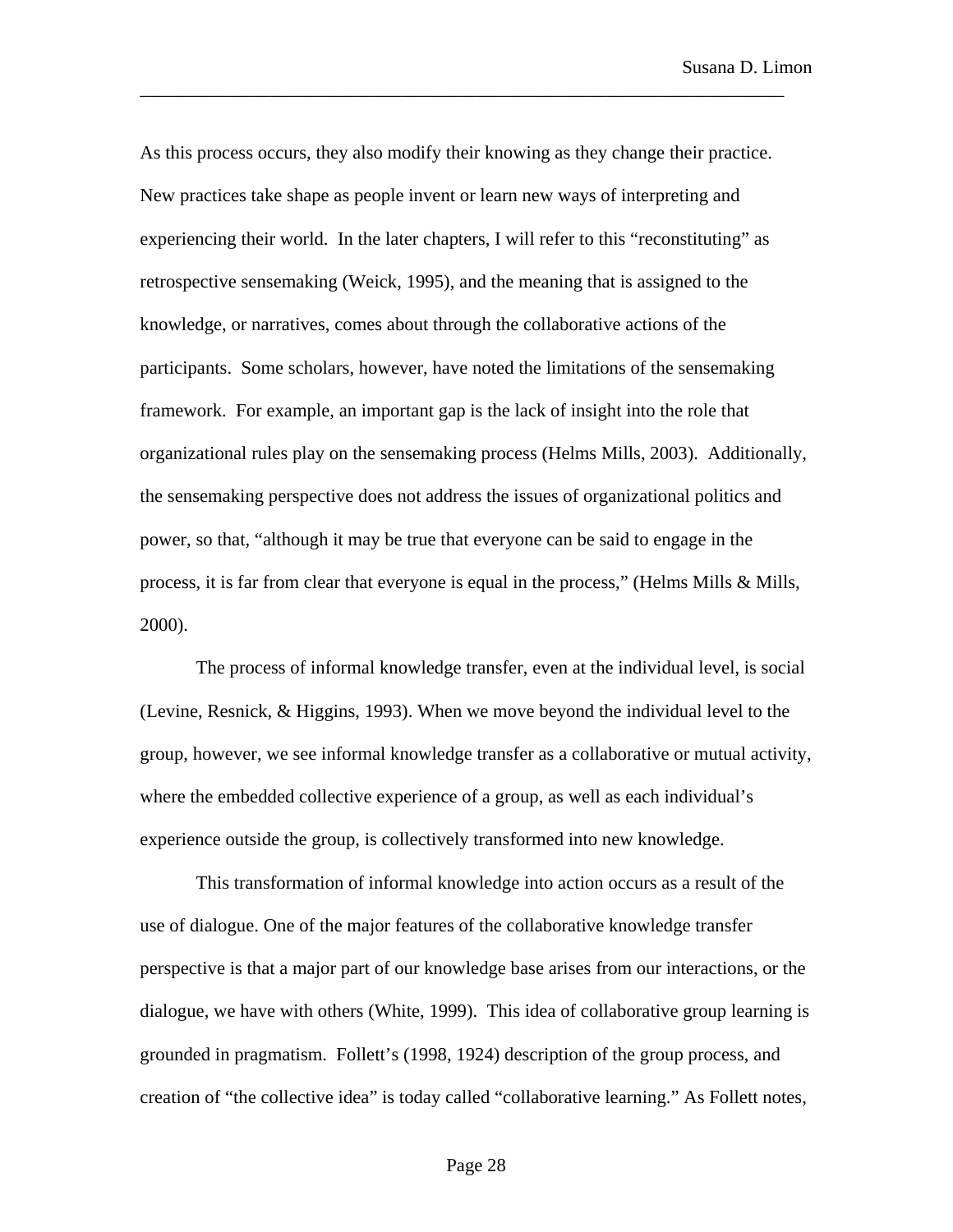effective group process occurs, not by supplanting "my idea with yours," but by "harmonizing differences through interpenetration."Rather than focusing on the extremes to be simply accepted or rejected by the group, boundaries are spanned by focusing on the similarities, which are "interknitted" into an altogether new approach or idea that emerges from the authentic group encounter.

\_\_\_\_\_\_\_\_\_\_\_\_\_\_\_\_\_\_\_\_\_\_\_\_\_\_\_\_\_\_\_\_\_\_\_\_\_\_\_\_\_\_\_\_\_\_\_\_\_\_\_\_\_\_\_\_\_\_\_\_\_\_\_\_\_\_\_\_\_

Therefore, it is not only individuals in the group who learn, or are capable of acquiring new informal knowledge, but the group, as a collective entity, also learns. Kasl and Marsick (1997) explain that group learning occurs when "all members perceive themselves as having contributed to a group outcome, and all members of the group can individually describe what the group as a system knows." Normative processes can be defined, and this leads to enhancing informal knowledge transfer capability. The literature is split, however, on whether linear models or cyclical models can describe the knowledge transfer process. The linear model, proposed by Argyris (1986), addresses the single- and double-loop learning. The cyclical models do not impose any hierarchies, but rather, make the claim that the enhancement of organizational knowledge transfer is a continuous process. Many of these models are based on Kolb's (1984) work, and use an interpretive research methodology. There is a layered circularity of sensemaking that is used to characterize interpretive research methods (Yanow, 2004).

This concept of a shifting conceptual framework is key to understanding how informal knowledge helps organizations learn and transfer knowledge, because humans create narrative descriptions that give sense to the behavior of others. Narrative is also helpful for creating and constructing imaginary "what if" scenarios that can be useful in organizations as different scenarios present themselves. These scenarios, and their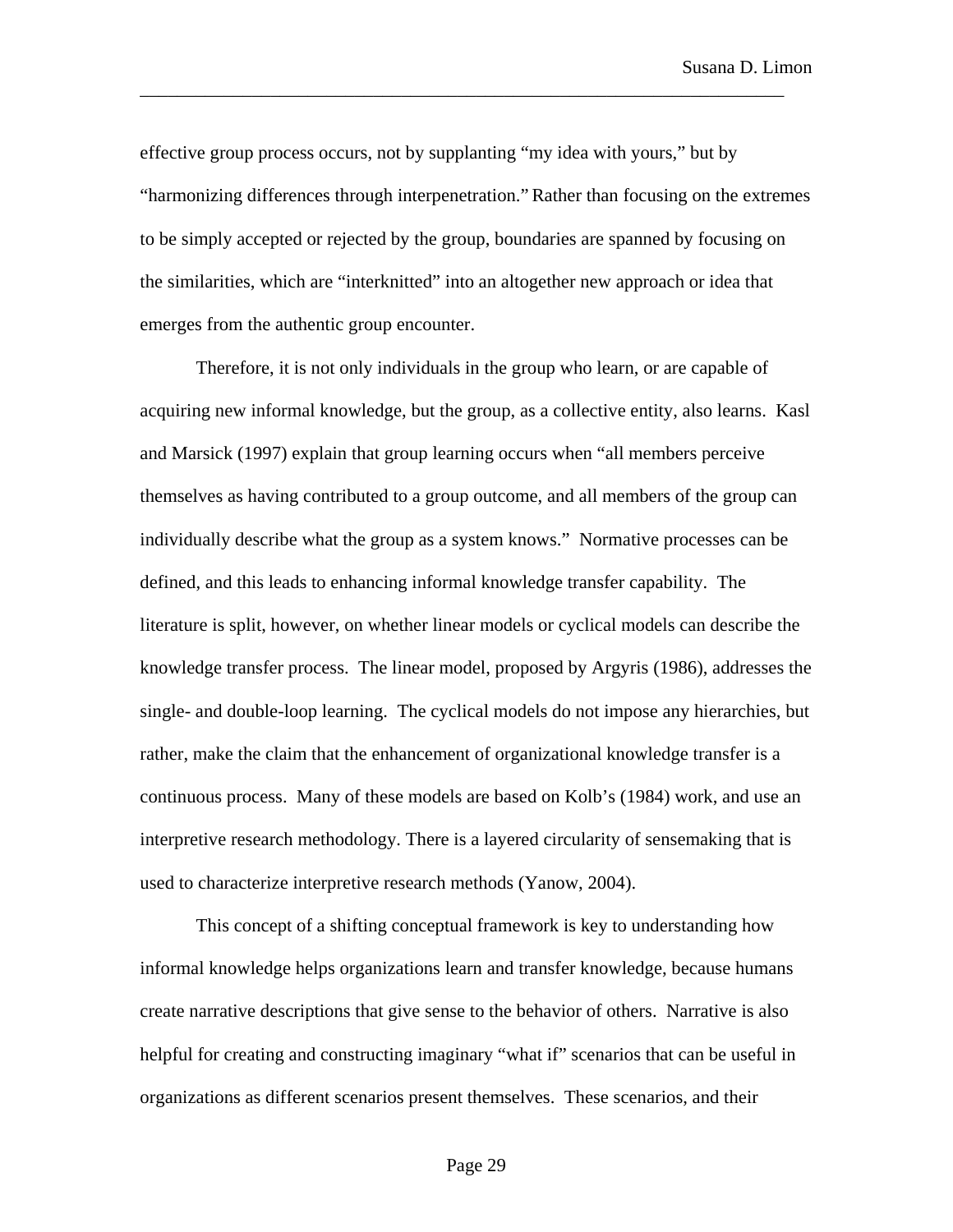interpretations, help create understanding of the ambiguities that can be present with organizational challenges.

\_\_\_\_\_\_\_\_\_\_\_\_\_\_\_\_\_\_\_\_\_\_\_\_\_\_\_\_\_\_\_\_\_\_\_\_\_\_\_\_\_\_\_\_\_\_\_\_\_\_\_\_\_\_\_\_\_\_\_\_\_\_\_\_\_\_\_\_\_

This concept of a shifting conceptual framework, or standpoint, was reflected in the organizational studies of Berger and Luckman (1966), and other social constructionist with arguments that understanding one's social reality reflects one's personal experiences. Jacobsen and Jacques (1990), in their research about "knowers" and "knowns" document the role that informal knowledge rather than universal knowledge plays in organizations. Informal knowledge acquired through narratives allows various viewpoints, or standpoints, to be heard within an organization, so that, as Ospina and Dodge (2005) note, "The narrative inquirers appreciate the value of and tap into the practical and narrative knowing that is characteristic of many dimensions of public life." This view of how knowledge is transferred through narratives also emphasizes the importance of narratives for assigning meaning.

 The focus of this study, with the emphasis on informal knowledge transfer, draws from the social perspective of narratives as they relate to knowledge transfer and "knowing." As Easterby-Smith and Araujo (1999) indicate, meanings are constructed through dialogue, and concepts are communicated through storytelling. The work of Nancy Dixon (1994) carries this further, with organizational knowledge transfer seen as the activation of the experiential learning cycle, where learning can be accomplished, not only individually, but also collectively. The experiential learning cycle, embedded in the culture of an organization, can be applied collectively to a group. Part of achieving this competence, this "knowing how," this informal knowledge transfer, can be facilitated by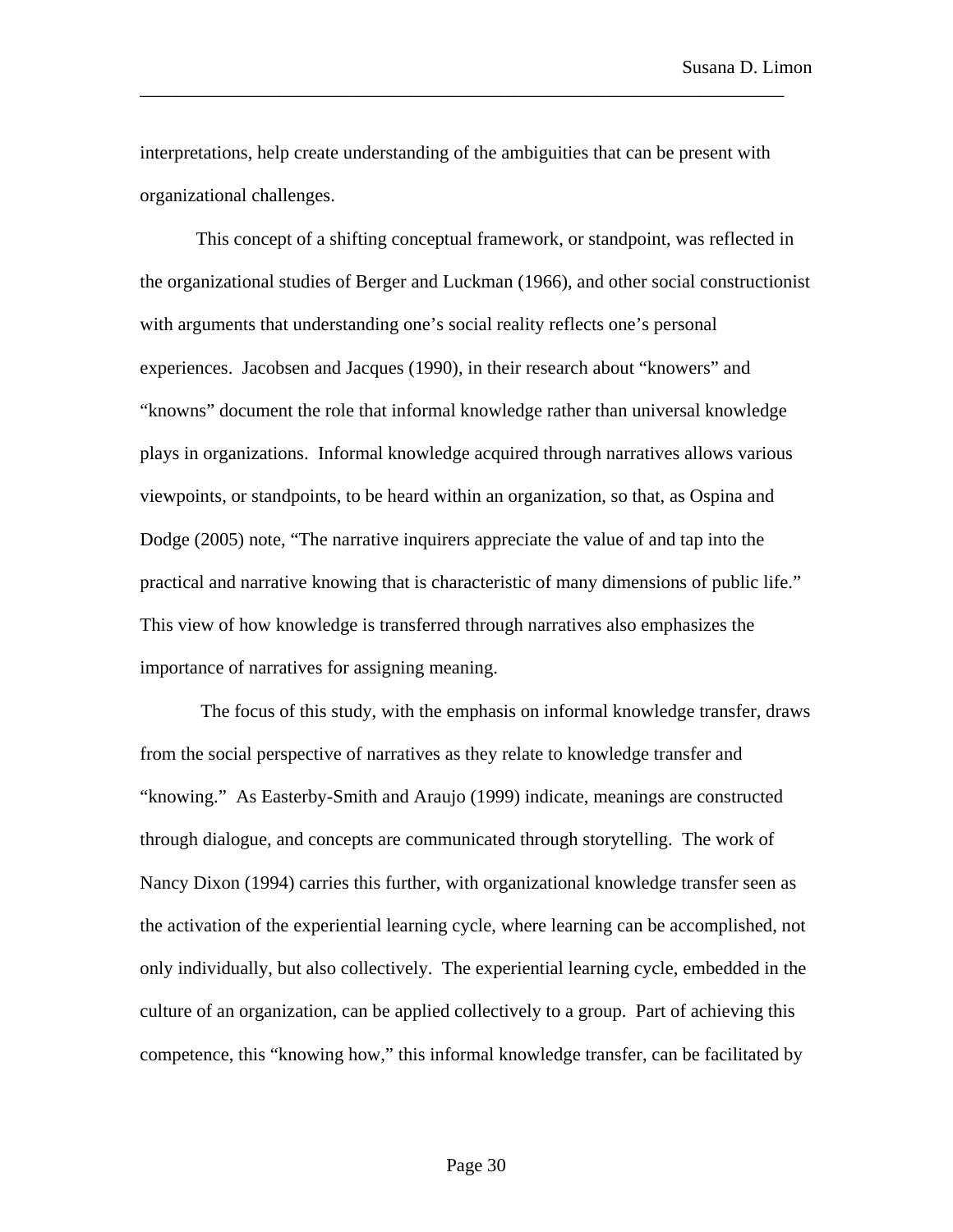using narratives to make sense out of the fragments and complexities of our day-to-day situations.

\_\_\_\_\_\_\_\_\_\_\_\_\_\_\_\_\_\_\_\_\_\_\_\_\_\_\_\_\_\_\_\_\_\_\_\_\_\_\_\_\_\_\_\_\_\_\_\_\_\_\_\_\_\_\_\_\_\_\_\_\_\_\_\_\_\_\_\_\_

Some newer thinking on knowledge transfer and narrative inquiry looks at how informal knowledge "flows" or "spirals" within organizations. Nonaka (1991) considers knowledge flow through four steps: socialization, externalization, combination, and internalization. This type of knowledge flow involves the conversion of formal knowledge into informal knowledge through various "flows" or steps. The concept of "flow" was put forward by Mihaly Csikszentmihalyi (1990) as a psychological state in which an individual who is performing a task loses track of time, and easily and naturally makes use of all of his/her experience and knowledge to achieve some goal. One of the challenges for knowledge transfer is how to embed this "flow" into an organization. Bennet and Bennet (2003) identify the usefulness of knowledge transfer as a means to create an "organizational synergy" that moves the knowledge-based organization to achieve its best performance or flow. Narrative inquiry, which I will discuss next, and other research methods that rely heavily on narratives, offer opportunities for connectedness that are enhanced with the knowledge "flows." This concept of "flows" or "spirals" will be discussed further in Chapter 6 when I describe the "traffic circle."

## **2.4 Narrative Inquiry Literature**

Although narrative inquiry has been used to study organizations, the role narratives play within a social service nonprofit agency has not been extensively researched. Narratives in a smaller, more nimble environment, allow a researcher to look at how narrative inquiry can be used to study the transfer of knowledge. Berger and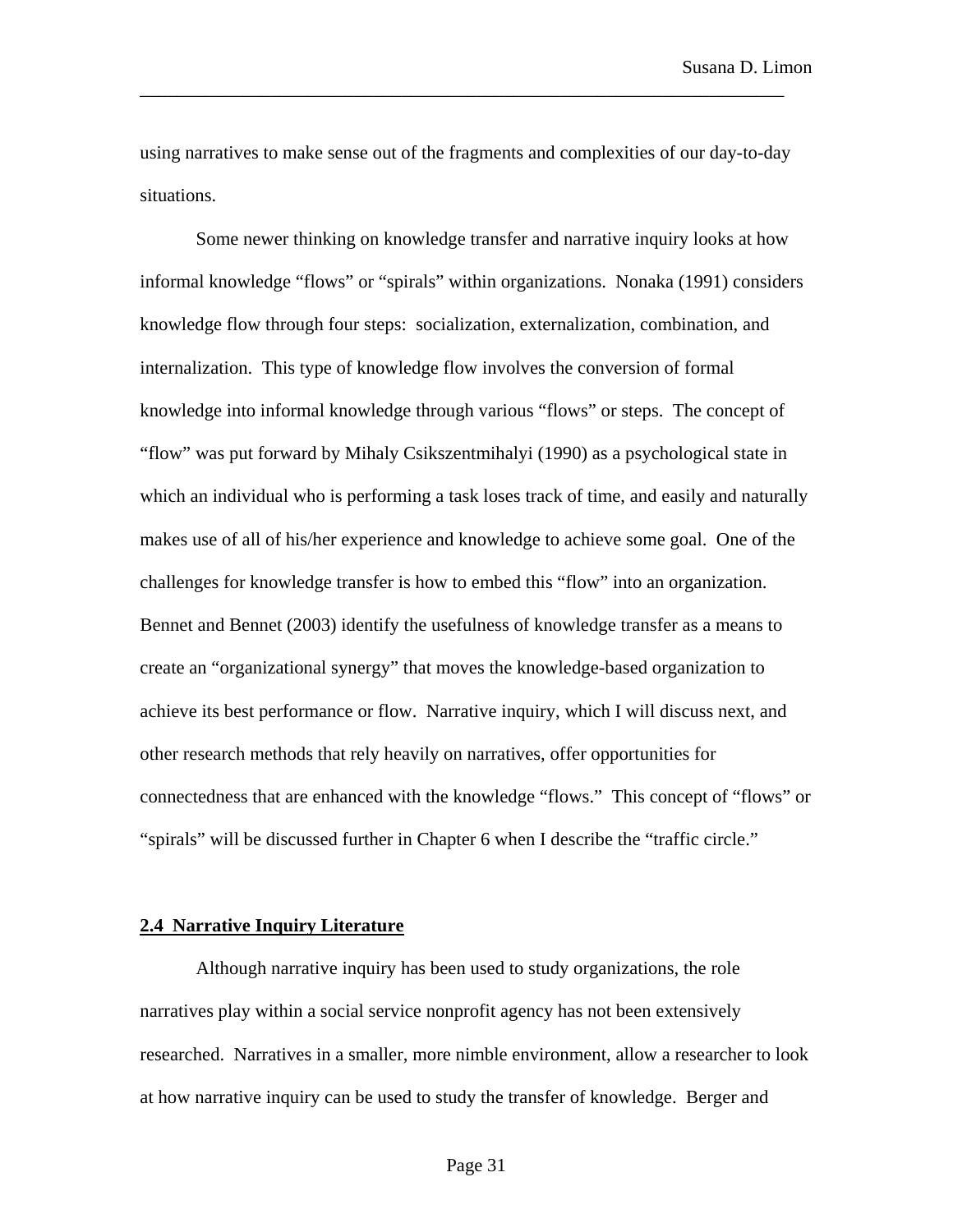Luckman (1966) introduced the notion that we know the world, not just by objectively observing our external reality, but also by constructing how we understand it with others. This theory, know as "constructionist epistemology" has been adopted by narrative inquirers who capture the interpretations of individuals as they view reality, as well as the shared construction among the given community (Dodge et al. 2005). Narratives can be used to shed light on the constructed reality that they reflect, as well as the experiences of those participants who engage in narratives. People are purposeful agents who create and use stories to communicate meaning (Feldman, 2002).

\_\_\_\_\_\_\_\_\_\_\_\_\_\_\_\_\_\_\_\_\_\_\_\_\_\_\_\_\_\_\_\_\_\_\_\_\_\_\_\_\_\_\_\_\_\_\_\_\_\_\_\_\_\_\_\_\_\_\_\_\_\_\_\_\_\_\_\_\_

There continues to be a debate about using narrative inquiry as a research methodology. The debate revolves around the argument that narratives can exist on the boundaries of two opposing "grand narratives" in research. On one side are "reductionist" research traditions that use the breaking down of phenomena into analyzable parts. On the other are researchers who approach their work from broader theoretical positions that allow crossover generalizations from the study of specific phenomena. Narrative inquiry bridges both of these traditions. The use of narrative inquiry as a research methodology has gained value for three reasons. First, narratives convey meanings, intentions, beliefs, and values that reflect a situated social reality. Second, narratives carry practical knowledge. And third, and perhaps most important to the literature, narratives are constituted, and meanings are given shape, by individuals for their own purpose (Ospina & Dodge, 2005). Glover (2004) used narrative inquiry in a grassroots organization to explain and describe certain courses of action. He indicated that nonprofit and volunteer organizations are constructed collectively, and meanings, interpretations, rituals demand the use of interpretive approaches to be understood. Maynard-Mooney and Moshino's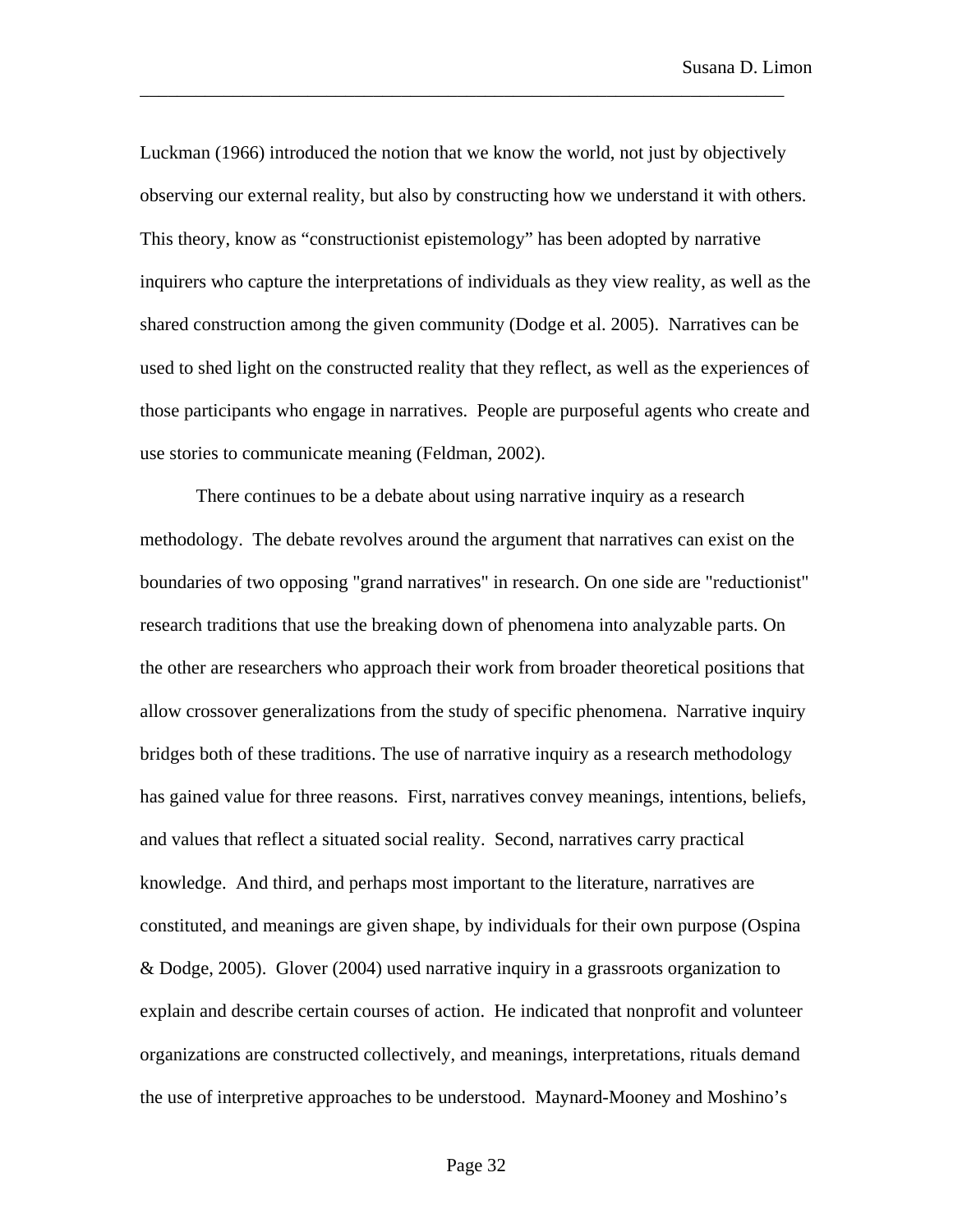(2003) book on stories from the front lines of public service, identified the usefulness of "story-based" research as a means to collect narratives that are then retrospectively examined for theory-relevant themes.

\_\_\_\_\_\_\_\_\_\_\_\_\_\_\_\_\_\_\_\_\_\_\_\_\_\_\_\_\_\_\_\_\_\_\_\_\_\_\_\_\_\_\_\_\_\_\_\_\_\_\_\_\_\_\_\_\_\_\_\_\_\_\_\_\_\_\_\_\_

Stories can be viewed as mental software that is supplied so that a listener can run it again later using new input specific to the situation. Once installed, a good story replays itself. In this context, a story helps listeners to interpret future events along the same lines. The research shows that organizational narratives help us remember and make sense of complexities in our everyday world (Simmons, 2001; Sims, 1999, Bruner, 1990; Bennett & Feldman, 1981). The use of narrative inquiry also helps us to make sense of notions such as identity. The value of narrative inquiry is that it makes the implicit and the tacit inferable to the reader or the listener. Practitioner stories are powerful research tools that offer a window into the world that is often blocked by traditional methods of social science. The "narrative inquiry" approach, which is a research technique that emphasizes the stories people tell and how these stories are communicated, helps create the bridge between context and cognition.

Stories are an important source of data for organizational ethnographers, as noted by Schwartzman (1993) because "they are often natural answers to the recurring questions that individuals in organizations ask themselves." The continual narration of organizational stories helps to cast and recast the way the individuals experience their organization. In his work with the World Bank, Denning (2001) found that "stories work because they are efficient 'carriers' of high-impact tacit knowledge." They can carry large amounts of knowledge in small packages. Schank (1990) identifies the value of narratives as providing "scripts." He notes, "Life experience means quite often knowing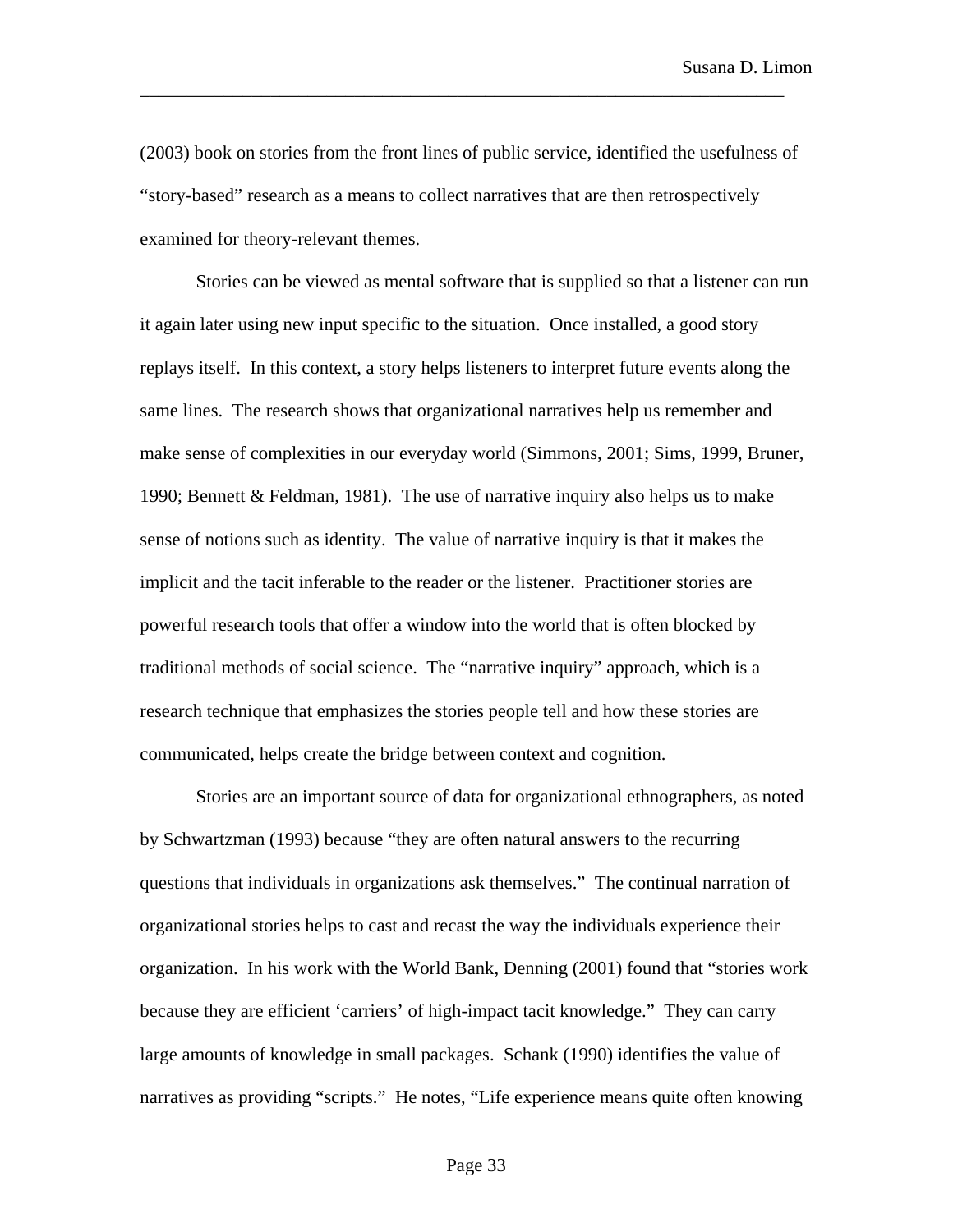how to act and how others will act in given stereotypical situations. That knowledge is called a script."

\_\_\_\_\_\_\_\_\_\_\_\_\_\_\_\_\_\_\_\_\_\_\_\_\_\_\_\_\_\_\_\_\_\_\_\_\_\_\_\_\_\_\_\_\_\_\_\_\_\_\_\_\_\_\_\_\_\_\_\_\_\_\_\_\_\_\_\_\_

As mentioned earlier, my research will use the terms "stories" and "narratives" interchangeably (Eisenberg & Riley, 2001). For some researchers, stories differ from narratives in that they entail a certain poetic license that can involve complex plots, intense emotions, and ambiguity (Gabriel, 2000). However, other scholars treat stories as fragments or pieces of "grand narratives," (Brown, 1990). In using narrative inquiry as the research approach for studying the transfer of knowledge, it is important to note that embedded narratives refer to a layering of stories in texts, contexts, and audiences that can lead to the ongoing and unending construction of meaning (Putnam & Boys, 2006).

The benefit of narrative inquiry use in a nonprofit agency is the ability to use the participants as sources of legitimate knowledge, as producers of knowledge, and as connected users of knowledge within the organization (Ospina & Dodge, 2005). The ability to use narrative in practice allows the narratives to be dissected in order to study the useful knowledge they contain, and how the narratives are used to inform practice. Social phenomena, then, become the intersection point for individual, collective, and cultural stories.

## **2.5 Conclusions**

In this chapter, I discussed the literature review related to knowledge that is present in organizations, knowledge that is informally transferred within organizations, and how the literature treats narrative inquiry. The literature identified the role that narratives play in addressing organizational challenges, and provided the historical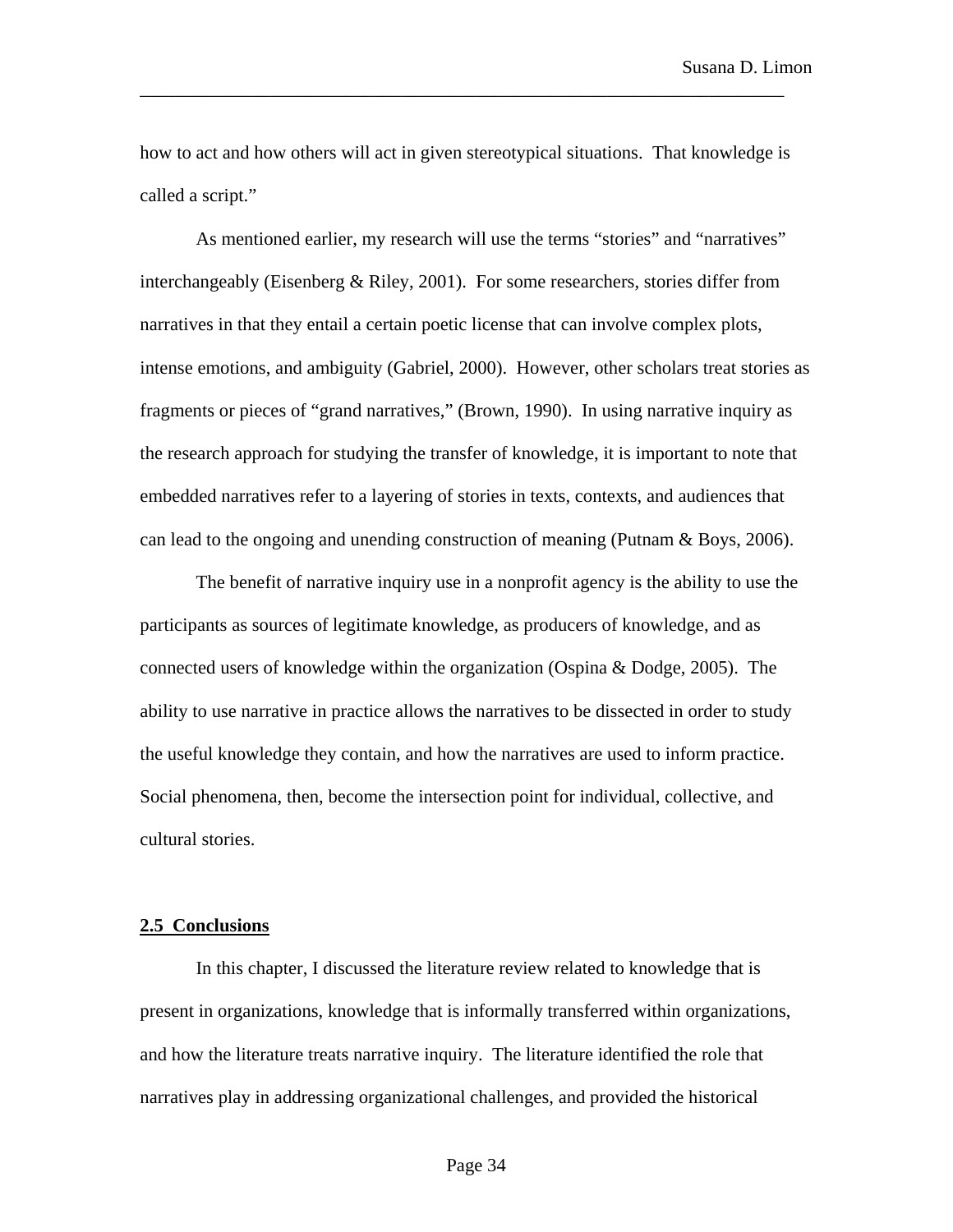connection to the dissertation topic of knowledge transfer. Such a review of relevant literatures helped me to refine the research questions and to identify an appropriate research approach that is described in the next chapter.

\_\_\_\_\_\_\_\_\_\_\_\_\_\_\_\_\_\_\_\_\_\_\_\_\_\_\_\_\_\_\_\_\_\_\_\_\_\_\_\_\_\_\_\_\_\_\_\_\_\_\_\_\_\_\_\_\_\_\_\_\_\_\_\_\_\_\_\_\_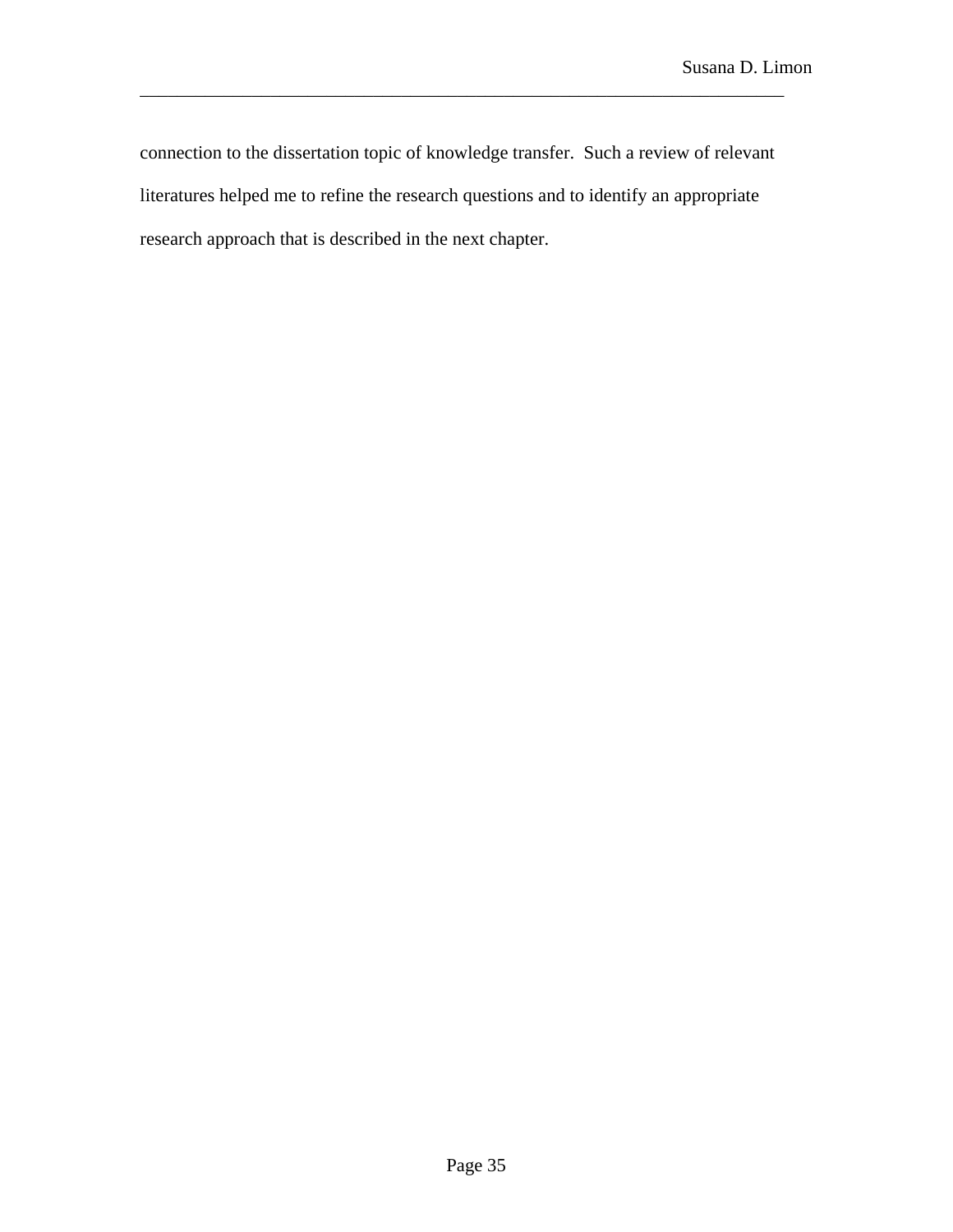# **CHAPTER THREE: RESEARCH DESIGN**

\_\_\_\_\_\_\_\_\_\_\_\_\_\_\_\_\_\_\_\_\_\_\_\_\_\_\_\_\_\_\_\_\_\_\_\_\_\_\_\_\_\_\_\_\_\_\_\_\_\_\_\_\_\_\_\_\_\_\_\_\_\_\_\_\_\_\_\_\_

# **3.1 Introduction**

Ethnography is a holistic research method focusing on the sociology of meaning through close field observation of sociocultural phenomena. The fieldwork is intended to reveal common cultural understandings related to the phenomena under study. The ethnographer writes about the routine lives of people. According to Fetterman (1989, 32), "The more predictable patterns of human thought and behavior are the focus of inquiry. The ethnographer is interested in understanding and describing a social and cultural scene from the insider's perspective." In my research, I used the basic assumptions proposed by Feldman (1995, 11):

1. Actions and interactions have meaning for participants. Both following norms and deviating from them are meaningful acts. While the meaning of following norms is often well established, the meanings of deviations often need to be constructed. Meaning may also need to be constructed if no shared norms exist.

2. Participants mutually engage in ethnomethodology to construct meaning. The means participants use to construct meaning is the primary focus of the ethnomethodologist's attention.

My ethnographic case study focused on the telling and use of narratives to collectively assign meaning to organizational challenges. As meaning was assigned, knowledge was transferred in the organization, and that knowledge was used by the organization for action. The incorporation of, and the application of, these narratives are the process by which meaning is assigned in the organization, and as meanings are assigned to the narratives, knowledge is transferred in the organization. The emphasis of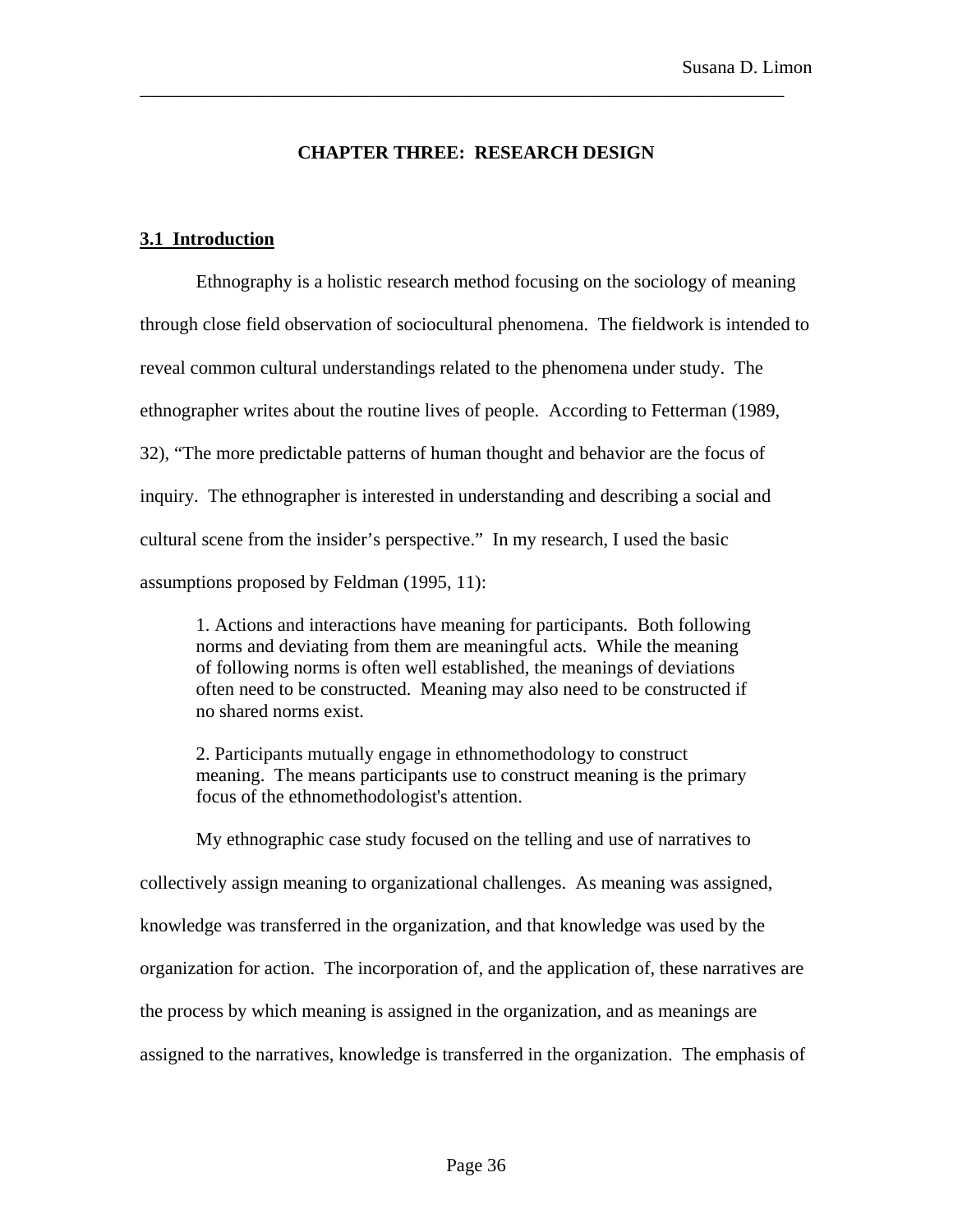ethnographic studies is on everyday practices, especially on the ways people produce social order and meaning when interacting with each other (Hester & Eglin, 1997).

\_\_\_\_\_\_\_\_\_\_\_\_\_\_\_\_\_\_\_\_\_\_\_\_\_\_\_\_\_\_\_\_\_\_\_\_\_\_\_\_\_\_\_\_\_\_\_\_\_\_\_\_\_\_\_\_\_\_\_\_\_\_\_\_\_\_\_\_\_

The social service agency I observed provides a wide array of services to the Washington, DC area. The mission of the organization, which I call Social Services for the Community (SSC), is to serve those who are poor, and shelter those who are homeless. Their services include day care, emergency assistance, employment assistance, housing, substance abuse counseling, and legal assistance. This agency was chosen based on its size, its variety of service delivery, its reputation as an innovative organization, and its role in providing important public services. It has over 800 employees, providing a wide range of interview possibilities with persons in headquarters as well as on the boundaries of the organization. The provision of multiple services means that coordination is a huge challenge. SSC's reputation as an innovative organization stems from its long history of providing services, and its ability to use technology to manage and maintain service coordination and information. Because of the provision of multiple and varied services, with many contracts with numerous Federal agencies, this agency, with its public mission, provided an organization with a nexus between the public sector and the nonprofit community.

#### **3.2 Focused Narratives**

Three organizational challenges were identified and analyzed for this study. The challenges were identified and examined using narratives told by management and staff of the organization, as well as field observations, and information gathered in interviews with clients, volunteers, and representatives of the governing board. These three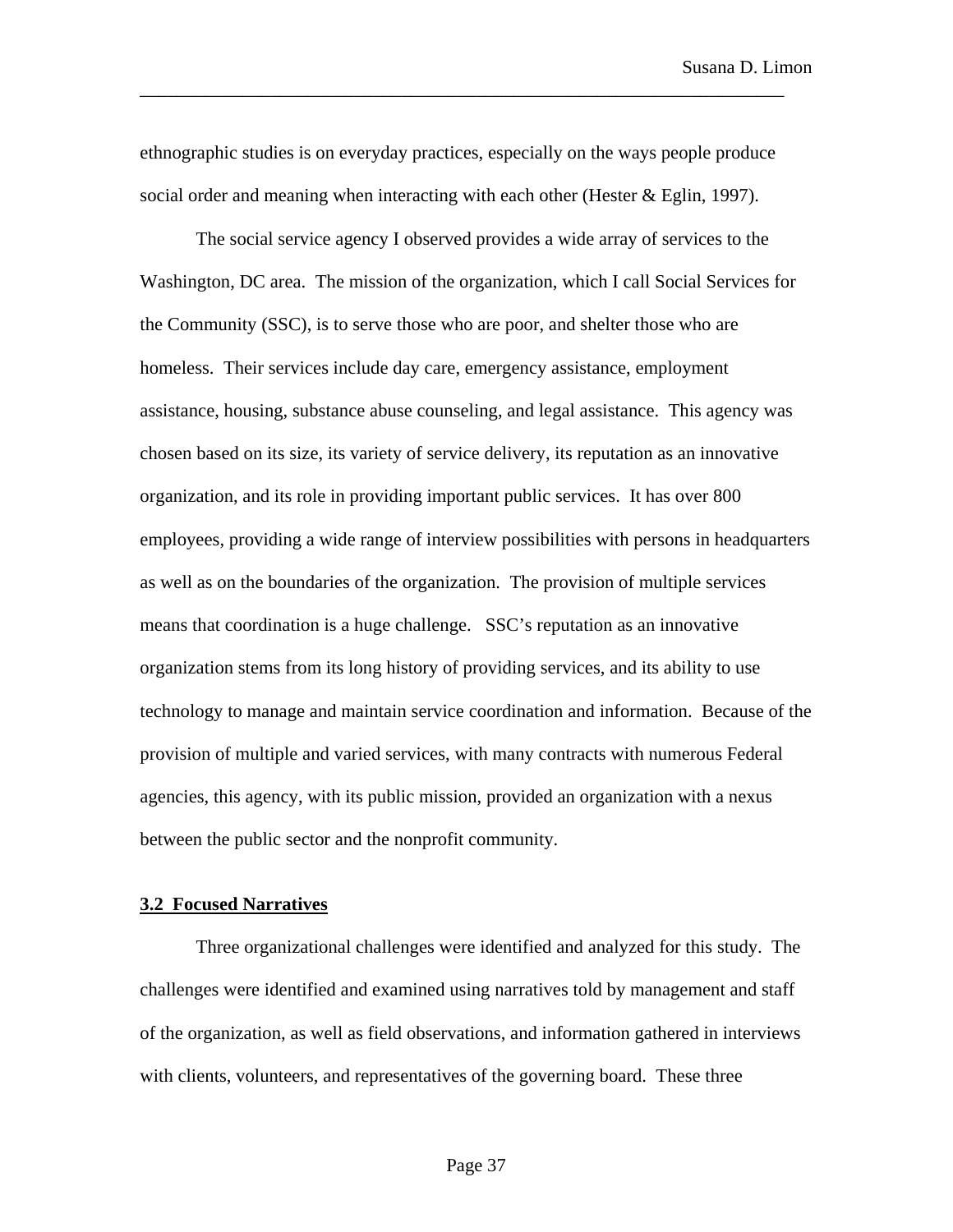challenges were identified by members of the organization as ongoing points of conflict or trials faced by the organization, and they each constituted embedded cases within the larger case study. I focused on the three challenges, and the stories told about these challenges, and the meaning assigned to these challenges, I collected common stories, and the shared experiences from various levels of the organization were identified based on specific processes or points of conflict or trials faced by the organization.

\_\_\_\_\_\_\_\_\_\_\_\_\_\_\_\_\_\_\_\_\_\_\_\_\_\_\_\_\_\_\_\_\_\_\_\_\_\_\_\_\_\_\_\_\_\_\_\_\_\_\_\_\_\_\_\_\_\_\_\_\_\_\_\_\_\_\_\_\_

In addition to informal interviews and on-site observations, I also used document collection, direct observation, participant observation, and semi-structured and structured interviews to gather my data. Although the process of conducting interviews may influence the participants' understanding of narratives, I was sensitive in the format of my questioning to provide for "open-ended" questions and elaborations by the participants. I also included alternations between the interviews and time spent in the organization observing to allow the meanings and use of narratives by organization members to be presented. The initial interviews included stories across the organization, but after approximately ten interviews, the three challenges began to emerge from the questions, and the following interviews were concentrated on collecting stories as they related to the three organizational challenges.

According to Weiss (1994), there are generally two kinds of interviews: 1) surveys, which are used mostly for quantitative research, and feature close-ended questions which can easily be turned into statistical data; and, 2) qualitative interviews with open-ended questions, with answers that take the form of a narrative by the respondent about his or her experiences. Weiss favors the qualitative interviewing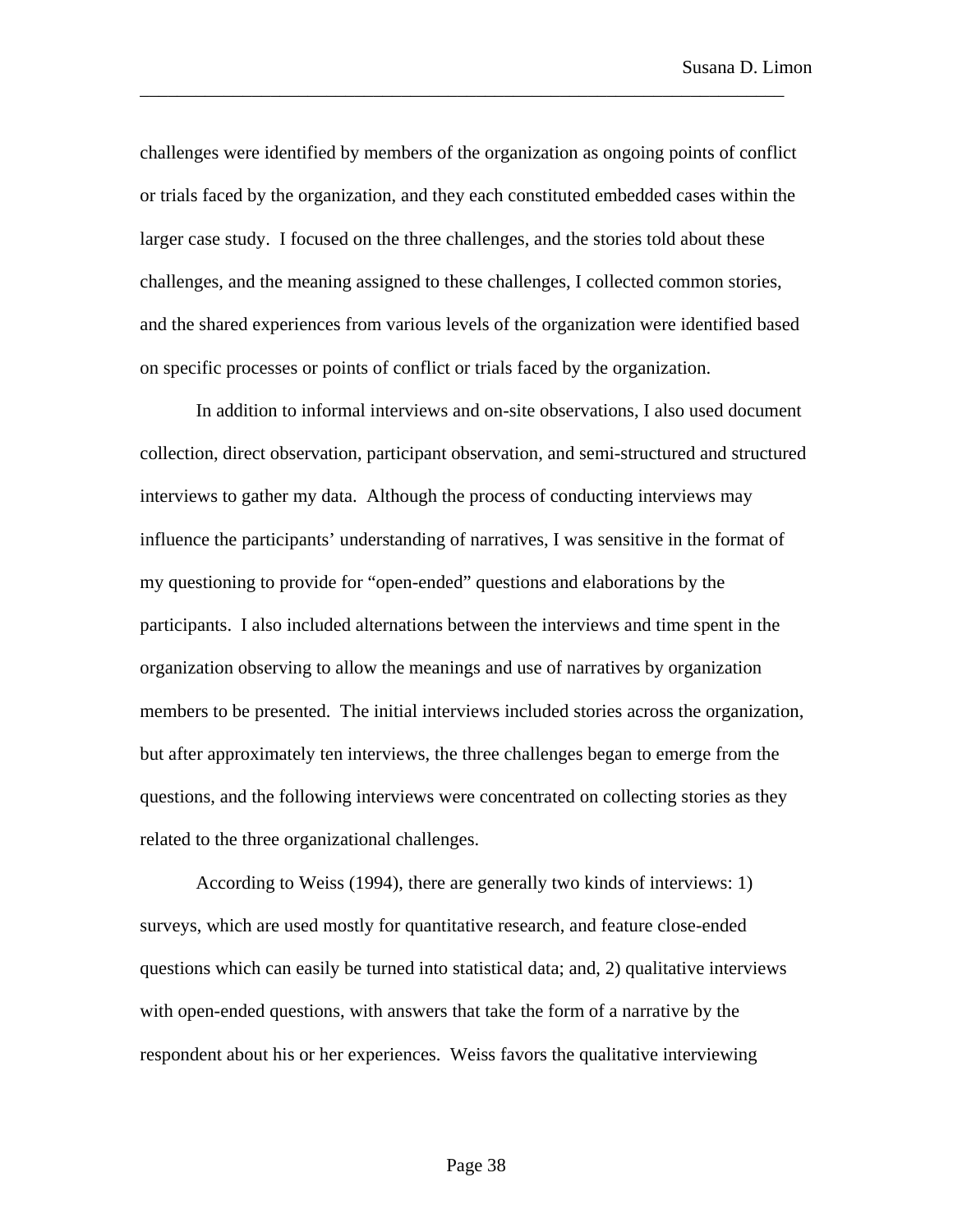approach because he believes that the qualitative approach of interviewing gives researchers a better snapshot of the perspective of the subjects of the study.

\_\_\_\_\_\_\_\_\_\_\_\_\_\_\_\_\_\_\_\_\_\_\_\_\_\_\_\_\_\_\_\_\_\_\_\_\_\_\_\_\_\_\_\_\_\_\_\_\_\_\_\_\_\_\_\_\_\_\_\_\_\_\_\_\_\_\_\_\_

The earlier interviews included more open and ambiguous questions to allow the interviewees an opportunity to answer in ways with content that was important to them. These "descriptive," or "grand tour," questions help focus on the "what" as opposed to the "why" questions. These interviews provided a wider sample of key terms and folk terms in the context of their use. Following the first few interviews, "mini-tour" questions were used to develop more detailed descriptions of specific terms, activities, and narratives. These questions were used to identify and narrow the three challenges that I followed in the organization. My field observations took place at various service delivery sites in the area. My field notes included examples of knowledge transfer used within the organization, formal or informal, and ways narratives are used for the knowledge transfer. The interview process was a "rolling" process with initial head staff directors providing another link for interviews, either internal or external to the organization, and this "rolling" process was important for capturing the dynamic and natural flow of the narratives.

Although the interviews could have been recorded, and the recordings could have been transcribed, for purposes of my research, I chose to engage in open conversations with the interviewees, and I elected not to record the interviews. With the merger still in progress, and many people speaking of an ongoing challenge, I felt that the absence of a recorder allowed more candid conversations, and more access within the organization. When possible, my field notes include direct quotes. However, the majority of my field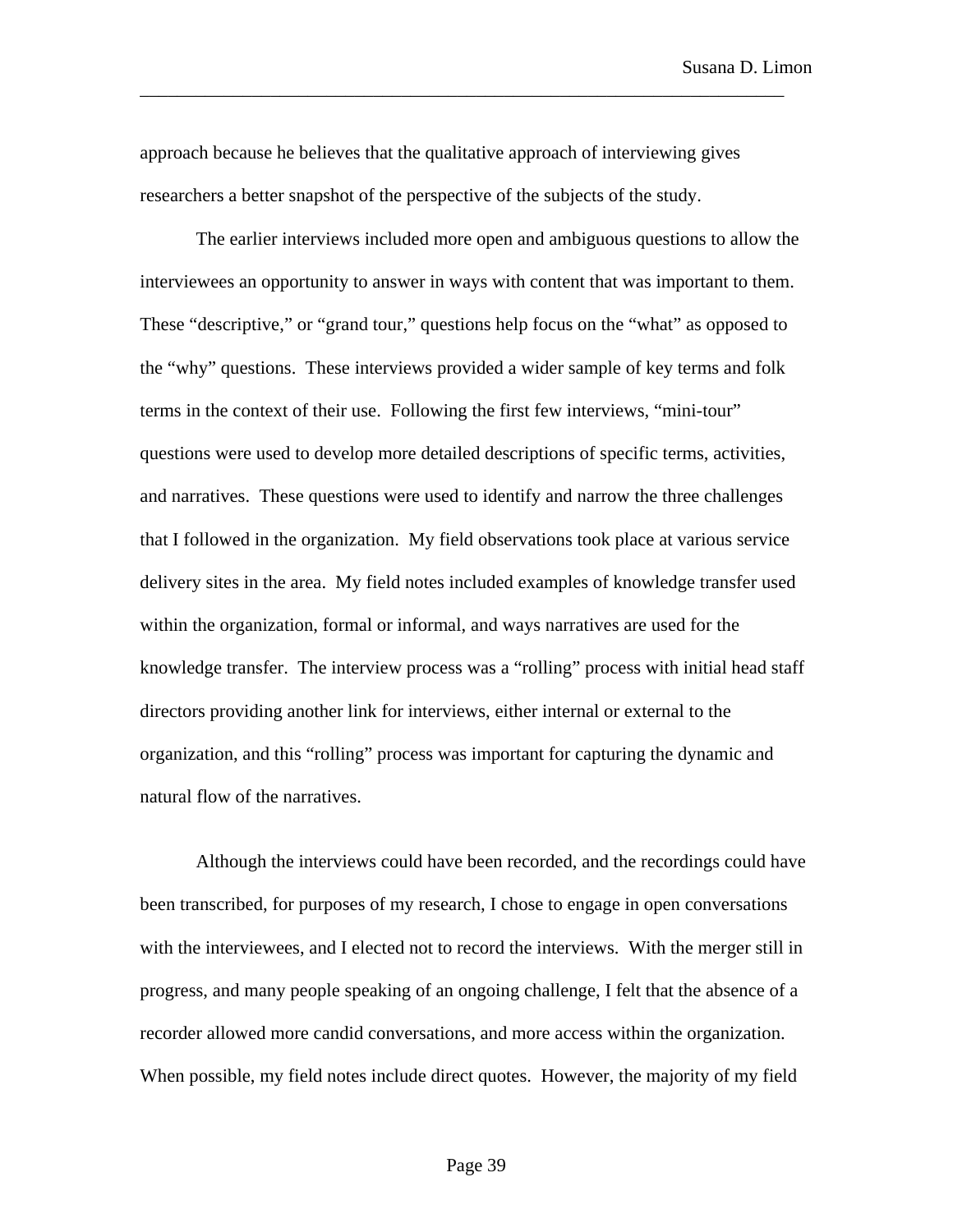notes include the conversational stream of thoughts from the interviewees, and I worked to capture the "gist" of the conversation in my notes providing my interpretation of the way in which the collective assignment of meaning took place, as recommended by Zuboff (1988). The "gist" is captured through intellective skills, as defined by Zuboff (1988, p. 76), which involve the competencies of abstraction, inference, and procedural reasoning. It should be noted that in certain ethnographic studies, recording the meaning of what is being said rather than the exact words of the interviewees is more important for certain contexts (Perry, 1998; Stake, 1995).

\_\_\_\_\_\_\_\_\_\_\_\_\_\_\_\_\_\_\_\_\_\_\_\_\_\_\_\_\_\_\_\_\_\_\_\_\_\_\_\_\_\_\_\_\_\_\_\_\_\_\_\_\_\_\_\_\_\_\_\_\_\_\_\_\_\_\_\_\_

#### **3.3 Case Study Method**

The case study methodology for this dissertation is limited to a single case. Yin (2003) states that a single-case study is appropriate when a researcher has the chance to observe and analyze a phenomenon previously inaccessible to scientific investigation. This organization has not been previously studied to the extent of this research project. It has been opened to this researcher without reservation. With permission to review the organization as a whole, a definitive study can be made.

The second justification of single-case study research presents the notion of comprehensive interaction. This notion expresses the idea of blended boundaries between context, for example, the organization, its culture, its communication, and the phenomenon that is being observed, in this case, knowledge transfer. This research may be found to support an understanding of comprehensive interaction.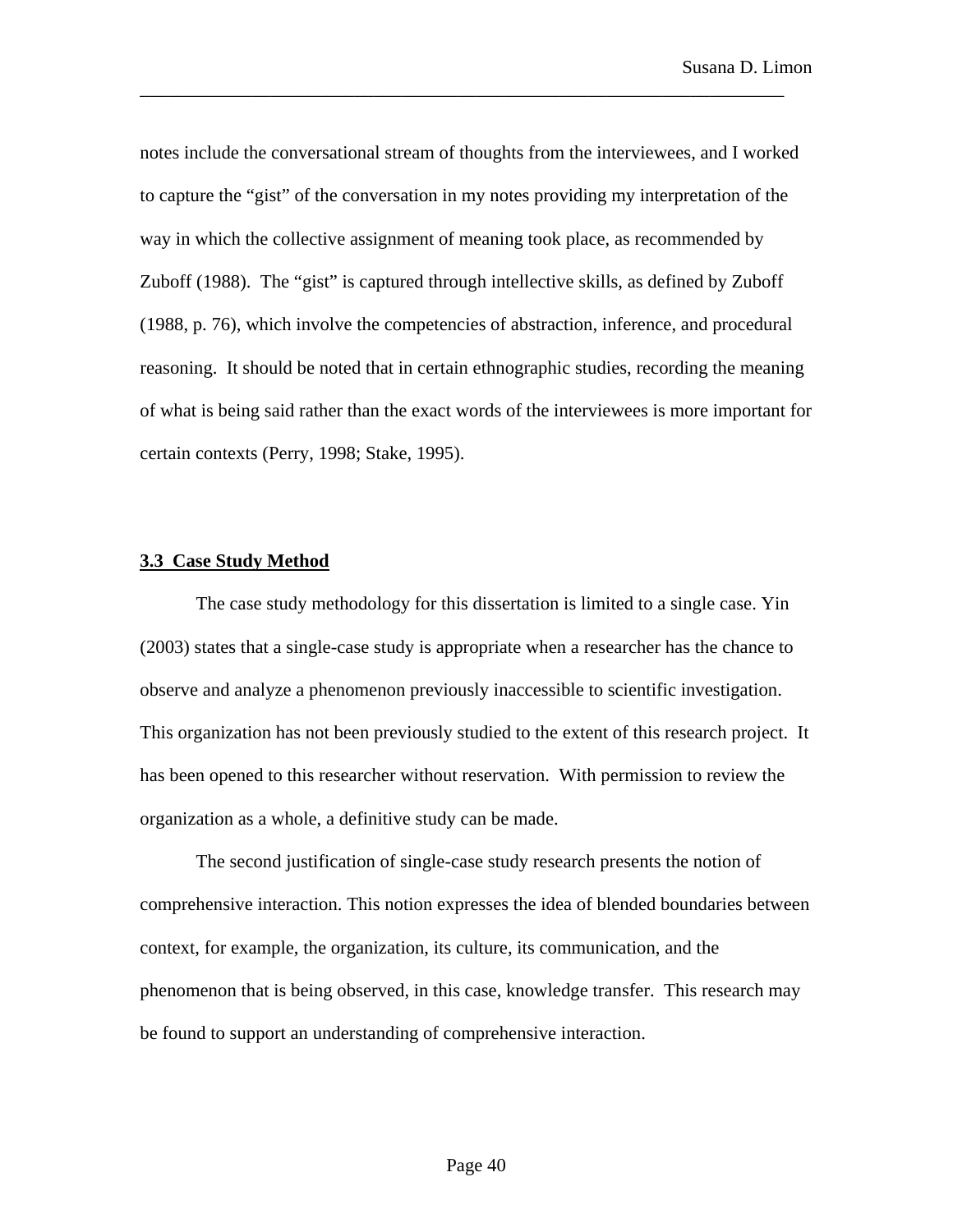The third justification for single-case study research is that multiple sources of evidence can be more readily obtained than with some other research techniques. For this study, three primary sources of data are used: personal interviews with persons in many different levels in the organization; direct observation; and publications about the organization from news and in-house sources. These three data sources allow the use of triangulation, which is a mechanism for constructing validity, and the correct operational measures for the concepts being studied (Yin, 2003). By using these three sources, I was able to obtain data on how meaning was collectively assigned to the three organizational challenges that were recounted through narratives.

\_\_\_\_\_\_\_\_\_\_\_\_\_\_\_\_\_\_\_\_\_\_\_\_\_\_\_\_\_\_\_\_\_\_\_\_\_\_\_\_\_\_\_\_\_\_\_\_\_\_\_\_\_\_\_\_\_\_\_\_\_\_\_\_\_\_\_\_\_

This case study design assumed a single-case analysis with embedded cases. Yin (2003) points out that a case study calls for intensive amounts of data collection on a small number or a single unit of analysis. This embedded case study of a nonprofit organization provided an "intra-case" analysis in order to answer the questions of patterns and common themes, deviations from these patterns, and interesting stories emerging from the responses. I transcribed my extensive notes taken during the interviews as well as after the interviews, and included my field observations in order to identify patterns and themes. I made every attempt to adhere to Spradley's (1980) guidance for notetaking, tracking such items as space, actors, activities, events described, time, goals and feelings. This list is elementary, but still indicates the range of relevant features of context that needed to be noted.

. The broad question to be addressed in my dissertation is: "What is the role that narratives play in knowledge transfer for addressing organizational challenges?" In order to answer this question, two research questions were posed and examined: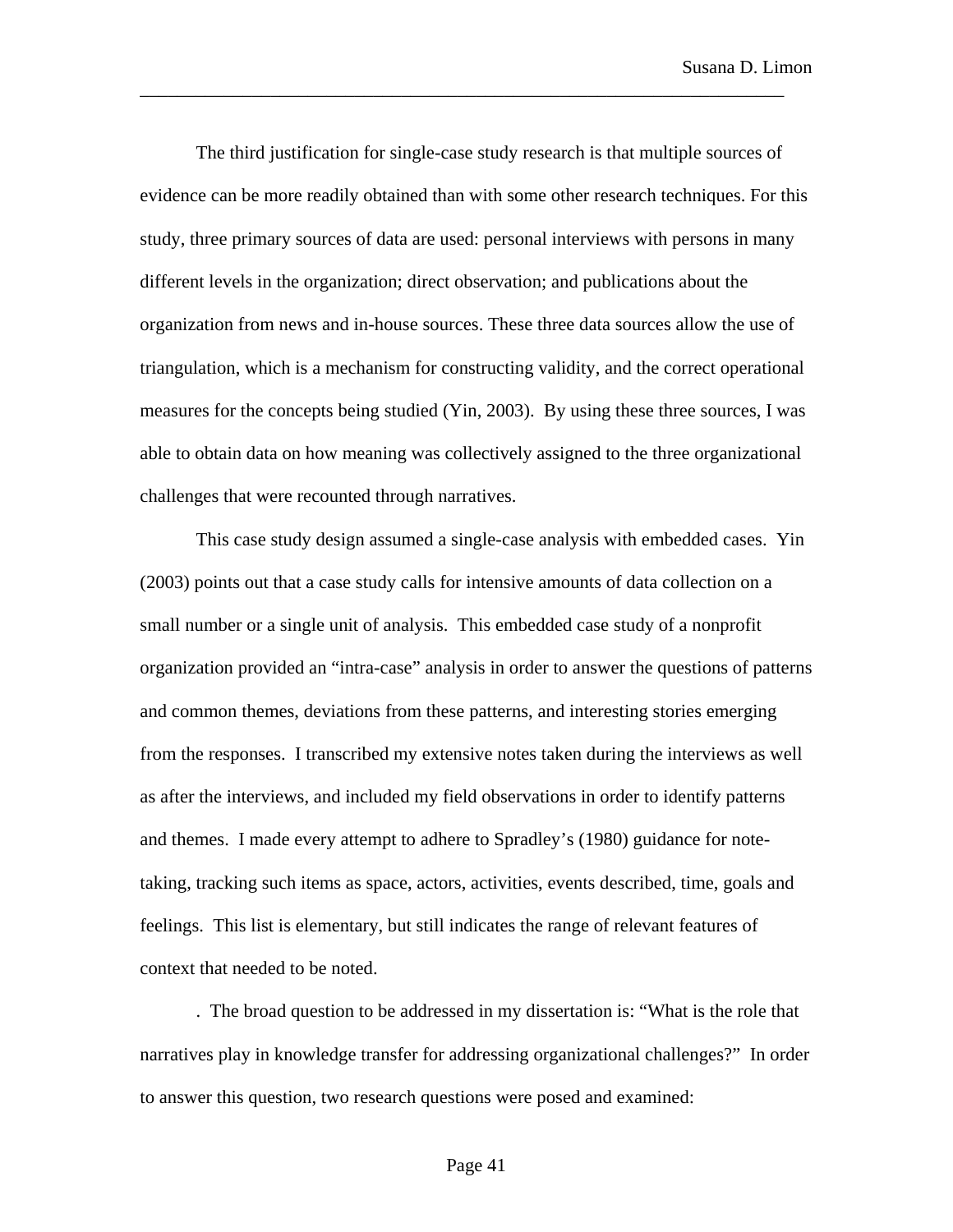- First, can narratives be used as a means to explain knowledge transfer in a social service organization as a collective, interactive process?
- Second, do narratives create, or contribute to a "knowledge transfer flow" in the organization that can be observed?

In order to arrive at an answer to these questions, the interviews were loosely structured on the following questions:

\_\_\_\_\_\_\_\_\_\_\_\_\_\_\_\_\_\_\_\_\_\_\_\_\_\_\_\_\_\_\_\_\_\_\_\_\_\_\_\_\_\_\_\_\_\_\_\_\_\_\_\_\_\_\_\_\_\_\_\_\_\_\_\_\_\_\_\_\_

- Can you describe one of the major challenges that your organization overcame in the last year?
- Can you give me an example of how your organization was able to overcome this challenge?
- Who are some of the people you rely on to help you with issues related to your job?
- Can you give me some examples of how your organization trains new employees?
- How were you trained when you started working here?

And each interview ended with the question, "Whom else would you recommend I talk to about the issues we've discussed today?" The answer to this question helped me develop my "web of knowledge" within the organization.

The purpose of these questions was to tease out the issues within the organization and to draw out the organizational narratives. As the interviews progressed, the rule of thumb was to allow the interviewees to provide the content, with me using the questions above, with the points identified by previous interviewees, as prompts in the discussion.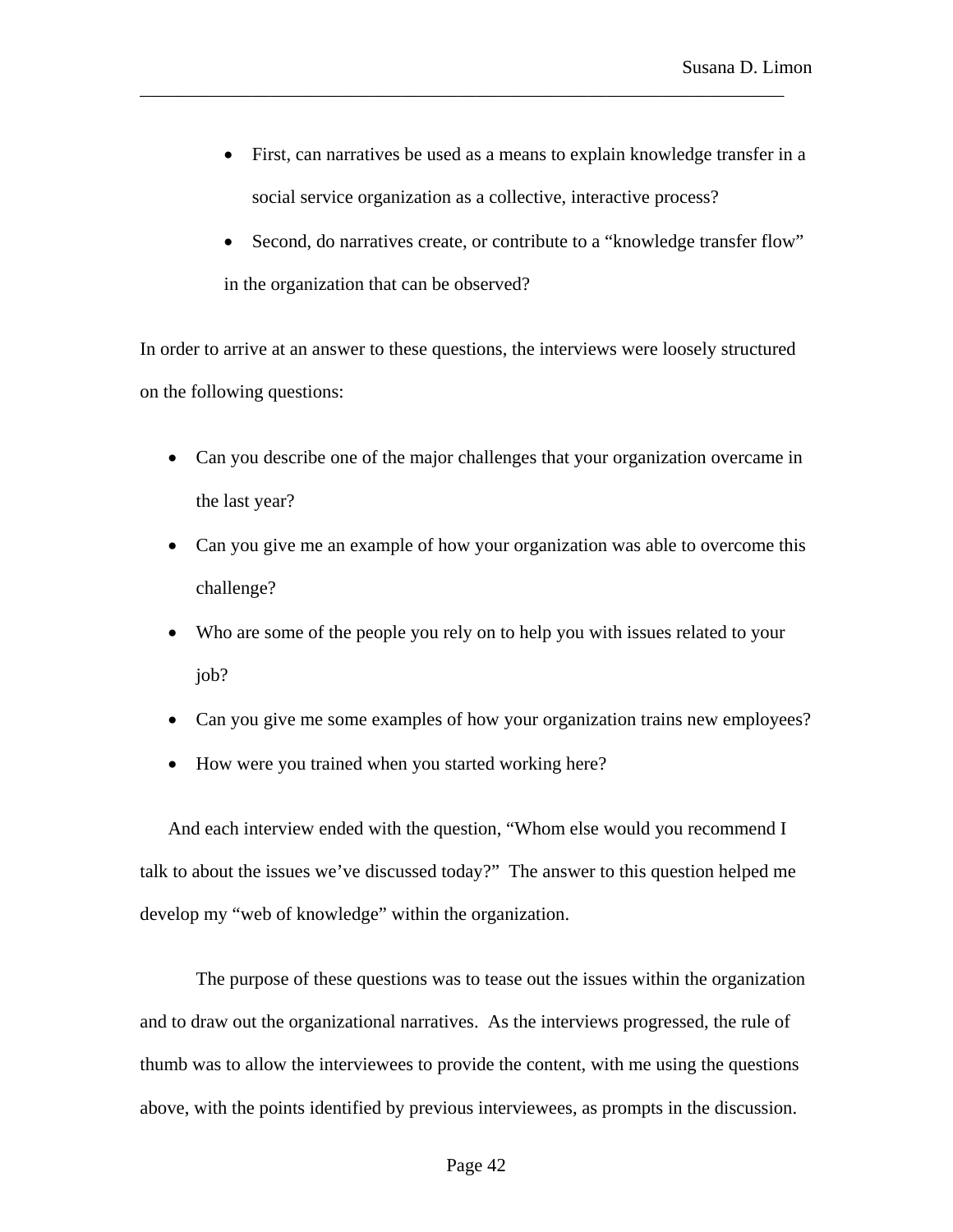An element of the finessing of the questions involved what Spradley (1980) described as the listening and observing, in order to not only discover the answers, but also to find out which questions to ask.

\_\_\_\_\_\_\_\_\_\_\_\_\_\_\_\_\_\_\_\_\_\_\_\_\_\_\_\_\_\_\_\_\_\_\_\_\_\_\_\_\_\_\_\_\_\_\_\_\_\_\_\_\_\_\_\_\_\_\_\_\_\_\_\_\_\_\_\_\_

# **3.4 Ethnographic Research**

# **3.4.1 Data Collection**

My approach followed basic assumptions of ethnography, (Sanday, 1979), which identifies a particular set of methodological and interpretive procedures:

- My research interest was affected by community cultural understandings;
- My research identified the formal, informal and individual-level perceptions that were played out in the culture;
- My background in social services allowed a "common" language and a familiarity with the technical jargon, and this common language is one of the bedrocks for ethnographic study;
- My research identified the knowledge transfer as it applied to social service agencies, and this transfer may not apply across other "cultures."

After three or four interviews, I wrote a "memo" that summarized the observations of these interviews, and identified specific patterns. These memos allowed me to finesse the interview questions based on previous observations. This refinement of the questions, or progressive focusing (Parlett & Hamilton, 1976), allowed for adapting the questions as new issues became apparent. By keeping memos and reviewing them regularly, I was able to develop a type of "interim analysis" to reflect on the information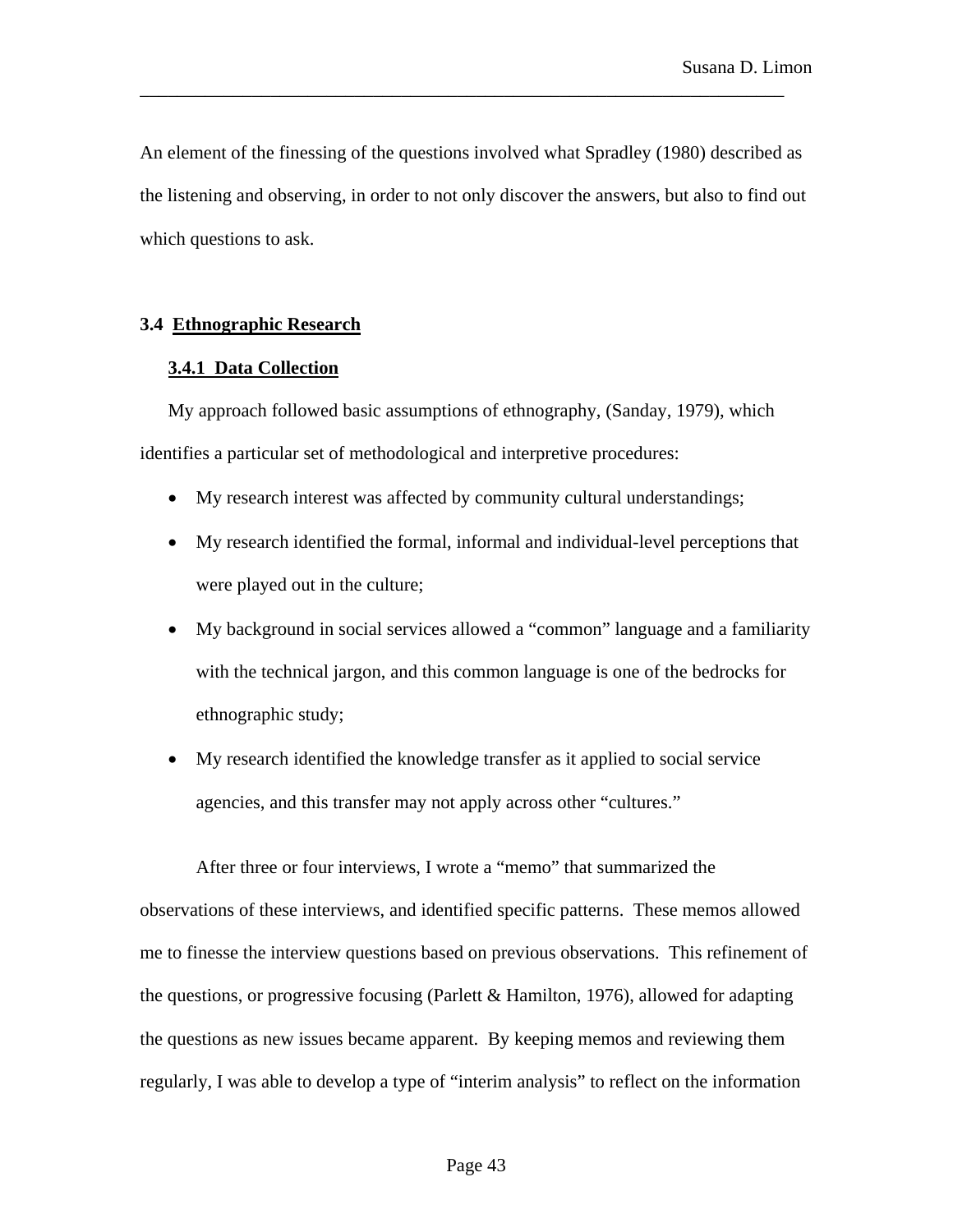Susana D. Limon

and the opinions from the various interviews (Creswell, 1998). The analytic notes and memos were used to construct an internal dialogue that provides the essence of reflexive ethnography (Hammersley & Atkinson, 1983). Interviews began in November, 2005, and continued through July, 2006. There were two exploratory aspects to the early interviews. One was the identification of the organizational challenges. In these stories, people focused on the organizational challenges that needed to be addressed. The other aspects of the interview focused on the way meaning was assigned to the narratives.

\_\_\_\_\_\_\_\_\_\_\_\_\_\_\_\_\_\_\_\_\_\_\_\_\_\_\_\_\_\_\_\_\_\_\_\_\_\_\_\_\_\_\_\_\_\_\_\_\_\_\_\_\_\_\_\_\_\_\_\_\_\_\_\_\_\_\_\_\_

In addition to the memos, I maintained a journal to keep information related to setting up the interview, and documenting what occurred before, during and after each interview. Ives (1995) suggests the use of journals to document dates, persons, places, and reactions of the researcher or interviewee during the interview, and other clarifying factors that might provide additional understanding to the interview notes. The journals provided richness in participant observations, not only of the interviewee, but of those around before, during, and after each interview.

Kvale's (1996) aspects of qualitative research interviews were applied. The table below replicates Kvale's efforts to label the modes of understanding in a qualitative research interview: **TABLE ONE: KVALE'S ASPECTS OF RESEARCH** 

|            | <b>Kyale's Aspects of Qualitative Research Interviews</b>      |
|------------|----------------------------------------------------------------|
| Life World | The topic of qualitative interviews is the everyday world of   |
|            | the interviewee and his/her relation to it.                    |
| Meaning    | The interview seeks to interpret the meaning of central themes |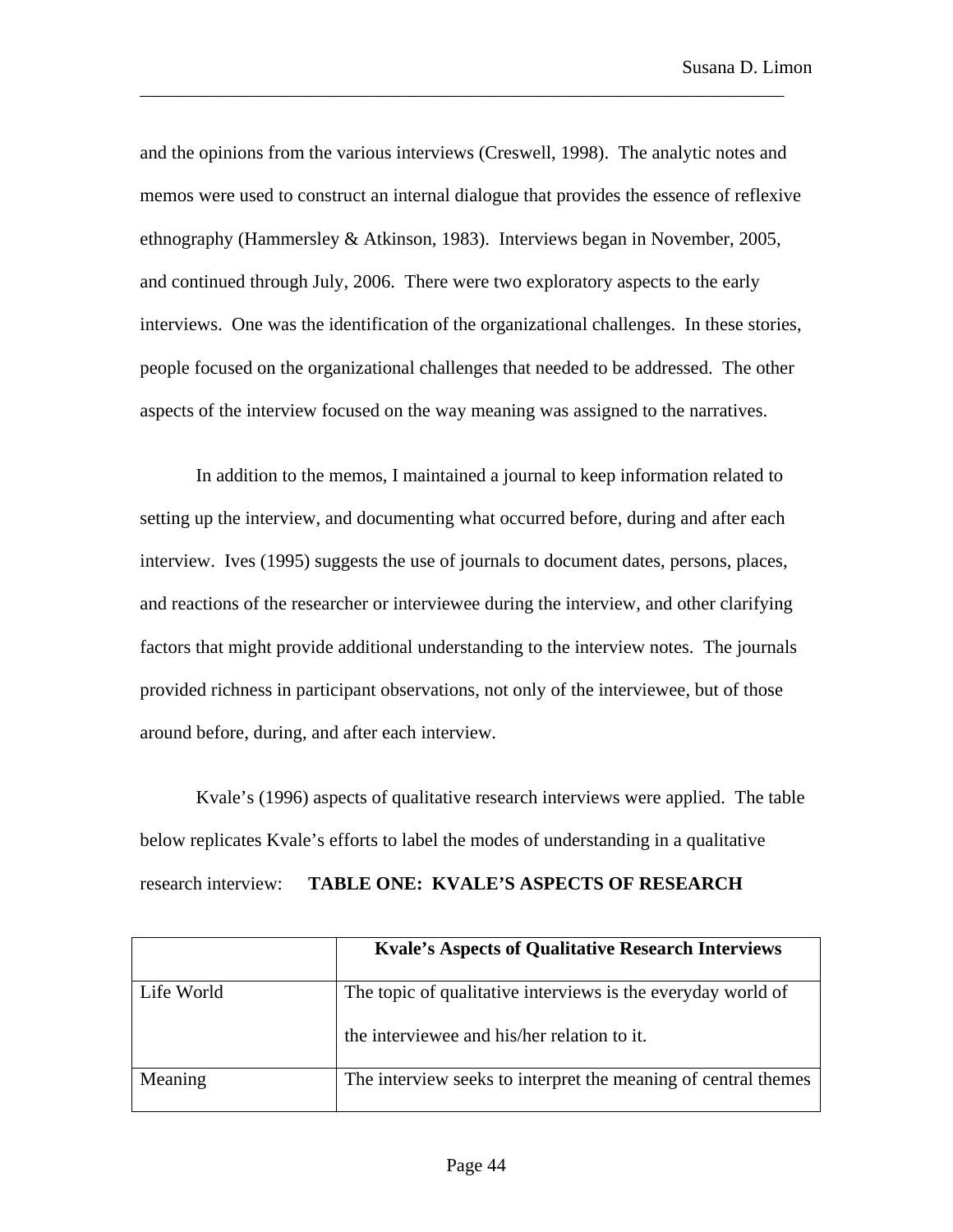|                    | in the life world of the subject. The interviewer registers and   |
|--------------------|-------------------------------------------------------------------|
|                    | interprets the meaning of what is said as well as how it is said. |
| Qualitative        | The interview seeks qualitative knowledge expressed in            |
|                    | normal language. It does not aim at quantification.               |
| Descriptive        | The interview attempts to obtain open nuanced descriptions of     |
|                    | different aspects of the subjects' life worlds.                   |
| Specificity        | Descriptions of specific situations and action sequences are      |
|                    | elicited, not general opinions.                                   |
| Deliberate Naivete | The interviewer exhibits an openness to new and unexpected        |
|                    | phenomena, rather than having ready-made categories and           |
|                    | schemes of interpretation.                                        |
| Focused            | The interview is focused on particular themes; it is neither      |
|                    | strictly structured with standardized questions, nor entirely     |
|                    | "non-directive."                                                  |
| Ambiguity          | Interviewee statements can sometimes be ambiguous,                |
|                    | reflecting contradictions in the world the subject lives in.      |
| Change             | The process of being interviewed may produce new insights         |
|                    | and awareness, and the subject may, in the course of an           |
|                    | interview, come to change his/her descriptions and meanings       |
|                    | about a theme.                                                    |
| Sensitivity        | Different interviews can produce different statements on the      |
|                    | same themes, depending on their sensitivity to and knowledge      |

\_\_\_\_\_\_\_\_\_\_\_\_\_\_\_\_\_\_\_\_\_\_\_\_\_\_\_\_\_\_\_\_\_\_\_\_\_\_\_\_\_\_\_\_\_\_\_\_\_\_\_\_\_\_\_\_\_\_\_\_\_\_\_\_\_\_\_\_\_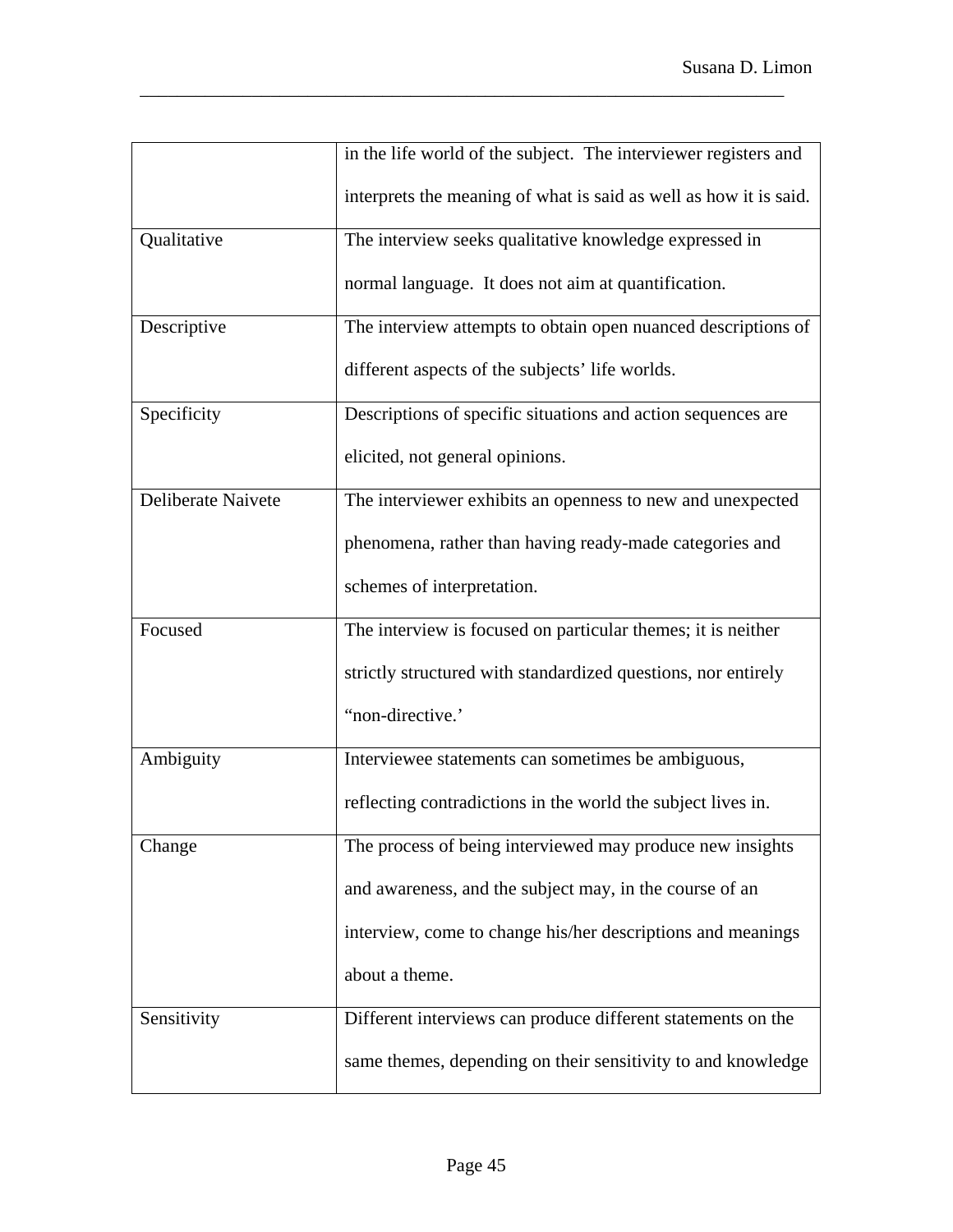|                                | of the interview topic.                                      |
|--------------------------------|--------------------------------------------------------------|
| <b>Interpersonal Situation</b> | The knowledge obtained is produced through the               |
|                                | interpersonal interaction in the interview.                  |
| Positive Experience            | A well carried out research interview can be a rare and      |
|                                | enriching experience for the interviewee, who may obtain new |
|                                | insights into his or her life situation.                     |

\_\_\_\_\_\_\_\_\_\_\_\_\_\_\_\_\_\_\_\_\_\_\_\_\_\_\_\_\_\_\_\_\_\_\_\_\_\_\_\_\_\_\_\_\_\_\_\_\_\_\_\_\_\_\_\_\_\_\_\_\_\_\_\_\_\_\_\_\_

# **3.4.2 Data Analysis**

From the interview notes, memos, and journal notes, I transferred the narratives into a graphic organizer. I was then able to do the analysis necessary to determine an individual's patterns of interaction with other members of the organization. Although there are software programs that compute this function, I used a variety of shapes and colors in my coding, which proved indispensable in an understanding of the embedded nature of the narratives. It was from this graphic organization that the three major challenges with the organization began to emerge. Once coded, I returned to the stories told in the interviews, and, discounting the descriptive procedural pieces of the interviews, the ongoing, repeated, and emphasized narratives fell into the three challenges of the merger, the hiring and training of new people, and the challenge of bringing the merged organization together at one time.

In all, twenty-five members of the organization provided in-depth interviews of the organization. These interviews were conducted both on and off site. The interviews that were conducted in person lasted between one to two hours. Five of the interviews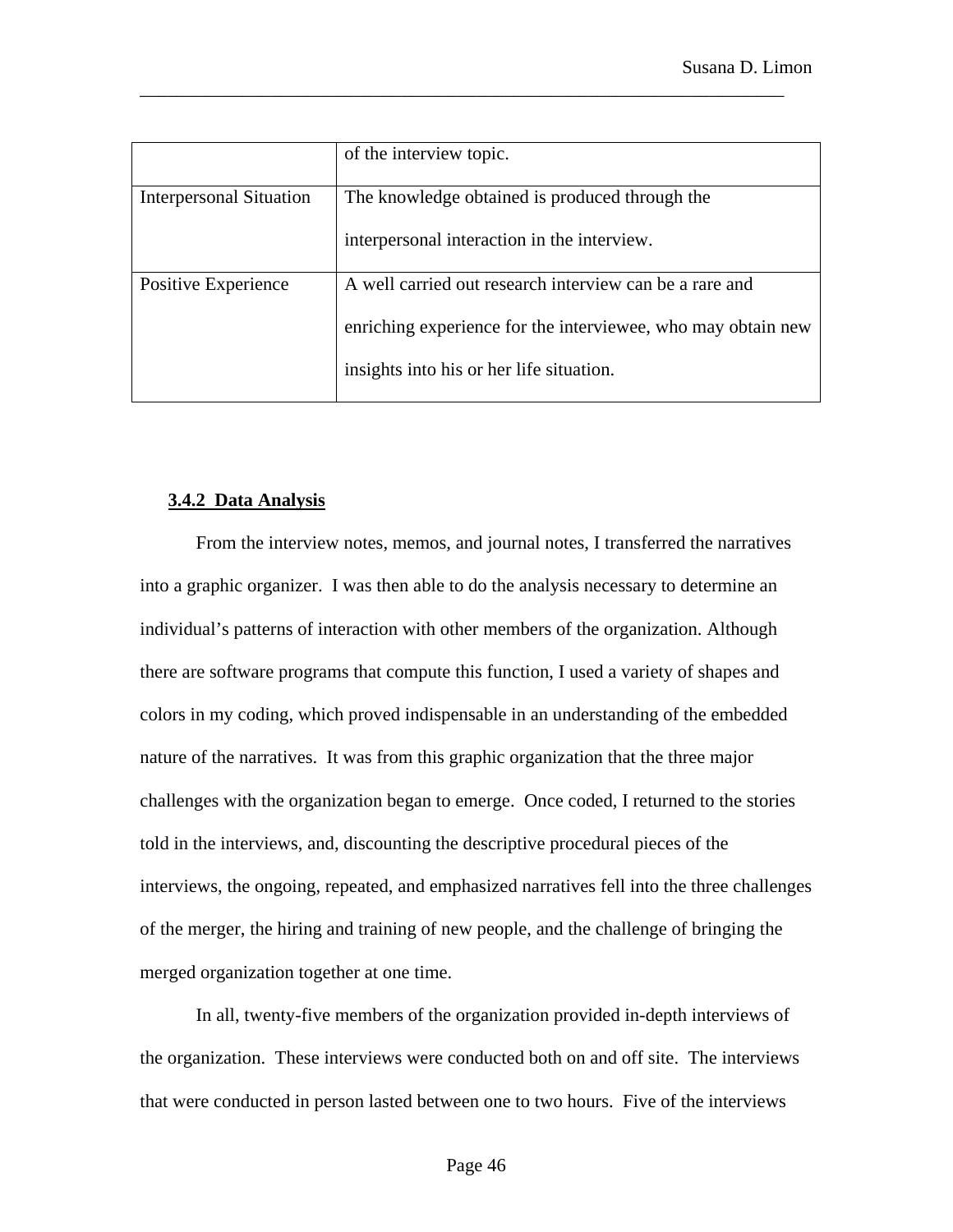were conducted by phone and lasted approximately one hour. One of the interviews included two persons, and this interview and site visit lasted four hours. This particular interview, with two employees who had worked together for ten years, allowed them to build upon each other's stories, and talk about performance awards the other had received without it appearing to be "bragging."

\_\_\_\_\_\_\_\_\_\_\_\_\_\_\_\_\_\_\_\_\_\_\_\_\_\_\_\_\_\_\_\_\_\_\_\_\_\_\_\_\_\_\_\_\_\_\_\_\_\_\_\_\_\_\_\_\_\_\_\_\_\_\_\_\_\_\_\_\_

The interviewees included board members (2), vice presidents (3), staff (10), case managers (8), and program participants (2). The experience of the interviewees with the organization totaled more than 225 years, in either a volunteer or employee status. There was representation in the interviews by a member from each of the merged organizations. The persons to be interviewed received a written summary of the scope of the research, and any questions from the interviewees were answered at the beginning of the interview. I conducted follow-up interviews with five interviewees to discuss emerging patterns and verify points raised in earlier interviews. The core of the material analyzed included interviews with members from all areas and hierarchical levels of the organization. Permission for interviews was granted through the IRB process from Virginia Tech on December 19, 2005.

In addition to the interviews, several interviewees provided archival data on the organization. The documents included budgets, newsletters, yearbooks, brochures, PowerPoint presentations, Annual Reports, with many of these documents dating back almost thirty years. Included were various news articles related to the services being provided by the organization. These documents were used, with appropriate scrutiny, for comparative purposes. Documents can provide information on groups and settings that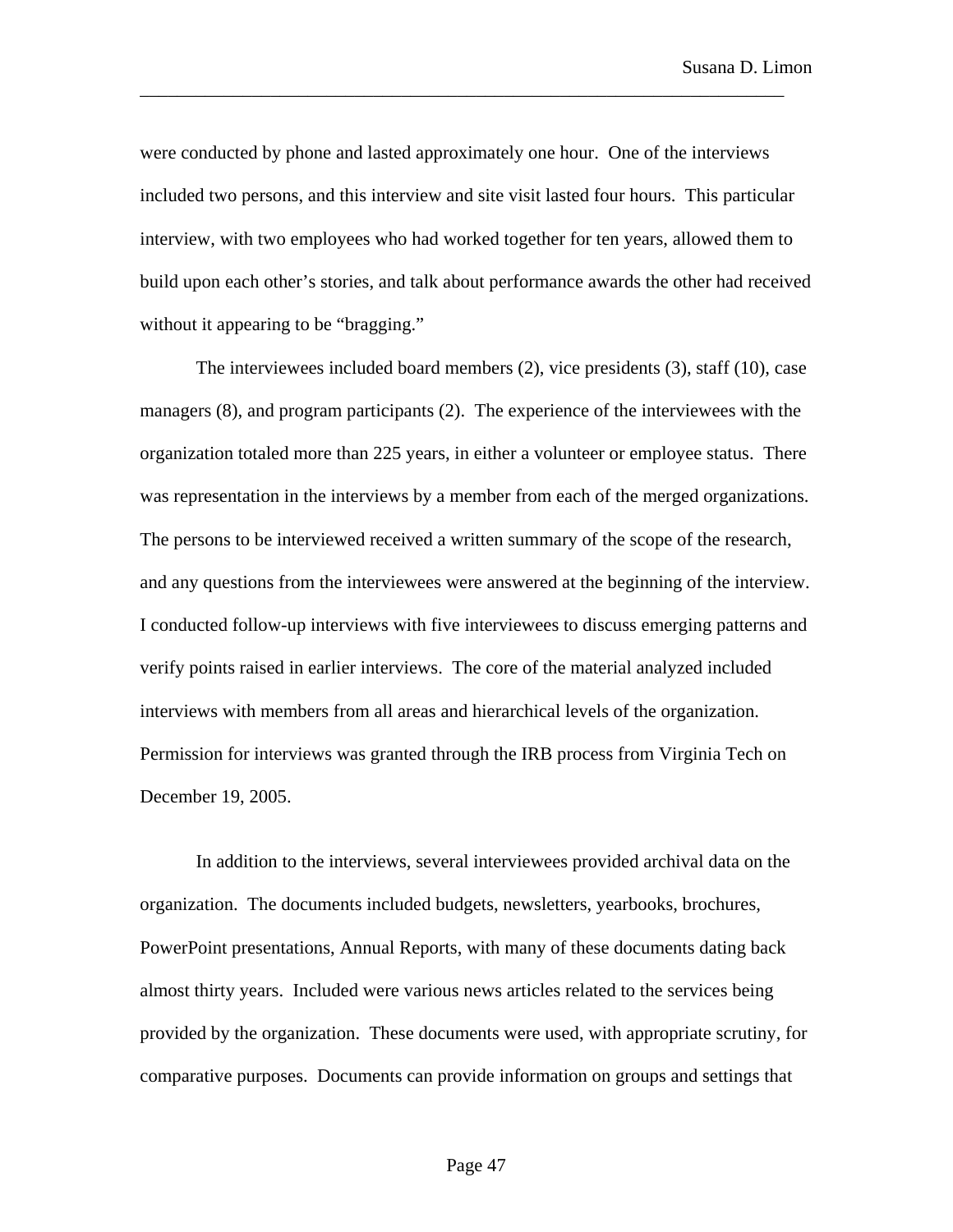cannot be obtained from first-hand observation (Hammersley & Atkinson, 1983). They also provide supplements to the stories people tell regarding the challenges and the collective assignment of meaning.

\_\_\_\_\_\_\_\_\_\_\_\_\_\_\_\_\_\_\_\_\_\_\_\_\_\_\_\_\_\_\_\_\_\_\_\_\_\_\_\_\_\_\_\_\_\_\_\_\_\_\_\_\_\_\_\_\_\_\_\_\_\_\_\_\_\_\_\_\_

The two main fieldwork techniques used for this research included interviewing and observation. These techniques are used in an attempt to preserve voices from the field, as Czarniawska (2002) notes, in the form of a collage. She notes that a collage is used to acquire new meanings, which are created by being recontextualized (1998). This context is created through narratives that contain frames, facts, and metaphors. Rorty (1991) notes that facts are utterances that express collective experience in a way that does not produce too many protestations. This collective experience, or the collective assignment of meaning, creates an environment for knowledge transfer. The three challenges were verified as major organizational concerns by high-placed employees, as well as by mid-level managers and by front-line employees.

In many modes of research, analysis follows data collection. However, with ethnographic research, the analysis and data collection began simultaneously. My cultural immersion in the life of this social service agency was key to analyzing narratives that were used in the organization for knowledge transfer. As Ospina and Dodge (2005, 153) note, "A researcher may decide to use narratives as a tool to obtain meaningful information about a *topic of interest*, using in-depth interviews and analyzing the stories collected." Many case studies are focused on explaining or predicting behavior. However, this interpretive study focused on interpreting social narratives used within the organization to determine the meanings of these narratives between the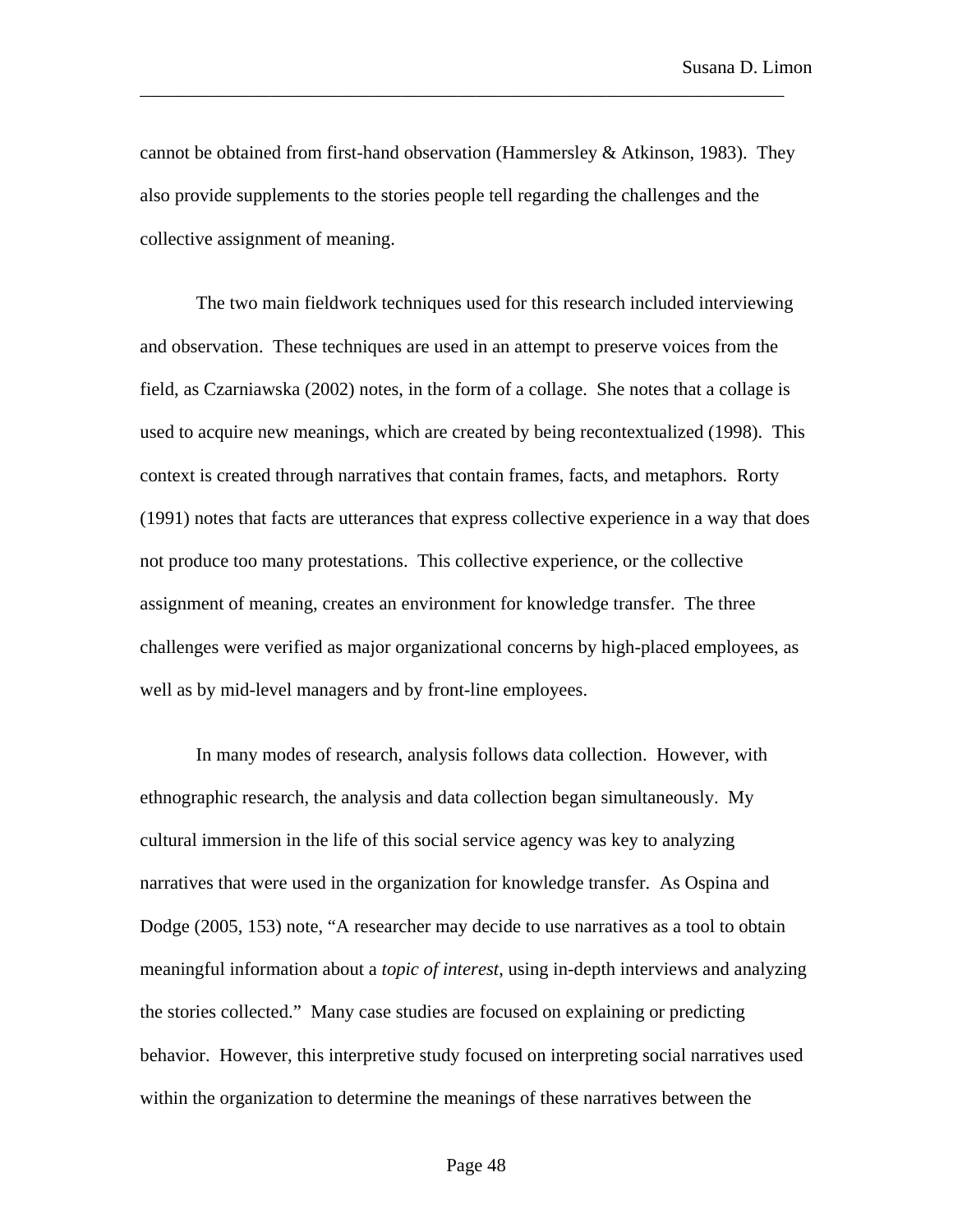participants of the group. Stake (1995) identifies one of the roles of a qualitative researcher as trying to preserve the multiple realities of the people studied, knowing that the persons being observed will provide different, and even contradictory, descriptions of what is happening in the organization.

\_\_\_\_\_\_\_\_\_\_\_\_\_\_\_\_\_\_\_\_\_\_\_\_\_\_\_\_\_\_\_\_\_\_\_\_\_\_\_\_\_\_\_\_\_\_\_\_\_\_\_\_\_\_\_\_\_\_\_\_\_\_\_\_\_\_\_\_\_

In an ethnographic study, the categories that emerge in an analysis can be used to produce a description or explanation of the case that is being investigated. For my analysis, I used Miles and Huberman's (1994) approach to qualitative analysis, which describes the major phases of data analysis as follows: data reduction, data display, and conclusion drawing and verification. Data reduction forces choices about which aspects of the assembled data should be emphasized, minimized, or set aside completely for the purposes of the project.

Data display goes a step beyond data reduction to provide "an organized, compressed assembly of information that permits conclusion drawing..." A display can be an extended piece of text, or a diagram, chart, or matrix that provides a new way of arranging and thinking about the more textually embedded data. Data displays allow the researcher to extrapolate from the data in order to discern systematic patterns. The data displays allow descriptive inferences to be drawn from identifying trends, patterns, and differences. The data displays were the most helpful tool in the analysis of the data. Maxwell (1996) describes these as "concept maps" that help pull together, and make visible, what the implicit theory actually is, and can be used with the memos to help develop the theory.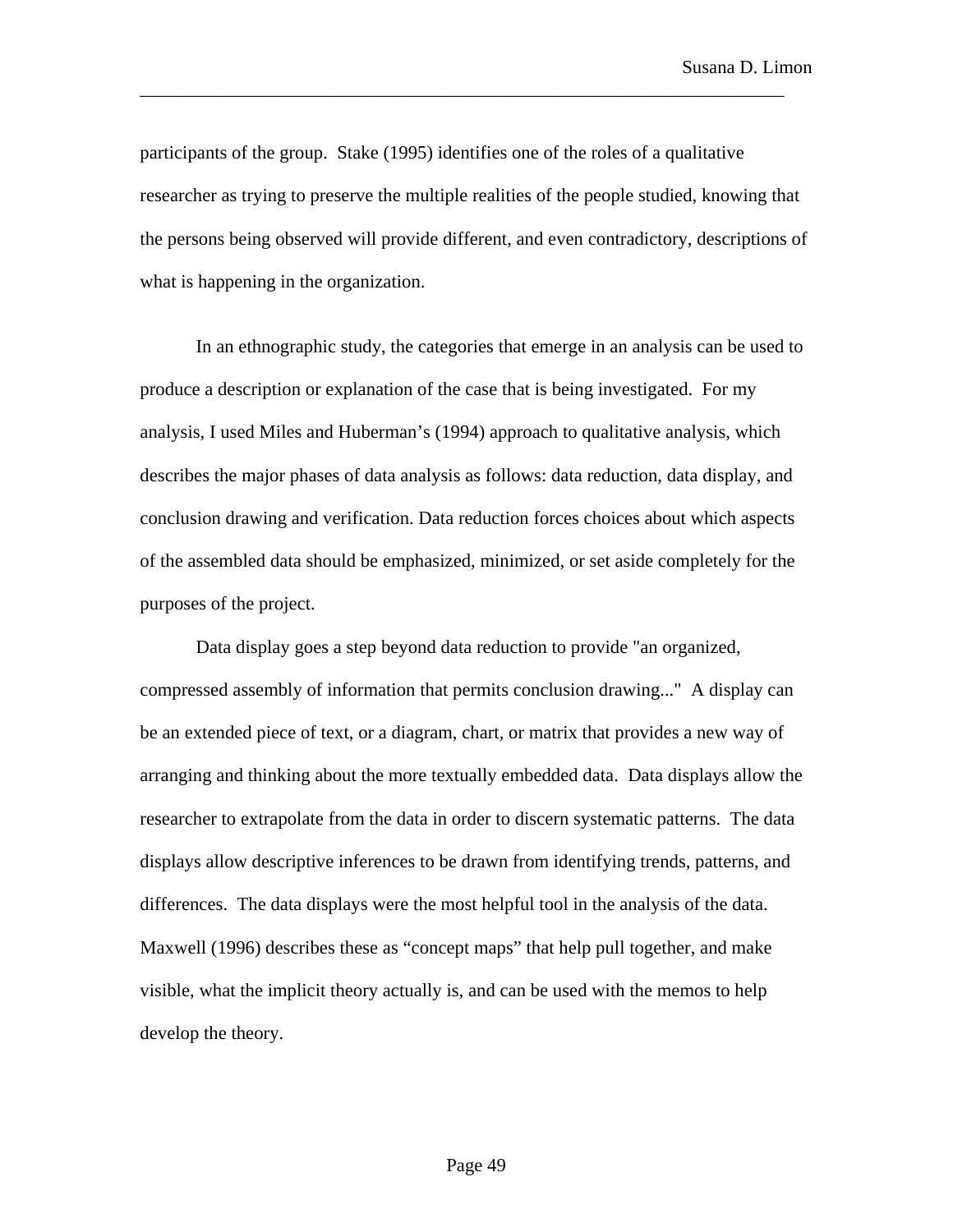Conclusion drawing involves stepping back to look at what the analyzed data mean and to assess their implications. Verification*,* integrally linked to conclusion drawing, involves another look at the data as many times as necessary to cross-check or verify these emergent conclusions. According to Miles and Huberman (1994, 18), "The meanings emerging from the data have to be tested for their plausibility, their sturdiness, their 'confirmability' - that is, their validity." In qualitative research, validity means something different in this context than in quantitative evaluation, where it is a technical term that refers quite specifically to whether a given construct measures what it purports to measure. For the qualitative researcher, validity is a much broader concern for whether the conclusions being drawn from the data are credible, defensible, warranted, and able to withstand alternative explanations.

\_\_\_\_\_\_\_\_\_\_\_\_\_\_\_\_\_\_\_\_\_\_\_\_\_\_\_\_\_\_\_\_\_\_\_\_\_\_\_\_\_\_\_\_\_\_\_\_\_\_\_\_\_\_\_\_\_\_\_\_\_\_\_\_\_\_\_\_\_

Though ethnomethodology is often viewed as a descriptive rather than an analytic endeavor, the triangulation approach to validation was used. This approach used a multimethod design, incorporating structured interviews, participant observation, as well as field notes. It is important to note that ethnography focuses on interpreting the qualities and dynamics of individual settings, so the issue of how we utilize the findings is prominent. Triangulation is the method of testing one source of information against another to strip away alternative explanations. The generalizability of the findings from this case study may be limited based on the interpretive approach used, and the "thick" nature of the study of the agency. Although a single case study may not provide enough evidence to make robust generalizations, it can establish the existence of certain phenomena (Van Maanen, 1998).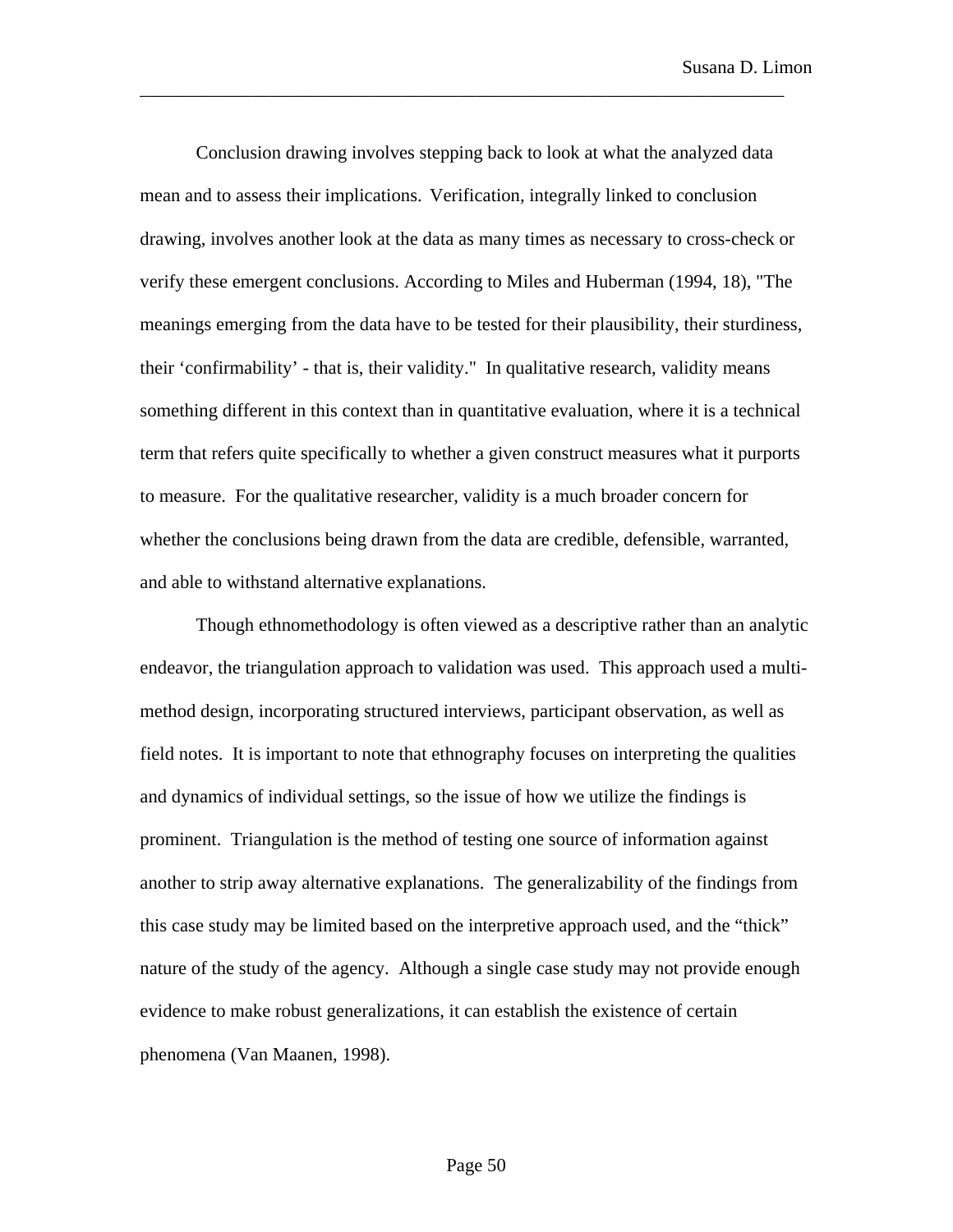The validity and reliability of the study was ensured by the rules of scientific inference identified by King et al. (1994). With exploratory research that involves descriptive inferences, it is critical that a clear articulation of the methods and logic employed is provided with the study. The issues of validity and reliability are concerns with open-ended interviews. To address this issue, I employed multiple sources and asked interviewees to reflect on their positions, and to support their views with specific examples, as suggested by Berry (2002).

\_\_\_\_\_\_\_\_\_\_\_\_\_\_\_\_\_\_\_\_\_\_\_\_\_\_\_\_\_\_\_\_\_\_\_\_\_\_\_\_\_\_\_\_\_\_\_\_\_\_\_\_\_\_\_\_\_\_\_\_\_\_\_\_\_\_\_\_\_

Although validity and reliability are always a concern, the criterion of case study analysis is essentially a question of plausibility. From the data observed, does the case study offer a plausible explanation of the phenomenon in question? In this study, these data could strengthen the premise within organizational structures, knowledge is transferred through narratives, and the meanings of these narratives are assigned collectively as the narratives are retold.

The model that was developed from the data analysis was an emergent model that came from the data. I entered the organization with the notion that stories exist in organizations and are told as a way to understand and make sense of the organization. As the stories were told and repeated, the model began to show an emerging pattern of stories, which helped to identify key challenges that the persons in the organization were coping with. The challenges were identified by the interviewees, and their collective sensemaking of these stories identified the ways and tools that were used for knowledge transfer.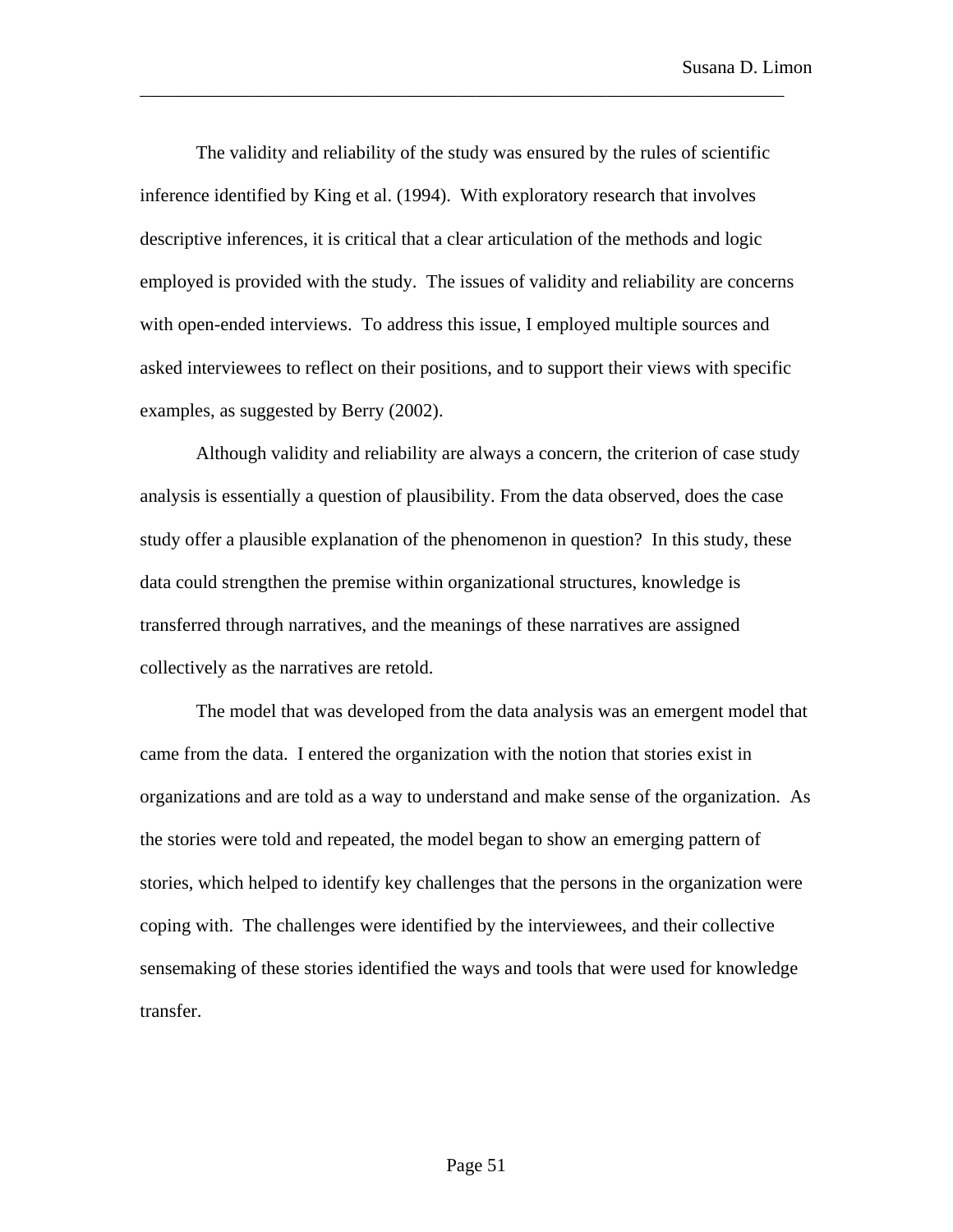# **3.5 Conclusions**

This study is intended to provide insight into how an organization transfers knowledge that is embedded across to members who may need that knowledge. This section described the questions that were used to guide the research, and the way the data was collected and analyzed. With the information that was provided by various persons throughout the organization, the analysis of the data is plausible. The next chapter will provide a discussion of the agency that was studied, and the following chapters will provide a discussion of the findings of the study, and the themes and patterns that were discovered.

\_\_\_\_\_\_\_\_\_\_\_\_\_\_\_\_\_\_\_\_\_\_\_\_\_\_\_\_\_\_\_\_\_\_\_\_\_\_\_\_\_\_\_\_\_\_\_\_\_\_\_\_\_\_\_\_\_\_\_\_\_\_\_\_\_\_\_\_\_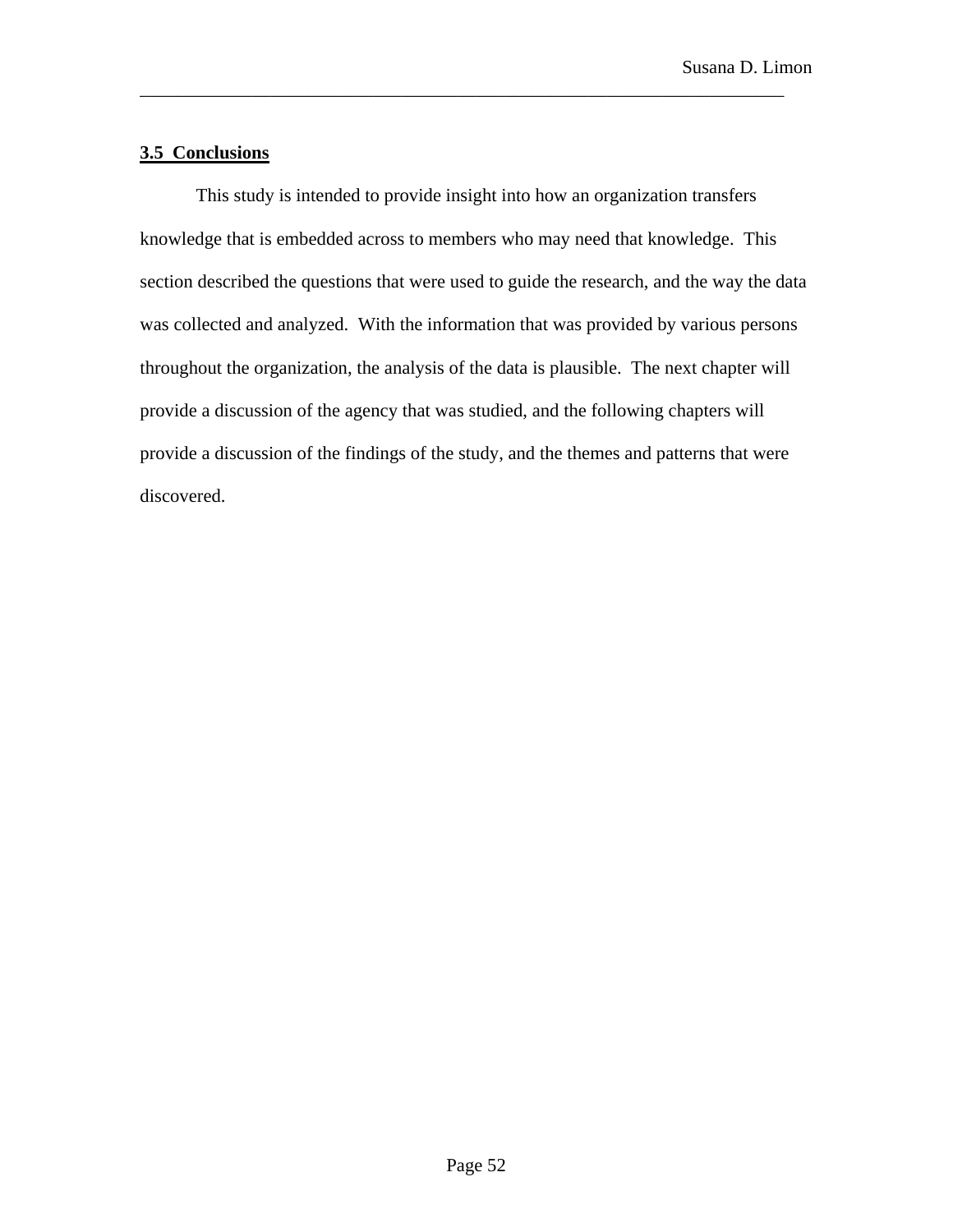#### **CHAPTER FOUR: THE AGENCY**

\_\_\_\_\_\_\_\_\_\_\_\_\_\_\_\_\_\_\_\_\_\_\_\_\_\_\_\_\_\_\_\_\_\_\_\_\_\_\_\_\_\_\_\_\_\_\_\_\_\_\_\_\_\_\_\_\_\_\_\_\_\_\_\_\_\_\_\_\_

#### **4.1 Introduction**

The nonprofit organization that I chose to study is located in the Washington, DC area, and provides a wide range of services to the community. Many nonprofits are now facing strong reforms in their organization and functioning. Since many of these organizations provide direct services to users, they are increasingly concerned about the efficiency, effectiveness and quality of the services provided. As with most public and nonprofit organizations, accountability channels tend to be short, and the stakeholders, especially the funders, have direct contact with the organization. With that in mind, this organization, which I call Social Services for the Community (SSC), was chosen based on its size, its variety of service delivery, its reputation as an innovative organization, and its role in providing important public services.

### **4.2 History of the Agency**

Social Services for the Community has been serving persons in need in the Washington, DC metropolitan area for more than seventy-five years. The establishment of the organization in 1929 began as a means to provide support to families that had been devastated by the Great Depression. In the late 1940's the agency worked to help refugee groups resettle in the area. And the late 1980's began a new era of working to help homeless persons, and to bring attention to providing medical care and legal services for the underserved. Since 2000, there has been greater organizational emphasis on employment opportunities and educational services.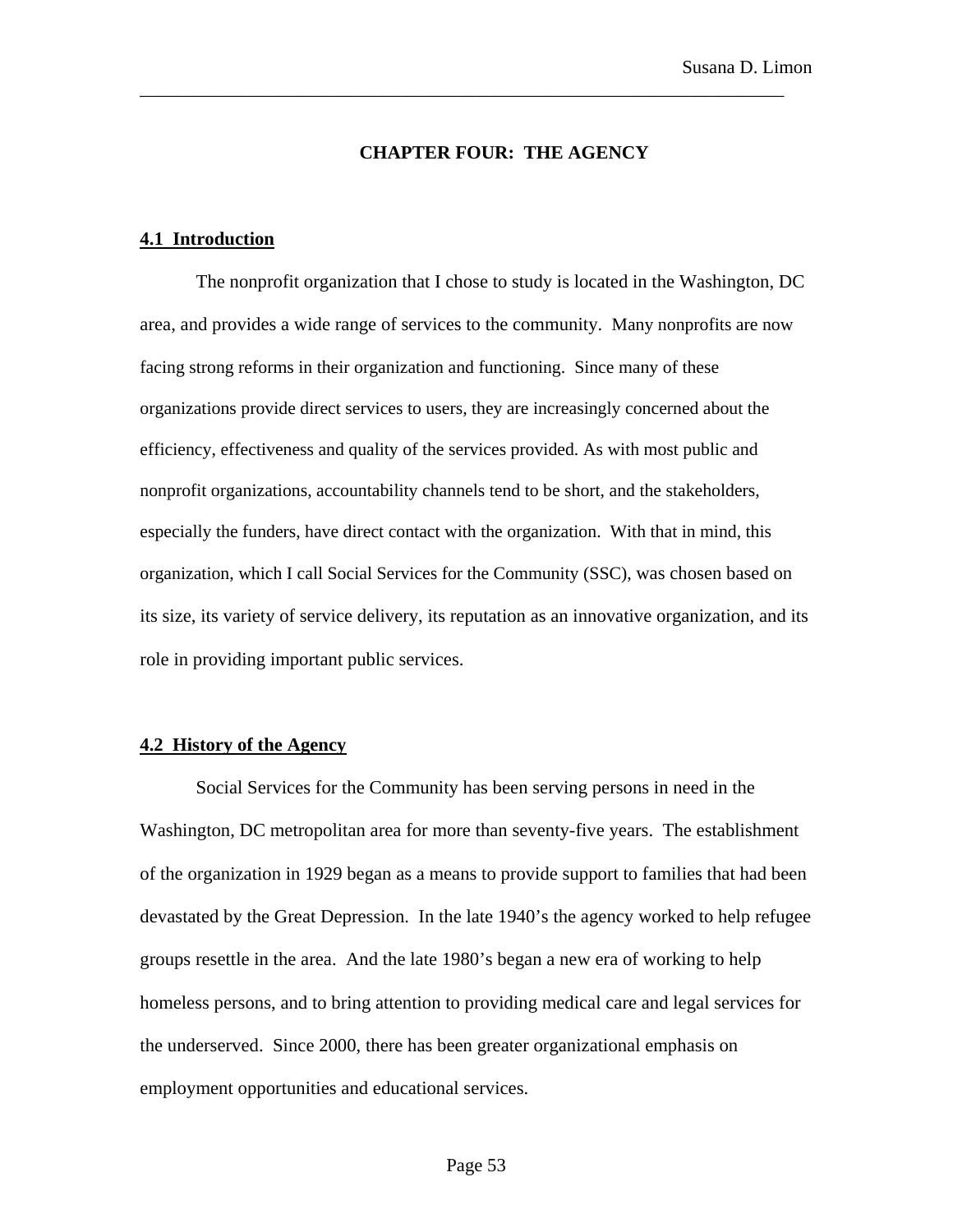In 2003, the agency began the integration of four separately funded organizations into one larger entity. The direction to integrate was a response to the desire for more effective and professional coordination of service delivery. The consolidation was phased in over the next three years, with basic administrative functions being integrated, yet service delivery priorities are still being negotiated. The first two years of the consolidation focused on the tactical plan to establish the infrastructure of the new, larger organization, with emphasis on the governance structure and the Board of Directors.

\_\_\_\_\_\_\_\_\_\_\_\_\_\_\_\_\_\_\_\_\_\_\_\_\_\_\_\_\_\_\_\_\_\_\_\_\_\_\_\_\_\_\_\_\_\_\_\_\_\_\_\_\_\_\_\_\_\_\_\_\_\_\_\_\_\_\_\_\_

Much of the history of the agency can be found in recent newsletters, in the Anniversary books ( $50<sup>th</sup>$  and  $75<sup>th</sup>$ ), in the organizations "yearbooks" that began in the mid-1980's and continued until the late 1990's, and the Annual Reports. The yearbooks provide an extensive history, with the mission and the goals, a synopsis of the services provided throughout that year, staff, corporate board, Board of Directors members, funding pie charts, and recognitions of award recipients and articles about the organization from papers and magazines. The photographs include special events throughout the year, such as the holiday party and the annual staff retreat.

#### **4.3 Mission and Nature of Work**

The mission of the Social Services for the Community is to care for those who are poor, to shelter those who are homeless, and to protect the vulnerable populations. The primary work of SSC is to help people in need strengthen and rebuild their lives. This is done by providing the opportunities for persons to gain economic security, good health, and meaningful involvement in the community. The work of persons within the agency revolve around housing services, employment services, children's services, and adult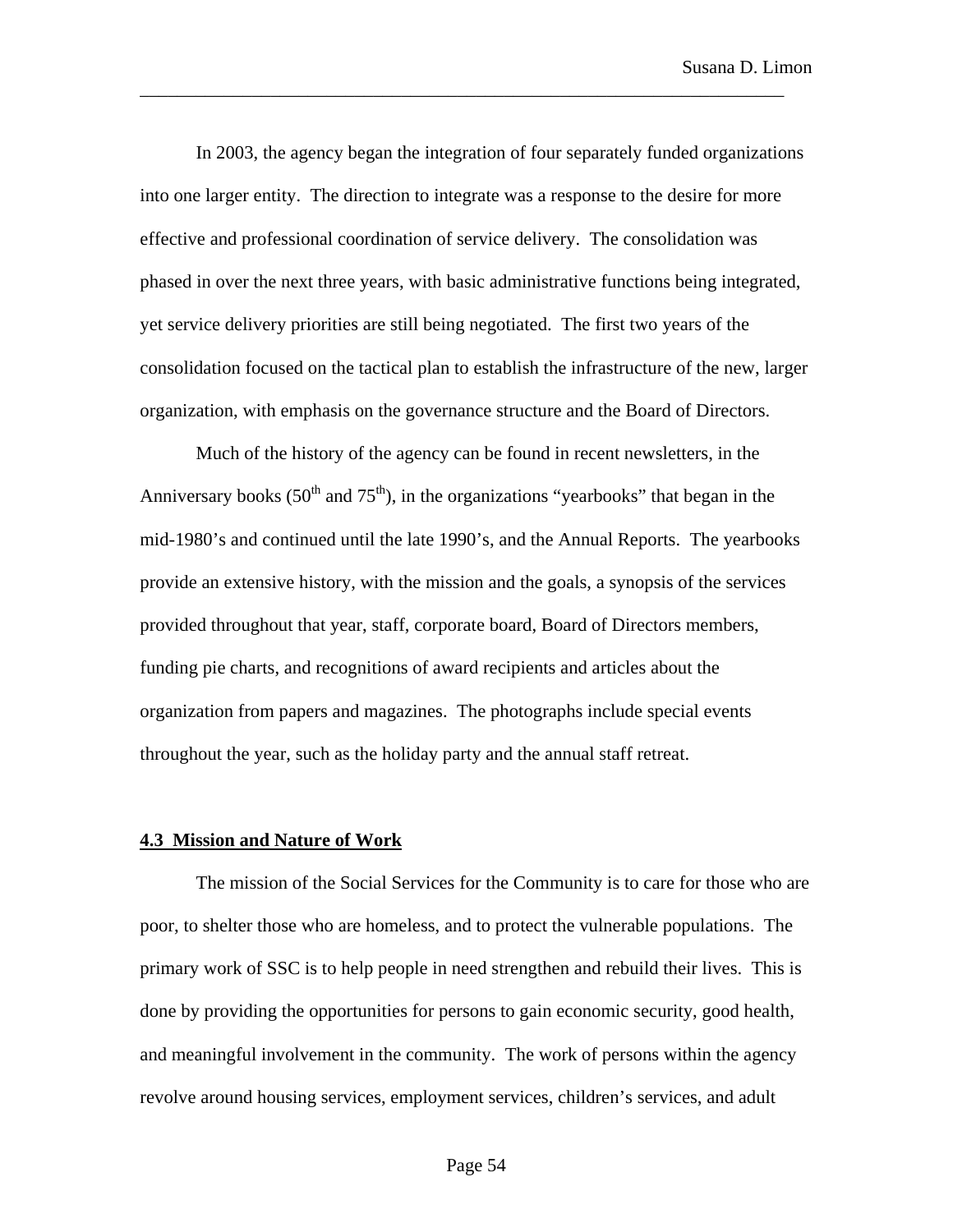support services. The policy challenges in recent years have revolved around a "fatigue" around homelessness, despite the steady growth in numbers, an anti-immigrant feeling evidenced with the day labor center disputes, and the program cuts from Federal sources to programs serving the poor that have been necessary with the shifting in funding for Hurricane Katrina assistance and war-time assistance overseas. After Hurricane Katrina, the organization worked with the local community to help find property owners or realestate agents who could donate vacant housing units. Every night, the organization provides housing to over 1,500 homeless adults and children. On a yearly basis, the diverse social services and housing is provided to over 120,000 persons.

\_\_\_\_\_\_\_\_\_\_\_\_\_\_\_\_\_\_\_\_\_\_\_\_\_\_\_\_\_\_\_\_\_\_\_\_\_\_\_\_\_\_\_\_\_\_\_\_\_\_\_\_\_\_\_\_\_\_\_\_\_\_\_\_\_\_\_\_\_

## **4.4 Personnel**

There are over 800 people employed by Social Services for the Community. Many of the staff are social workers, residential counselors, program managers, family support specialists, and program aides. The variety of services provided to the community calls for a variety of skill levels within the personnel system. Although the personnel system for Social Services for the Community is a fully integrated system with pay and benefits, the merged organization was originally made up of these four agencies:

• Mental Health for All (MHA) – this organization began as a drop-in social club for persons with mental illness. It expanded after the de-institutionalization of mentally ill persons in the late 1960's, and began providing day services and case management. Its staff is made up of 130 persons with strong social work and mental health backgrounds.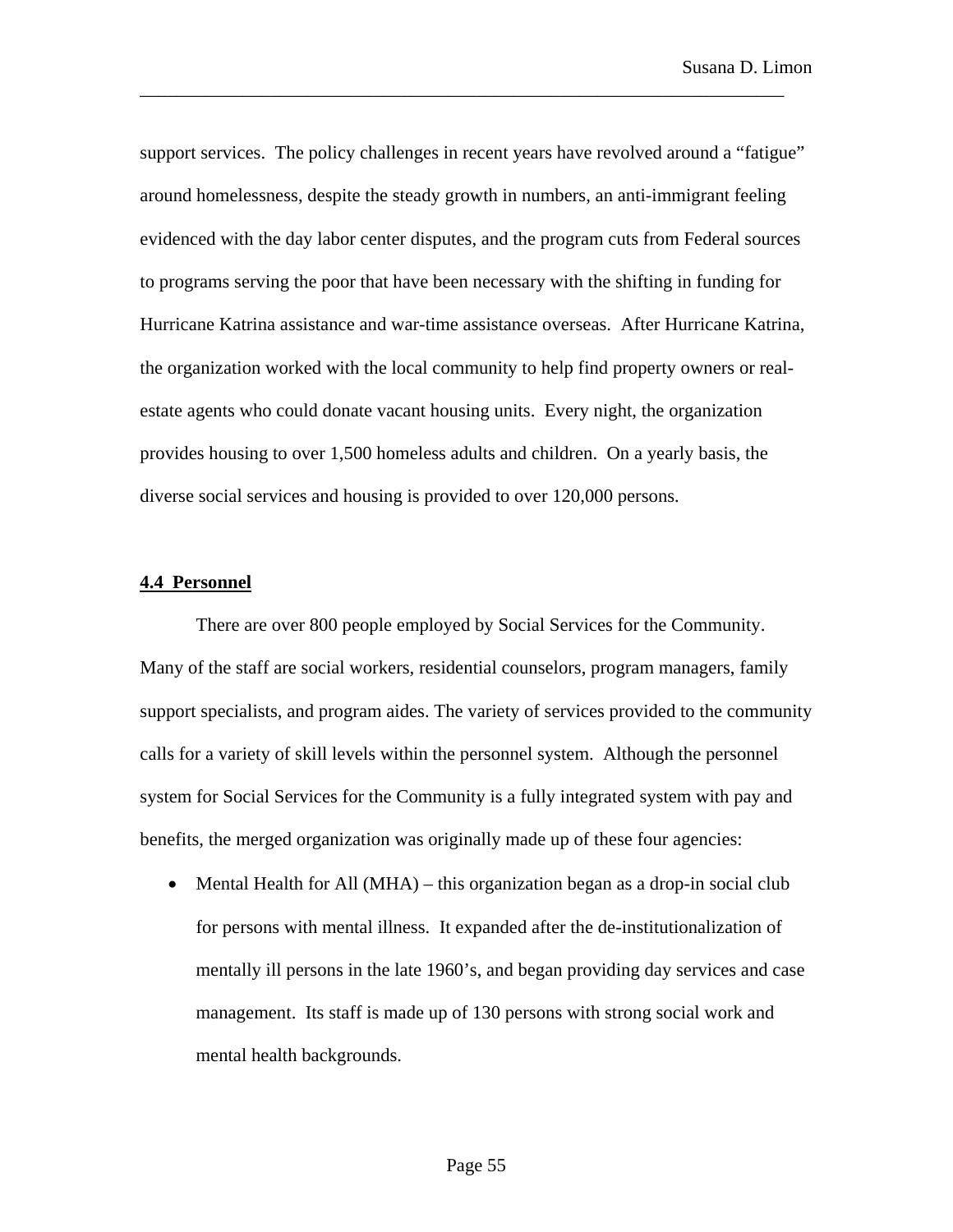• Developmental Disabilities Institute (DDI) – this organization has served children and adults with developmental disabilities for over 60 years. The 250 people who make up the staff have degrees in case management and health professions.

\_\_\_\_\_\_\_\_\_\_\_\_\_\_\_\_\_\_\_\_\_\_\_\_\_\_\_\_\_\_\_\_\_\_\_\_\_\_\_\_\_\_\_\_\_\_\_\_\_\_\_\_\_\_\_\_\_\_\_\_\_\_\_\_\_\_\_\_\_

- Center for Immigrants (CI) this organization has provided education, health, and social needs to immigrants for over 40 years. It has a staff of 40, and many are health care professionals.
- Community Needs and Services (CNS) this organization is the largest of the four agencies that were merged. This organization is a multi-faceted social service agency that provides services to families, children, homeless persons, and low-income persons. The staff of 400 includes a wide range of skill and education levels, including persons skilled in child welfare services, family center counseling, and housing counselors. The staff for this agency has steadily grown; the 1979 organization yearbook identified the number of employees at 135.

## **4.5 Funding**

The revenues for the organization come from various sources. Almost half of the budget comes from Federal and local grants and government contracts. Another quarter of the funding comes from program service fees and the capital contribution campaign. Various legacies and United Way funding supplement the revenue streams as well. The total yearly revenues for the organization are close to \$25 million, with 84% of these funds directly supporting the diverse programming of the organization.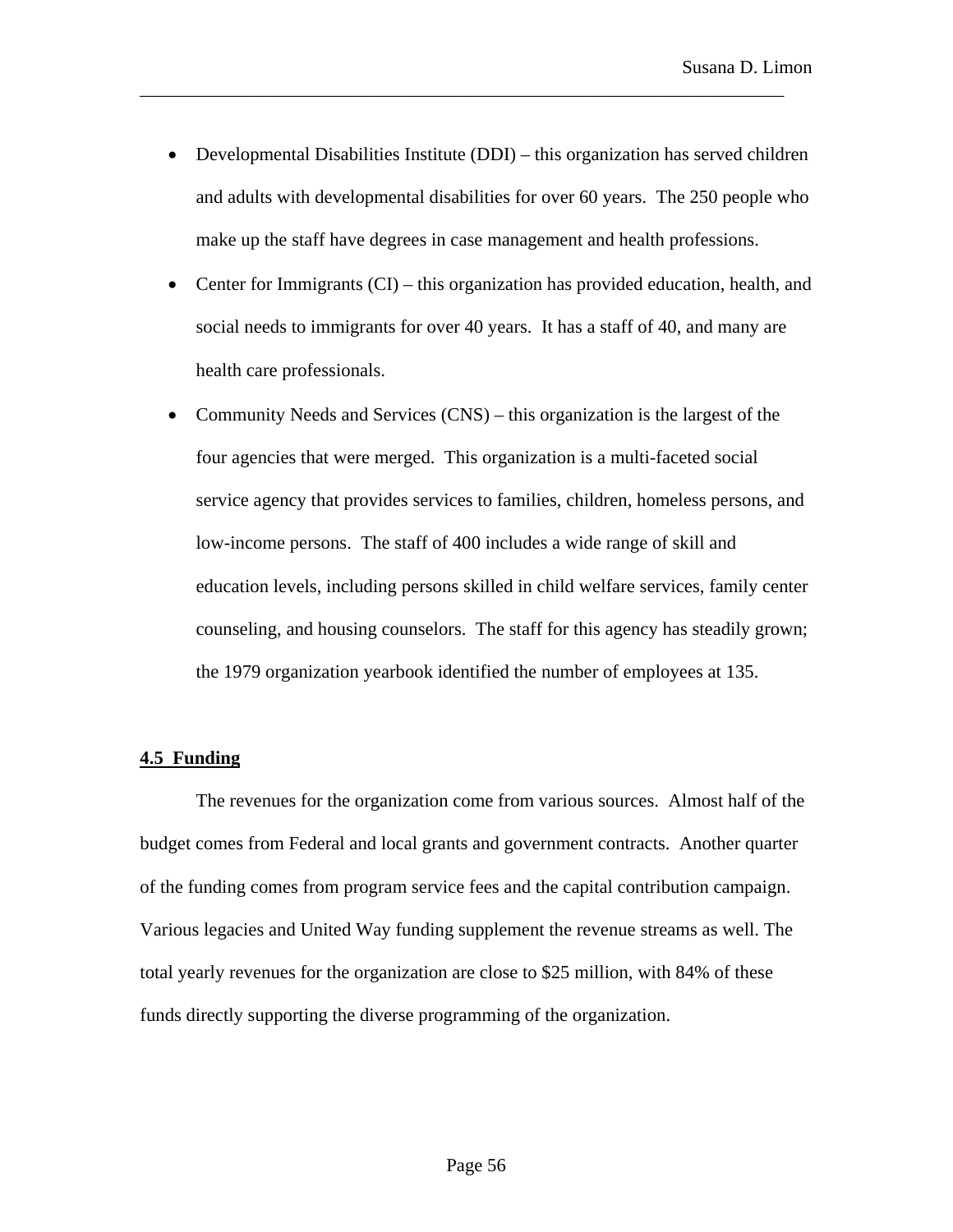## **4.6 Agency Chosen for Research**

Many public organizations are working to provide services to the community, yet budgetary constraints create a certain competitiveness to show that programs are efficient, effective, and are providing quality services. With this in mind, this organization was chosen for the research because of its size, its diversity of service programs, its long-standing reputation in the community as a reliable deliverer of services, and its stability in the community.My professional background in the public and social service sectors allowed a familiarity with the culture and language of these types of organizations, although I did not have any experience specifically with this organization. I was seeking an organization that would provide ready access to all levels within the organization, from senior level managers, to program managers, to Board members. When I approached the organization to seek permission to do the research project, there was some hesitation, given the transitional nature of the consolidation at that time. However, I saw this transition time as an ideal point of entry into the organization, to enhance my ability to capture narratives with true clarity, and to provide the portal to other issues within the organization.

\_\_\_\_\_\_\_\_\_\_\_\_\_\_\_\_\_\_\_\_\_\_\_\_\_\_\_\_\_\_\_\_\_\_\_\_\_\_\_\_\_\_\_\_\_\_\_\_\_\_\_\_\_\_\_\_\_\_\_\_\_\_\_\_\_\_\_\_\_

## **4.7 Conclusions**

The intent of this chapter has been to provide the reader with a grounding in the historical, institutional and physical context of the organization Social Services for the Community (SSC). Historically and institutionally, this agency has provided ongoing social services to the Washington, DC area for over 75 years. This agency was chosen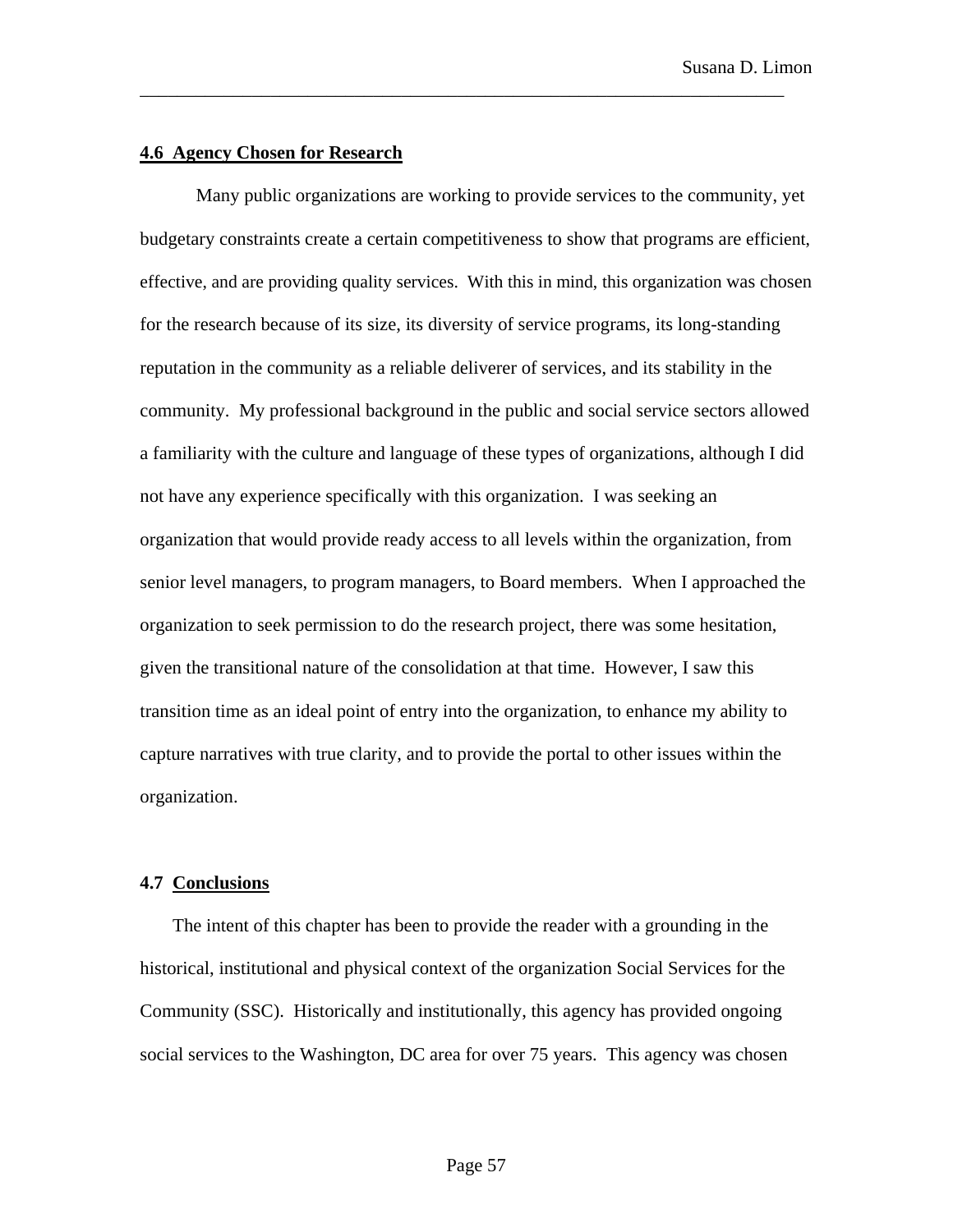for the research based on its size, its variety of service delivery, its reputation as an innovative organization, and its role in providing important public services.

\_\_\_\_\_\_\_\_\_\_\_\_\_\_\_\_\_\_\_\_\_\_\_\_\_\_\_\_\_\_\_\_\_\_\_\_\_\_\_\_\_\_\_\_\_\_\_\_\_\_\_\_\_\_\_\_\_\_\_\_\_\_\_\_\_\_\_\_\_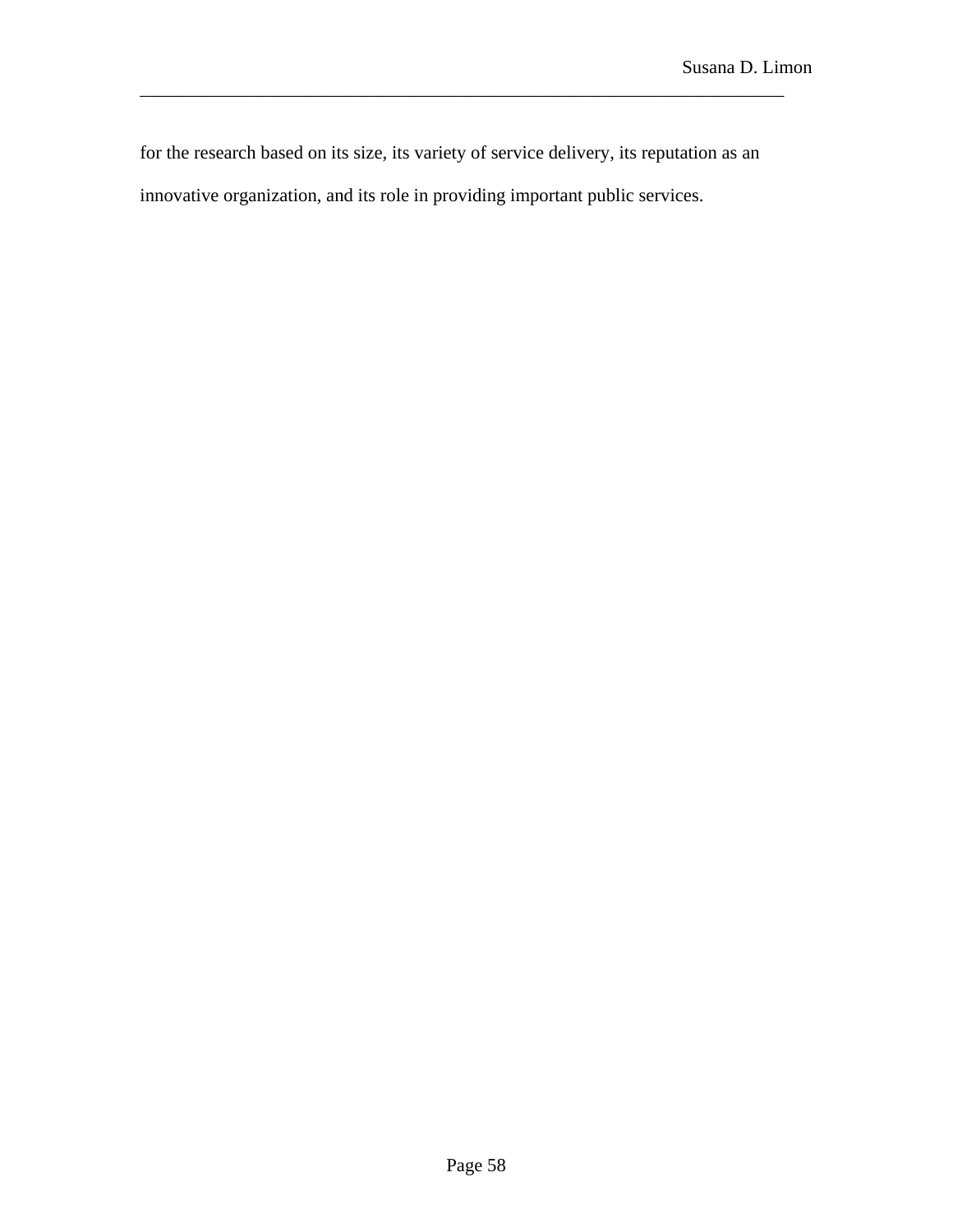# **CHAPTER FIVE: NARRATIVES AND ORGANIZATIONAL CHALLENGES**

\_\_\_\_\_\_\_\_\_\_\_\_\_\_\_\_\_\_\_\_\_\_\_\_\_\_\_\_\_\_\_\_\_\_\_\_\_\_\_\_\_\_\_\_\_\_\_\_\_\_\_\_\_\_\_\_\_\_\_\_\_\_\_\_\_\_\_\_\_

#### **5.1 Introduction**

My research identified the role narratives play in addressing organizational challenges by facilitating a collective assignment of meaning to those challenges that allowed for problem solving, or a least a way to cope with the challenges.The recurring narratives across the organization were used to construct a collective understanding of the ongoing challenges in the organization, and this collective meaning then allowed people to understand the issues, and develop ways of working with them. These narratives took on a "cumulative" quality with their repetitions and reiterations. The research challenge was to understand the meanings that were derived through narratives, and how the narratives and their meanings were assigned and used to address the challenges in the organization. The three organizational challenges that were followed included: 1) the challenge of merging into one large organization out of four smaller ones; 2) the challenge of bringing new people into the organization; and 3) the challenge of bringing the newly merged organization all together at one time. Multiple stories were told during interviews, and revolved around three themes: stories about events (especially historical events), stories about individuals, and stories that illustrated or invoked a particular value, so that each of the three challenges, with their cumulative nature, carried various stories that were descriptions of events, people, and values.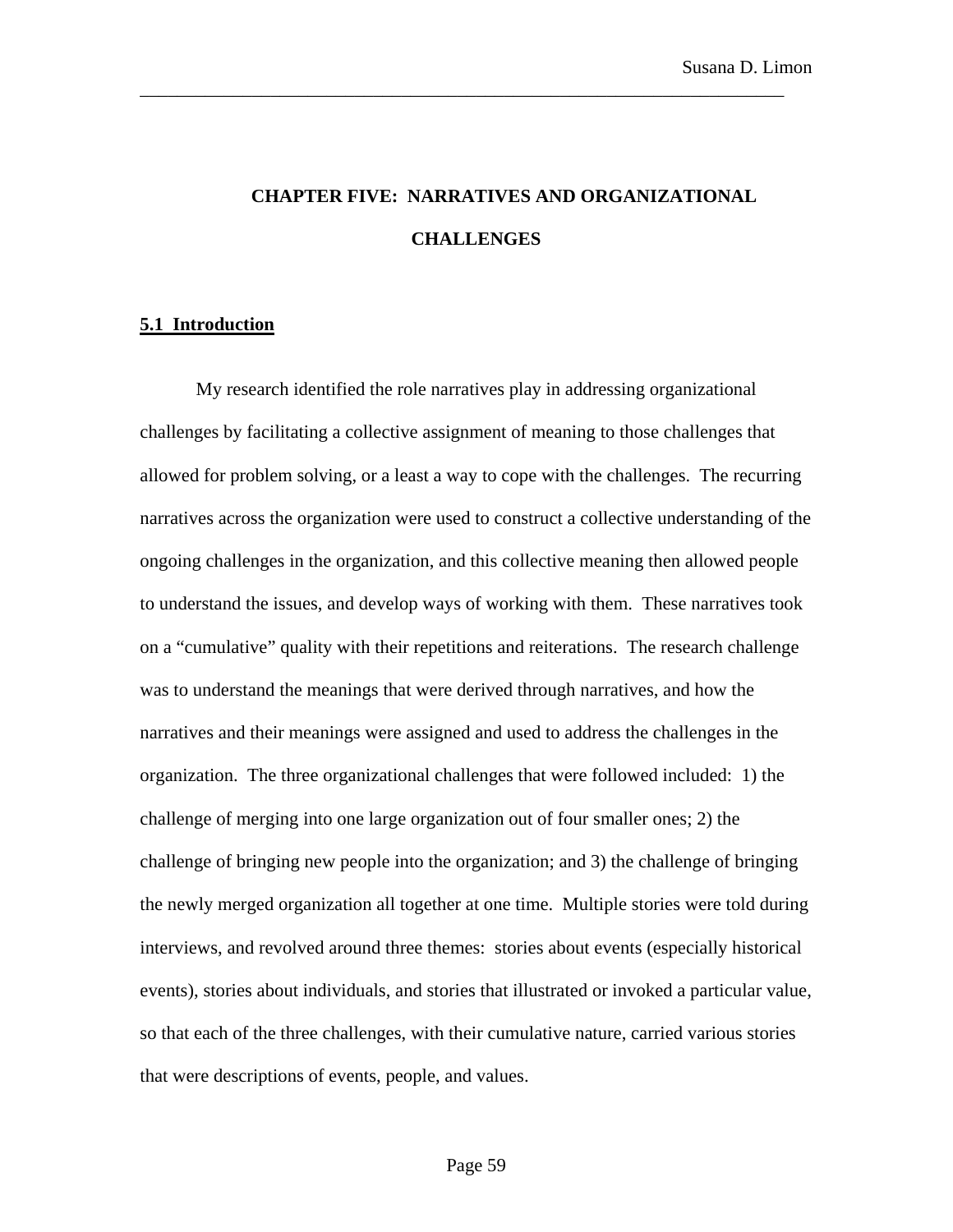Carla O'Dell (1998) identifies an embedded loop that is used for knowledge transfer. In this loop, incoming stories are collected, organized, shared, adapted, used, recreated, and then the loop begins again. This loop is in place because knowing that the practices or knowledge is available isn't enough to ensure transfer or use of knowledge. She notes that the processes must explicitly address sharing and understanding of the practices by persons in the organization who are active recipients. This sharing and understanding of the informal knowledge through narratives is facilitated by the degree to which that knowledge is intertwined and situated within the organization. Additionally, the "absorptive capacity" of individuals that O'Dell identifies is enhanced when the knowledge that is being shared is located in a collective, interactive process.

\_\_\_\_\_\_\_\_\_\_\_\_\_\_\_\_\_\_\_\_\_\_\_\_\_\_\_\_\_\_\_\_\_\_\_\_\_\_\_\_\_\_\_\_\_\_\_\_\_\_\_\_\_\_\_\_\_\_\_\_\_\_\_\_\_\_\_\_\_

#### **5.2 Qualities of Narratives**

In everyday conversations, the term "narrative" refers to any spoken or written representation. Narratives can be official representations, they can be invented or adapted, they can provide firsthand or secondhand experience, and they can highlight culturally common events (Schank, 1990). For purposes of this research, the most important quality of narratives is the role narratives play in constituting an organizational reality for participants. In the interviews and in my observations, I was able to hear and see the multiple organizational realities, and the stories that were told and repeated, and the morals that were taken from them, were what helped the organization construct the collective understanding of these realities. Through each of the three organizational challenges, the ongoing narrative of "professionalism" was described and included in many of the stories.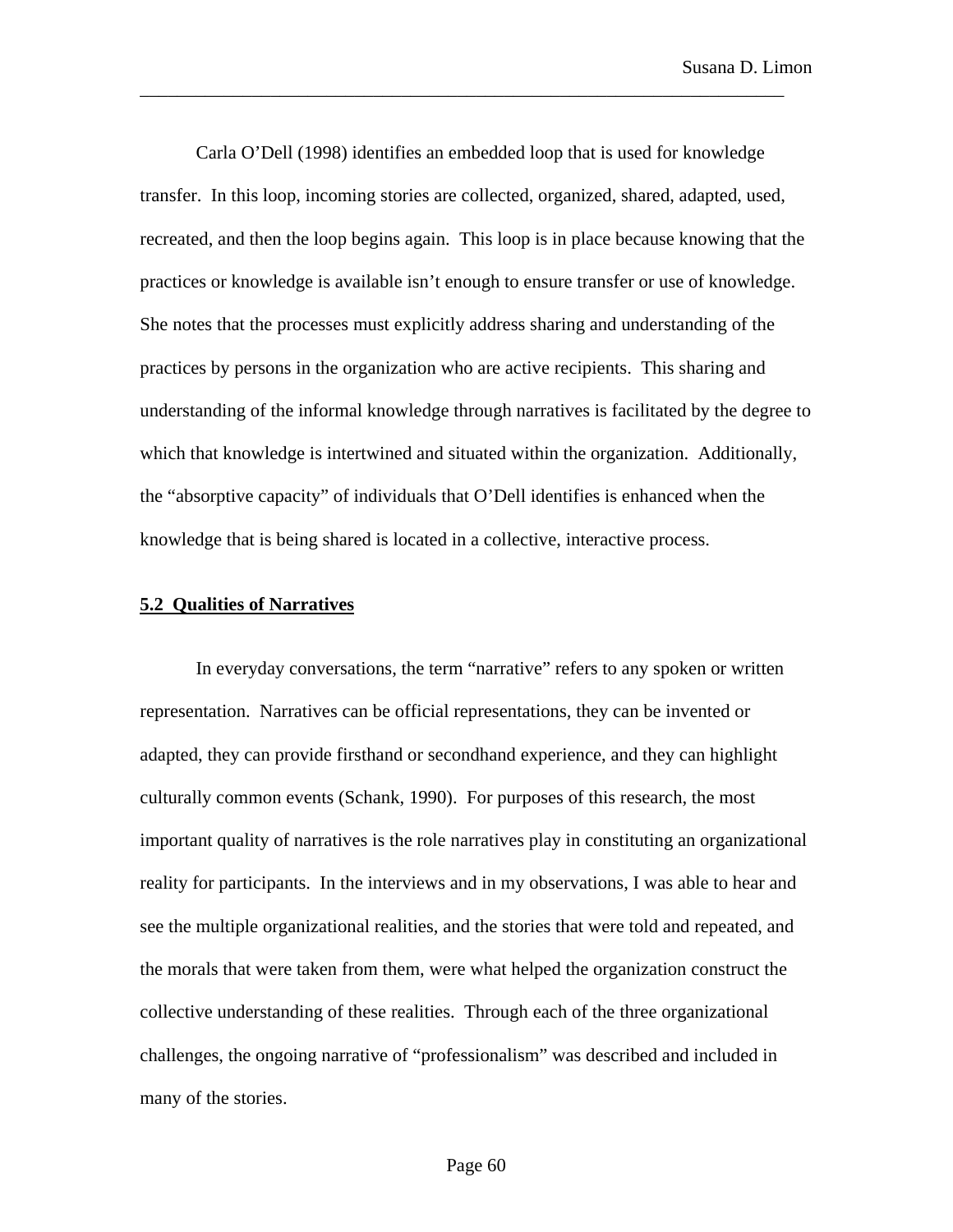The framework that was used for studying the narratives at SSC was developed by Schwartzman (1993). Her framework identifies the types of stories that are generally told. She organizes narratives mainly into three categories: stories about events, stories about individuals, and stories that illustrated a particular value. As stories are repeated throughout the organization, they are collectively assigned meaning by the members. Another way of looking at the framework of these narratives is that the events, people, and values represent the *three sides of a prism – the story can enter the prism through any of the three sides (events, people, values), and as the story passes through the prism, it "refracts" and expands.* This "refraction" will be discussed later as I take each of the organizational challenges, and each is told as an event, as the key people involved with the event, and as the values invoked by the event, and I will look at the collective assignment of meaning to these three challenges.

\_\_\_\_\_\_\_\_\_\_\_\_\_\_\_\_\_\_\_\_\_\_\_\_\_\_\_\_\_\_\_\_\_\_\_\_\_\_\_\_\_\_\_\_\_\_\_\_\_\_\_\_\_\_\_\_\_\_\_\_\_\_\_\_\_\_\_\_\_

In my data collection, three main focused narratives, or challenges, were told and retold. In the section that follows, I will discuss each of these challenges as they represented narratives of the organization's events, people, and values. Whether the story was told as an event in the organization, or about people in the organization, or about a particular value relevant to the organization, the stories generally revolved around uncertainties and ambiguities, and were told as a way to make sense of these uncertainties. In the following chapter, I will look at how each of these challenges were originally assigned a meaning by the members, but as the stories were collectively told, the group assigned new meanings to these challenges, and how the emergent quality of the narratives was identified in the data. The narratives used in this chapter for explaining the three organizational challenges are taken from the field interviews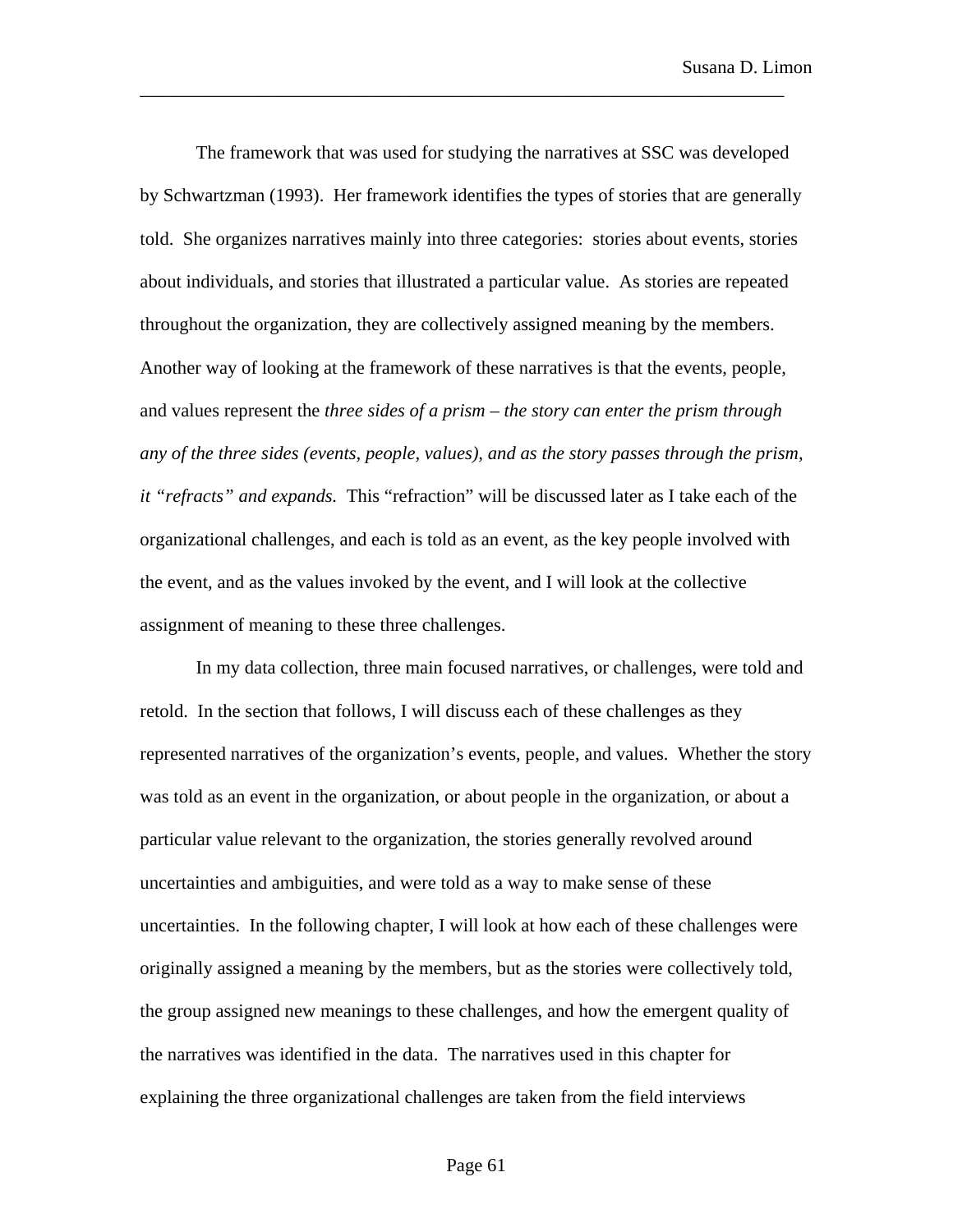between February, 2006 and June, 2006. The observations included in this chapter were documented between November, 2005 and June, 2006.

\_\_\_\_\_\_\_\_\_\_\_\_\_\_\_\_\_\_\_\_\_\_\_\_\_\_\_\_\_\_\_\_\_\_\_\_\_\_\_\_\_\_\_\_\_\_\_\_\_\_\_\_\_\_\_\_\_\_\_\_\_\_\_\_\_\_\_\_\_

# **5.3 Narratives of Organizational Challenges**

In SSC, there were three main ongoing narratives, or common stories, that were told across the organization. The main story revolved around the merger. As questions regarding the challenges in the organization unfolded, the second common narrative revolved around how new people were brought into the organization. The questions of challenges also led to the third narrative of the desire to bring the whole organization together. These three narratives were chosen from the varied list of topics through the use of data display, which identified frequency and import from the twenty-five interviews and ongoing observations. Each of the organizational challenges, and the stories that contribute to them, are described by members of the organization as an "event" within the organization, and will identify key "people" who were responsible or who were helpful during the challenge, as well as the "values" that were reflected by the challenge. Although these challenges were presented in different ways by the interviewees, each was determined to be a major organizational challenge by the multiple iterations of the stories told about the challenges, and the evolutionary nature of the challenges as something dynamic and ongoing within the organization.

## **5.3.1 Merger**

The overarching theme, or "**event,**" identified in the interviews revolved around the structural change that the organization had undergone in the last two years. For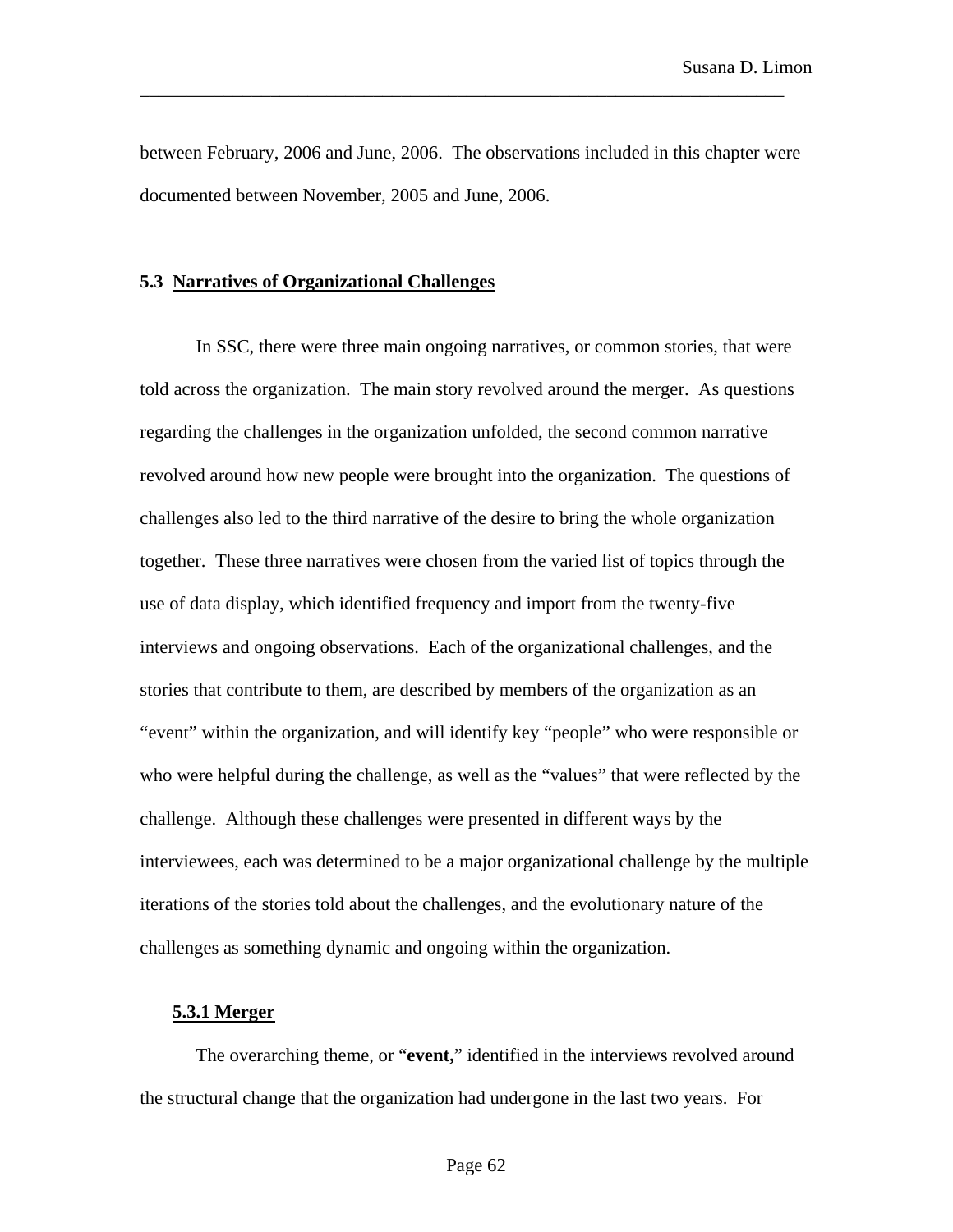economic and efficiency reasons, the organization had decided to create one large organization out of four smaller ones. The consolidation brought together four "legacy" organizations, and combined it, or merged it, into one "global" organization. This large organizational change created the opportunity for me to observe how organization members understood, addressed and made sense of the merger. Although the structural change committee included representatives from each of the four organizations, as well as persons at different levels in the organization, the interviews recounted stories of a long period of uncertainty and confusion, while reporting lines were determined, and vacancies were filled. Additionally, one of the four organizations was significantly larger than the other three, and there was concern on the part of the other three that this one entity would dominate decisions and culture. In this document, I will use the terms "merger" and "consolidation" interchangeably as they were used this way by most interviewees.

\_\_\_\_\_\_\_\_\_\_\_\_\_\_\_\_\_\_\_\_\_\_\_\_\_\_\_\_\_\_\_\_\_\_\_\_\_\_\_\_\_\_\_\_\_\_\_\_\_\_\_\_\_\_\_\_\_\_\_\_\_\_\_\_\_\_\_\_\_

The challenge with any reorganization is that so many factors are unknown. This "event" narrative of the reorganization provided the magnifying glass to view the transfer of knowledge to the employees, since all of the employees within the smaller "legacy" organizations were affected by the change. Employees and supervisors wanted to know ahead of time what the new organization would look like. Part of the rationale, or the selling point, for creating one large organization was that, in a "funding challenged arena," the merged organization could provide greater efficiencies, and thus, be able to function more professionally. Also, in a competitive funding environment, there is a need to change into a more cross-cutting organization – therefore, there was a sense of urgency. As one interviewee noted, "There is strength in size," (field interview, 4/11).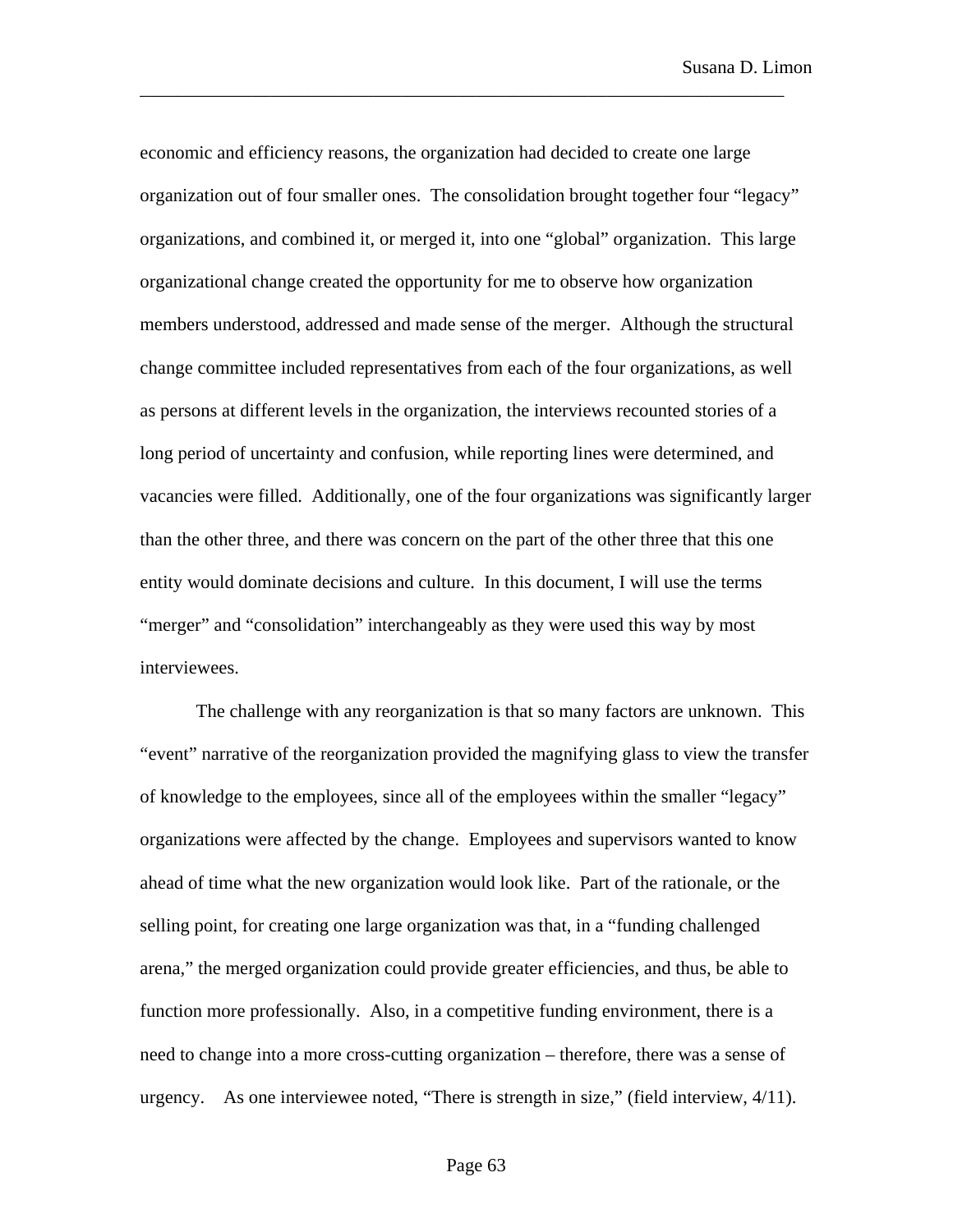These "selling points" were identified by upper management, as well as line supervisors, in the interviews, (field interviews, 3/31, 4/11).

\_\_\_\_\_\_\_\_\_\_\_\_\_\_\_\_\_\_\_\_\_\_\_\_\_\_\_\_\_\_\_\_\_\_\_\_\_\_\_\_\_\_\_\_\_\_\_\_\_\_\_\_\_\_\_\_\_\_\_\_\_\_\_\_\_\_\_\_\_

The notion of "size" in the organization was evident in how widespread the agency sites were located. I visited small, four room, facilities, and large shelters with over 500 beds. The staff at each site was dressed professionally, greeting me warmly, and inviting me into their offices. Most of the offices were decorated with service plaques and awards, or motivational posters provided by the agency. Given the variety of services provided by the organization, I was able to participate "side-by-side" with many of the ongoing events within the facilities, such as a group meeting or food distribution.

At the time of my interviews, with the merging, the organization had been able to achieve a greater "economy of scale" for billing and hiring. For example, instead of each housing center or family center preparing its own job opening, the central services have been tasked with developing a list of all positions available for hire within the consolidated organization, and applications are taken centrally and screened (field interview, 3/31, 4/11). Additionally, the numerous contracts with state and local entities, as well as with different federal departments have required a centralized billing function that used to be done by four different systems (field interview, 3/17, 4/11, 4/15).

With the "event" of combining four separate entities, the organization basically doubled in size. This doubling in size, however, created serious growing pains. Initially, there were serious communication problems, as identified by program managers. In order to address this, many interviewees cited the use of e-mail to help with the communication. Many people felt that having the President of the organization visit each site helped immensely. These "town hall" meetings were well received, and lent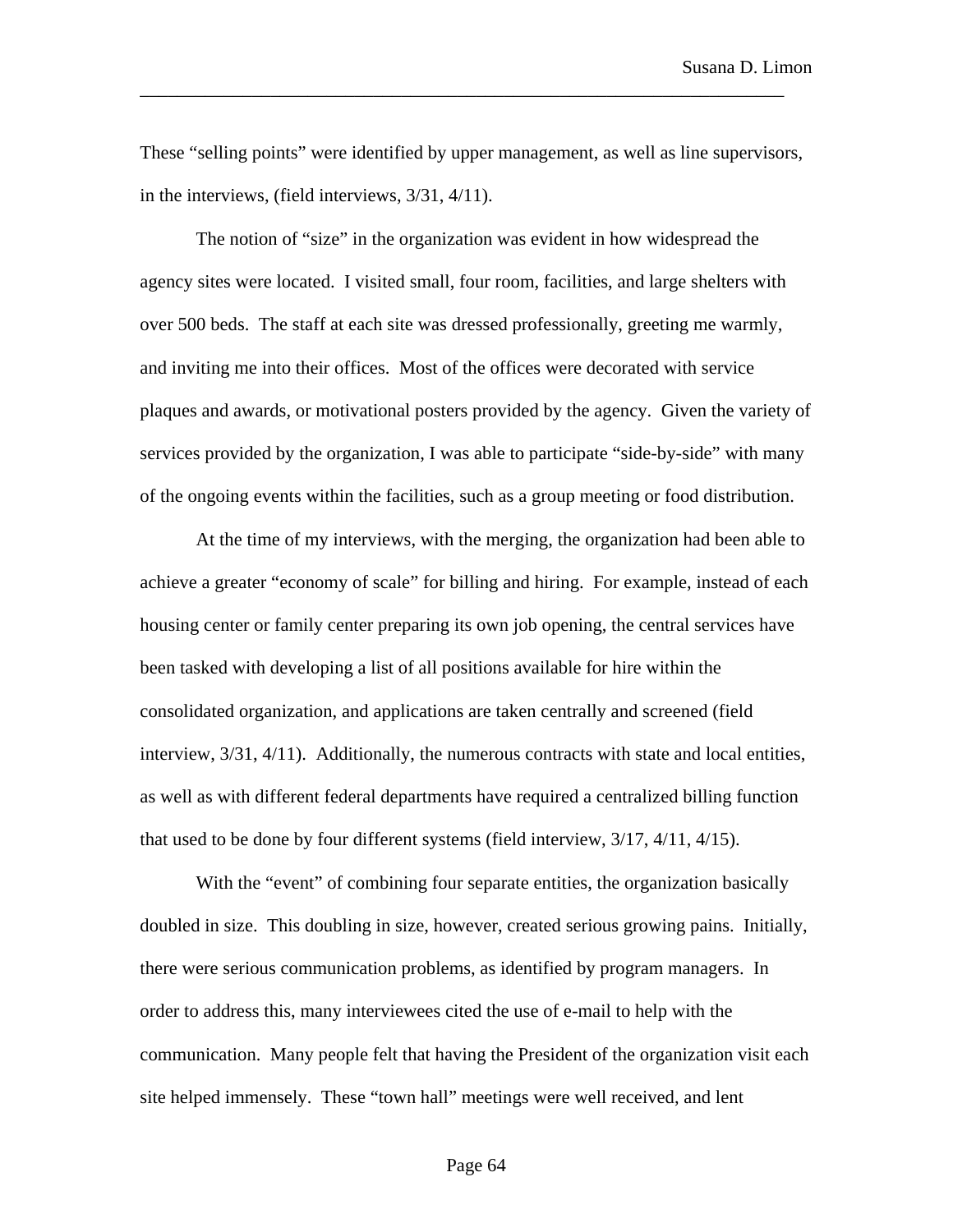credibility to the consolidation process. By being available in person to the staff, the President was able to answer their direct questions, and this helped to alleviate some of the uncertainties associated with the consolidation.

\_\_\_\_\_\_\_\_\_\_\_\_\_\_\_\_\_\_\_\_\_\_\_\_\_\_\_\_\_\_\_\_\_\_\_\_\_\_\_\_\_\_\_\_\_\_\_\_\_\_\_\_\_\_\_\_\_\_\_\_\_\_\_\_\_\_\_\_\_

Part of the loss though, and part of the sadness that I observed with the "event" of the consolidation, was having to change the organization's name. The new name, Social Services for the Community, didn't belong to any of the four entities, so each had to adapt to the new "brand" name. This neutral name was chosen because it still reflected the mission of the organization. The decision was made not to adopt the name of the largest of the four entities so that the reorganization wouldn't be perceived as a "takeover." As the ongoing story of the merger was told to me by the interviewees, the "name change" was one of the biggest stumbling blocks to acceptance of the merger by many of the employees. As the stories were told about the name change, many people still said that the new name was difficult to accept. One interviewee offered me two business cards, one with the old organizational name, and one with the new organizational name. When I asked him why he had two, he said, "Just in case the new name doesn't catch on," (field interview, 3/8). Although the consolidation brought about many uncertainties to the organization's daily workload, the name change seemed to provide the "lighting rod" for people to channel their frustration and stress.

For many of the persons who were interviewed, this name change, or loss of identity, has been a huge hurdle for the new organization. Although they have resigned to use the new name, there was a longing in many of the stories told in the interviews for the "old days" when the organization was smaller, and reporting structures felt more certain. The meaning assigned to the name change was fairly universal, from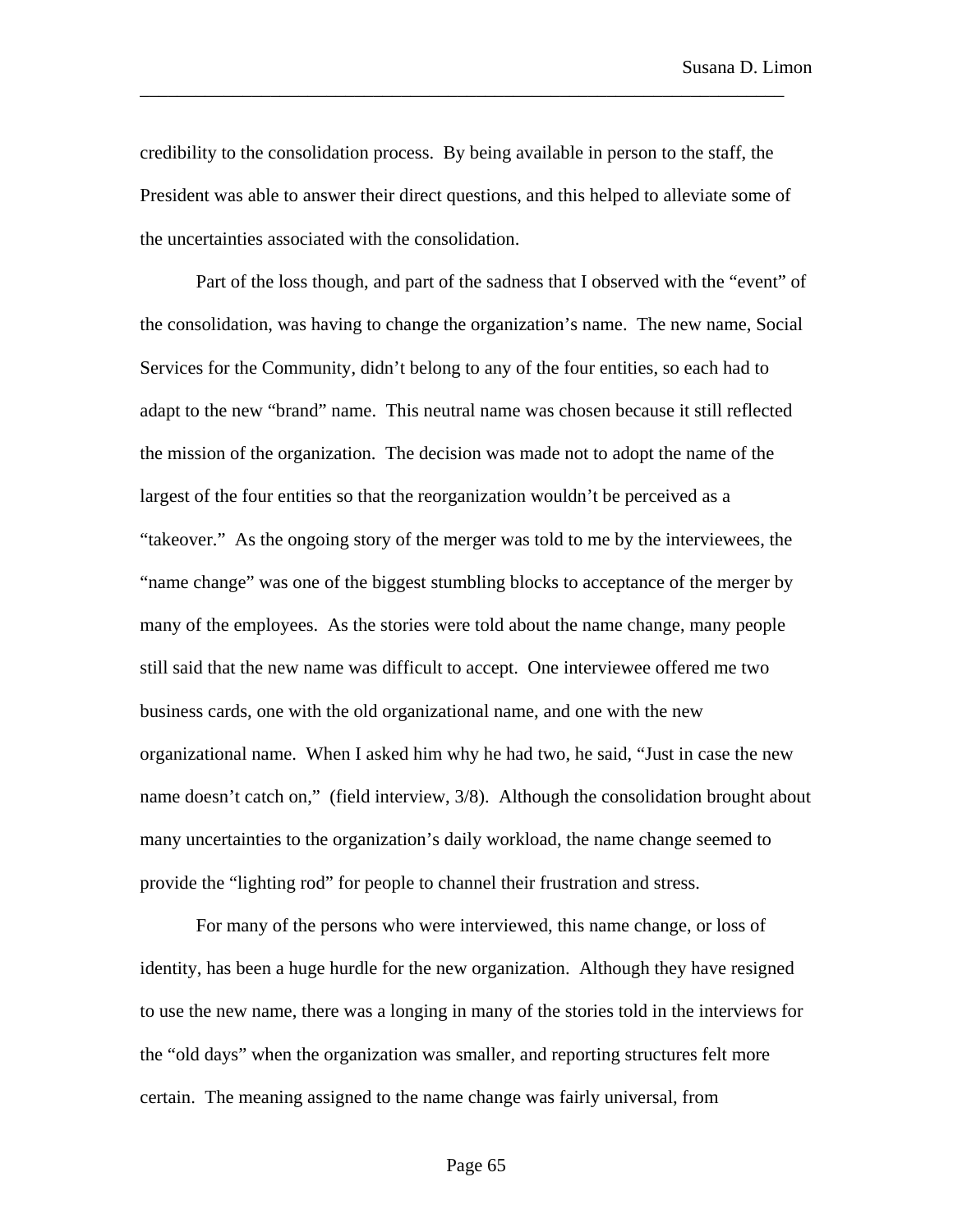headquarters staff to program managers and line supervisors. People understood why a change was needed, but weren't necessarily supportive of the new "brand" name. It is interesting to note that at many of the sites that I visited, and many of the e-mail addresses that I used, the old name was still in place on the signs and addresses.

\_\_\_\_\_\_\_\_\_\_\_\_\_\_\_\_\_\_\_\_\_\_\_\_\_\_\_\_\_\_\_\_\_\_\_\_\_\_\_\_\_\_\_\_\_\_\_\_\_\_\_\_\_\_\_\_\_\_\_\_\_\_\_\_\_\_\_\_\_

During the interviews, many **people** were singled out as key to the merger. The President, of course, played an integral part, with his presentation of the merger, and with his site visits to each of the organization's program areas to hold a "town hall" meeting with employees. In addition to the more visible role of the President, there were a handful of people who were charged with organizing the task forces and with implementation roles. These people were singled out by various interviewees for their strong ability to listen to the concerns of others during the merger, with one person even referring to them as "therapists." As I heard the story told, these people "helped me get through that stressful time." Given the stressful nature of a merger, with uncertainty related to jobs and reporting lines, these key people, with their access to information, were able to take the collective concerns to management to help with a "reality check." Although this reporting back up the levels of management was not institutionalized formally, it was recognized by many interviewees for its informal nature.

One of the **values** highlighted during the interviews was the organization's strength and reputation in responding quickly to a need in the community. The interviewees expressed concern that, as the organization grew, would it be able to respond as quickly and nimbly as it had in the past to address these new needs? Additionally, the four entities were tasked with numerous functions, many of them duplicative. The ability to bring together so many programs has been "a promising, and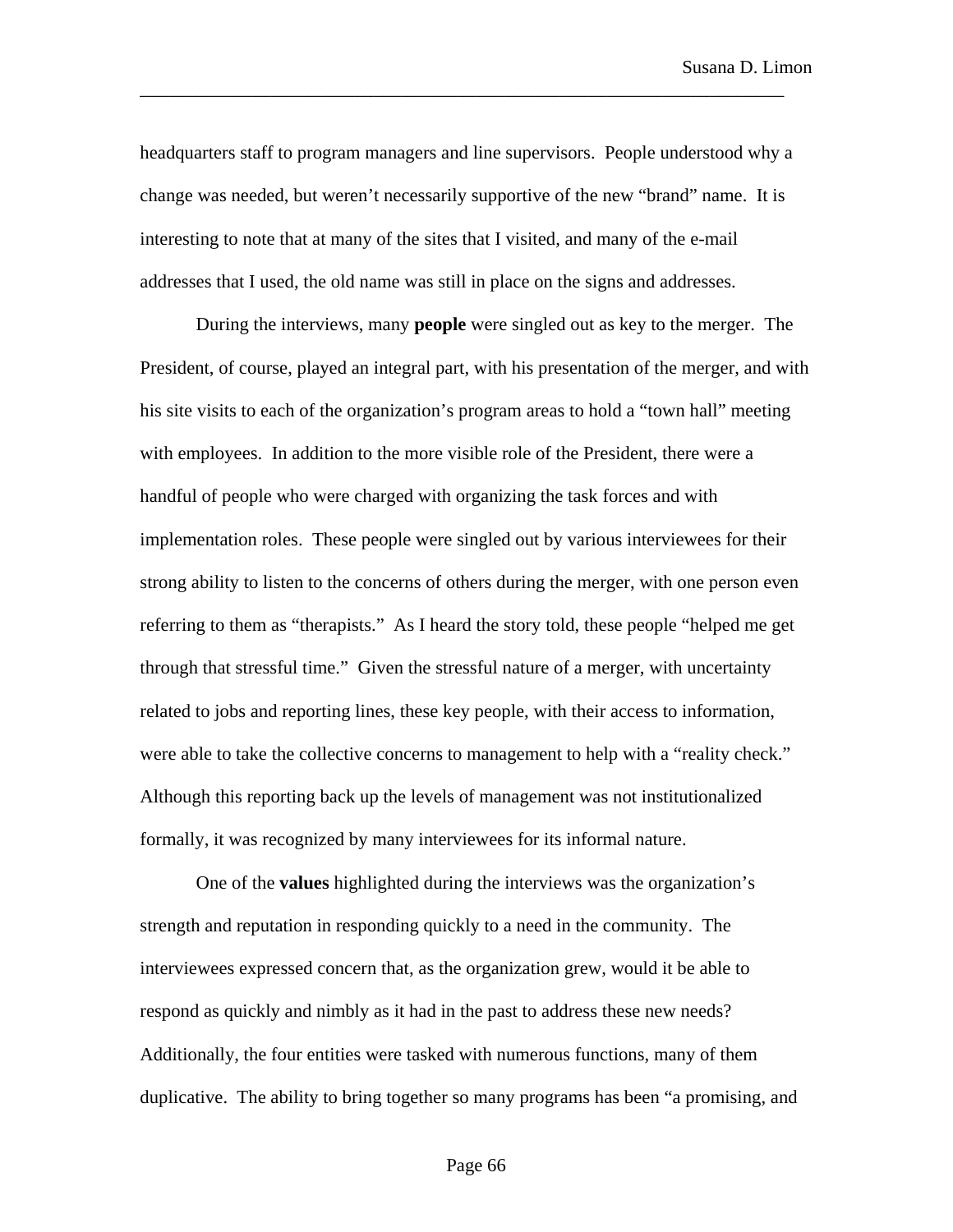yet a frustrating proposition" (field interview, 3/17). The balance that many persons were trying to understand was an organization that is professional and runs like a business, but still has to answer to its mission of serving the neediest people. This conversation with persons at all levels of the organization provided the window I had sought to understand the informal, and yet situated nature of the interactions within the newly created consolidated organization. As I will discuss in Chapter 6, the values that were emphasized by each of organizational challenges, including the merger, were driven by a strong desire for professionalism within the organization.

\_\_\_\_\_\_\_\_\_\_\_\_\_\_\_\_\_\_\_\_\_\_\_\_\_\_\_\_\_\_\_\_\_\_\_\_\_\_\_\_\_\_\_\_\_\_\_\_\_\_\_\_\_\_\_\_\_\_\_\_\_\_\_\_\_\_\_\_\_

By looking at stories that were told about the merger as stories about the event, or people key to the merger, or the values that were inherent with the merger, the challenge could be viewed from three different dimensions. The story, when viewed through the "prism" of events, people, and values, became richer, or more colorful, as the story was "refracted." This refraction, or looking at the challenge from different angles to see aspects of it that were not originally apparent, is the essence of the collective assignment of meaning. Although the merger created a "grand narrative" as told by the interviewees, this organizational challenge was told in many different ways as stories related to events, people, and values.

### **5.3.2 New Employees**

Good leaders in the organization were seen as those who were able to accept criticism, who didn't get personal, who were able to say where things were with the organization. The type of stories that were told during the interviews addressing good leadership tied in with the second challenge point or "**event**" of bringing new people into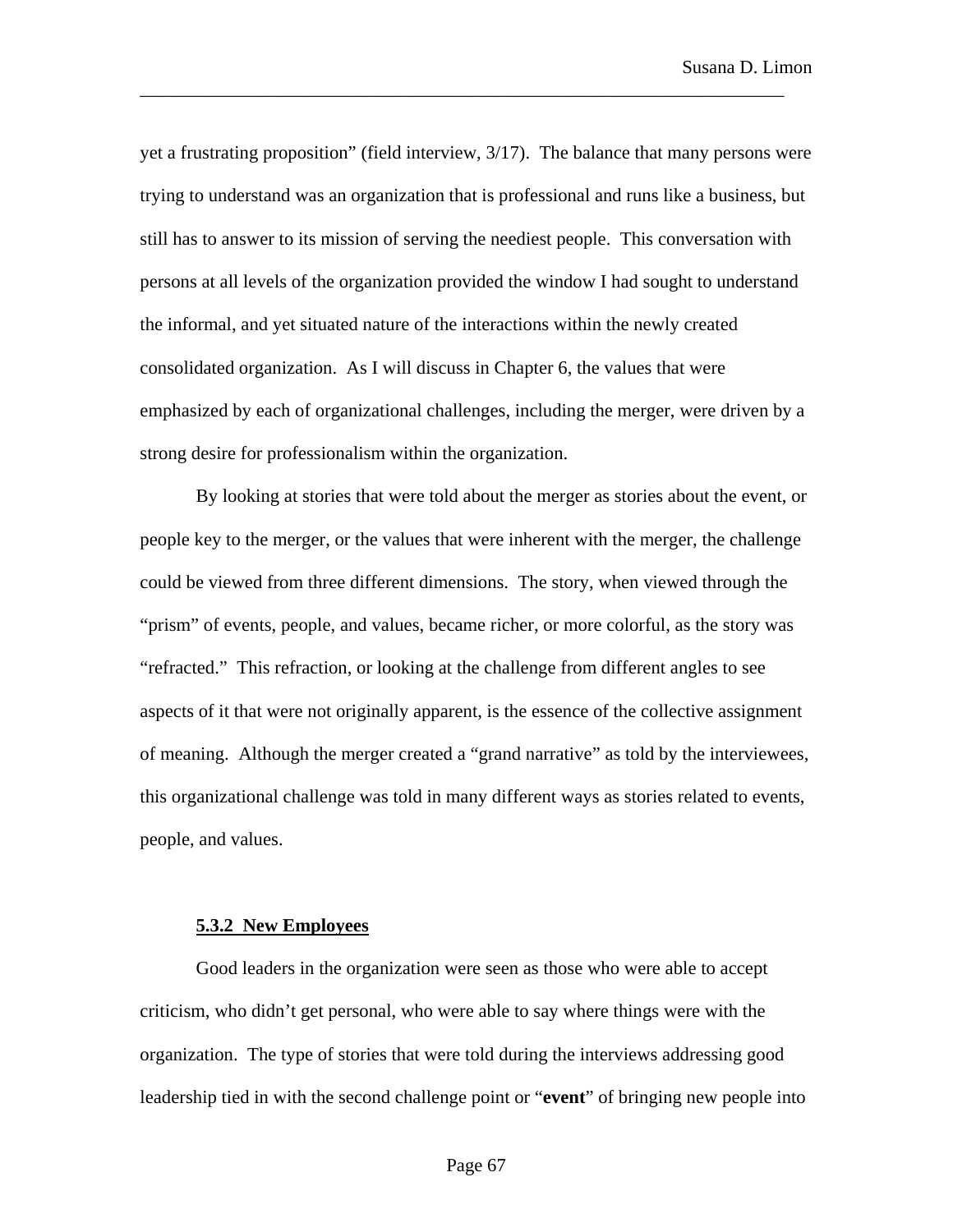the organization. Several of the initial interviewees identified the organizational challenges of providing adequate training to new employees, and pairing that person up with someone who would be able to train them. This was expressed early in the interviews with a question that was posed to me, "How do we, as an organization, teach the "people connection" that we need in a social service organization?" (field interview, 3/8). In this organization, most of the training was seen as "shadow" training, or side-byside, or one-on-one. In responding to the question introduced in Chapter 3, "How were you trained when you started working here?" most of the interviewees responded that learning the job was done "on-the-job."

\_\_\_\_\_\_\_\_\_\_\_\_\_\_\_\_\_\_\_\_\_\_\_\_\_\_\_\_\_\_\_\_\_\_\_\_\_\_\_\_\_\_\_\_\_\_\_\_\_\_\_\_\_\_\_\_\_\_\_\_\_\_\_\_\_\_\_\_\_

Many of the **people** interviewed had been with the organization more than ten years. There was almost unanimous consent that they learned "the ropes" as they went along. The "event" of being hired brought with it a mentality of "hitting the ground running" so that those who learned quickly were recognized and rewarded. The interviewees talked about the "tension" of maximizing talents and skills when new people are brought in. For example, many people are hired at the "professional" level, and many are hired as "paraprofessionals." The professionals have college degrees, and may or may not have work experience. The paraprofessionals, on the hand, don't have formal college education, but have "real world" work experience. One shelter operator told the story of the new social worker hired right out of graduate school. He said, "She had a degree on her wall, but no work experience in her head" (field interview, 3/8). She lasted a month at the organization, and when she left, she said, "I didn't know it would be like this." The challenge with training and retaining new hires means that the organization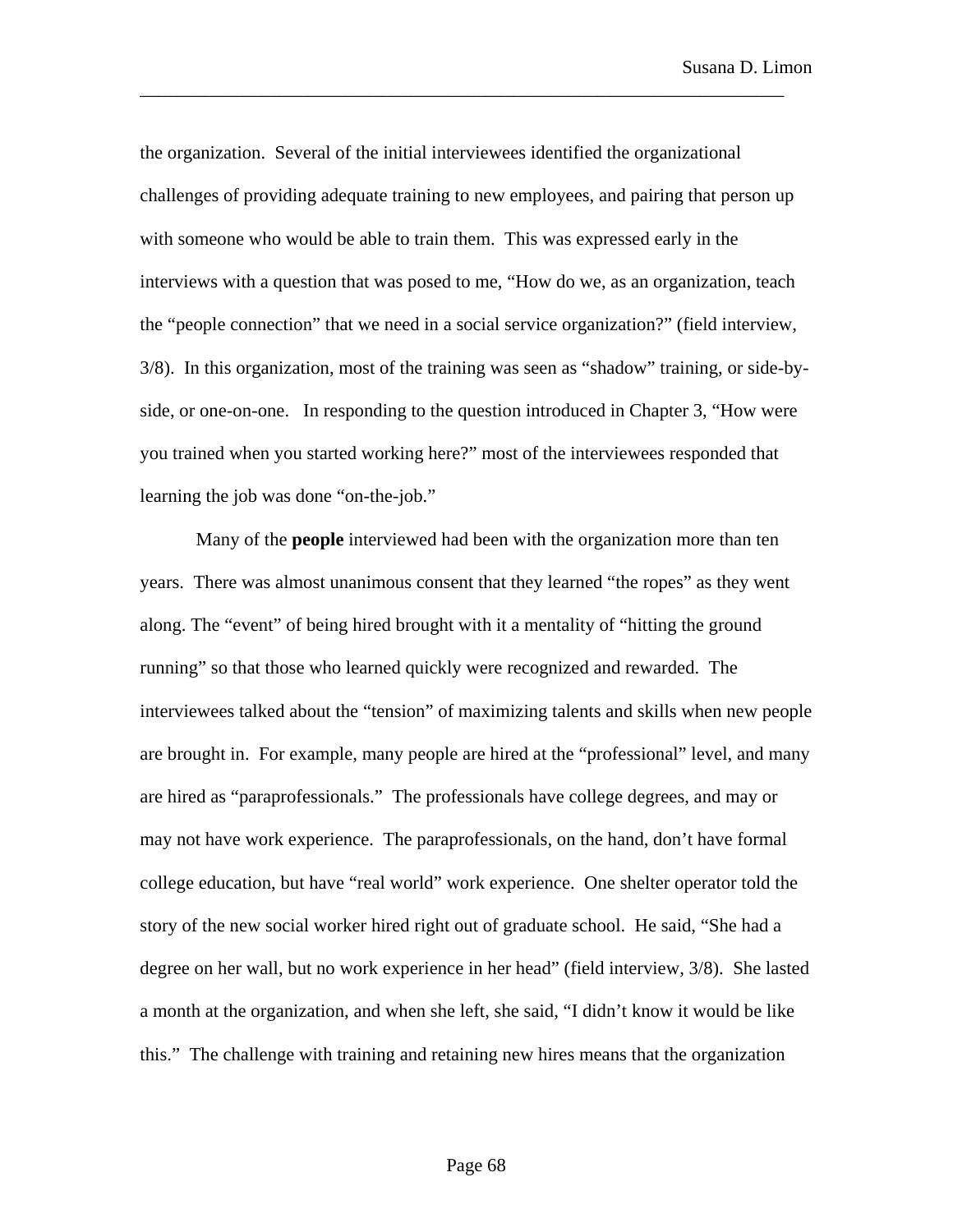continues to work to serve the clients in different ways, while at the same time, valuing the talents and skills of its employees.

\_\_\_\_\_\_\_\_\_\_\_\_\_\_\_\_\_\_\_\_\_\_\_\_\_\_\_\_\_\_\_\_\_\_\_\_\_\_\_\_\_\_\_\_\_\_\_\_\_\_\_\_\_\_\_\_\_\_\_\_\_\_\_\_\_\_\_\_\_

New hires are brought in twice a month. The orientation training involves the basics of the organization as well as the benefits explanations. On the first day, the organization's President is available to greet the new hires and provide an overview of the organization. On this first day, the vision and the mission of the organization are explained. This training is done in mostly lecture format, and the person receives a manual with policies and procedures to read through. This was described by numerous interviewees, and the manuals were shown to me at many of the sites. Although I did not attend a "new employee" orientation, the schedule of the day was given to be my several interviewees, and I was able to look through the manual.

The organization **values** and is extremely effective at providing basic required health and employment related training, such as CPR and ethics. These include mandatory training profiles. However, once hired, the on-going education and training of the person is closely tied with their supervisor. The ongoing education of an employee, the "guts of learning," takes place and is dependent on the skill of the supervisor. New hires are required to attend a first-day orientation and training that stresses organizational mission and processes, and benefits. On the second day, the person reports to their work site. Since new hires are generally brought in bi-weekly, the President has made it a point to be available to speak to the new hires on their first day, and asks them to e-mail him after their first thirty days. This information was recounted to me several times by people who had participated in these meetings, and these stories were told second-hand by managers who had new employees who recently had gone through this process.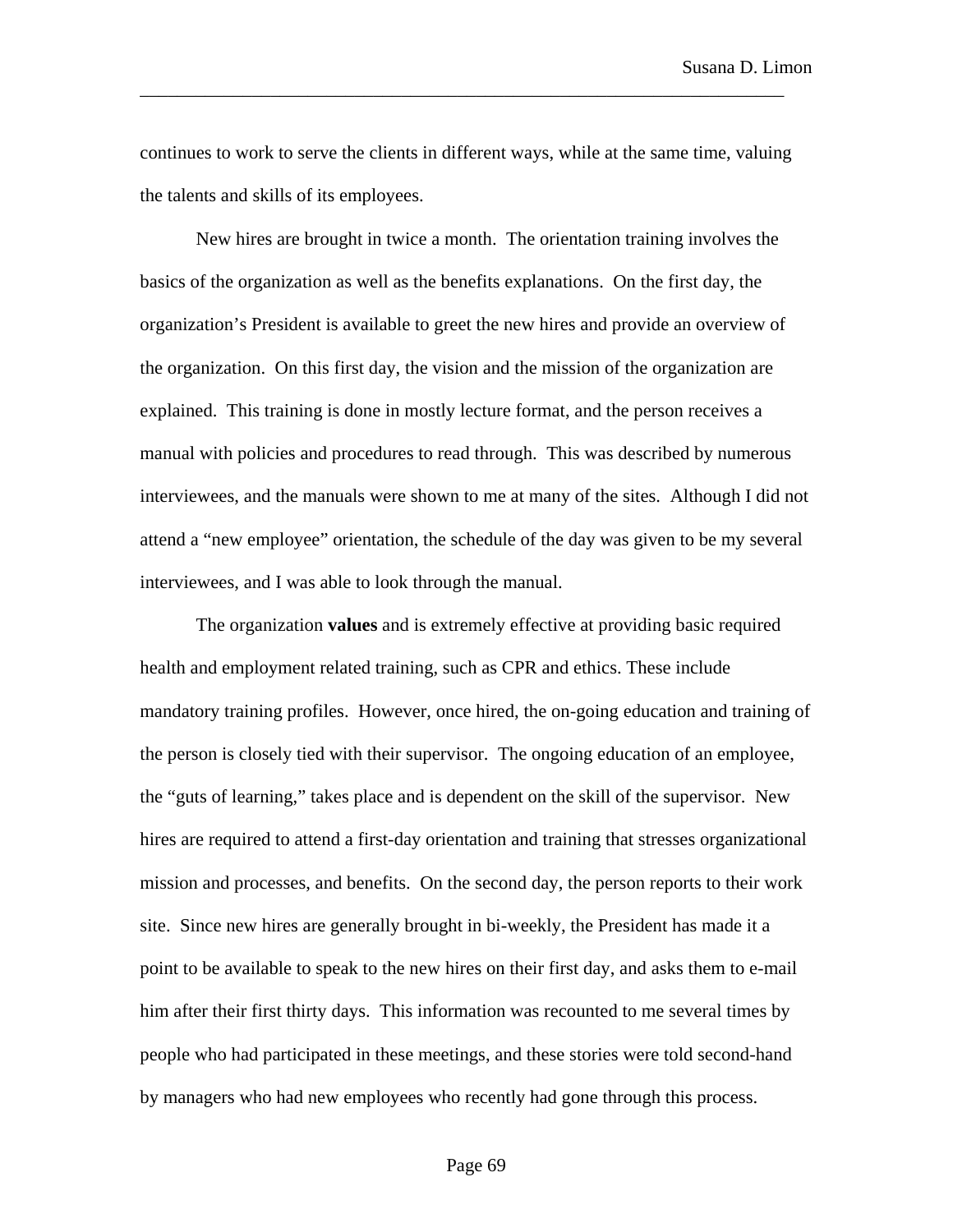### **5.3.3 Bringing Organization Together at One Time**

The Vice Presidents and the program directors spoke many times in the interviews of concentrating on the mission of the organization (to serve the neediest population) and giving examples of how this organization is having an impact in the community. One supervisor said, "At the end of the day, the organization, whether one large entity, or many smaller programs, must be able to deliver services." The drive to coordinate services led to an emphasis many times in the interviews of the "**event**" and the challenge point of bringing the whole organization together. This is quite a feat for an organization that is essentially "24/7." Before the consolidation, the organization had tried to do this with the annual staff retreat, the holiday party, the awards ceremonies, and the fundraisers. However, these had been done at each of the four organizations. Even as of December, 2005, each of the four organizations held their own holiday party. With such a large consolidated organization, the planning and budgeting necessary for bringing together such a large group took longer to develop, and didn't happen until June, 2006. Even the Recognition Awards Banquet has to wait until 2007 because of the challenge in recognizing and budgeting for such a large number of people.

\_\_\_\_\_\_\_\_\_\_\_\_\_\_\_\_\_\_\_\_\_\_\_\_\_\_\_\_\_\_\_\_\_\_\_\_\_\_\_\_\_\_\_\_\_\_\_\_\_\_\_\_\_\_\_\_\_\_\_\_\_\_\_\_\_\_\_\_\_

There were key **people** who were tasked with bringing the new consolidated organization together all at the same time. The President acknowledged the frustrations of the organization in becoming one entity, and the frustration with the speed of the change, but he also acknowledged that more funding was coming into the organization as a result of the efficiencies that had been created. In the interviews, many people spoke of the need to bring the consolidated organization together at one time. The committee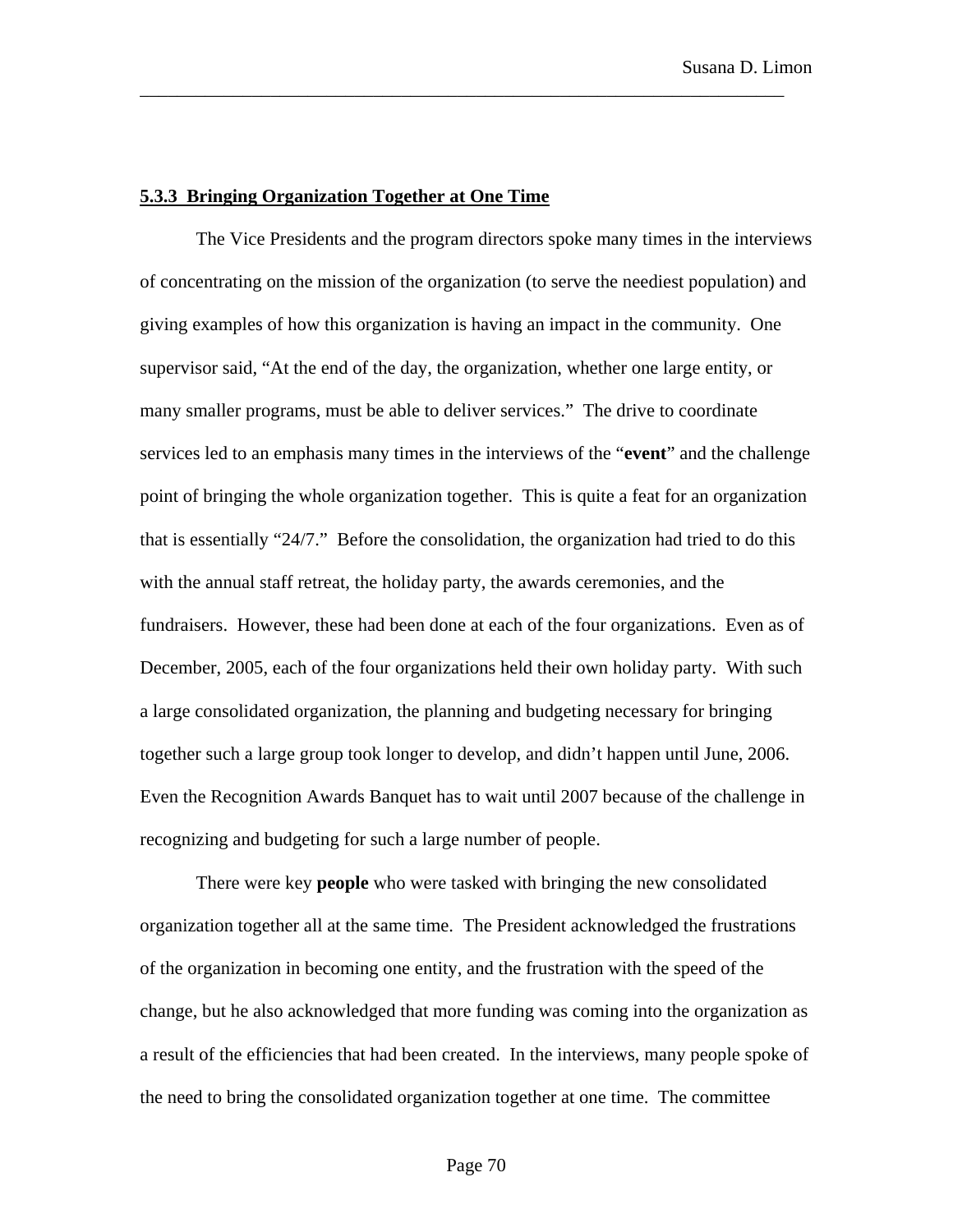tasked with doing this had many options, including waiting until December of 2006 for a holiday party, or developing a "program fair," or waiting for an awards banquet in 2007. Ultimately, it was decided that the Staff Retreat would take place in June, 2006, and workshops and sessions were developed. One of the leaders of this effort spoke of the need to have the group together as one entity, "to bring the growing pains to an end" (field interview, 4/6). She felt that until the group gathered as one entity, the "legacy" organizations would continue to view themselves as together in name, but separate in functions other than those involving central services.

\_\_\_\_\_\_\_\_\_\_\_\_\_\_\_\_\_\_\_\_\_\_\_\_\_\_\_\_\_\_\_\_\_\_\_\_\_\_\_\_\_\_\_\_\_\_\_\_\_\_\_\_\_\_\_\_\_\_\_\_\_\_\_\_\_\_\_\_\_

At the Staff Retreat, the President spoke of one donor who had given a large sum of money because "Your organization knows how to stretch that money better than any other organization." This story, and another told about the organization's ability to continue providing program services to persons at a shelter that had suffered a serious fire, illustrated, in a collective manner, the **values** that have been brought about with the consolidation. The telling of this particular story by the President is an example of collective understanding of the merger and of the importance of the annual event. Many of the persons interviewed had questioned in their stories whether cost-savings had occurred with the new consolidation, and whether the money really was being put into a "rainy day" fund. The President used the retreat as a forum to affirmatively address these questions.

As the organization united together for the first time, I observed organizational values in play. As Ospina and Dodge (2005, 145) observe, "Socializing two groups into each other's world requires exchanging tacit knowledge through joint activities – for example, by spending time together or learning together." By bringing together the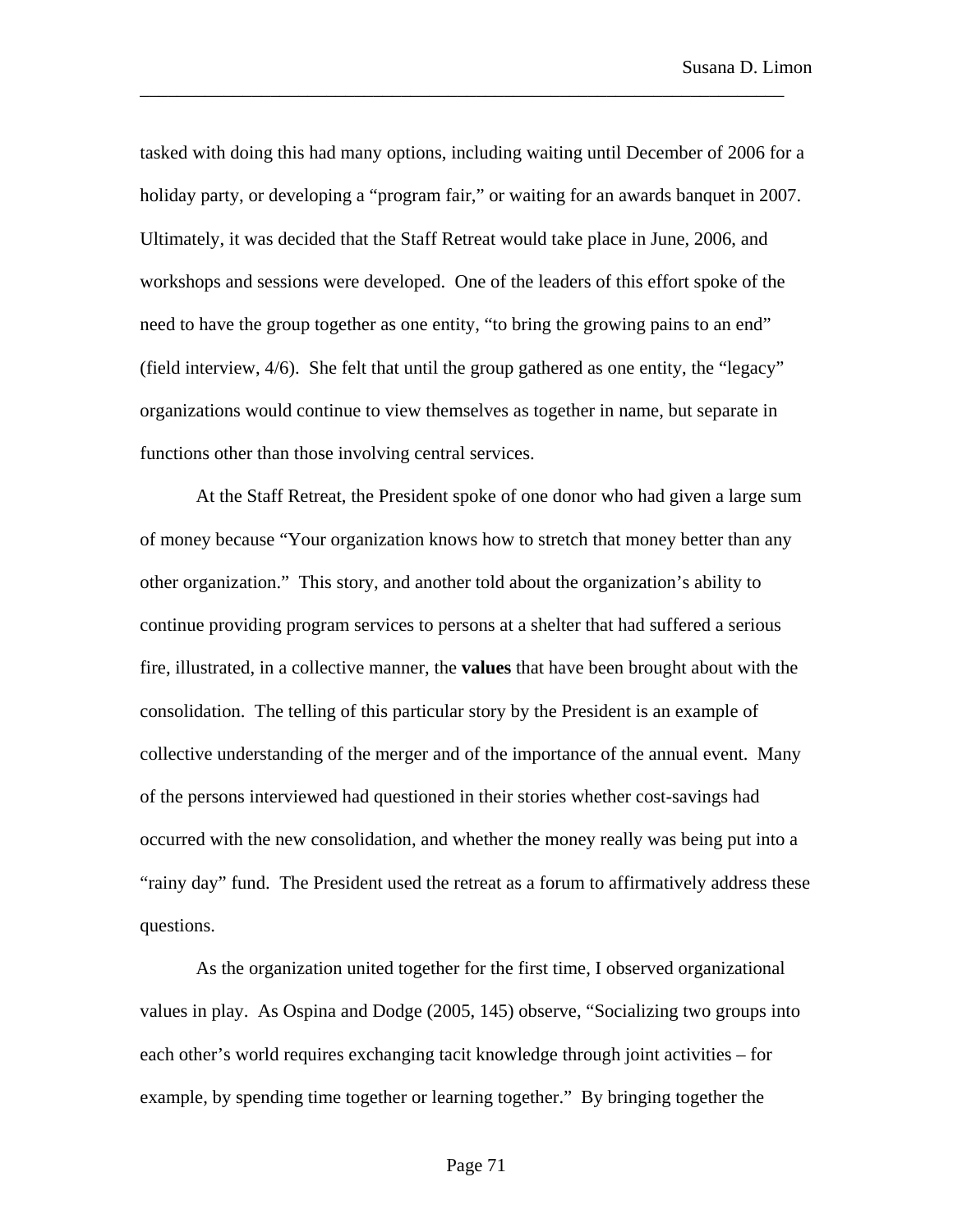various groups, with each of the groups bringing their own experience, there was an enhanced group experience, which transformed into new group knowledge. I observed an evolving collective sense of meaning associated with the merger, and the coming together once a year was one way to help people to make sense of the ongoing organizational challenges.

\_\_\_\_\_\_\_\_\_\_\_\_\_\_\_\_\_\_\_\_\_\_\_\_\_\_\_\_\_\_\_\_\_\_\_\_\_\_\_\_\_\_\_\_\_\_\_\_\_\_\_\_\_\_\_\_\_\_\_\_\_\_\_\_\_\_\_\_\_

Perhaps the strongest value narrative running through the Staff Retreat and the archival documents was the deep desire to run the organization professionally. In giving examples and stories, and reading through the yearbooks and newsletters, the emphasis on the need for professionalism was observed, and appeared to be embedded through all levels of the organization. In many of the interviews, much pride was shown with the certificates on the wall, the length of service tokens, and most importantly, the examples given of the outcomes of the work. Many of the photos displayed on the walls were taken at annual gatherings from the past. The organizers of the Staff Retreat identified the need for overcoming the logistical hurdles for bringing together such a large group, and were able to realize the professional benefits from having the group together (field interviews, 3/15, 3/17, 4/27).

#### **5.4 Development of Model**

The three ongoing challenges identified by persons in SSC provide an element of universality across organizations. While most organizations are not dealing with a merger or consolidation, they often are affected by changes within the organization that are brought about by the need for greater efficiencies or economies of scale. The same uncertainty felt by many interviewees regarding reporting lines and vacancies are present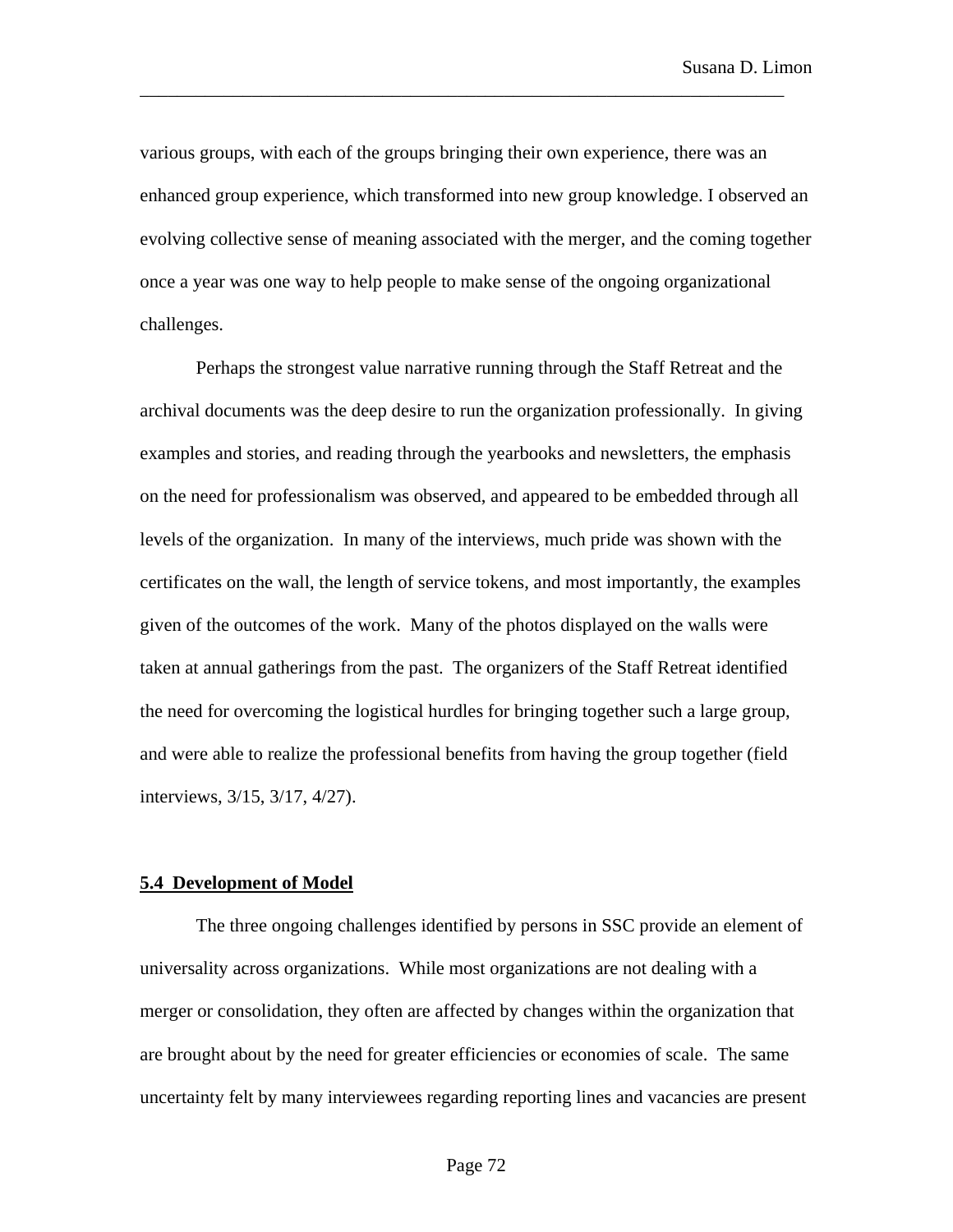in organizations today. The hiring of new people, and the attempts to bring an organization together, are also universal challenges across organizations. As the stories revealed, many of these challenges are told and retold because there isn't a "final solution" to these problems. There are approaches and tactics that are used to address organizational change, hiring, and communication, but each of these themes running constantly within an organization can be approached with multiple "solutions" or plans.

\_\_\_\_\_\_\_\_\_\_\_\_\_\_\_\_\_\_\_\_\_\_\_\_\_\_\_\_\_\_\_\_\_\_\_\_\_\_\_\_\_\_\_\_\_\_\_\_\_\_\_\_\_\_\_\_\_\_\_\_\_\_\_\_\_\_\_\_\_

The collective assignment of meaning to these challenges by members of the organization create a retrospective sensemaking that occurs so that the organization can better understand the challenges, and continue moving forward with making choices in action from the multiple proposed solutions (Weick, 1996). The "sensemaking" process is described by Weick as the creation of reality, which takes shape as an ongoing accomplishment when people make retrospective sense of the situations in which they find themselves. This sensemaking shapes organizational structure and behavior. Taken jointly, the three challenges incorporate Weick's sensemaking characteristics of being retrospective, enacted in social environments, ongoing, and focused on and extracted from cues.

Although the three challenges discussed above are categorized into separate issues, they uniformly relate to how organizations function on a daily basis. The reporting lines, the training of new persons, the communication across the organization, are all elements of how knowledge is transferred in an organization. It is important to note that knowledge can be transferred in organizations in many ways. Narratives are one way that knowledge is transferred. This knowledge, which people have access to in part through the embedded nature of the narratives, takes on evolving meanings as the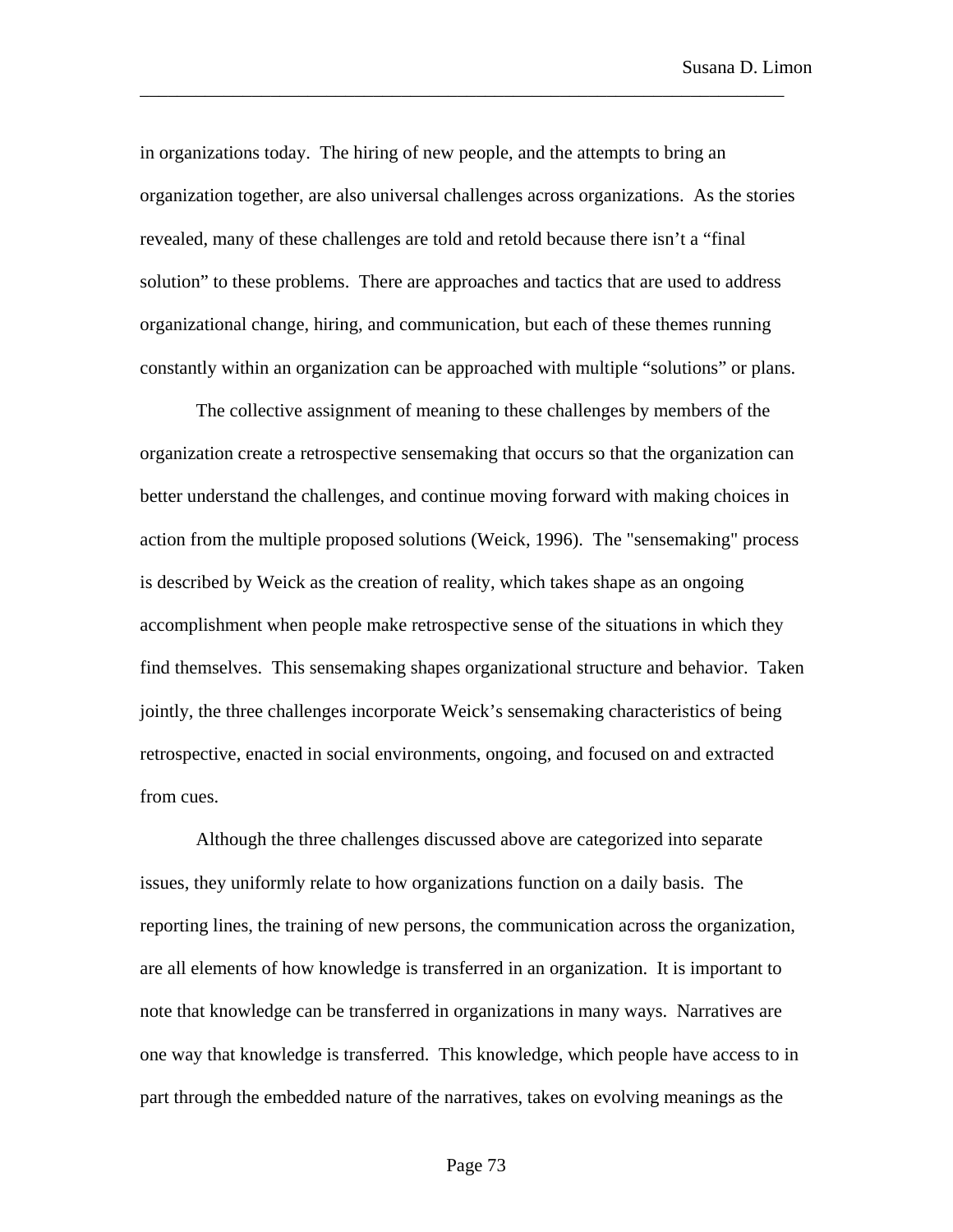narratives are told and retold. This collective assignment of meaning, which is given to the narratives, allows knowledge transfer, because the collective sensemaking then provides an avenue for people to address and work through or with the challenges. In essence, they can continue to get their work done. The three ongoing challenges pose deviations from "normal" routines for SSC members, and require the collective construction of meaning to focus the organization and move on. How participants do this is the primary focus of my research. It is important to note that the types of participants interviewed varied, from board members, to vice presidents, from front-line staff, to supervisors. Although the frequency and focus of the three challenges varied, depending on the role played by the person in the organization, every person interviewed identified the merger as a major challenge, and half of the persons interviewed identified the challenges of bringing in new people and bringing the organization together at one time.

\_\_\_\_\_\_\_\_\_\_\_\_\_\_\_\_\_\_\_\_\_\_\_\_\_\_\_\_\_\_\_\_\_\_\_\_\_\_\_\_\_\_\_\_\_\_\_\_\_\_\_\_\_\_\_\_\_\_\_\_\_\_\_\_\_\_\_\_\_

The model below shows how narratives are used to construct a collective understanding of these ongoing challenges that allows people to move on with their work. The model developed below emerged from the research. As first shown in the "Introduction" chapter, the model represents the assignment of meaning within SSC to the three identified organizational challenges, and provides a way to look at knowledge transfer as the collective assignment of meaning by members of an organization. In order to understand the embedded nature of knowledge within SSC, and to follow the "flow" of that knowledge as it was used for knowledge transfer, a knowledge transfer "flow" was observed through the narratives. The model assumes a "flow" that moves across these eight steps: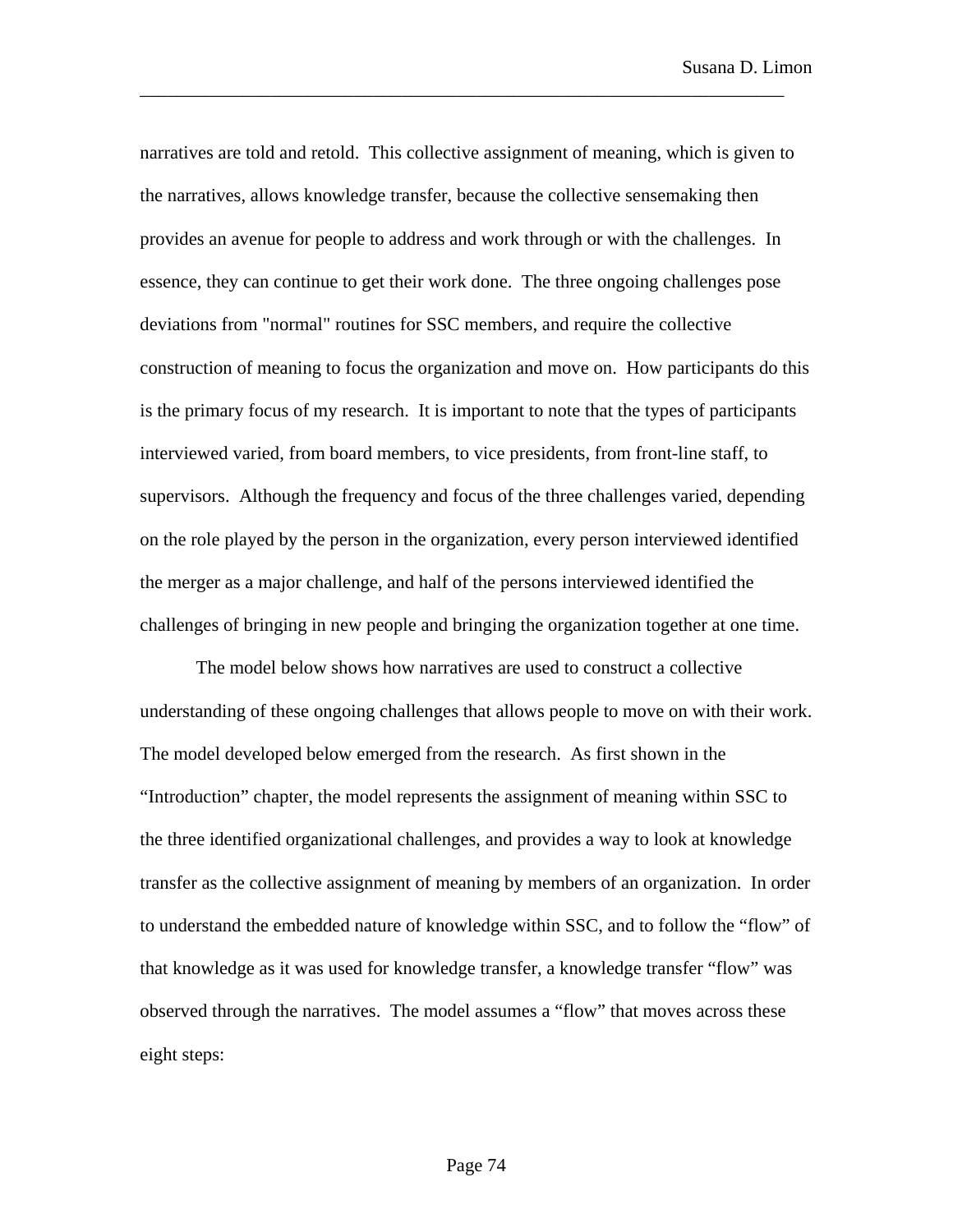- 1) Narratives are shared within an organization;
- 2) Narratives express elements of events, people, and values;
- 3) Some narratives have more "sophistication" or "maturity" because of their ongoing dimension, and they can evolve and develop into key organizational challenges;

\_\_\_\_\_\_\_\_\_\_\_\_\_\_\_\_\_\_\_\_\_\_\_\_\_\_\_\_\_\_\_\_\_\_\_\_\_\_\_\_\_\_\_\_\_\_\_\_\_\_\_\_\_\_\_\_\_\_\_\_\_\_\_\_\_\_\_\_\_

- 4) The cumulative SSC narratives about organizational challenges reflect common stories and groupings (merger, new people, bringing the group together at one time);
- 5) Narratives of common stories contain and communicate collective knowledge;
- 6) Communication of this collective knowledge allows, within the community, a collective assignment of meaning;
- 7) Certain tools are used to enhance the assignment of meaning (superstars, indexing, and knowledge objects), and help to increase the "absorptive capacity;"
- 8) Knowledge is transferred.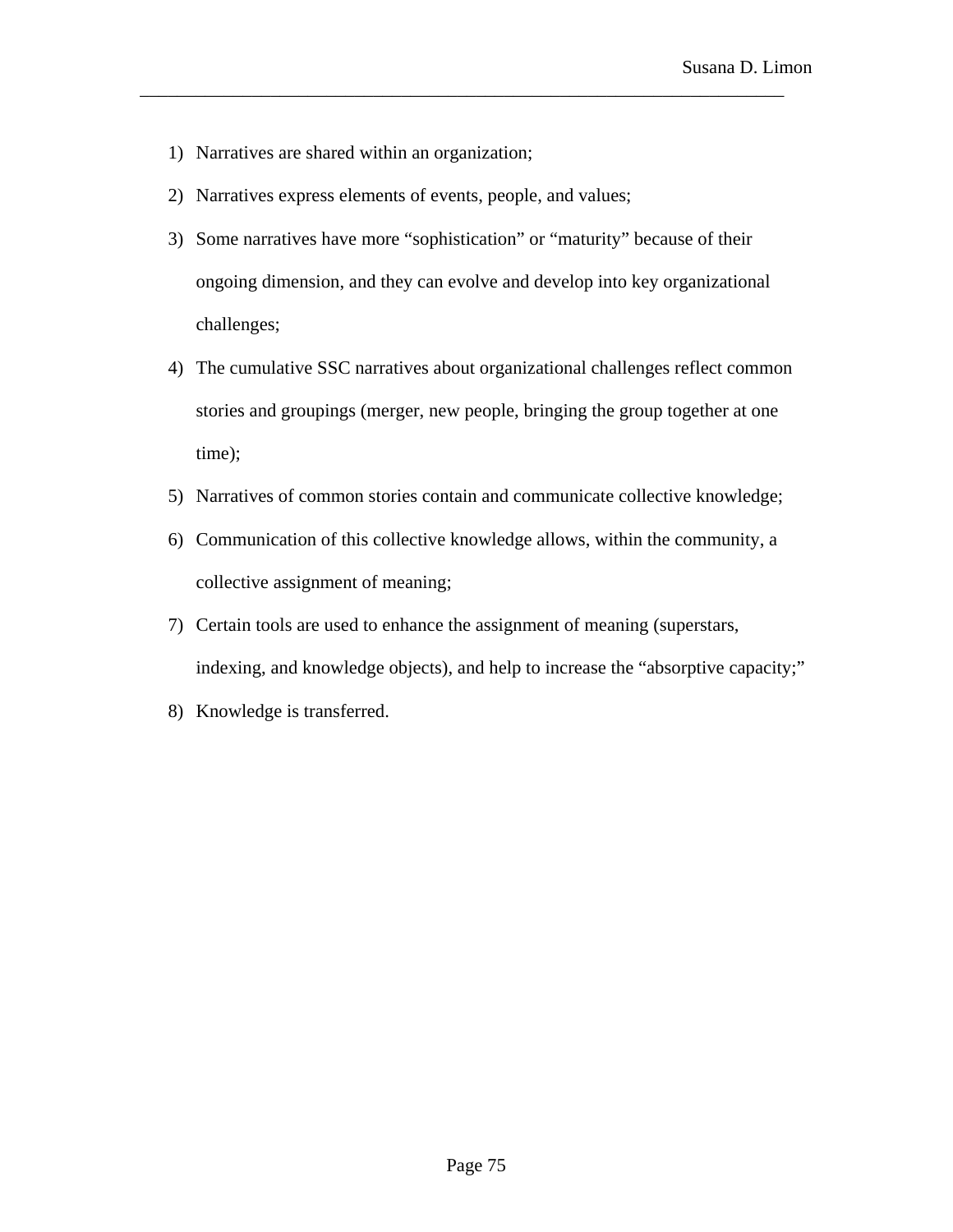

\_\_\_\_\_\_\_\_\_\_\_\_\_\_\_\_\_\_\_\_\_\_\_\_\_\_\_\_\_\_\_\_\_\_\_\_\_\_\_\_\_\_\_\_\_\_\_\_\_\_\_\_\_\_\_\_\_\_\_\_\_\_\_\_\_\_\_\_\_

FIGURE ONE: Knowledge Transfer Model

For many of the interviewees, the discussion of the challenges was blended together in an ongoing conversation. For example, when asked about one of the organizational challenges in the last year, most people would mention the merger. From the merger conversation, the conversational flow would shift to reminiscing about "when we did things years ago. . ." which would tie in with how they were brought in years before into the organization, and the conversation should shift again, to more of a wistfulness, identified with statements like, "Now that we're all one unit, I wish I knew what we looked like." And, "We've gone through so much in the last year, I wish I could see some of these people in their new roles." (field interviews, 3/15, 4/11). This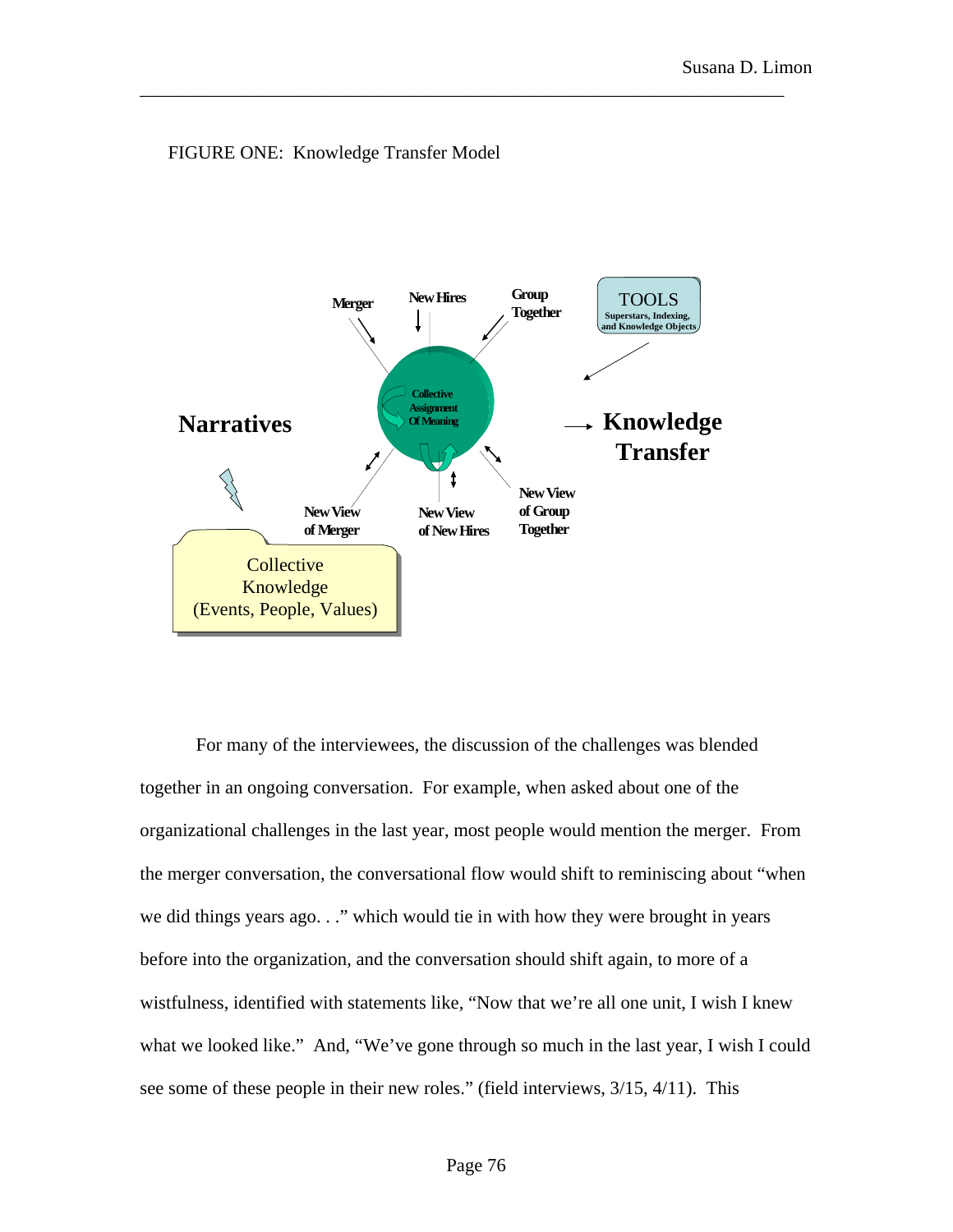threading through of the three challenges, like a loosely woven braid, provided the conversational string for identifying collective meaning.

\_\_\_\_\_\_\_\_\_\_\_\_\_\_\_\_\_\_\_\_\_\_\_\_\_\_\_\_\_\_\_\_\_\_\_\_\_\_\_\_\_\_\_\_\_\_\_\_\_\_\_\_\_\_\_\_\_\_\_\_\_\_\_\_\_\_\_\_\_

### **5.5 Elaborating and Illustrating the Model**

It will be helpful to follow the flow of the steps listed above in the model by providing three specific examples. The first example describes a site visit to a fullservice satellite center. The second example follows the visit and the interview with one of the "superstars" of the organization, who was referred to by another interviewee as the "Rosetta Stone" of the organization. The last example describes a visit to a service center where both persons interviewed were not seen as one of the "superstars." This last example is helpful to show that the same stories were circulating in the organization at the periphery of the organization as well as in the circles of the "superstars." For each of these interviews, I explained that I wanted to have a conversation with them regarding their experiences with SSC, and I told them I would treat them to lunch, and they could pick out the restaurant.

From my initial entry into the organization, I was told, "You have to talk to Katherine," (not her real name). My point of contact at the organization, as well as eight different interviewees told me the same thing. I had hoped that she would be one of my early interviews, but scheduling proved difficult as the satellite center is not easily accessible, and I was scheduling the interview around the budgeting schedule. By the time I was able to interview her, I had already interviewed twelve other people.

I was provided excellent directions to the center by the secretary, the kind of directions that provide landmarks, such as the Safeway grocery store and the local high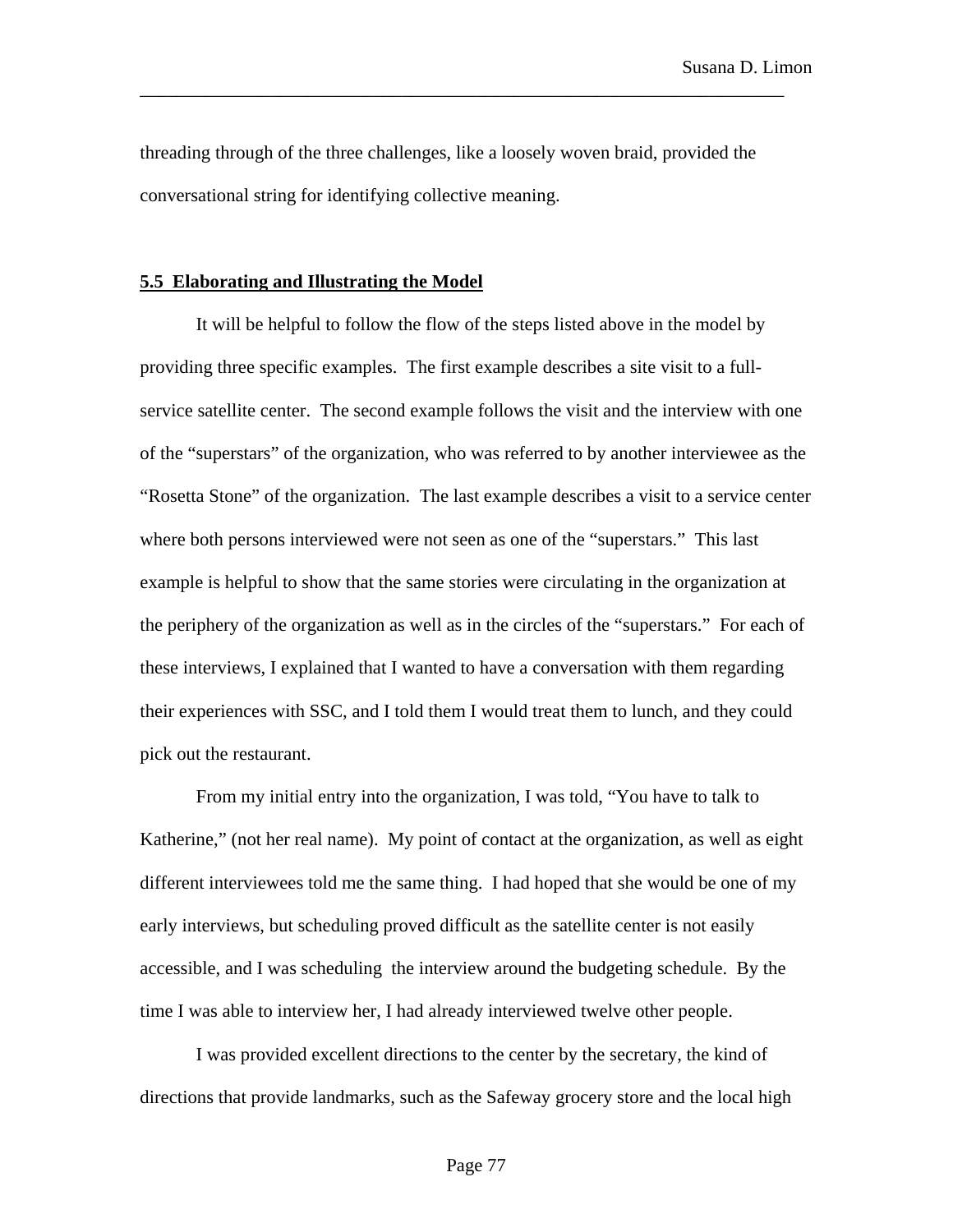school, and not just streets and directions. With the detail over the phone, and I as I wrote furiously to capture the detail, the secretary said, "We love to have visitors!" My tour of the site began with the intake area, where forms and pamphlets were distributed around the tables. Katherine met me and greeted me warmly, and then continued the tour, with a meeting room and a food pantry. The upstairs held her office, and the office of her "right hand" person, Rachael (not her real name). The three of us met in an empty upstairs office to talk about their length of service with the organizations, and issues that they saw as immediate. In the course of our two-hour conversation, all three challenges were raised as issues that the organization was dealing with. It became clear to me in the first fifteen minutes of the conversation why I had been told numerous times, "You have to talk to Katherine." Her length of service with the organization, over thirty years, and her positive, upbeat attitude, made her an effective "cheerleader" for the organization. After our conversation in the office, we went to a long lunch at a popular local seafood restaurant. It was at the restaurant that both Katherine and Rachael were open and frank about how the consolidation had affected their work, and what their hopes were for where they would go within the organization. From the site visit and the office conversation, as well as the restaurant conversation, and the follow-up at the Staff Retreat, I was able to establish the "flow" of the narratives that I was told.

\_\_\_\_\_\_\_\_\_\_\_\_\_\_\_\_\_\_\_\_\_\_\_\_\_\_\_\_\_\_\_\_\_\_\_\_\_\_\_\_\_\_\_\_\_\_\_\_\_\_\_\_\_\_\_\_\_\_\_\_\_\_\_\_\_\_\_\_\_

*Narratives are shared with an organization.* Both Katherine and Rachael were able to tell me numerous reasons given by upper management for the merger. For example, Katherine told me about the efficiencies that would be gained from centralizing the hiring process. Rachael told me about the benefits she felt she received from the expanded annual leave schedule. They also provided me with their reasons for why they thought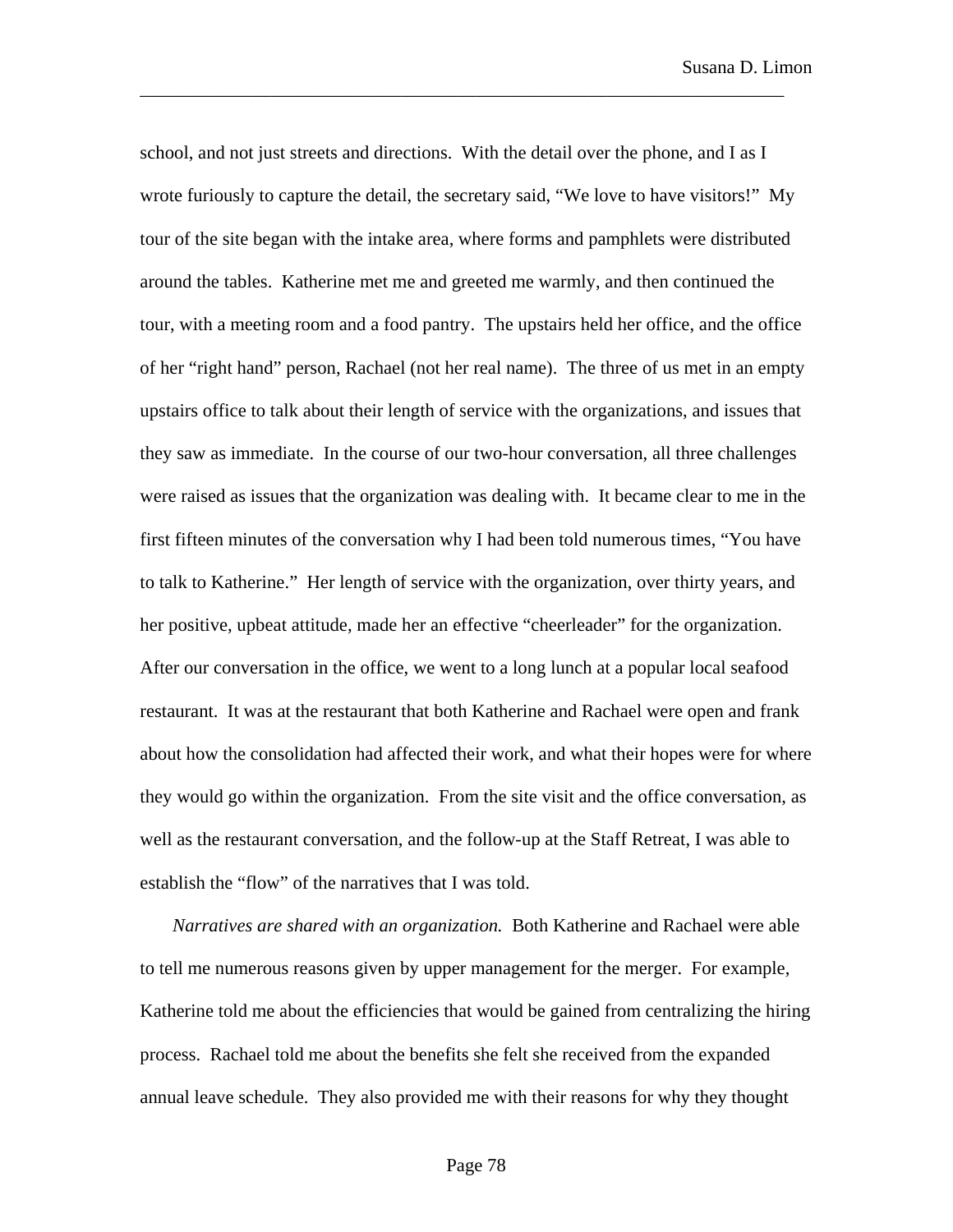the merger should move forward. As direct service providers, they both felt that service coordination could be greatly enhanced with the consolidation of the organization. They both felt that they were going to have greater opportunities for advancement with a larger organization. Given Katherine's length of service with the organization, she provided numerous stories of how she was trained in the organization, and she had built on that to develop a better model of training for Rachael. Katherine had been identified by numerous people, from staff to the senior vice president, as one of the "superstars," so I was interested to hear what stories she shared with me regarding the merger that I had previously from other interviewees. I was particularly interested in her "take" on the name change. She was not supportive of the name change, and reflected that the employees had initially been told that the name would not change. However, she did concede that if the name had not been changed, the consolidated organization would never be "one" organization – it would always be seen as four separate organizations, with one being the dominant driver of the group. Katherine wasn't surprised that she was viewed as a "superstar," and felt that it was her years of experience that lend her that credibility.

\_\_\_\_\_\_\_\_\_\_\_\_\_\_\_\_\_\_\_\_\_\_\_\_\_\_\_\_\_\_\_\_\_\_\_\_\_\_\_\_\_\_\_\_\_\_\_\_\_\_\_\_\_\_\_\_\_\_\_\_\_\_\_\_\_\_\_\_\_

*Narratives express elements of events, people, and values.* The stories shared at the restaurant were rich in details about promotions, education vs. experience, a serious concern expressed about training, descriptions of awards that Katherine had won were provided by Rachael, and when I asked both of them, "Why do you stay," they both said "We have a deep commitment to the people we serve and we work with." To illustrate the struggle with the education vs. experience pull in the organization, Rachael told me about wanting to be promoted into a new position. She lacked the education experience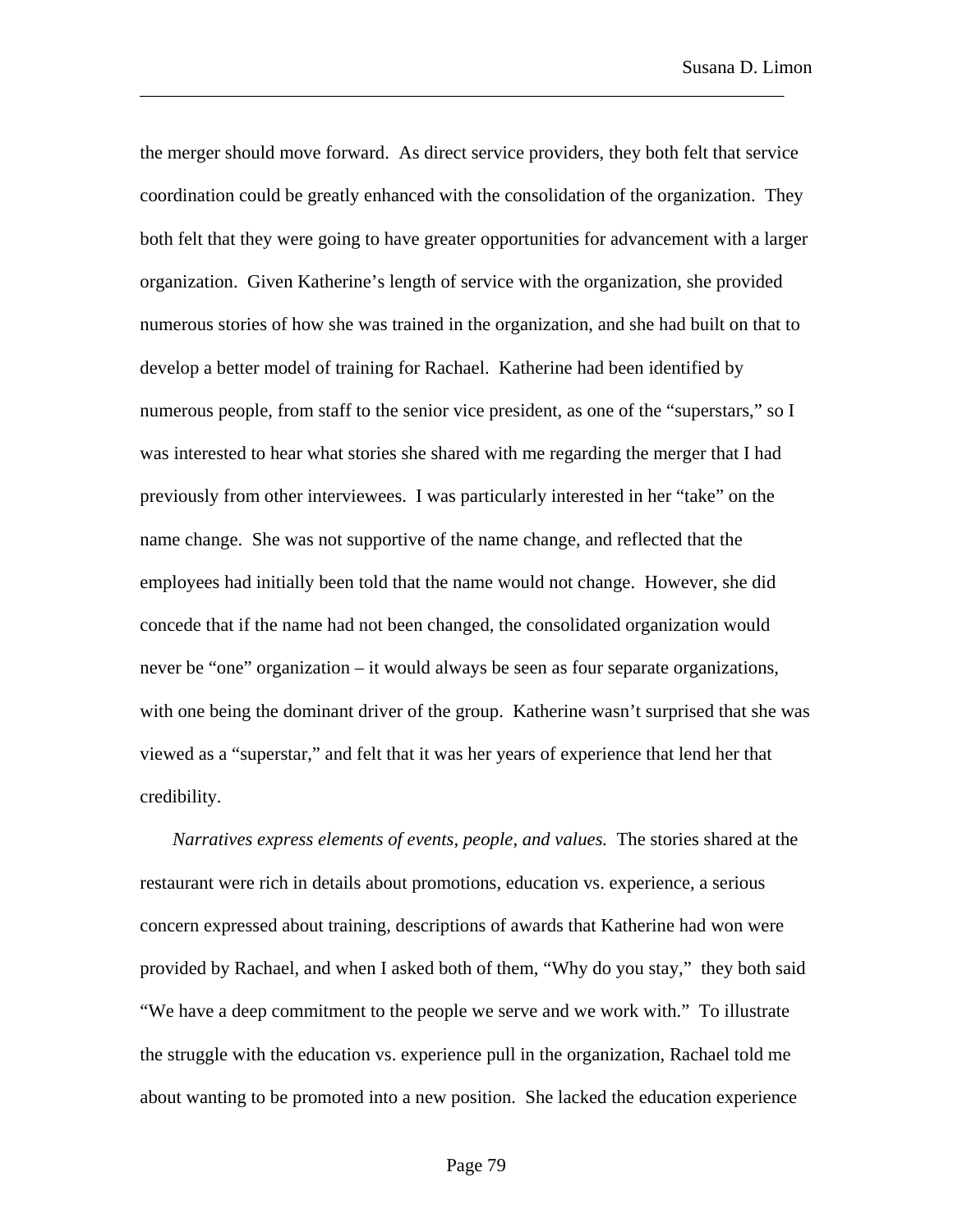to apply, but had been serving in and "acting" capacity for the position for over a year. She felt it was "quite ironic that I ended up spending months training the person who was hired to do the job I had been doing for over a year," (field interview,  $3/31$ ). All of these stories provide an element of the events, the people and the values within the organization.

\_\_\_\_\_\_\_\_\_\_\_\_\_\_\_\_\_\_\_\_\_\_\_\_\_\_\_\_\_\_\_\_\_\_\_\_\_\_\_\_\_\_\_\_\_\_\_\_\_\_\_\_\_\_\_\_\_\_\_\_\_\_\_\_\_\_\_\_\_

*Some narratives have more "sophistication" or "maturity" because of their ongoing dimension, and they evolve and develop into key organizational challenges.* Since I had already interviewed twelve people before I interviewed Katherine and Rachael, many of the stories they were telling me I had already heard. I was aware of the name change concern, my schedule of interviews had been affected by the new budgeting system rollout, and I had been told about past attempts by the organization to gather everyone together. The restaurant provided an intimate setting to verify that these themes were, indeed, forefront on Katherine and Rachael's minds, and that the major challenges had been a part of the organization for quite some time, some even years. Katherine's experience in the past with budgeting systems had provided her with an "indexing" system to understand what elements the new system was trying to capture, specifically, how to code the various "cost centers" with the four-digit codes they had used for years instead of the 9-digit codes that the new system was requiring. Since Katherine was "a good friend" of the information technology expert, she had called her friend to ask if the "short-cut" could be used, and her friend had assured her that the system would run with the "short-cut." This example shows the importance of knowing the right questions to ask (indexing), and knowing the right person to ask (a "superstar" had many connections).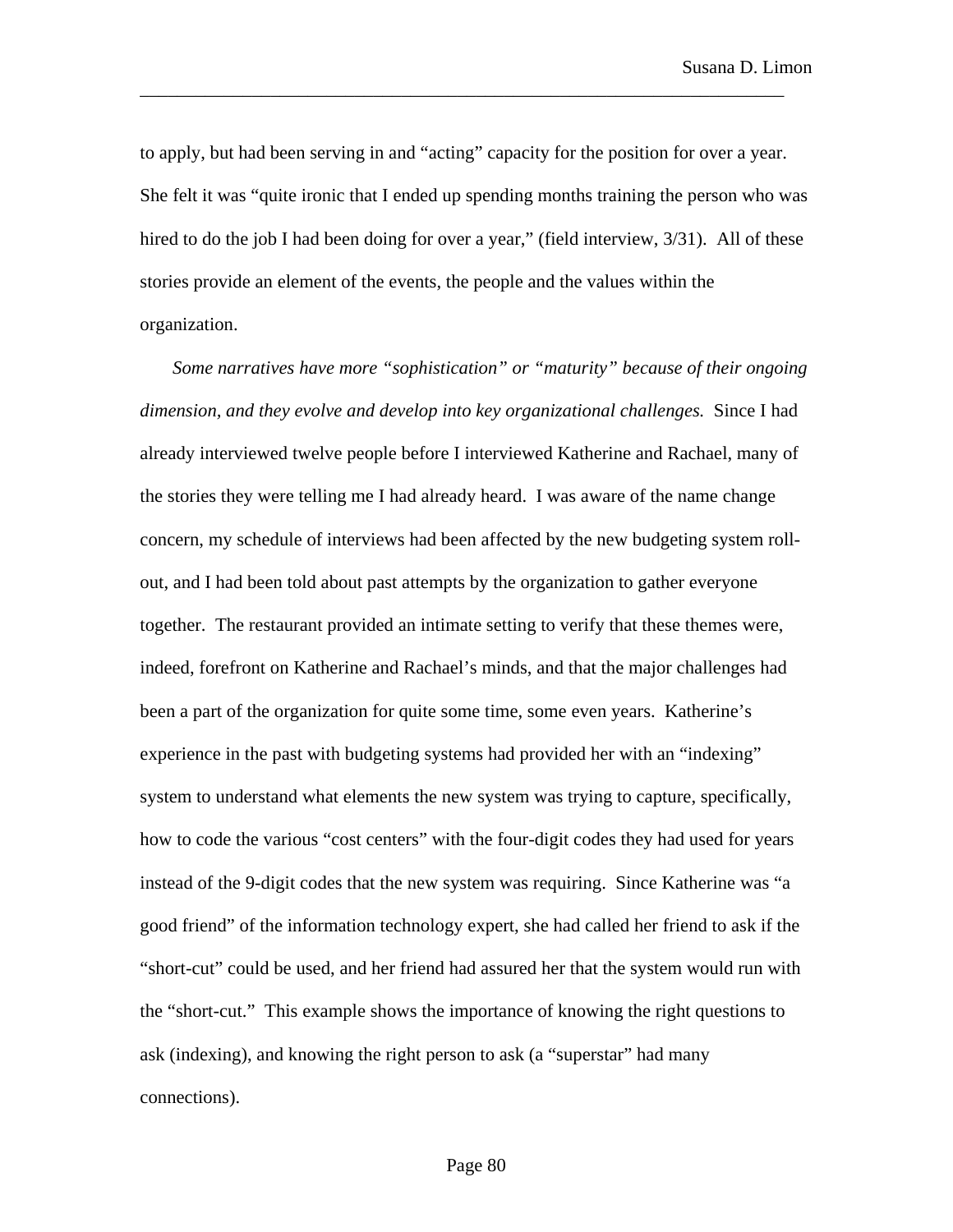*The cumulative SSC narratives about organizational challenges reflect common stories and groupings.* Within each interview, there were stories that were documented, but that weren't repeated elsewhere – for example, issues of a break in service and how to credit it correctly, or an issue with how the food pantry inventory was being documented. These types of stories, though interesting, did not attain a cumulative effect so as to rise to a major organizational challenge or grouping. However, the day spent at the satellite center, and the conversation over lunch did provide support that the organizational challenges that were beginning to "bubble to the top" with my interviews, were, indeed, common stories and could be grouped collectively.

\_\_\_\_\_\_\_\_\_\_\_\_\_\_\_\_\_\_\_\_\_\_\_\_\_\_\_\_\_\_\_\_\_\_\_\_\_\_\_\_\_\_\_\_\_\_\_\_\_\_\_\_\_\_\_\_\_\_\_\_\_\_\_\_\_\_\_\_\_

*Narratives of common stories contain and communicate collective knowledge.* In the parking lot after our lunch, I was casually talking with Rachael, and she said, "I know we've griped about the merger, but in the long run, it will be better for everyone." I was surprised to hear her say "griped" because their comments of it being inevitable, and being cumbersome had not struck me as "griping." However, when I had asked her earlier what made Katherine such a great boss, she had said, "Her compassion, enthusiasm, and wits." And I realized how important enthusiasm and a positive attitude were to do their jobs. Additionally, the stories both of them told me about the roll-out of the new budgeting system were stories that I had been hearing already, but both highlighted the forecasting value that the system would have. The collective knowledge created around the forecasting function of the new budgeting system was slowly taking on more importance and emphasis in the months that I continued my interviewing.

*Communication of this collective knowledge allows, within the community, a collective assignment of meaning.* As Katherine was describing her concerns about the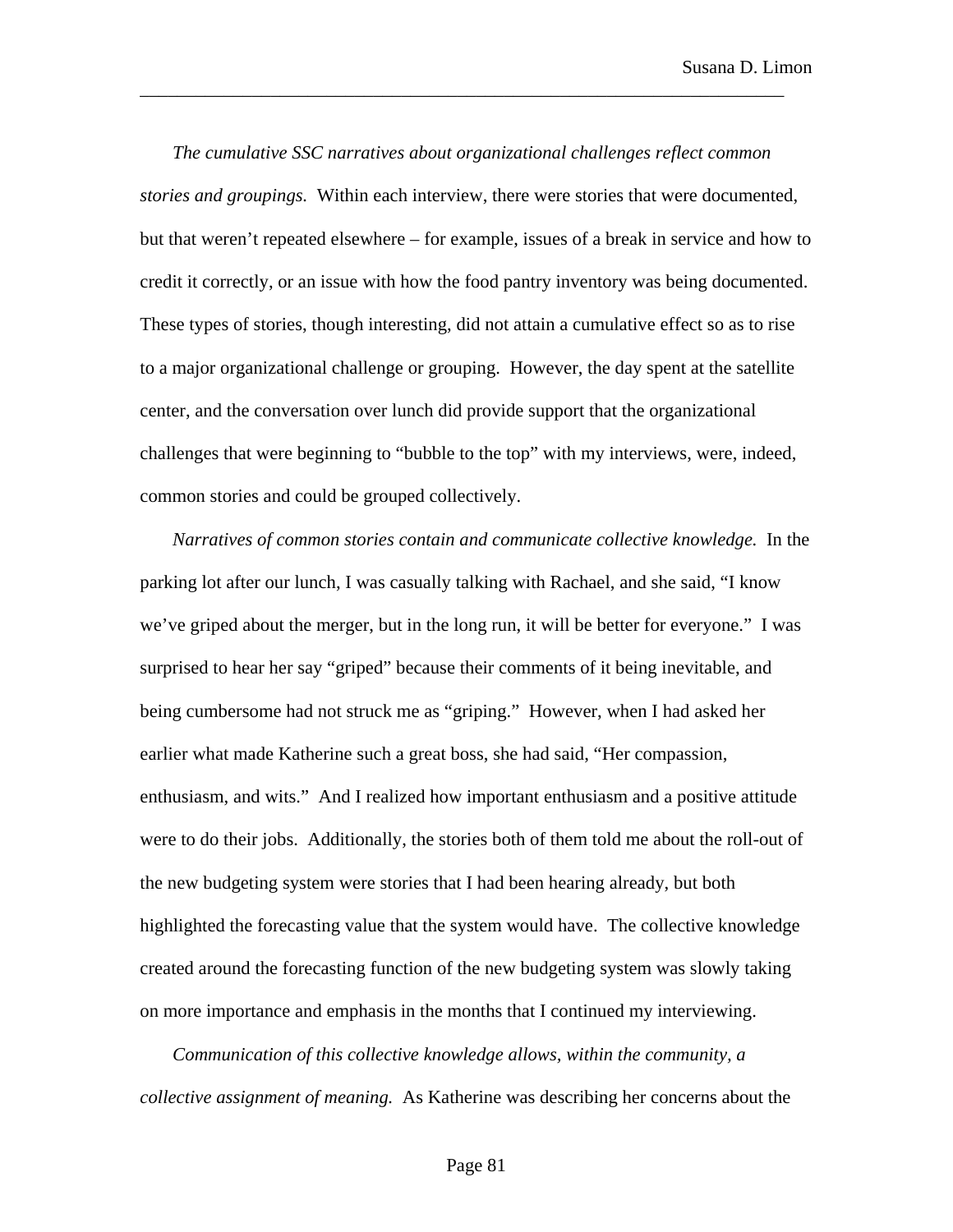merger, her words told me that she had been having ongoing conversations with others who were similarly affected and concerned: "When I talked with the other managers. . ." and "We've discussed this with others who agree. . ." and "We thought it wouldn't change. . ."

\_\_\_\_\_\_\_\_\_\_\_\_\_\_\_\_\_\_\_\_\_\_\_\_\_\_\_\_\_\_\_\_\_\_\_\_\_\_\_\_\_\_\_\_\_\_\_\_\_\_\_\_\_\_\_\_\_\_\_\_\_\_\_\_\_\_\_\_\_

*Certain tools are used to enhance the assignment of meaning (superstars, indexing, and knowledge objects) and help to increase the "absorptive capacity."* My interview with Katherine and Rachael initially honed in to these three tools as the way meaning was assigned. Katherine definitely served in the role of the superstar, both Katherine and Rachael were adept at indexing, or cataloging, a story or event, and using it or applying it on recall, as part of the knowledge transfer process. The organizational theory research tends to call this action "lessons learned," but these indexes, or stored stories, are the knowledge that is used for action by the persons in the organization. Our lunch-time conversation showed this with Katherine and Rachael as one story led to another story and, at one point, they were almost completing each other's sentences. They have worked closely together for over seven years, and have become skillful at using their tools to complement each other's working style. Katherine was a major keeper of the organization's "knowledge objects" providing me a bag filled with previous yearbooks, newsletters, and photos of awards she had won in the past. She also identified the unofficial "archivist" for the organization, a woman who, she said, "Saved everything, even the napkins from the awards banquets!" The "archivist's" ability to index provided a two-fold function in the organization – she was able to remember the experiences from years back where certain procedures had been tried, and she was able to help forecast how new procedures might unfold based on previous experience.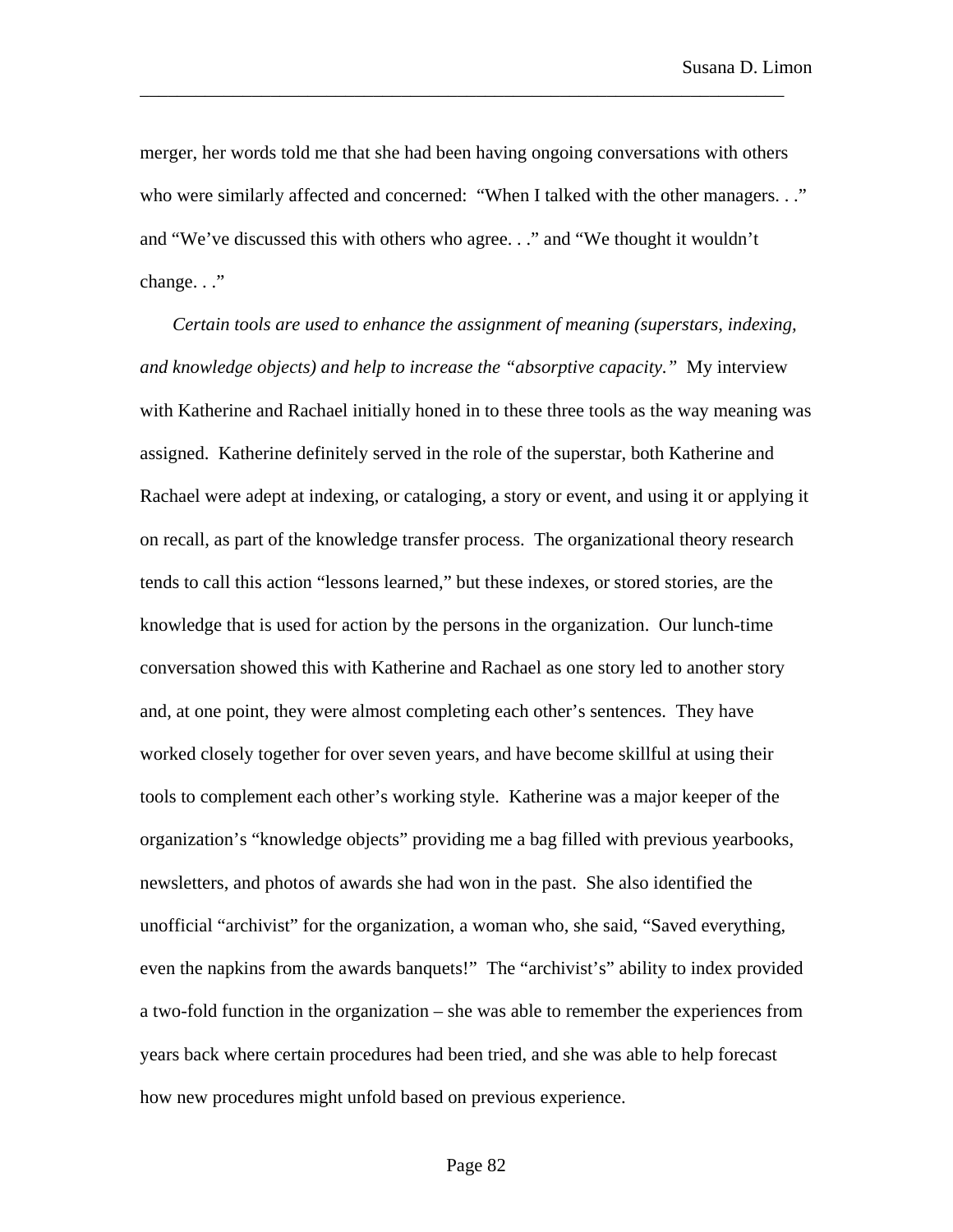*Knowledge is transferred.* During our lunchtime conversation, there were two key points where I could see that Rachael, the younger of the women, reflected on something Katherine had said and stated, "I never realized that" and "I never thought about that." The first instance came when I asked Katherine why she hadn't retired yet – after all, she has over 30 years of service with the organization, and possibly has the age. Katherine's replied that she has good days and bad days, but there isn't day that she goes home that she doesn't feel like she's done something good for someone else, and that means she's done something good for herself. The other instance involved the conversation about bringing the organization together, and Katherine stated, "I know it would be expensive, but it sure would be worth it." By having the interviews side-by-side during a casual lunch, a synergy was built between these two women that would have been noticeably absent had I interviewed them separately back at the office.

\_\_\_\_\_\_\_\_\_\_\_\_\_\_\_\_\_\_\_\_\_\_\_\_\_\_\_\_\_\_\_\_\_\_\_\_\_\_\_\_\_\_\_\_\_\_\_\_\_\_\_\_\_\_\_\_\_\_\_\_\_\_\_\_\_\_\_\_\_

The second example that follows the "flow" of knowledge as it moves through an organization involves my interview with the organization's "Rosetta Stone" who I will call Monica. The "Rosetta Stone" signifies a critical key that is needed to decipher a difficult problem. Monica had been mentioned three times by previous interviewees, and my interview lunch with her was set up after I had interviewed 7 people. Monica provided follow-up information to me after the Staff Retreat. We first met in the lobby in SSC; I had invited her to lunch, and she met me downstairs with her coat, ready to go eat. She chose a nearby café, and we were seated at a small table. Since we had just met, and we were at a table, I initially chose not to jot down notes during this conversation. Once dessert arrived, I asked her is I could take a few notes, and she agreed.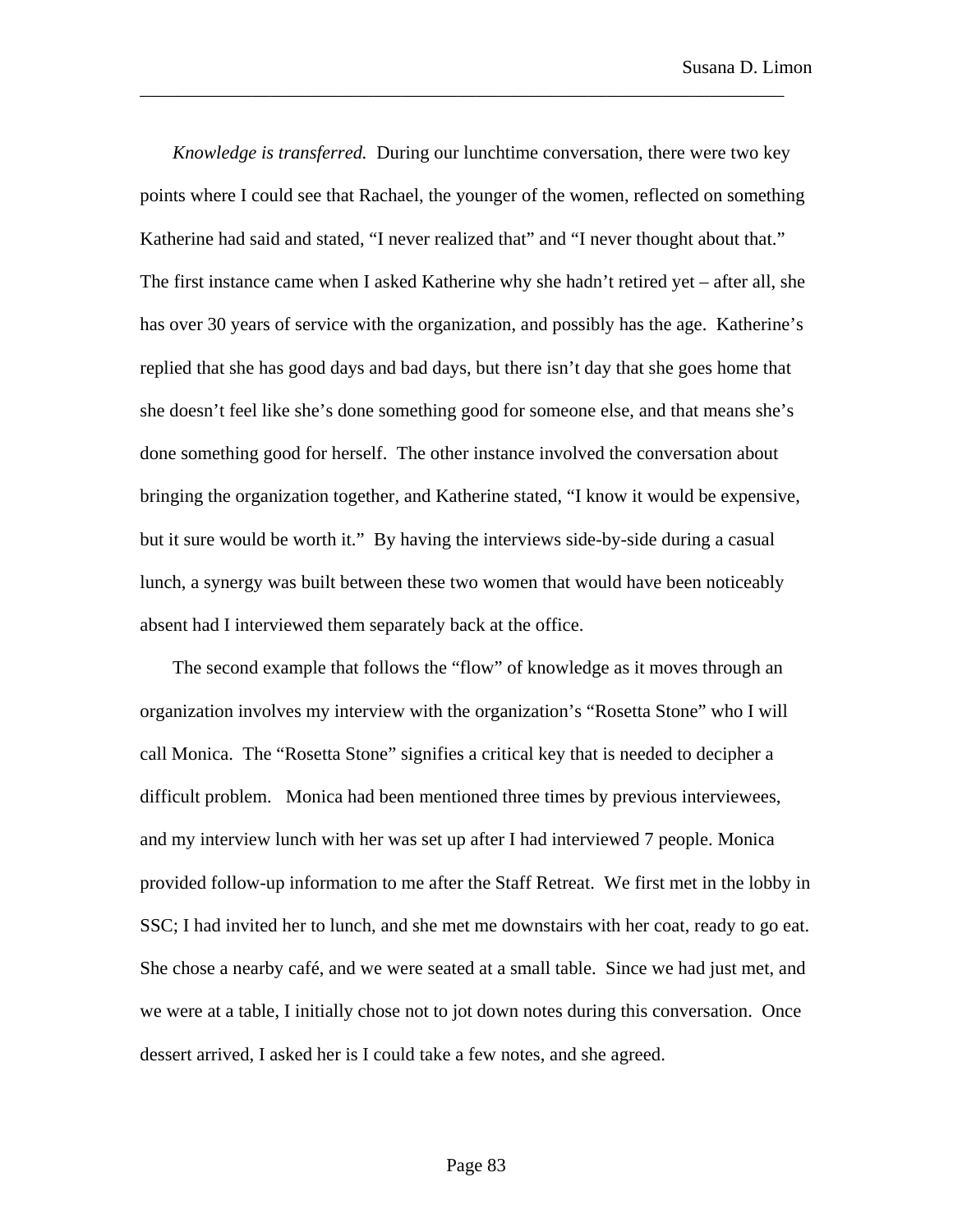After our interview, I retreated to a local library and wrote down as much from our conversation as I could remember. Our conversation at lunch time flowed smoothly, and after lunch, she invited me up to her office. She introduced me to four people who she supervises, and she ended up introducing me to an additional other five people since she had locked her keys in her office and needed to find someone who had the master key. This key hunt allowed for more relaxed conversation with her, and allowed me to pop in on two of the people who I had interviewed the previous week, one of whom had recommend that I talk to Monica. The stories that were raised during our lunch time together can also trace through the steps in the model :

\_\_\_\_\_\_\_\_\_\_\_\_\_\_\_\_\_\_\_\_\_\_\_\_\_\_\_\_\_\_\_\_\_\_\_\_\_\_\_\_\_\_\_\_\_\_\_\_\_\_\_\_\_\_\_\_\_\_\_\_\_\_\_\_\_\_\_\_\_

*Narratives are shared within an organization.* The stories that were told to me during this lunchtime conversation revolved around how she came to work at the organization, how her work has affected her life, the role that accreditation will have on the organization, the name change brought about by the consolidation, and lots of time on other people in the organization who she thinks are valuable and why.

*Narratives express elements of events, people, and values.* All of the stories mentioned above include an event, they include people, and the stories she chose to share express certain values. Monica was extremely supportive of the merger and felt that the organization had already benefited immensely from the consolidation. Her role in one of the administrative functions was one of the early functions to come together. By the time of our interview, she was already able to see the impact the merger had on her work. Monica's specialty in human resources made her an excellent source for identifying key people in the organization – she was especially helpful at identifying the "superstars" and given reasons many other had for the why these individuals were "superstars."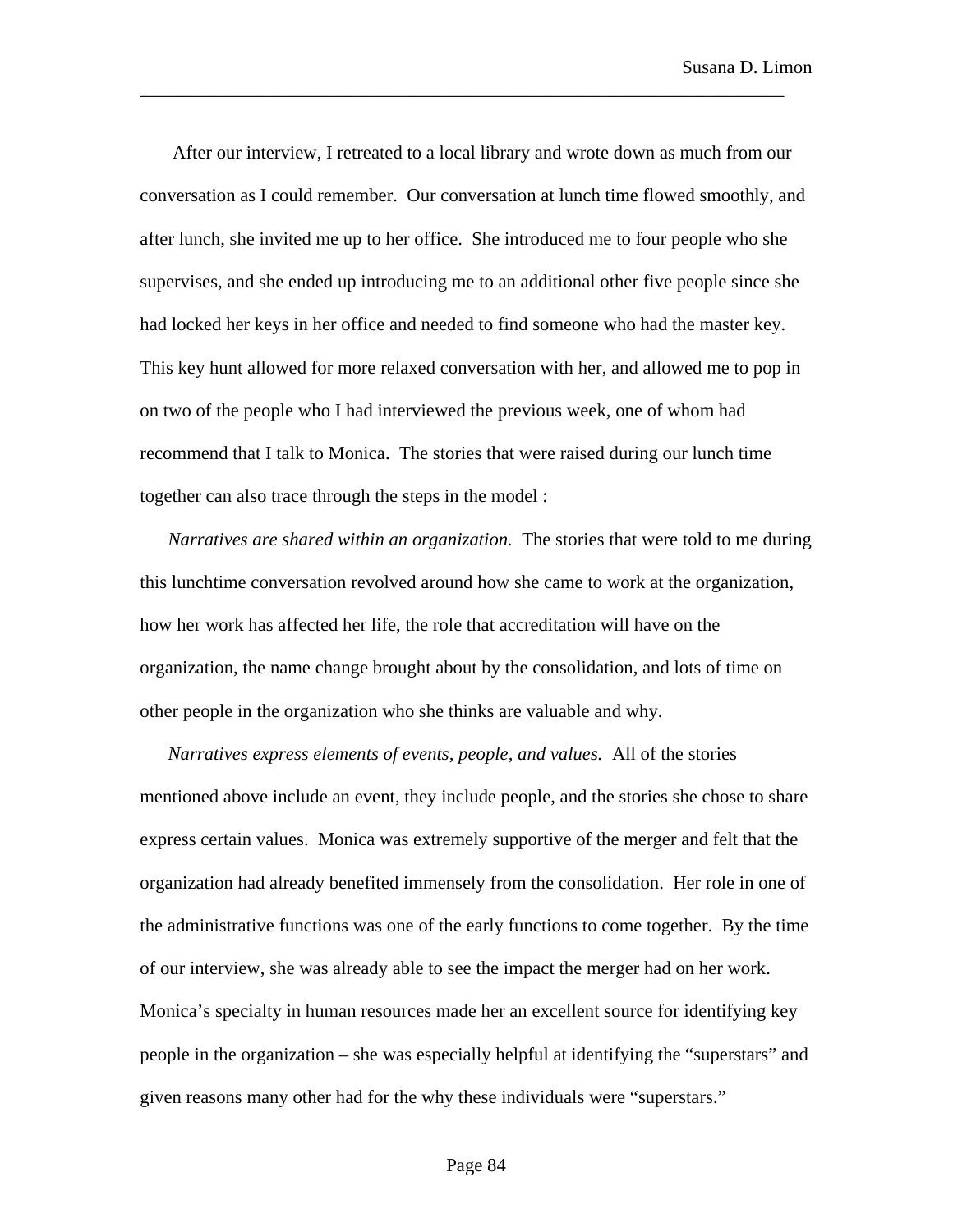*Some narratives have more "sophistication" or "maturity" because of their ongoing dimension, and they evolve and develop into key organizational challenges.* During the two hours that we spent at lunch and afterward, the stories that Monica included in our conversation contained an aspect of key organizational challenges. There were a couple of other stories that didn't develop a certain "sophistication" or "maturity" – these included a story about raising money to give to an organization in her home country, and a discussion of a book that she liked.

\_\_\_\_\_\_\_\_\_\_\_\_\_\_\_\_\_\_\_\_\_\_\_\_\_\_\_\_\_\_\_\_\_\_\_\_\_\_\_\_\_\_\_\_\_\_\_\_\_\_\_\_\_\_\_\_\_\_\_\_\_\_\_\_\_\_\_\_\_

*The cumulative SSC narratives about organizational challenges reflect common stories and groupings (merger, new people, bringing the group together at one time).* The two major challenges discussed during this interview involved the new people and bringing the group together. Some people are more comfortable talking about other people than others, and I hit the gold-mine with this interviewee. The office that Monica supervises was tasked with putting on the Staff Retreat, and she provided many stories of expectations, past successes, and what to anticipate.

*Narratives of common stories contain and communicate collective knowledge*. The stories that Monica told about the accreditation process and staff retreat contained information that was echoed by other interviewees, both before and after her interview.

*Communication of this collective knowledge allows, within the community, a collective assignment of meaning.* The meaning that was assigned to the accreditation process revolved around a desire to run the organization more professionally. The meaning assigned to the Staff Retreat involved a strong desire from all levels to hold the event, and have the event run smoothly.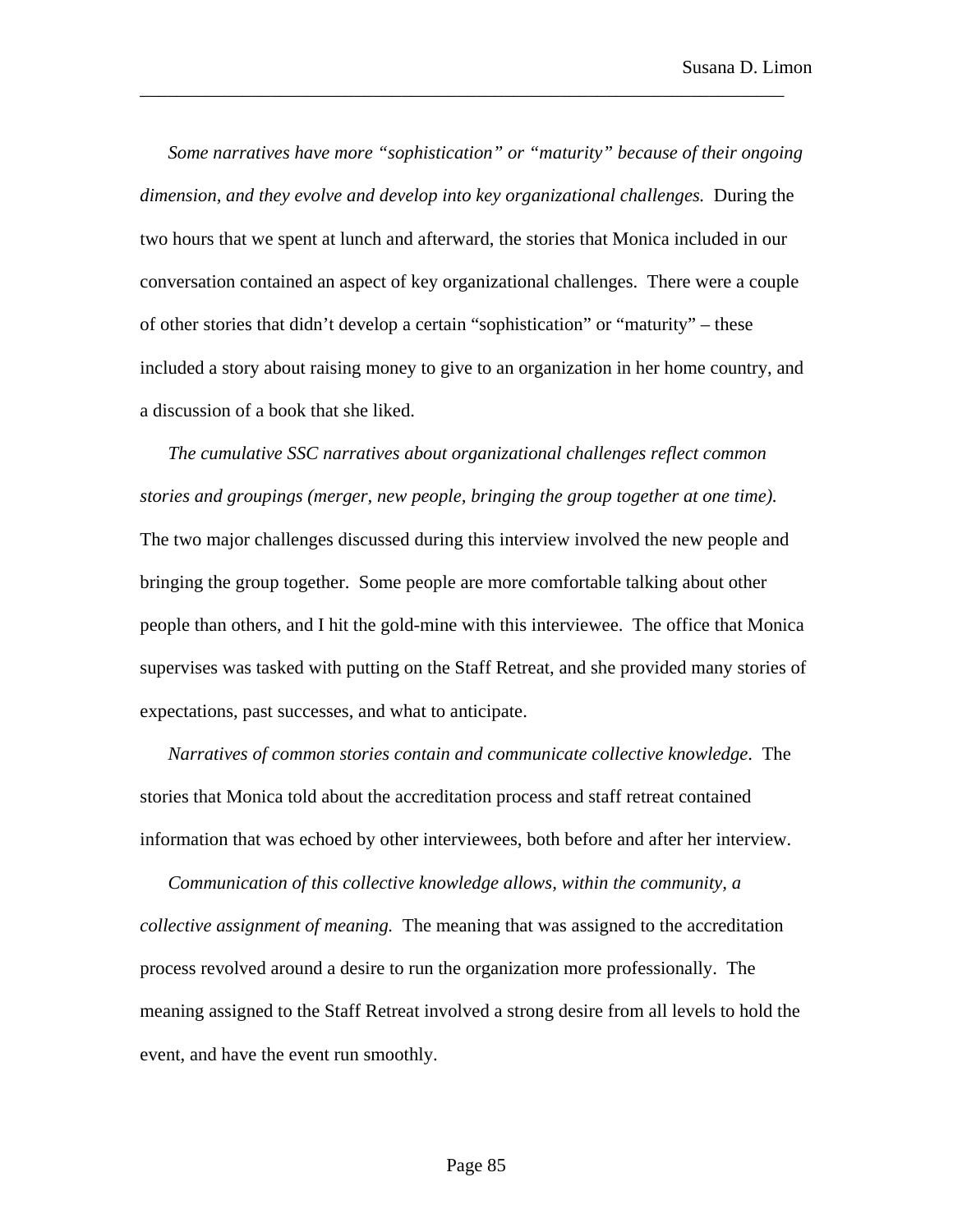*Certain tools are used to enhance the assignment of meaning (superstars, indexing, and knowledge objects), and help to increase the "absorptive capacity."* This interview also allowed me to observe the three tools that are helpful in assigning meaning. Monica is an organizational superstar, she has an excellent indexing ability, and her stories included references to newsletters, yearbook, a clock given as a award, and strong web references.

\_\_\_\_\_\_\_\_\_\_\_\_\_\_\_\_\_\_\_\_\_\_\_\_\_\_\_\_\_\_\_\_\_\_\_\_\_\_\_\_\_\_\_\_\_\_\_\_\_\_\_\_\_\_\_\_\_\_\_\_\_\_\_\_\_\_\_\_\_

*Knowledge is transferred.* As a "superstar" in the organization, Monica is aware of her "sway" in the organization and values her position. The stories she communicated to me during our lunch interview, and the meaning she assigned to these stories, were repeated to me by six subsequent interviewees.

The last example that illustrates the model involved the visit to one of the service centers that provides intensive case management and services, and well as housing to homeless men. I arrived at the center in mid-day, when the center was mostly empty of participants. During the day, the homeless men are required to leave unless they are scheduled for a group session at the center. Most of the men are applying or working at various job sites, or are receiving supportive services at the organization's other centers. My first interview was with John (not his real name), an employee who had come to the organization as a program participant. My second interview was with Michael (not his real name), who has a Master's degree in Social Work (MSW), and who has been with the organization almost five years and is very involved with the accreditation process.

*Narratives are shared within an organization.* John told me the story about his experience in the organization. He came into the organization as a program participant; because of his experience on the other side of the service delivery, the believed he was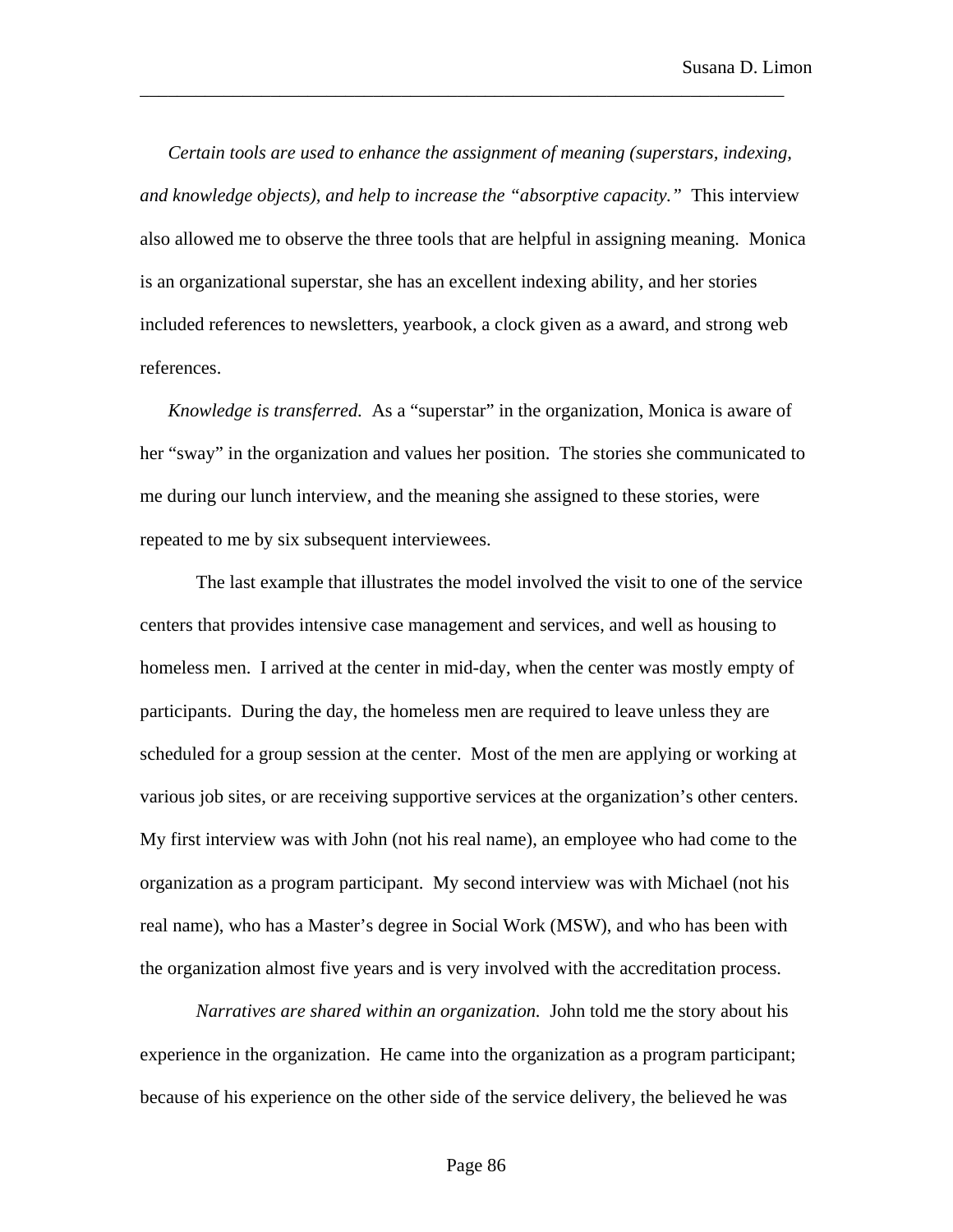more effective at helping persons who were now program participants. He told me the story about the person hired with a Master's of Social Work (MSW) who worked at the organization no longer than a month. He told me "There's no replacing experience in this line of work." When I asked him about the name change to the organization, he seemed pretty nonchalant about the change, "I guess they had to do it." My interview with Michael right after the interview with John was interesting because of their very different views on education and the name change. Since Michael came into the organization with a Master's degree, he placed greater emphasis on the education of the employee rather than the experience. Neither of the interviewees was derogatory about the level of expertise of the other, but each felt that their knowledge that they brought into the organization was what helped them be successful in the organization. Michael was more retrospective about the name change; he carried two business cards with him – one with the old name, and one with the new name. The stories that they told me in the interviews, even though the interviews were conducted separately, were known to the other, since they had worked together for almost three years. Michael had more stories that carried the "official story" of the organization since he attends more accreditation meetings and is involved in more steering committees.

\_\_\_\_\_\_\_\_\_\_\_\_\_\_\_\_\_\_\_\_\_\_\_\_\_\_\_\_\_\_\_\_\_\_\_\_\_\_\_\_\_\_\_\_\_\_\_\_\_\_\_\_\_\_\_\_\_\_\_\_\_\_\_\_\_\_\_\_\_

*Narratives express elements of events, people, and values*. The stories that John and Michael told me about the name change and how each of them had been brought into the organization highlighted aspects of events, people, and values. John told me a story about Katherine, and when she had won special recognition from the organization. He pulled out an old yearbook, and showed me the picture of her being presented the award. This story was a story about an event (Katherine won a special recognition award), it was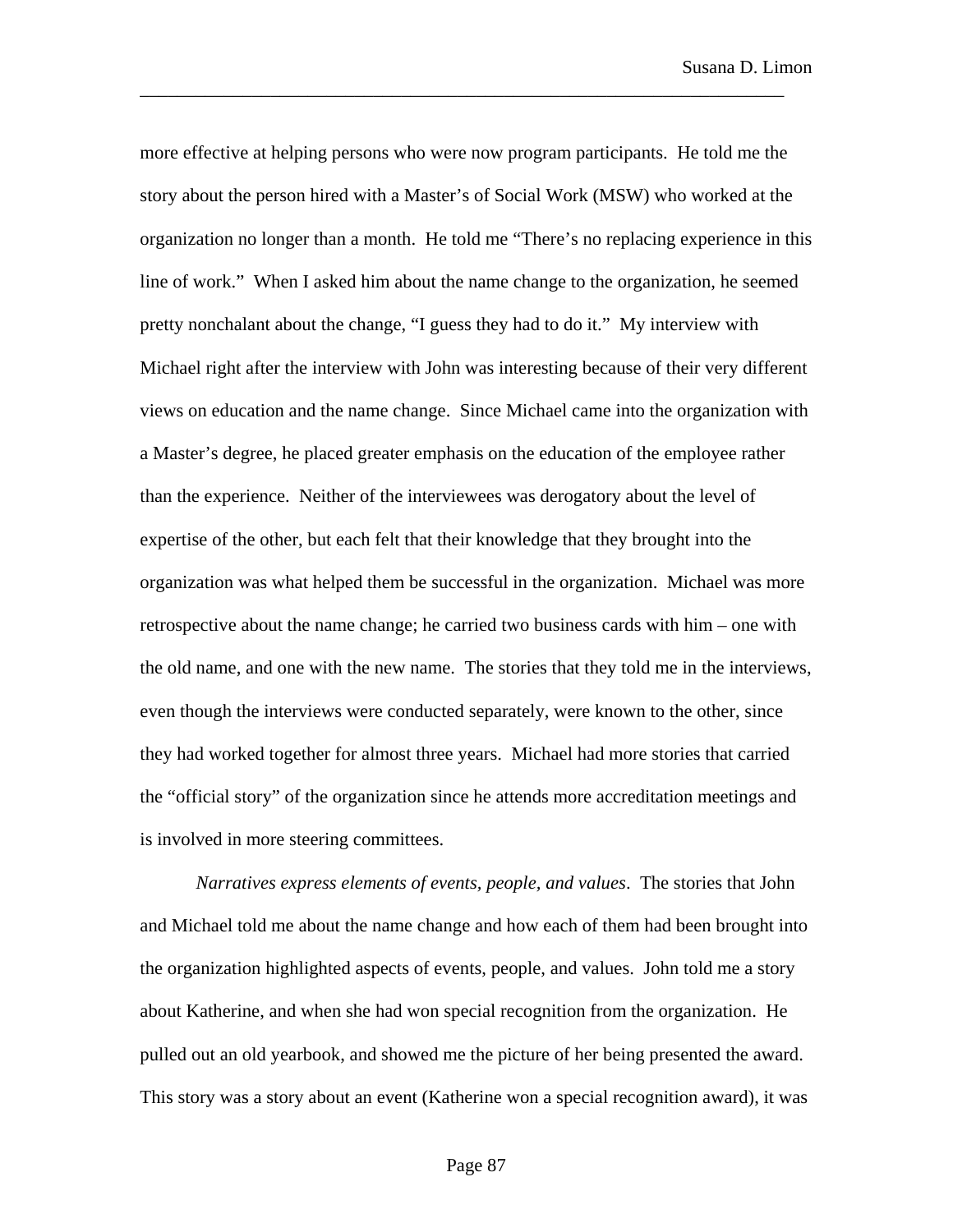a story about a person (Katherine, already identified earlier as a "superstar,") and it was a story about a value (John was telling me the story to illustrate why he liked the organization, especially people who he had worked with in the past and had encouraged him, highlighting the professionalism in the organization).

\_\_\_\_\_\_\_\_\_\_\_\_\_\_\_\_\_\_\_\_\_\_\_\_\_\_\_\_\_\_\_\_\_\_\_\_\_\_\_\_\_\_\_\_\_\_\_\_\_\_\_\_\_\_\_\_\_\_\_\_\_\_\_\_\_\_\_\_\_

*Some narratives have more "sophistication" or "maturity" because of their ongoing dimension, and they can evolve and develop into key organizational challenges.* John and Michael both told me the story about being brought into the organization, John with his long experience of rising through the ranks, and Michael with his educational background. Although each was aware of how their individual experience had served them well in the organization, both were aware of the emphasis being pushed toward more educational experience given the pressures of accreditation.

*The cumulative SSC narratives about organizational challenges reflect common stories and groupings (merger, new people, bringing the group together at one time).* The interview at this organization showed me the presence of the three challenges, but with a different emphasis. Both John and Michael were very interested in talking about bringing new people into the organization, and both shared stories of bringing the group together and how challenging that was, but their stories were more limited regarding the merger. Since this center is more at the direct service delivery center, and their workload is so demanding, it is likely that they haven't spent much time talking about the impact of the merger. Neither of them was directly responsible for the budgeting or the hiring function, so the impact of the merger, besides the name change, seemed minimal.

*Narratives of common stories contain and communicate collective knowledge.* The emphasis by the organization on accreditation has directed the hiring question to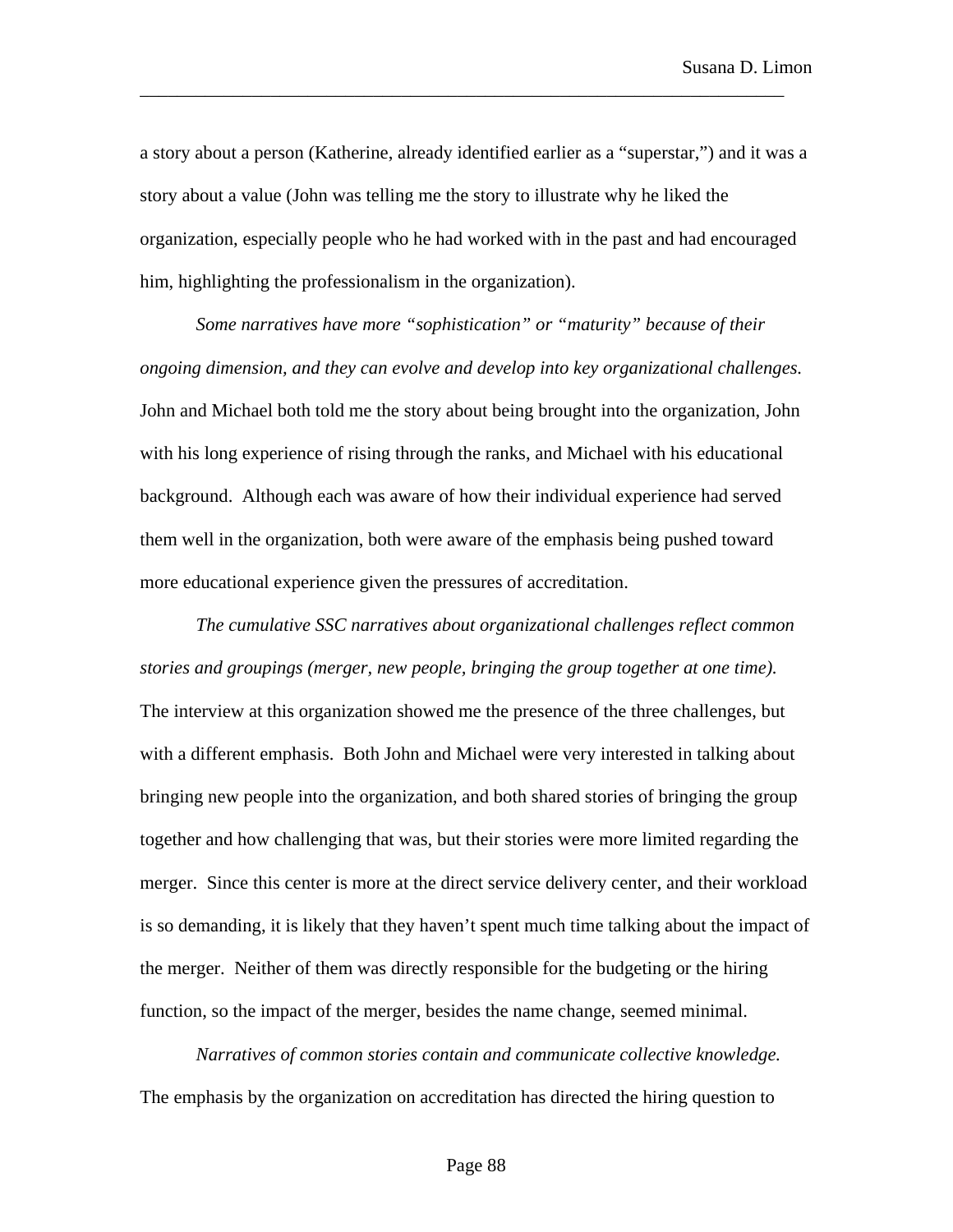focus more on the educational level of the new employees. The collective knowledge that is being communicated to the organization's employees, and that was communicated to me through the interviews reflected an understanding that educational experience is valuable, but that there is also a need to "value" the hands-on experience that many of the current employees have.

\_\_\_\_\_\_\_\_\_\_\_\_\_\_\_\_\_\_\_\_\_\_\_\_\_\_\_\_\_\_\_\_\_\_\_\_\_\_\_\_\_\_\_\_\_\_\_\_\_\_\_\_\_\_\_\_\_\_\_\_\_\_\_\_\_\_\_\_\_

*Communication of this collective knowledge allows, within the community, a collective assignment of meaning*. Since Michael is working on the accreditation committee, and since he is well aware of the experience that his co-worker, John, brings to the organization, he has worked to increase the collective knowledge that the others on the committee have regarding the drive to hire more educationally qualified persons. He has also worked with the organization to help implement and provide incentives for current employees who have valuable hands-on experience to gain more education through web-based training and short-term educational opportunities.

*Certain tools are used to enhance the assignment of meaning (superstars, indexing, and knowledge objects), and help to increase the "absorptive capacity."* The accreditation committee has on its membership, the "Rosetta Stone" mentioned above. The value of the "superstar" for helping to assign meaning was identified by Michael. He said, "If Monica knows how important the experience of these people are, she'll make it know to the higher-ups."

*Knowledge is transferred.* Although the issue of how to value education vs. experience has not been resolved in the organization, it is a story that continues to circulate in the "traffic circles" so that more people are aware that it is an issue, and more people can seek information about this challenge to help inform and transfer that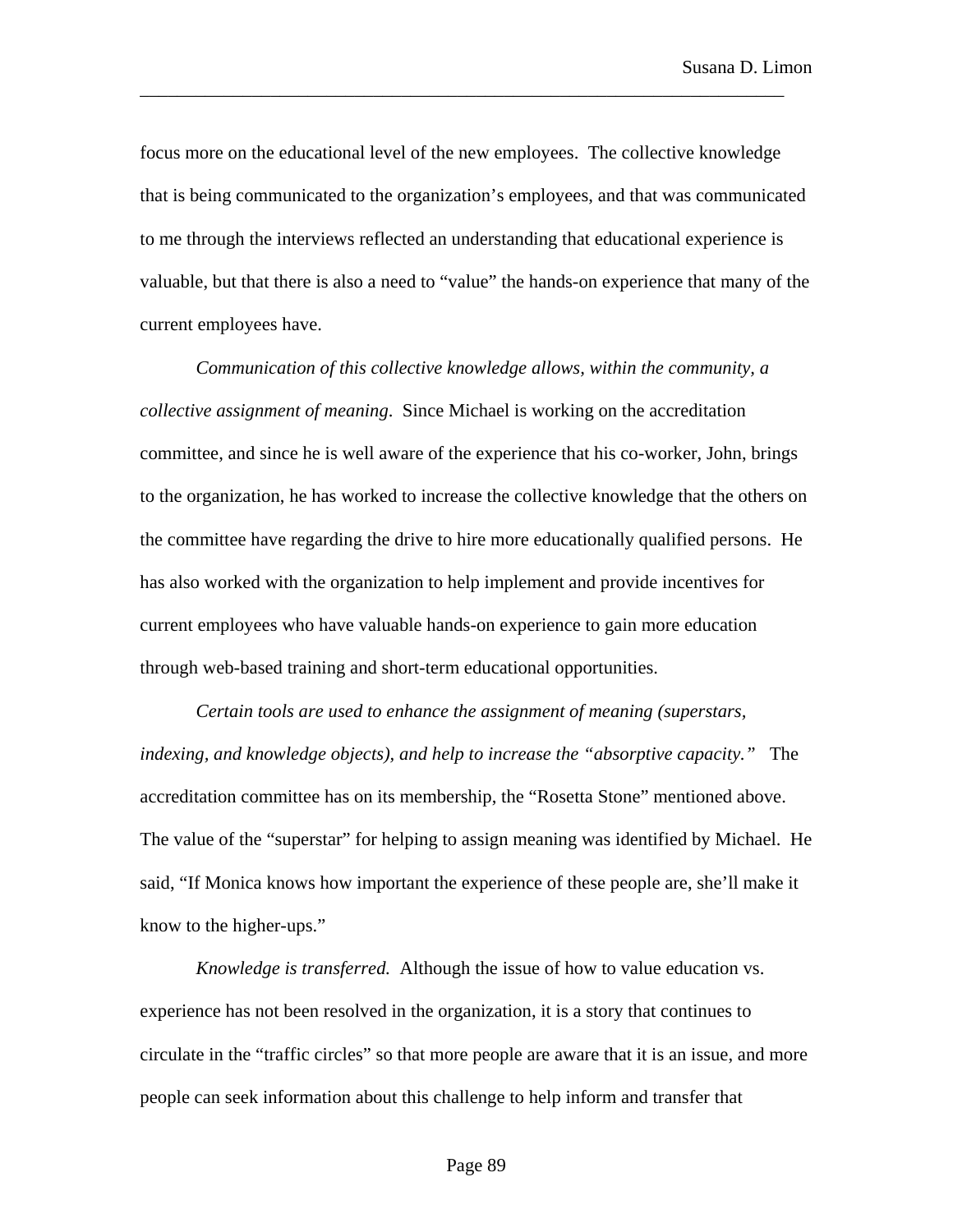knowledge to the ultimate decision-makers, in this case, the accreditation committee and the human resources personnel.

\_\_\_\_\_\_\_\_\_\_\_\_\_\_\_\_\_\_\_\_\_\_\_\_\_\_\_\_\_\_\_\_\_\_\_\_\_\_\_\_\_\_\_\_\_\_\_\_\_\_\_\_\_\_\_\_\_\_\_\_\_\_\_\_\_\_\_\_\_

## **5.6 Conclusion**

In this chapter, I discussed the recurring narratives across the organization that were used to construct a collective understanding of the ongoing challenges in the organization. The collective meaning that was assigned to the challenges by the organization then allowed people to understand the issues, and develop ways of working with them. The research challenge was to understand the meanings that were derived through narratives, and how the narratives and their meanings were assigned and used in an organization. In this chapter, I described the three organizational challenges that were followed in the organization: 1) the challenge of merging into one large organization out of four smaller ones; 2) the challenge of bringing new people into the organization; and 3) the challenge of bringing the newly merged organization together at one time. The chapter showed the model used for assigning meaning.

In looking at this model, the focus point, or point of intersection, is where the stories come together in what I will discuss in the next chapter as the "traffic circle," so that as the stories are told and retold, the participants begin to collectively assign meaning to these stories, and then, as they move away from the "traffic circle," they have a new view of the challenge that helps them cope with, or have a better understanding of, the tension, and they can then make sense of the organizational challenges. The "traffic circle," also known as a "roundabout" in the United States, provides an interesting way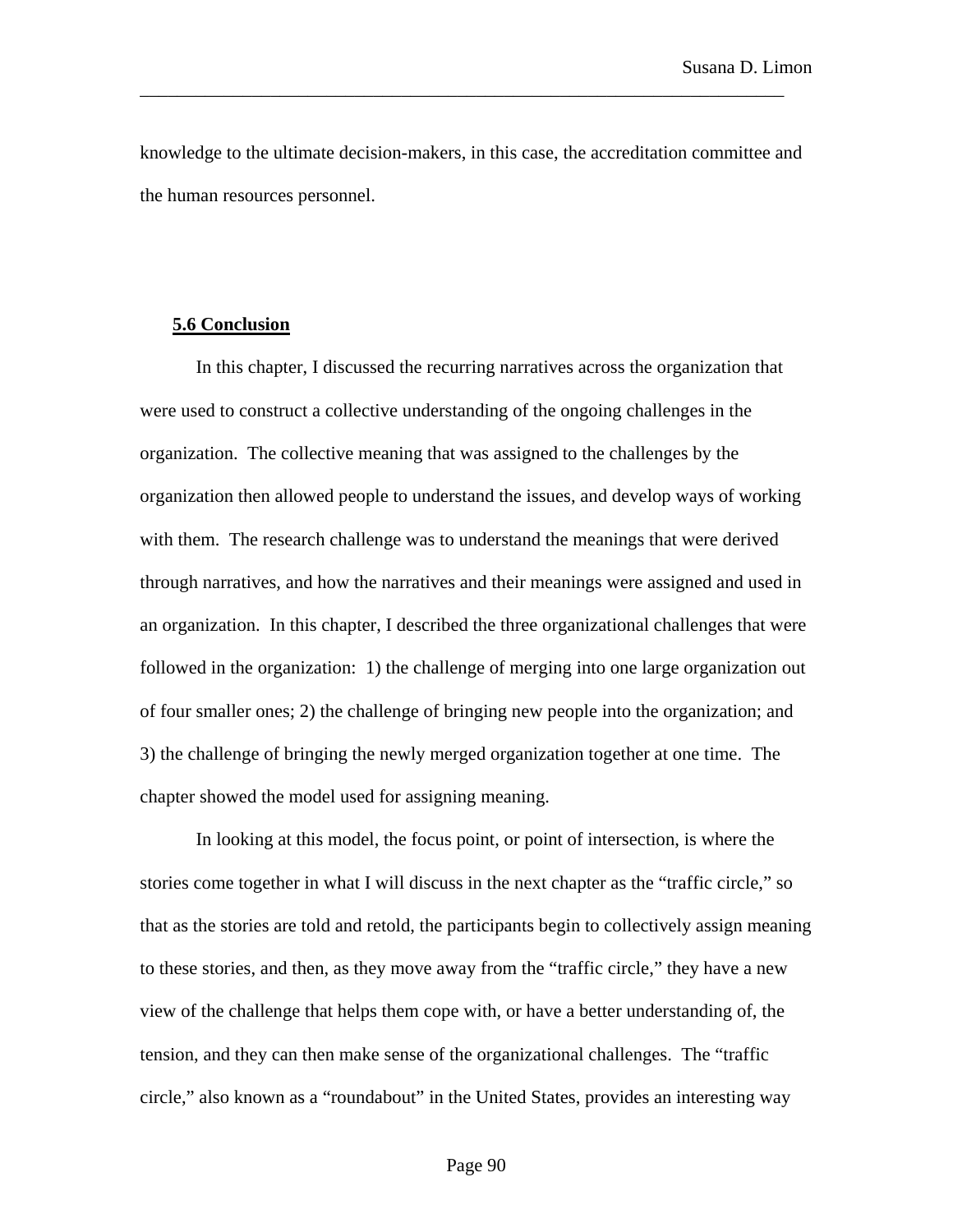for an organization to come together and keep moving, without actually having to stop, and this ability to come together with stories, and merge the stories together, develops into a richer understanding of the challenges that are being merged. The retrospective element that is provided by the "traffic circle" allows the organization to cope with its challenges in a more informed and professional manner.

\_\_\_\_\_\_\_\_\_\_\_\_\_\_\_\_\_\_\_\_\_\_\_\_\_\_\_\_\_\_\_\_\_\_\_\_\_\_\_\_\_\_\_\_\_\_\_\_\_\_\_\_\_\_\_\_\_\_\_\_\_\_\_\_\_\_\_\_\_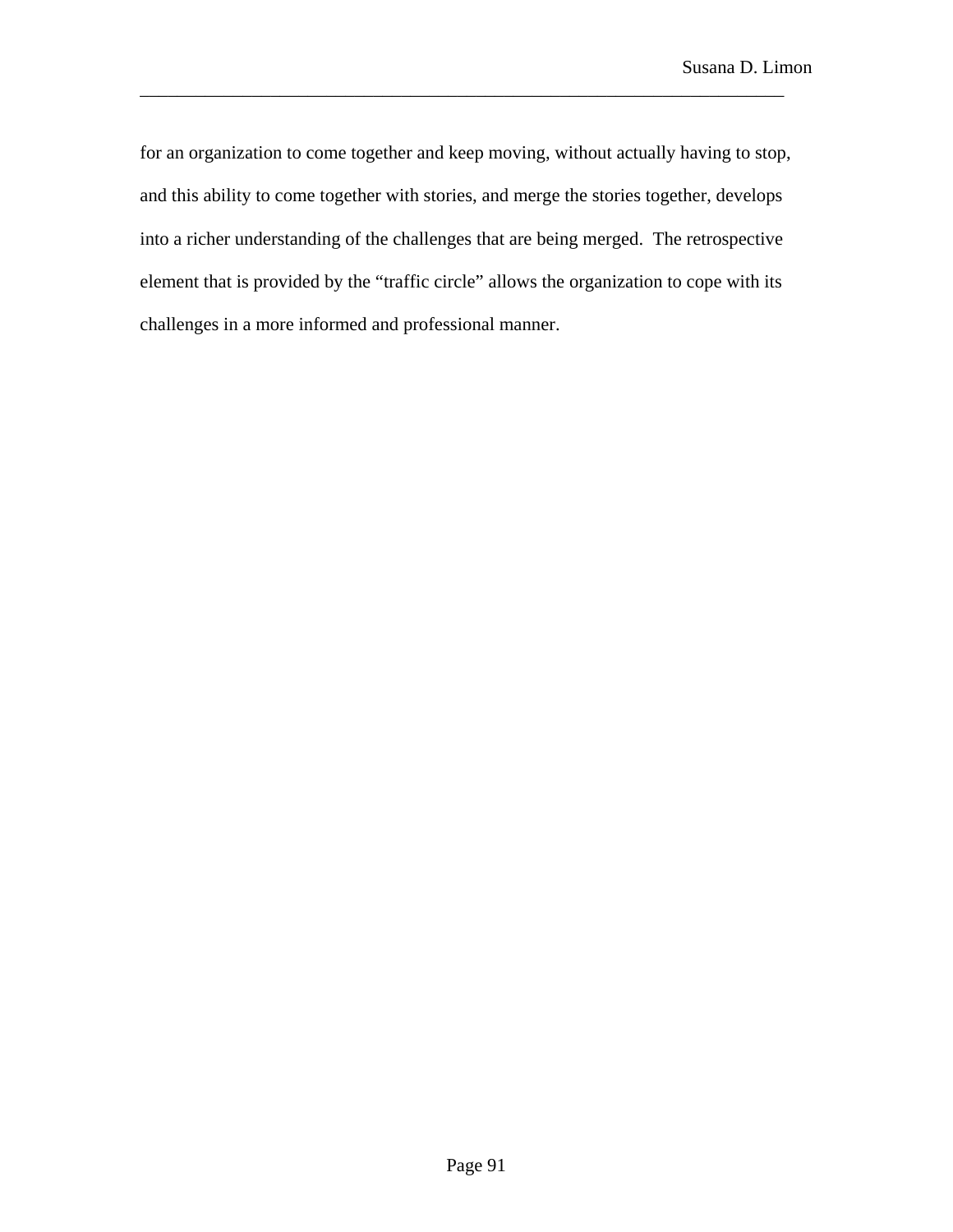### **CHAPTER SIX: ANALYSIS**

\_\_\_\_\_\_\_\_\_\_\_\_\_\_\_\_\_\_\_\_\_\_\_\_\_\_\_\_\_\_\_\_\_\_\_\_\_\_\_\_\_\_\_\_\_\_\_\_\_\_\_\_\_\_\_\_\_\_\_\_\_\_\_\_\_\_\_\_\_

### **6.1 Introduction**

In this chapter, I will discuss how the organizational narratives are engaged, and how the engagement of the narratives helped persons in SSC cope with their challenges. The discussion will address how the narratives are used to solve problems. Additionally, I will look at the point of intersection between the narratives and the collective assignment of meaning, and the final section of the chapter will explain how the knowledge transfer facilitators help to assign meaning to the narratives. For the analysis, and in order to follow the "flow" of a narrative that is embedded and situated in the organization, I will take the "value" of "professionalism" raised by numerous interviewees, and follow this concept of professionalism as it was presented in each of the ongoing organizational challenges.

# **6.2 Intersection of Narratives and Challenges**

The knowledge transfer model identified in the previous chapter described the telling of the narratives within an organization, and the collective meaning that was assigned to the challenges. This intersection between the narratives and challenges looks similar to a "traffic circle" where issues come together, as they come together and are told and retold, the group collectively assigns meaning to them, and then these narratives, which reflect the newly assigned meaning, can be used within the organization for future challenges. The "traffic circle" figure illustrates the collective assignment of meaning.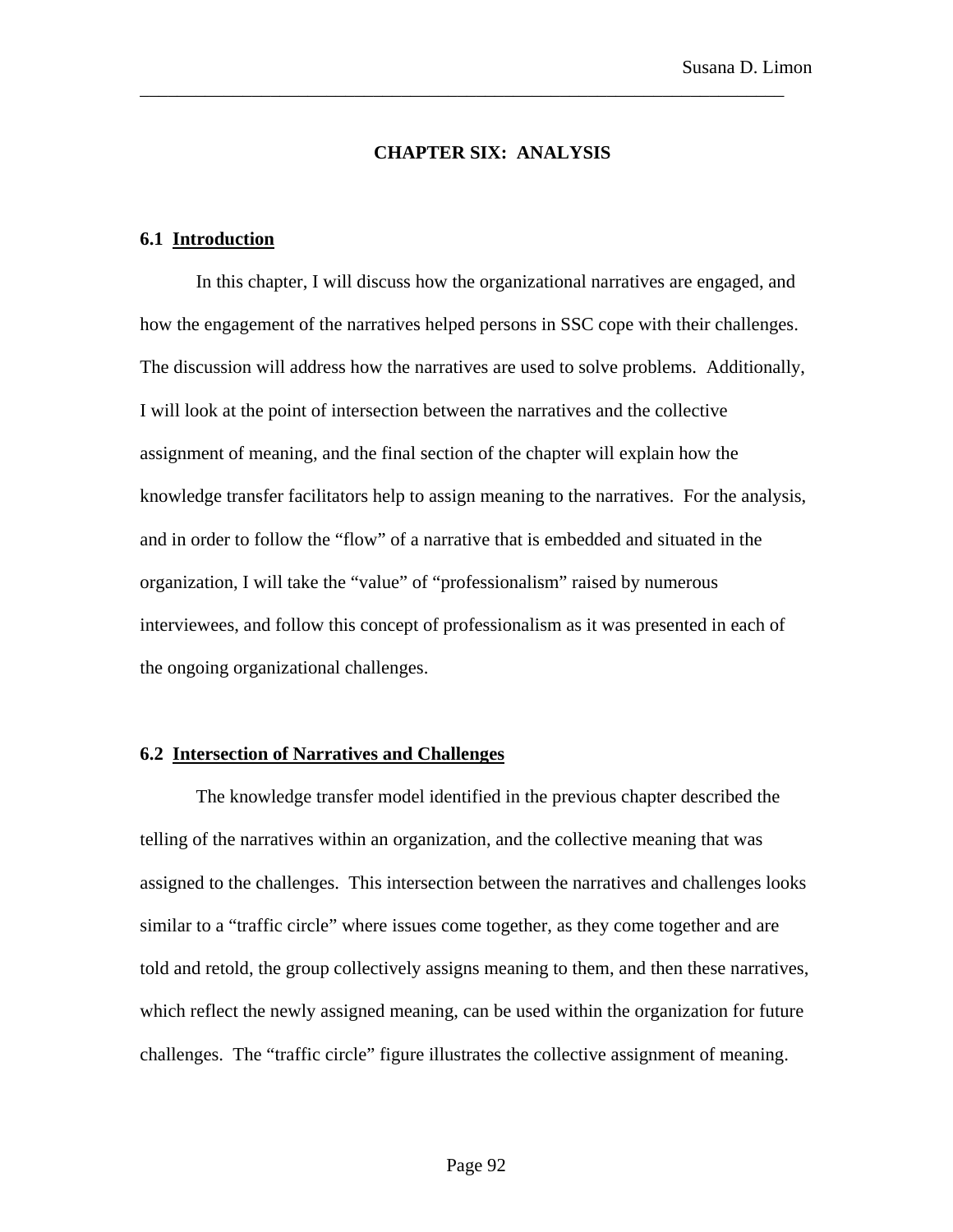The follow-up interviews with key five people provided the most in-depth discussion of the meaning assigned to address the challenges in the organization. Although the challenges introduced and discussed by the members of the organization are ongoing issues, there was a certain state of "closure" that came from viewing the challenges initially, and then from the perspective of "this is where we are now." The old-time Polaroid photographs provide a glimpse at what the process of collective meaning looks like. When a Polaroid picture is taken, the paper is peeled back, and the image is completely blurred – only the blended colors come through. But, with time and patience, the photograph begins to take shape in front of our eyes, and edges and lines become more distinct. After several minutes, the photograph has finished developing, and the person looking at this photo has a clear two-dimensional view of what was taken. As persons in an organization are trying to collectively understand the challenges they are facing, the "picture" in front of them becomes clearer, and the members arrive at a collective understanding of a three-dimensional problem. However, this doesn't just happen spontaneously. In order to have the photograph "develop," or the challenges to be clearer, the stories have to be engaged, and this is the function of the "traffic circle."

\_\_\_\_\_\_\_\_\_\_\_\_\_\_\_\_\_\_\_\_\_\_\_\_\_\_\_\_\_\_\_\_\_\_\_\_\_\_\_\_\_\_\_\_\_\_\_\_\_\_\_\_\_\_\_\_\_\_\_\_\_\_\_\_\_\_\_\_\_

The following discussion identifies knowledge transfer as a collective, interactive process, and shows how narratives were used as a means to explain knowledge transfer in SSC. The model below shows that as narratives are told and retold, in the "traffic circle," these stories are collectively assigned meaning. Although the term "roundabout" is more common in the United States, the function of the "traffic circle" is to keep the traffic flowing smoothly and merging so that interactions can occur, but it doesn't require a complete "stop," like with a traffic light at an intersection. In order to successfully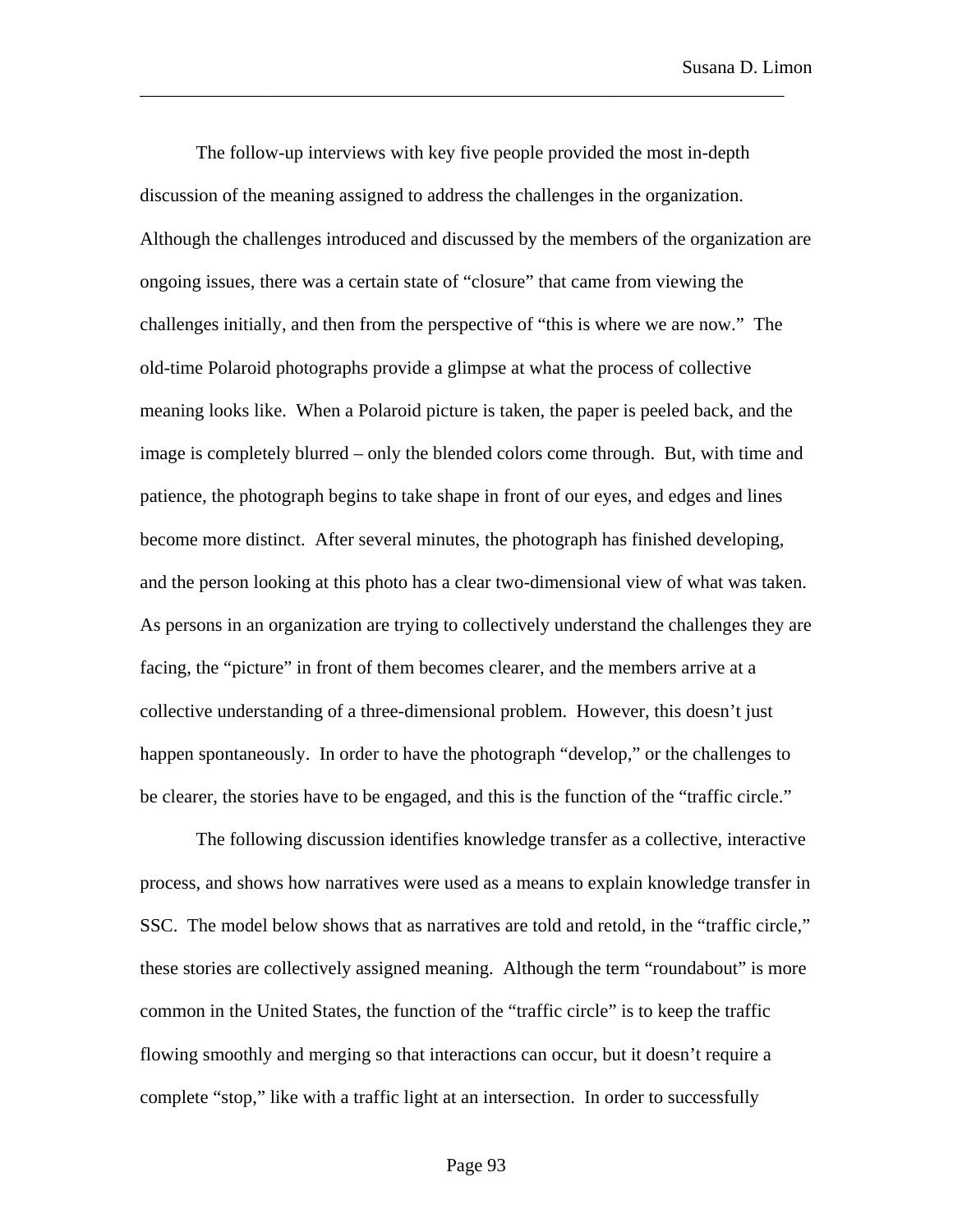Susana D. Limon

navigate a "traffic circle" or "roundabout," one must be familiar with the rules of yielding, merging, and who has the right of way.

\_\_\_\_\_\_\_\_\_\_\_\_\_\_\_\_\_\_\_\_\_\_\_\_\_\_\_\_\_\_\_\_\_\_\_\_\_\_\_\_\_\_\_\_\_\_\_\_\_\_\_\_\_\_\_\_\_\_\_\_\_\_\_\_\_\_\_\_\_

Essentially, a tension exists within the organization that is borne out by each of the three challenges. The organization made a decision to merge, and part of the rationale for the merger was to provide better-coordinated professional services to the community. Although rationally the interviewees understood the reasons for the merger, their discussions and observations showed that there was still "a long way to go" to get the coordination that was envisioned. This tension between what was expected and what was actually happening in the organization will be discussed below with each of the organizational challenges. Although the tension in these challenges were presented in varied ways by the interviewees, each was determined to be a major organizational challenge by the multiple iterations of the stories told about the challenges, and the evolutionary nature of the challenges as something dynamic and ongoing within the organization.

The purpose of the tension is to bring these concerns together, in the "traffic circle" where they can be mulled over, and looked at from different angles, and as they are discussed, the sensemaking, or understanding of meaning takes place, and the participants go away from the "traffic circle" with a new view of each of the challenges. This new, or revised, view of each of the challenges is the point where knowledge is transferred in the organization. As mentioned in Chapter 2, the Literature Review, this "traffic circle" allows for an effective group process to occur, not by supplanting "my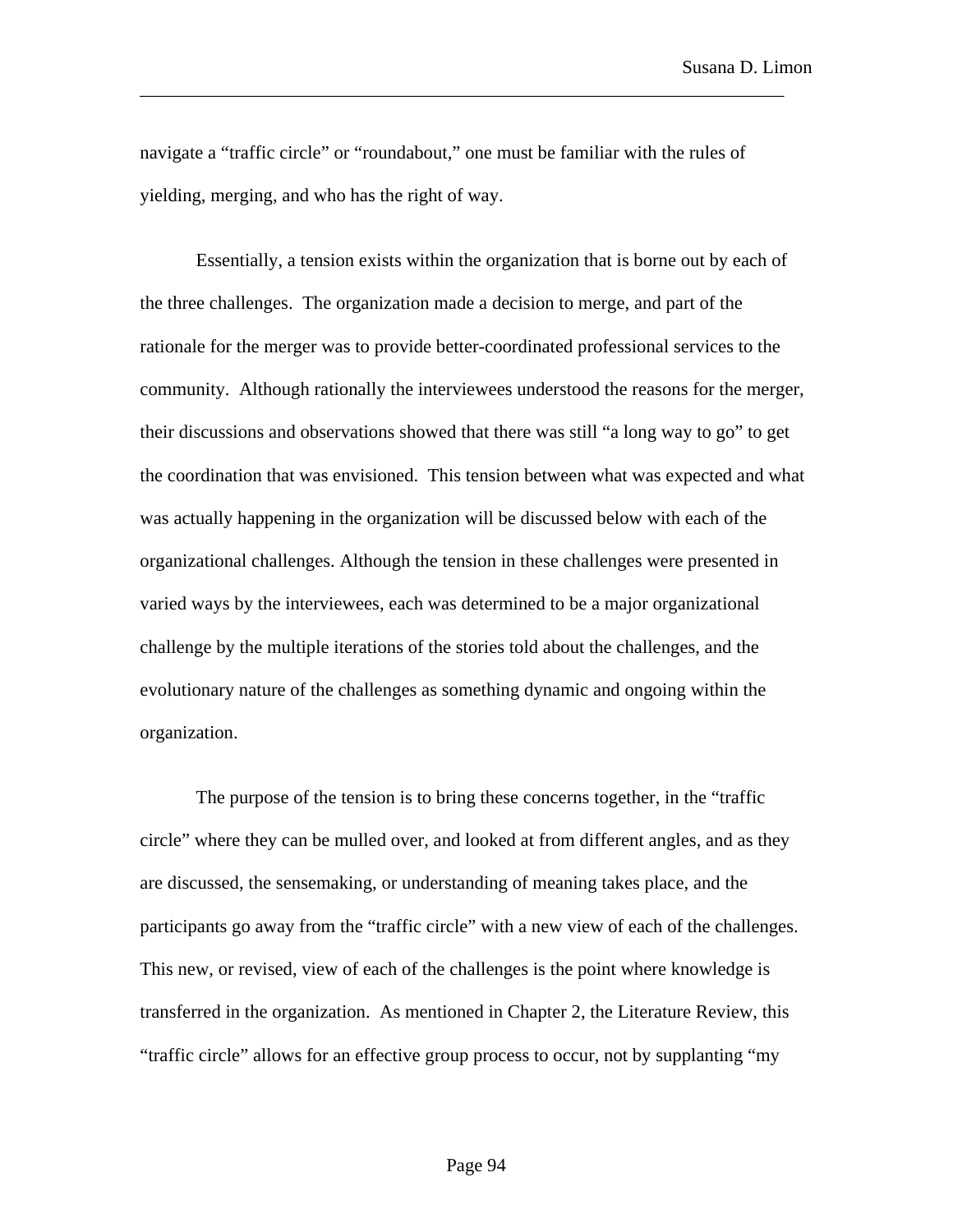idea with yours," but by "harmonizing differences through interpenetration," (Follett, 1924).

\_\_\_\_\_\_\_\_\_\_\_\_\_\_\_\_\_\_\_\_\_\_\_\_\_\_\_\_\_\_\_\_\_\_\_\_\_\_\_\_\_\_\_\_\_\_\_\_\_\_\_\_\_\_\_\_\_\_\_\_\_\_\_\_\_\_\_\_\_



**FIGURE TWO: Collective Meaning Assigned in Traffic Circle** 

In the "traffic circle" above, the "cars" represent the stories that are told within the organization about or related to various challenges. The challenges are represented by the roads, or highways, that come into the center, or the "traffic circle." When the members of the organization are telling their stories, these stories can be told about a challenge as a story about the particular event, or people, or values, and these are the types of "cars" that are traveling the highways. It is possible, however, that some of the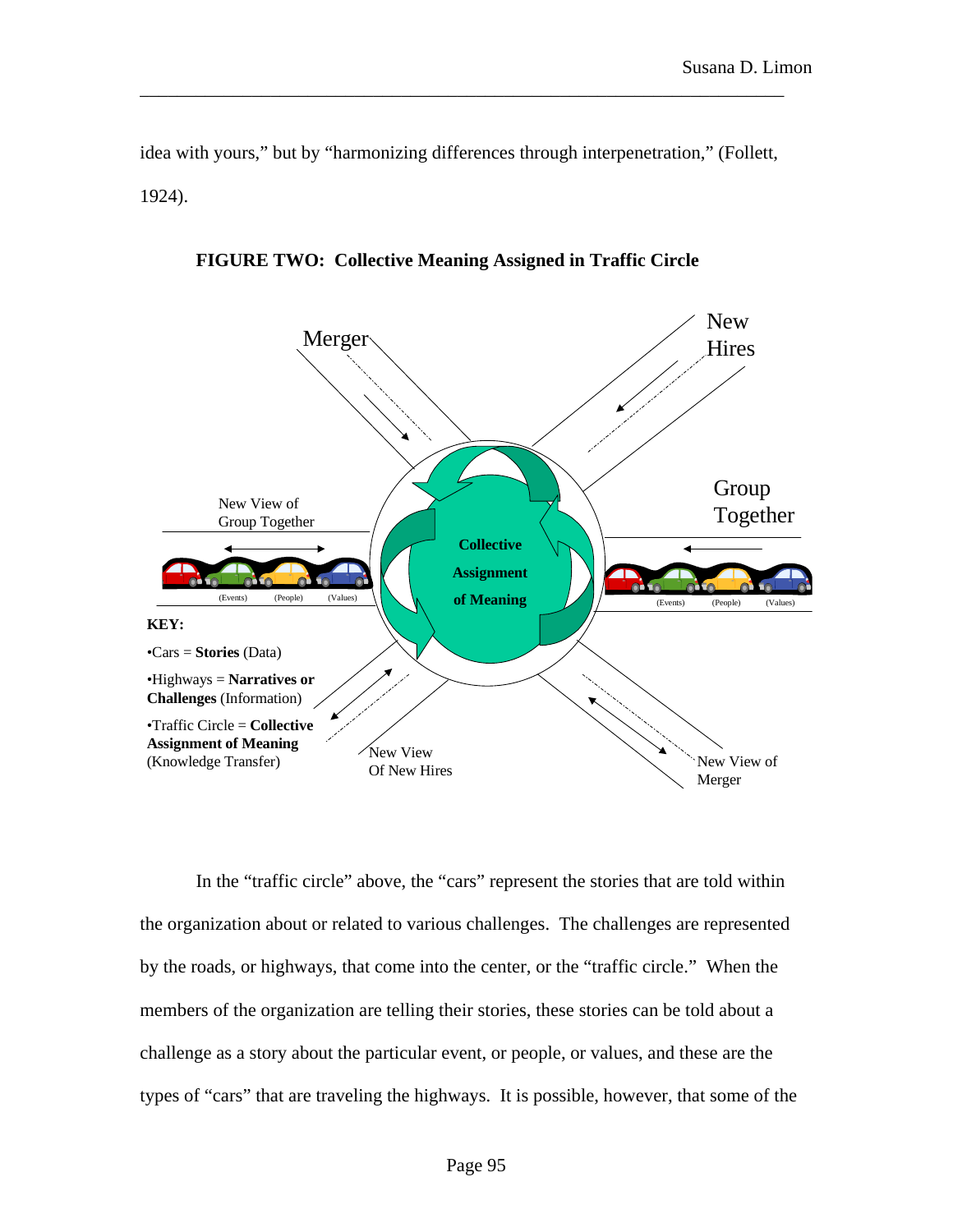cars that enter have no purposeful focus on the challenges, but they can be picked up and used as applicable. The point where extra attention is required, and the crux of this dissertation, is what happens when these stories about the challenges come together in the "traffic circle?" As this chapter will show, the collective meaning that is assigned to each of these challenges then allows the tension to be eased, and a clearer understanding of the challenge develops, and this is the point where knowledge transfer happens. The use of the "traffic circle" to represent knowledge transfer is a metaphor drawn from the work of Gareth Morgan's (1986) *Images of Organization*, and this metaphor implies a way of thinking and a way of seeing the organization that pervades how we know and understand the organization.

\_\_\_\_\_\_\_\_\_\_\_\_\_\_\_\_\_\_\_\_\_\_\_\_\_\_\_\_\_\_\_\_\_\_\_\_\_\_\_\_\_\_\_\_\_\_\_\_\_\_\_\_\_\_\_\_\_\_\_\_\_\_\_\_\_\_\_\_\_

The "traffic circle" thus represents a way for the organization to bring their stories together to a "centralized" location so that the telling and retelling of these stories allows the uncertainties and ambiguities of the organization to diminish. With the added information and sensemaking that occurs in the "traffic circle," the organization is able to approach the challenge with more clarity and professionalism. This model is a way to understand the sensemaking taking place in the organization. People may not view the process as a "traffic circle," but the "traffic circle" provides a model for understanding the role of narratives as sensemaking vehicles in the organization. For many of the interviewees, the value of the "traffic circle" comes from its retrospective function. In describing each of the challenges, the stories that were told tended to provide an element of anticipation, participation, and then reflection. Each of the challenges, in essence, tell a chronology that shows before, during, and after, and this is captured in the "traffic circle" as journeying toward the circle (anticipation), entering and circling around the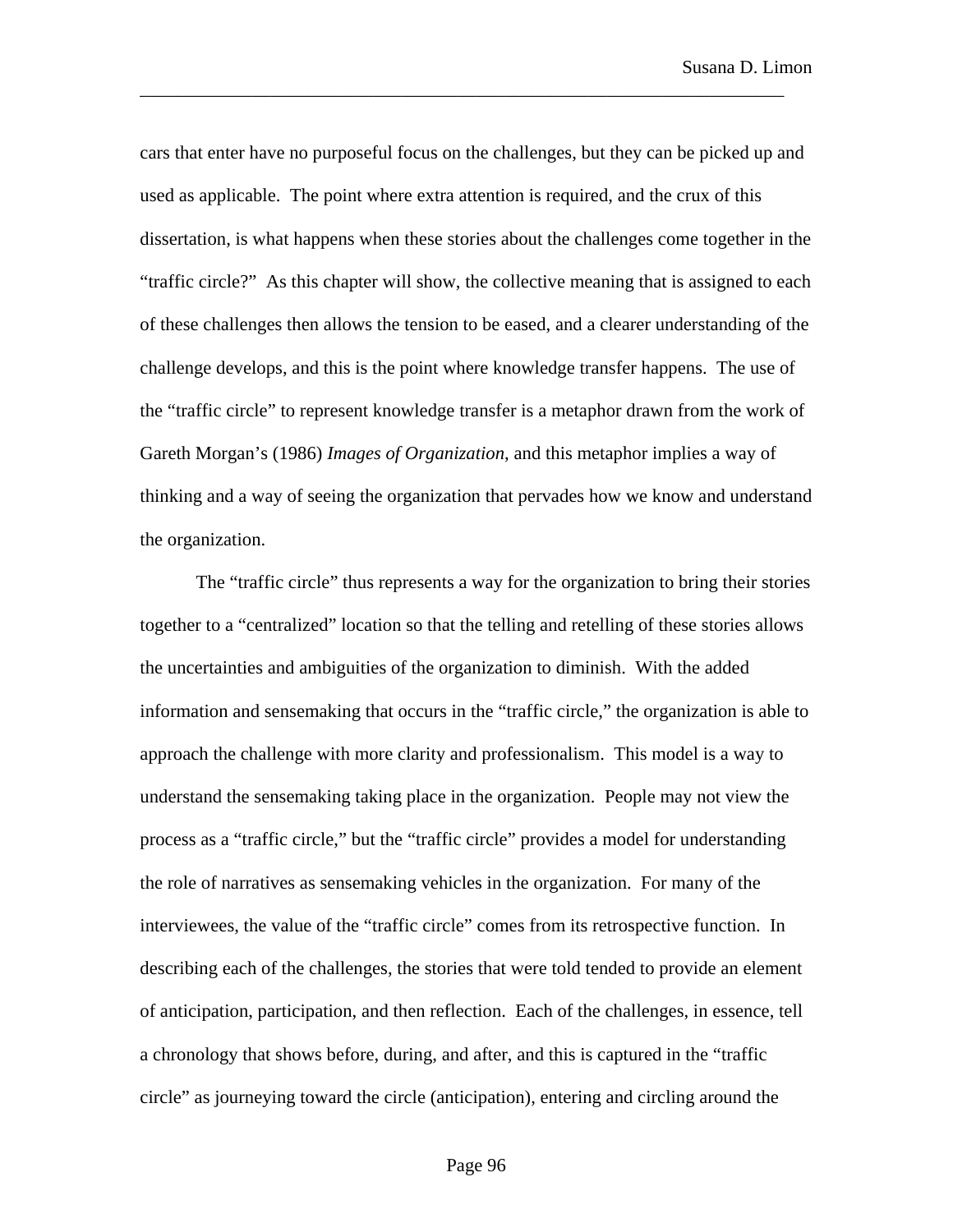circle (participation), and leaving the circle with added knowledge (reflection). The reflection aspects of the stories that were told in the interviews, and the participation in the "traffic circle" with the organizational challenges brought forward another phenomena that were born out in the stories that will be discussed below. It is of importance to note that not all stories actually enter the "traffic circle."

\_\_\_\_\_\_\_\_\_\_\_\_\_\_\_\_\_\_\_\_\_\_\_\_\_\_\_\_\_\_\_\_\_\_\_\_\_\_\_\_\_\_\_\_\_\_\_\_\_\_\_\_\_\_\_\_\_\_\_\_\_\_\_\_\_\_\_\_\_

Some stories may be of a personal nature, and these stories veer off in another direction before they actually enter the "circle." Other stories may enter the "circle" but because there aren't enough people "driving" these stories, they enter and leave without any meaning assigned to them. And other stories may enter on one "highway" but as they enter the "traffic circle," they may be assigned meaning to another "highway" or challenge. The "energy" that pushes these stories to the middle, or the center, is created by the telling and retelling of the stories, so that they create the narratives. This research does not attempt to categorize all of the stories that are told in an organization. This research collected common stories, and then found cumulatively common narratives, or challenges, and then looked at how these challenges were assigned meaning. It is important to note that the model above illustrates one traffic circle; that does not mean that only one circle is present and active in an organization. It is possible that an organization has many "traffic circles" operating at one time, and may have one centralized circle that is fed by the smaller circles. But the circles do illustrate the importance of "location" and physically being able to participate in a "circle." Because of the participation of certain persons on various committees in the organization, they have the ability to actively participate in various "traffic circles." Their "geography" or their "propinquity" allows a more active ability to collectively assign meanings in the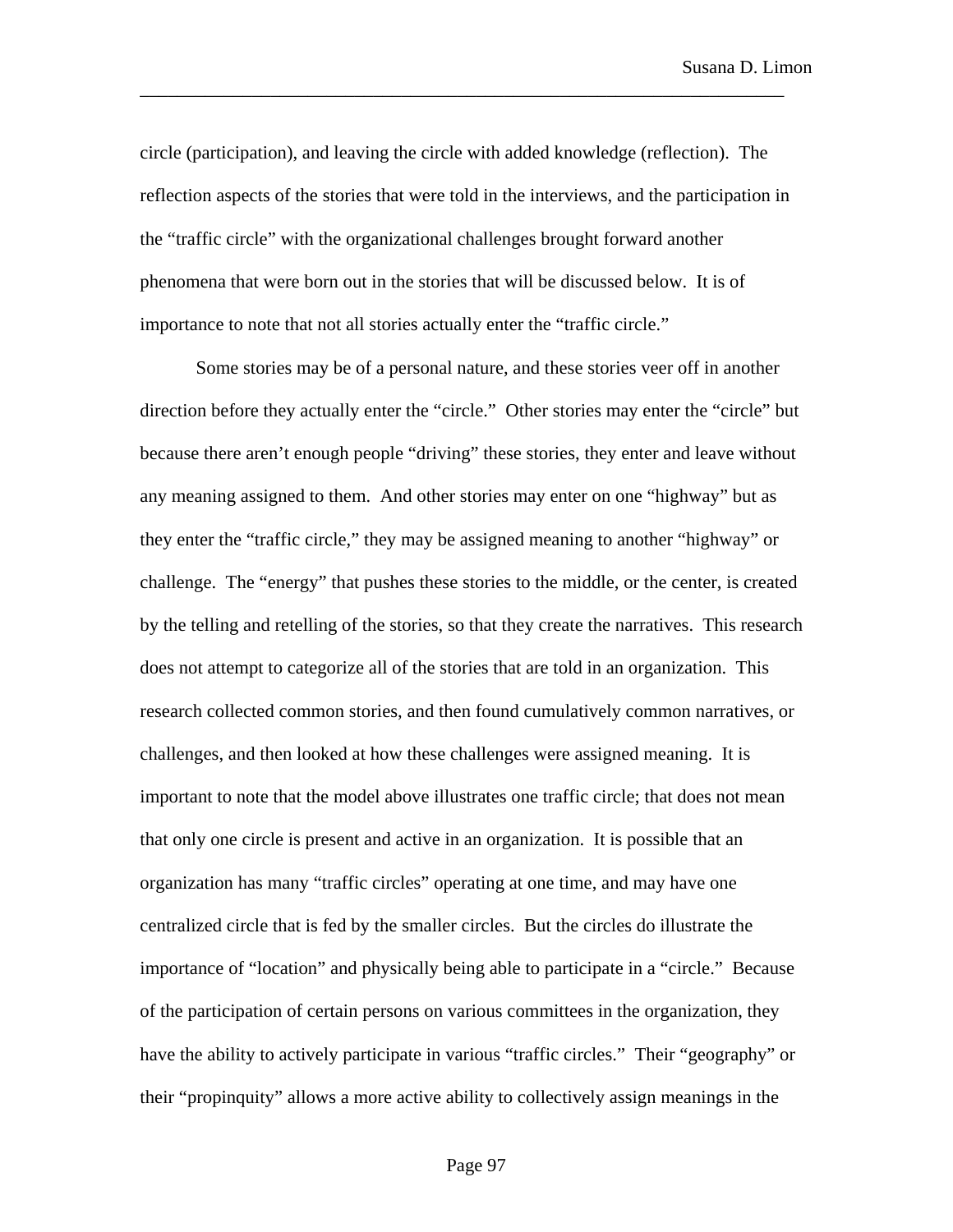traffic circles. There are many organizations that may attempt to control the "cars" that enter the "traffic circle" so that only ones with certain messages, either positive or negative, are circulating or being discussed.

\_\_\_\_\_\_\_\_\_\_\_\_\_\_\_\_\_\_\_\_\_\_\_\_\_\_\_\_\_\_\_\_\_\_\_\_\_\_\_\_\_\_\_\_\_\_\_\_\_\_\_\_\_\_\_\_\_\_\_\_\_\_\_\_\_\_\_\_\_

Although the challenges within the organization created tensions and ambiguities, the stories that were told in this organization tended to be "positive" in nature. As I mentioned in the methodology chapter, my interviews were not recorded, and the possibilities for "griping" or "venting" were present for the interviewees. However, as the challenges were discussed, the stories that were told reflected a pragmatic approach to the challenge, as more of a description, or more of reflection that is brought on with the wisdom of experience. Even when discussing the uncertain turbulent times of merging, the stories were told as one talks about growth, or perseverance, or determination. In the examples below, I will describe how the collective meaning was given to each of the challenges, and the stories that were told during the interviews will illustrate the retrospective understanding that was brought about by actively being able to participate in the "traffic circle" that is organizationally composed of sharing narratives. The collective assignment of meaning to each of the challenges is illustrated in the "traffic circle" model as a flow, or something that happens over time, so that as the new meaning is assigned, the stories can continue to circulate within the circle, or the stories can move out and come back in with new meaning.

### **6.2.1 Collective Meaning Assigned to Merger**

The consolidation of the organization has created new problems for the organization. Many of these problems were anticipated before the merger took place, and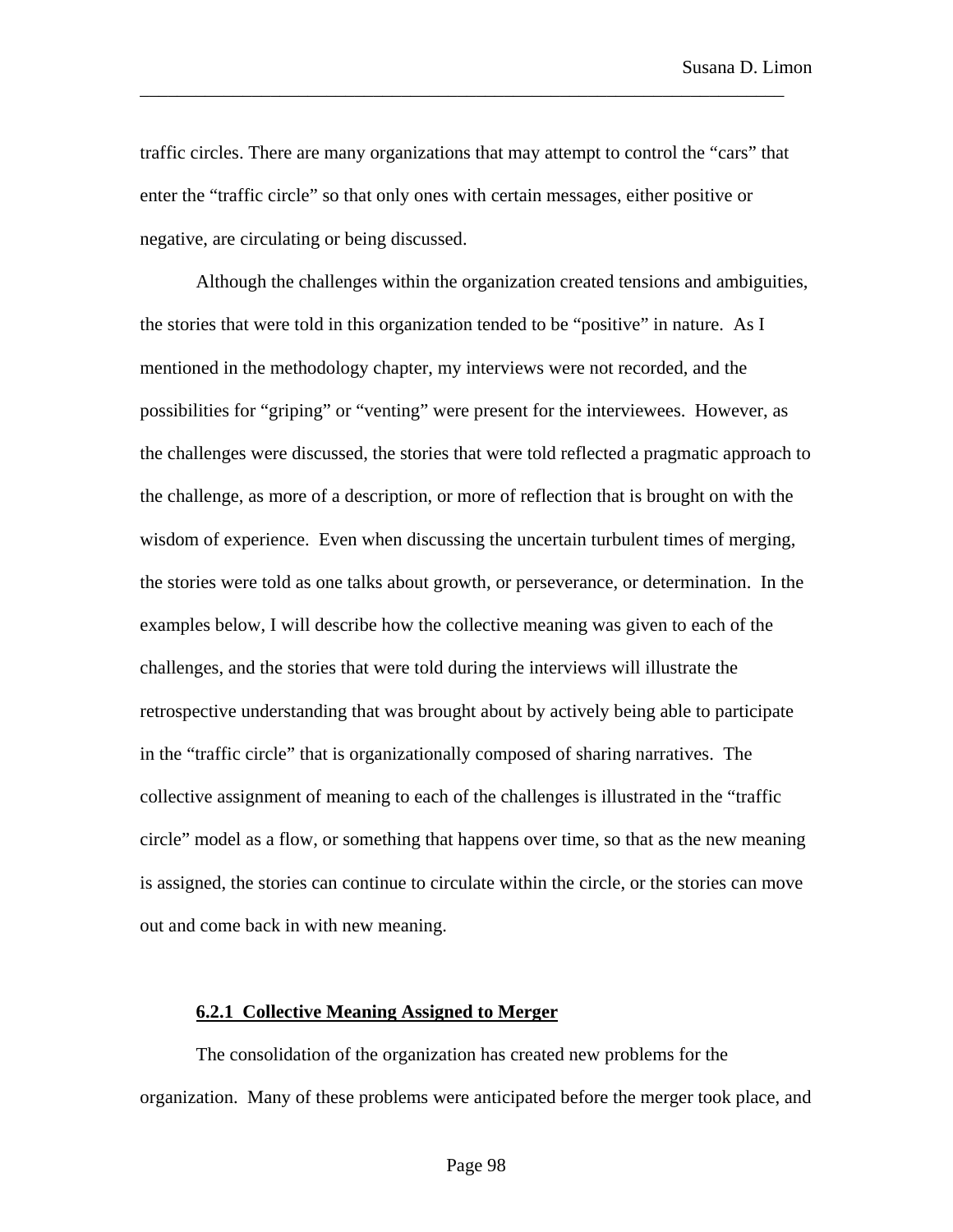several persons spoke of the "angst" that they felt before the merger began (field notes, 3/15, 4/6). The problem many people spoke of was the "headquarters focus vs. programs focus." With one large, centralized entity, there is ongoing work needed to balance the information needs of headquarters with the service delivery demands by the various satellite entities. The organization is currently focusing on standards accreditation, which necessitates many reporting documents from each of the service providers. Peters and Armstrong (1998, 75) explain, "Collaboration means that people labor together in order to construct something that did not exist before the collaboration, something that does not and cannot fully exist in the lives of individual collaborators." This concept of collaboration is used elsewhere in descriptions of "synergy," or, in the usage of the metaphor of jazz improvisation, to explain group innovation (Weick, 1998). Boje's (1991) work identifies narratives as a preferred mode for managers to use in these types of collaborative or "sensemaking" activities.

\_\_\_\_\_\_\_\_\_\_\_\_\_\_\_\_\_\_\_\_\_\_\_\_\_\_\_\_\_\_\_\_\_\_\_\_\_\_\_\_\_\_\_\_\_\_\_\_\_\_\_\_\_\_\_\_\_\_\_\_\_\_\_\_\_\_\_\_\_

By using the event narratives related to the consolidation of the organization, I was able to identify the assignment of meaning to this major event at many levels. Initially, people were concerned about the merger because, "we didn't know what the new organization would look like" (field interview, 2/28). In fact, research on mergers shows that one of the primary causes for failure of mergers is the cultural clash that results from bringing the groups together (Carleton & Lineberry, 2004). Additionally, it wasn't clear whether this merger was to create one large organization, or four entities that were "stapled together" in their organizational flow charts (field observations,  $3/17$ ,  $3/31$ , 4/6).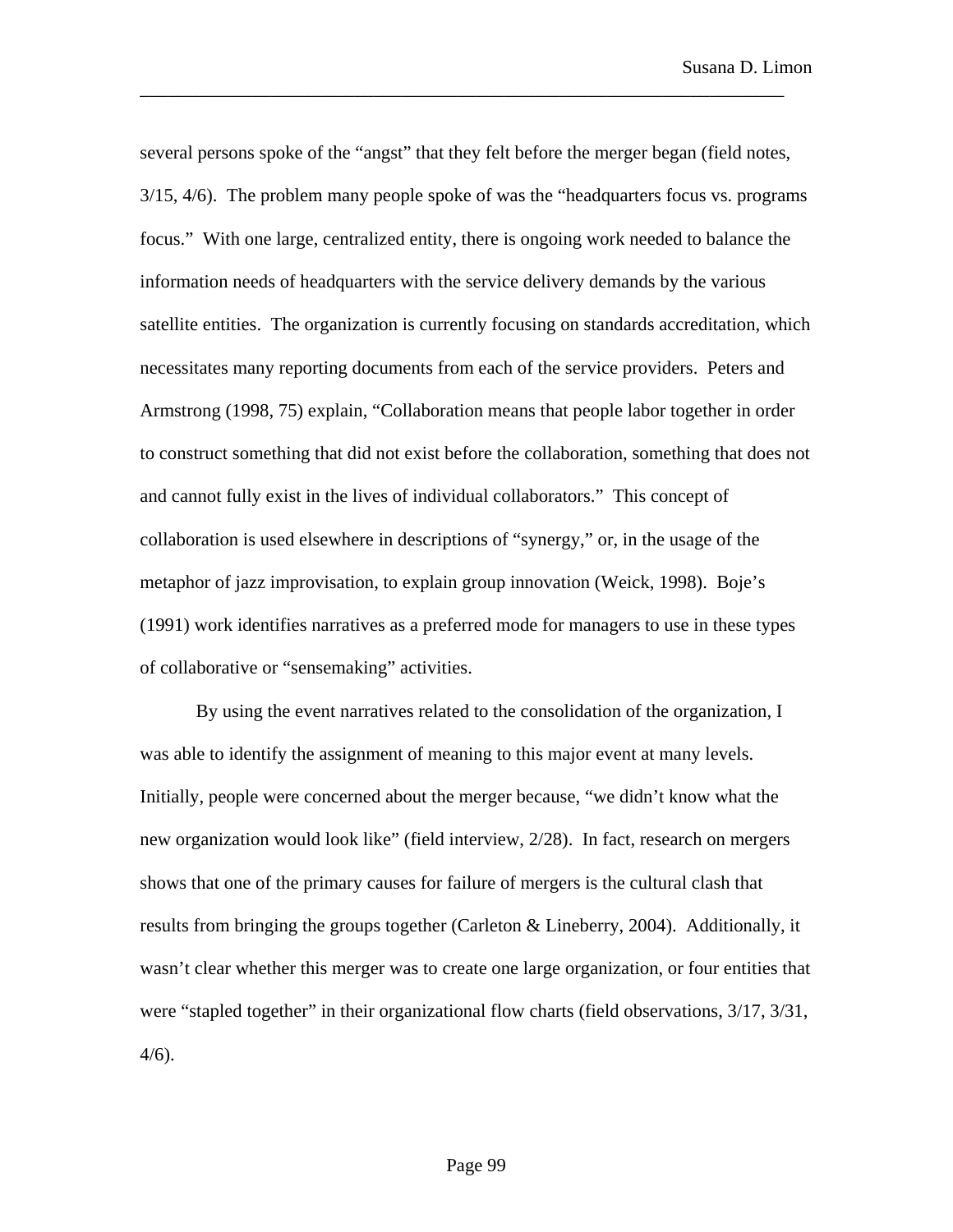There wasn't consistent language related to the merger. In various interviews, the merger was referred to as a consolidation, an acquisition, a combination, the joining together, a restructuring, one interviewee even referred to it as "an amalgamation of groups" (field interview, 3/8). Before the kick-off event to announce the consolidation of the organizations, a "Questions and Answers" document was developed. One of the questions in this document asked, "Why is this called a reorganization instead of a merger?" (SSC White Paper, 10/05). The answer stated, "A merger would have implied that all of the agencies were being melded into a new agency, while losing the unique identities of each. Instead, we are joining together to create a new corporation, Social Services for the Community. Each division will retain its unique services, programs, relationships, identity and mission within the new organizational structure." Even though this answer was included in the "Q & A" document from July, 2004, during my interviews in 2006, many managers insisted that the consolidation was actually a merger. In the March, 2006, PowerPoint presentation that was used for smaller groups, the Board of Directors, and more "town hall" meetings referred to the merging as a "restructuring" of the organization.

\_\_\_\_\_\_\_\_\_\_\_\_\_\_\_\_\_\_\_\_\_\_\_\_\_\_\_\_\_\_\_\_\_\_\_\_\_\_\_\_\_\_\_\_\_\_\_\_\_\_\_\_\_\_\_\_\_\_\_\_\_\_\_\_\_\_\_\_\_

Having no clear language to identify the action taking place with the entities only lent to confusion and some mistrust as to the outcome of the action. With more than a year into the consolidation, and most of the organizational energy devoted to central services, I observed through source documents (White Paper, 08/05 and PowerPoint presentation 03/06) and from interviews (field notes, 3/31, 4/27, 5/3, 5/10) that very little work has been given to program integration to avoid duplication of services. For example, medical services were still being provided by many of the organizations, and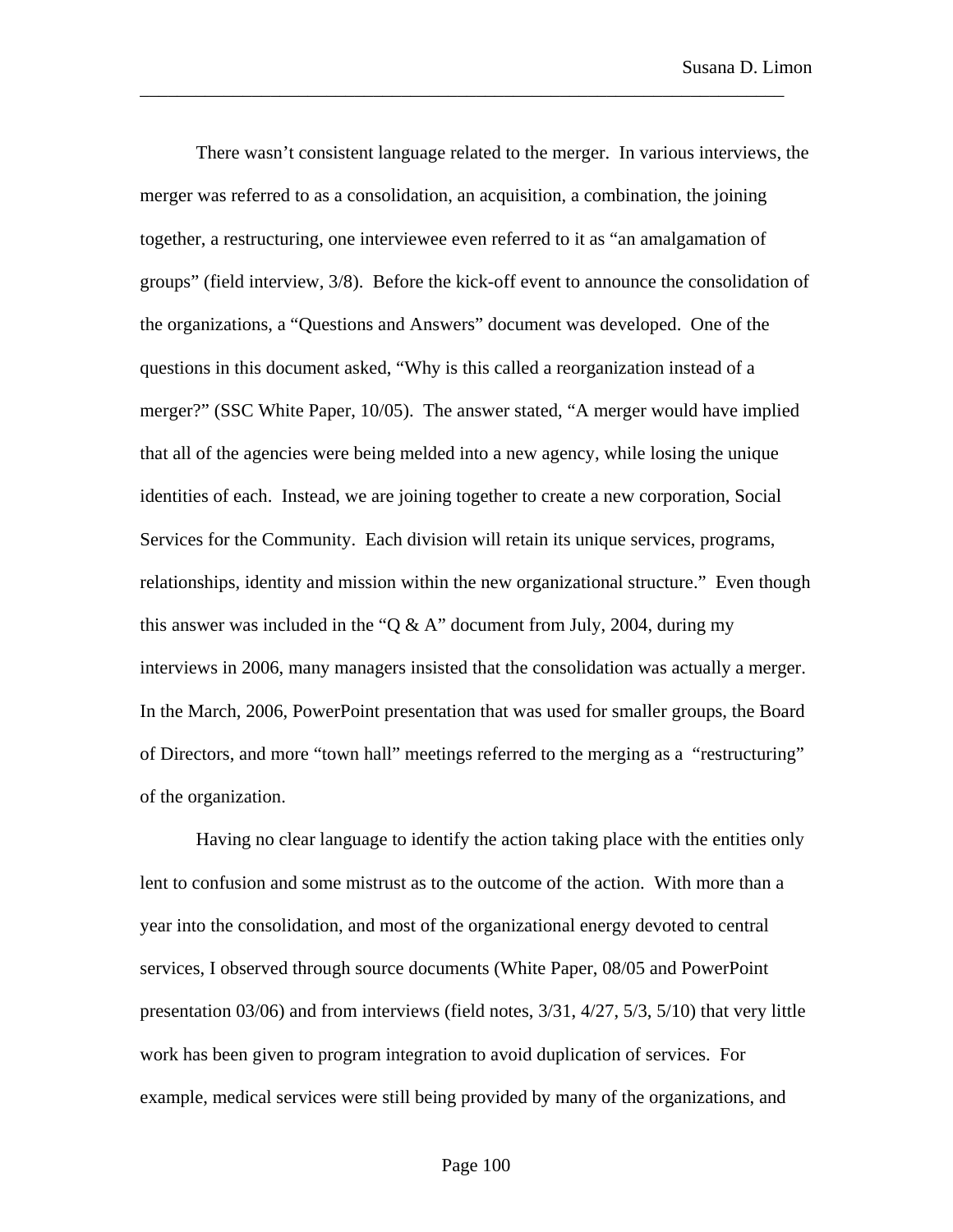food services were still being done by most of the entities (field interviews, 3/31, 5/3). For reporting purposes, divisional and regional managers are acutely aware of the merger, but besides the change in name, persons at the programmatic staff level have felt almost no change to their daily work (field notes, 3/8, 3/15, 3/17, 4/27). For example, two interviewees talked about attending a fundraising event for the newly merged organization, and were "corrected" on the organization's name by long-time funders who still identified their giving with the original name (field notes, 3/17, 4/6).

\_\_\_\_\_\_\_\_\_\_\_\_\_\_\_\_\_\_\_\_\_\_\_\_\_\_\_\_\_\_\_\_\_\_\_\_\_\_\_\_\_\_\_\_\_\_\_\_\_\_\_\_\_\_\_\_\_\_\_\_\_\_\_\_\_\_\_\_\_

However, in reflecting on the progress of the merger, many people felt that the "growing pains" were almost over by pointing out the organization's ability to recruit new hires into key management positions from the private sector. Although several of these individuals took huge pay cuts to come work for the organization, their reputation and experience brought in a renewed "breath of fresh air" right at a time that the organization needed it the most (field interview, 4/6). One seasoned employee, speaking of a new managerial hire said, "I can't believe we really got him! Who knew he would give up his private sector gig and come for work us!" (field interview, 4/6). The placement of this key managerial hire was a critical turning point identified by many interviewees for proceeding with the consolidation of additional functions (field notes, 4/6, 4/11, 5/17). Others mentioned the professional skills of many of their managers, with their excellent legal and accounting expertise. One person commented on his supervisor, "He could make so much more out in the private sector. I hope he won't be wooed away" (field interview, 4/27). This desire to capture new people with "highly professional" skills, and retain the ones already in place, was repeated many times in the interviews (field notes, 3/17, 3/31, 4/27). Part of the collective assignment of meaning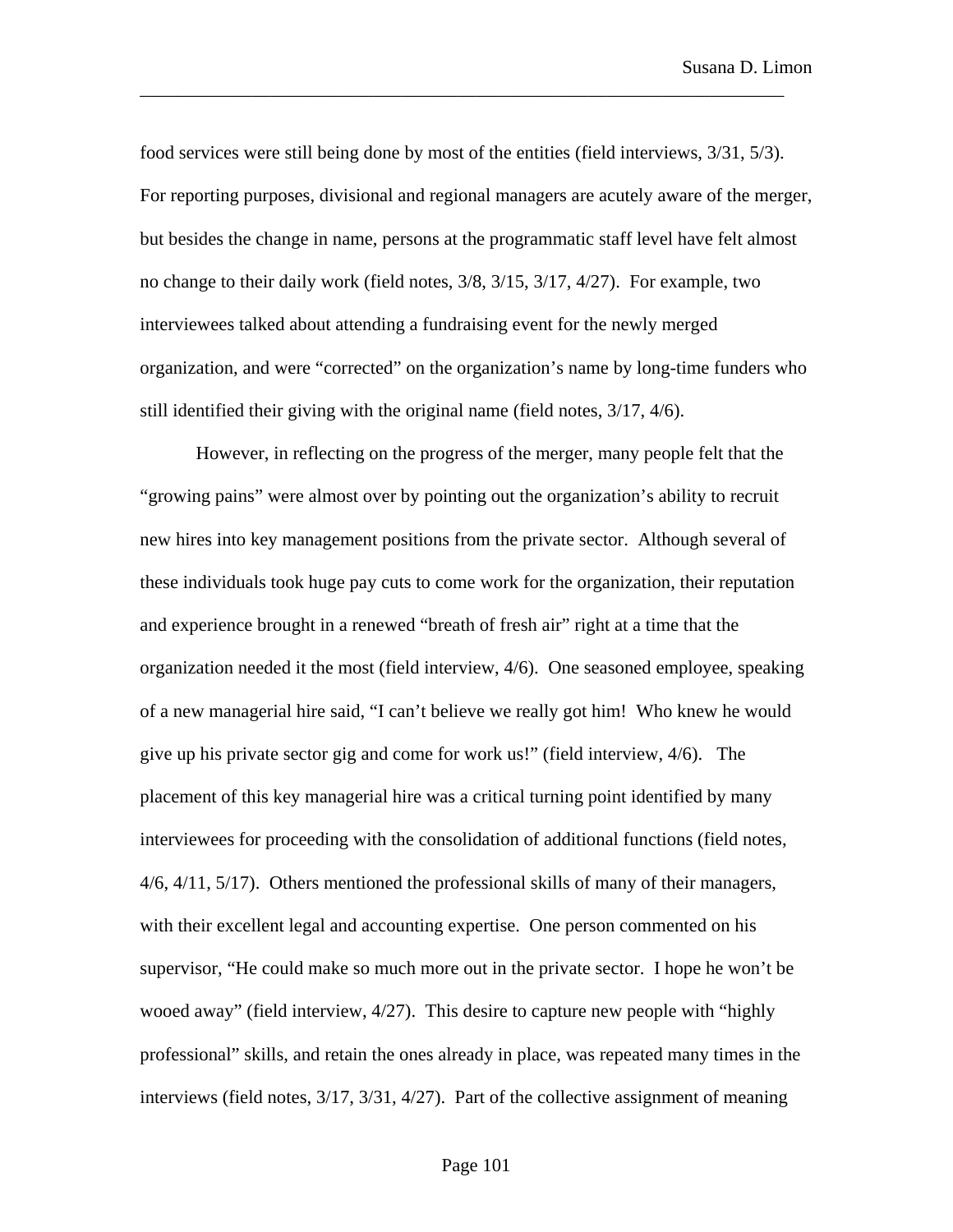that is taking place is focusing on the quality of new hires as a positive transition point for the new organization. The stories of the new hires are circulating in the "traffic circle," but they are being "plucked out" and assigned to the challenge of the merger.

\_\_\_\_\_\_\_\_\_\_\_\_\_\_\_\_\_\_\_\_\_\_\_\_\_\_\_\_\_\_\_\_\_\_\_\_\_\_\_\_\_\_\_\_\_\_\_\_\_\_\_\_\_\_\_\_\_\_\_\_\_\_\_\_\_\_\_\_\_

I was able to observe the effects of change on the new organization as it had to alter one of its major administrative professional functions. In the time that I was doing my interviews, the organization was implementing a new budgeting system. Although other functions, such as payroll and hiring, had been centralized into the one new organization, the challenge of creating one budget with similar coding categories proved to be a tremendous functional learning curve for each level of the organization. In order to implement the new system, a mandatory training was held for the program directors. In order to submit a budget, each program director was required to learn the new coding structures and enter these numbers, with a very short turn-around time. The training was an attempt at uniform integration of a functional process. In the context of my research, it was initially seen as a tool to embed a knowledge transfer flow across the organization. However, the formal attempt was circumnavigated by many of the interviewees with an informal network of contacts.

Several of my interviews needed to be postponed as the directors attended to the urgent issue of providing the numbers in the new budgeting system. I followed up with two of the persons who had been interviewed during this stressful time, and asked them how they had adapted during the reporting period. Both of them spoke of the importance of the information technology personnel to help them adapt to the new system. This isn't surprising, since O'Dell (1998) notes, "It is no coincidence that information technology has blossomed at the same time that knowledge is becoming recognized as the most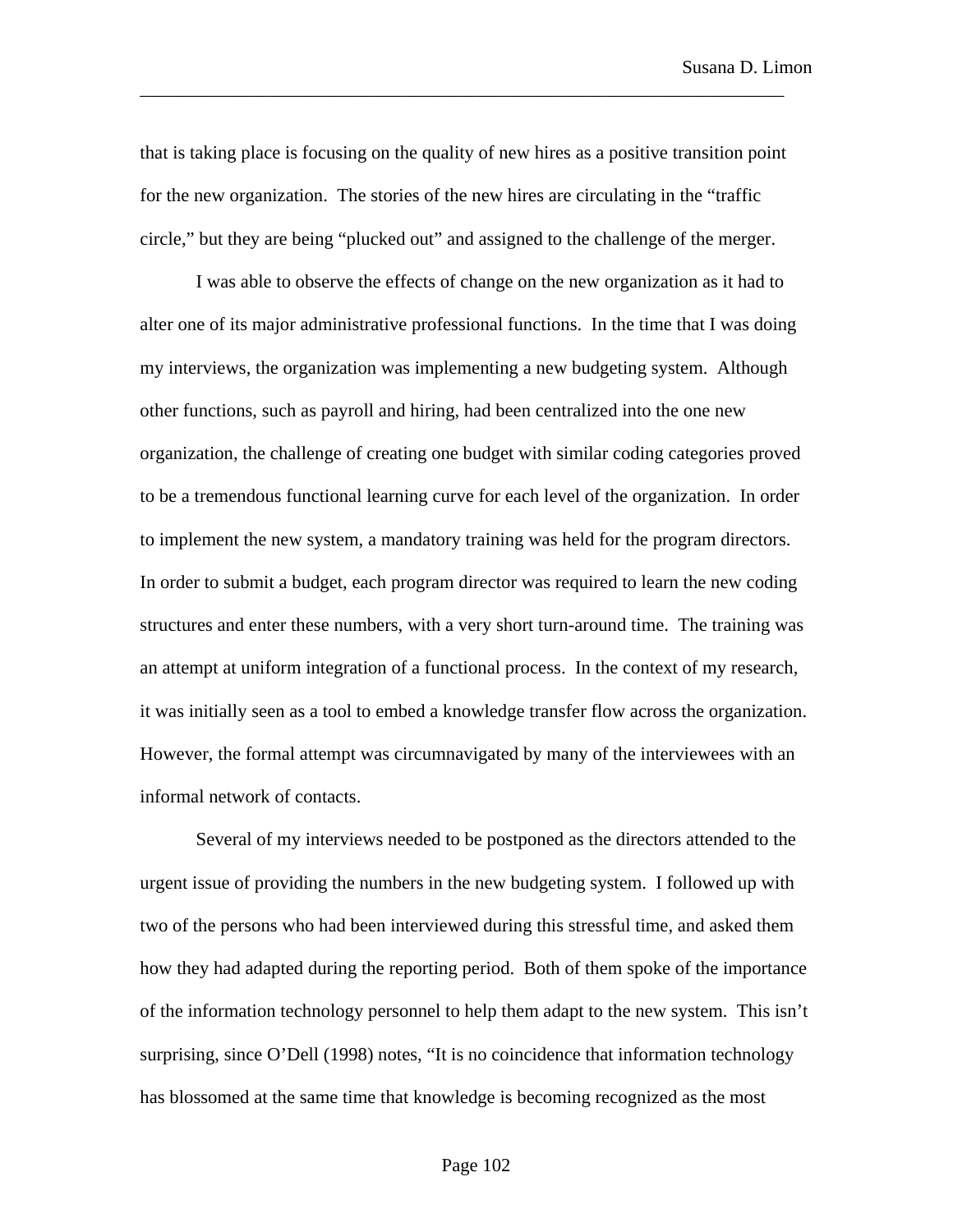valuable of a firm's asset. We have grown to covet even more access to information and other people's knowledge."

\_\_\_\_\_\_\_\_\_\_\_\_\_\_\_\_\_\_\_\_\_\_\_\_\_\_\_\_\_\_\_\_\_\_\_\_\_\_\_\_\_\_\_\_\_\_\_\_\_\_\_\_\_\_\_\_\_\_\_\_\_\_\_\_\_\_\_\_\_

The interviewees also relied heavily on their web of knowledge to ascertain what deadlines were truly "set in stone" and which ones could be altered. Many persons spoke of the benefit the new forecasting system would be once all the data was entered by the various "cost centers," but the demanding turn-around time for numbers, and the inability to upload the information even after it was entered, meant that the interviewee had to rely on a web of knowledge already in place. Given the unsettled nature of the consolidation, the narratives described to me during the interviews provided a unification factor to organize "temporal experiences into meaningful wholes" (Glover, 2004). The stories about budgeting accomplished two things. One is the navigation of the budget process, a crucial part of making sense of the merger. The other is the role of narratives more broadly, in transferring knowledge outside of the formalized processes.

Even with the budgetary woes, more reflection was provided by other interviewees who talked about how they were won over by the consolidation when they saw their leave days grow (field notes, 3/8, 3/15, 3/29). Though not an intentional "bone" thrown to the employees, the action to combine the four personnel systems, and bring the best from each, created a bridge for many people who were ambivalent about the consolidation (field interview 5/17). The planning team in charge of structuring the consolidation felt that it was necessary to provide an "early victory" to the employees (White Paper, 08/05). By focusing on the vacation days for all employees, the organization was able to roll out a positive "first step" in the consolidation (field interview, 5/17).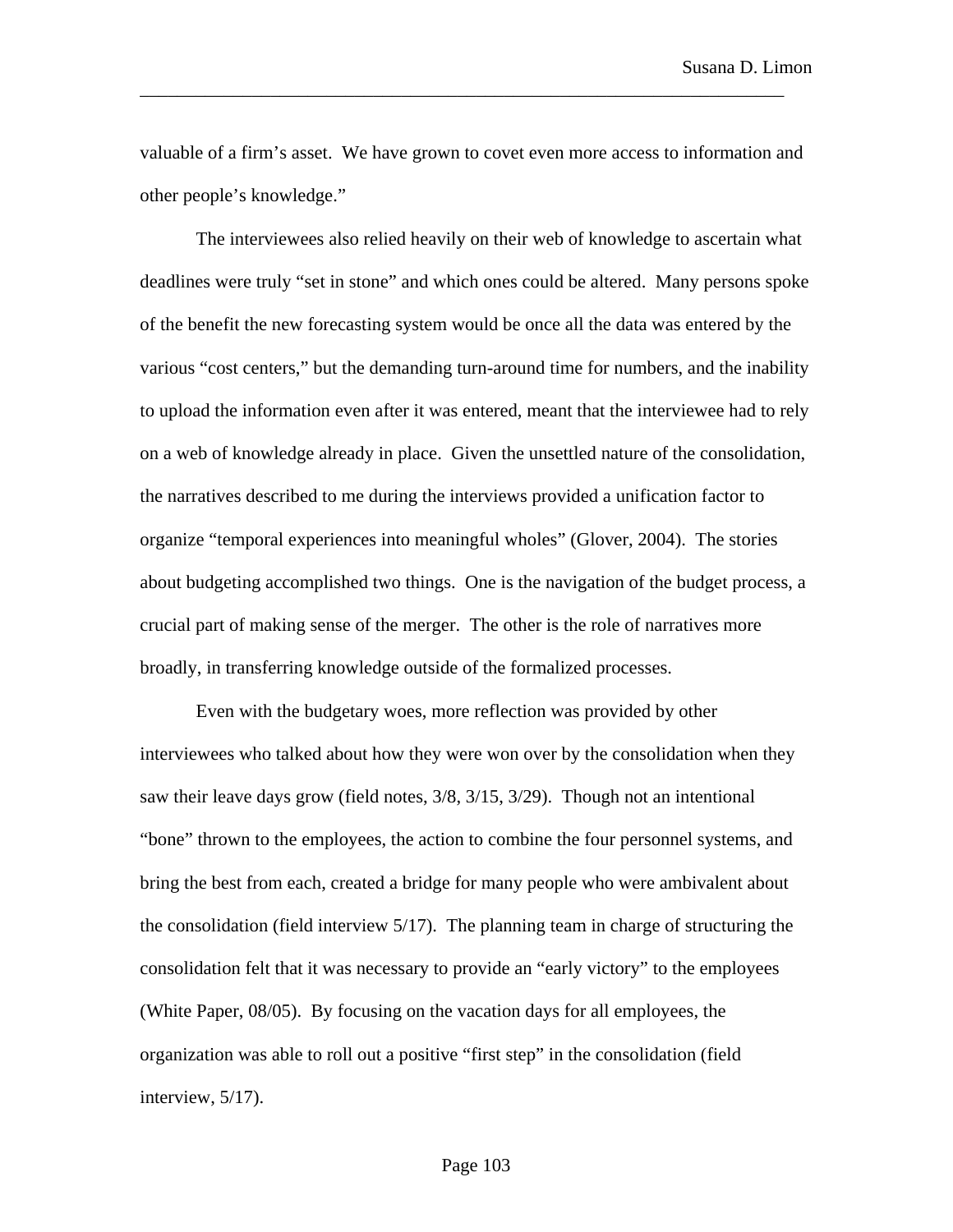The frustration felt by many employees when the consolidation was introduced was displaced by a greater understanding for the need to consolidate. For example, one employee had worked at the organization for over ten years and was fearful of a new leave structure that wouldn't take into account his years of service (field interview, 3/29). However, once the new leave was rolled out, he said he had more vacation time that was his to take, instead of some of the Federal holidays. As more employees gained the new vacation/leave benefits, they came to support the consolidation. Some said that this recognition made them feel more "professional" and that their needs were being taken into account (field interviews,  $3/15$ ,  $3/29$ , Staff Retreat –  $6/7$ ).

\_\_\_\_\_\_\_\_\_\_\_\_\_\_\_\_\_\_\_\_\_\_\_\_\_\_\_\_\_\_\_\_\_\_\_\_\_\_\_\_\_\_\_\_\_\_\_\_\_\_\_\_\_\_\_\_\_\_\_\_\_\_\_\_\_\_\_\_\_

One of the benefits of the larger organization for many of the persons interviewed has been the possibility of shifting positions, either laterally or as a promotion, within the newly consolidated organization. In speaking with persons who had been with the organization more than ten years, one of the strengths of the organization that they identified was their desire to keep working at SSC because they could shift into other jobs if they needed a new challenge, and they were able to rise through the ranks quickly (field notes, 3/31, 4/6, 5/10). This was revealed by several interviewees as they walked me through their employment history with the organization (field notes, 3/8, 3/17,3/31, 4/27). This ability to move up or laterally within the organization was identified and assigned a positive meaning by the persons in the organization, and was seen as a benefit of the merger, as well as a tool for recruiting new hires and retaining current employees.

With the doubling of the organization, I was able to hear many stories during the interviews of persons who had been given new opportunities in the consolidated structure. For example, one person, who just three years ago was working as a case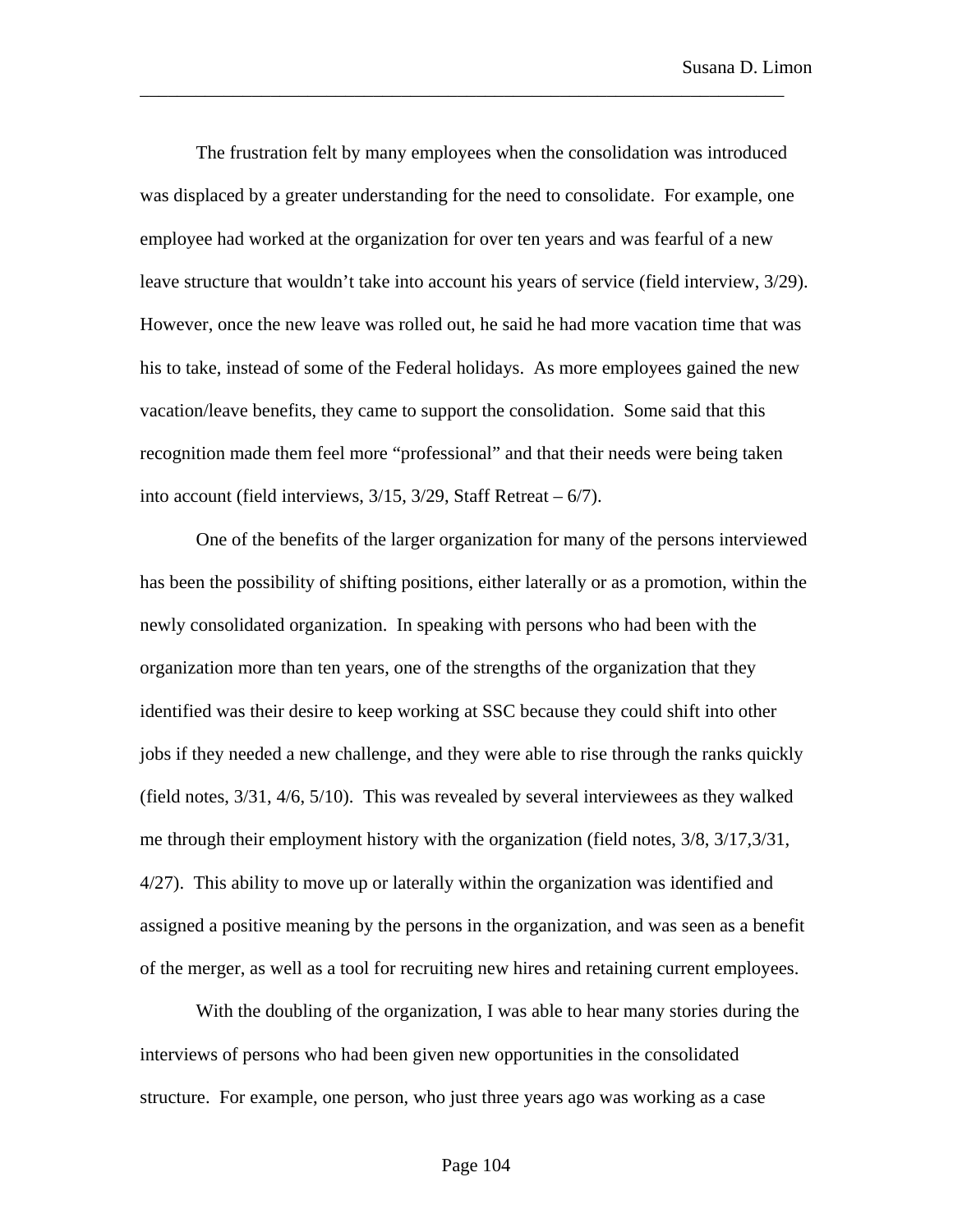worker, was now the shelter director (field notes, 3/8). Another person, who had been brought on as a secretary four years ago, was now coordinating the food distribution for six shelters (field notes, 3/31). Many of the persons interviewed had taken on a new position, or a new title, or had changed positions in the last two years (field notes, 2/28, 3/29, 3/31, 4/27). This "hindsight" reflection by these individuals revealed that they hoped the consolidation would provide these kinds of opportunities, and they were relieved that many had benefited from these opportunities. This was seen by many as a chance and opportunity to grow professionally, and because of this, the merger was viewed by several people differently. Where they originally were frustrated with the uncertainties in the organization, the larger organization, with its size for advancement, was now viewed as "a reason to stay" (field interview, 3/29).

\_\_\_\_\_\_\_\_\_\_\_\_\_\_\_\_\_\_\_\_\_\_\_\_\_\_\_\_\_\_\_\_\_\_\_\_\_\_\_\_\_\_\_\_\_\_\_\_\_\_\_\_\_\_\_\_\_\_\_\_\_\_\_\_\_\_\_\_\_

In the midst of the merger, there was a facilitating group brought in to help with the logistics of the merger. The group changed while the merging was still unfolding. This change was identified as creating a tremendous "amount of lost energy for the organization" (field interview, 3/17). As persons have told and retold the story of how the merger took place, they identified the importance of having a singular group lead the effort to maintain the focus and energy of the group. The merger was described as "a slowly developing storm. . . everyone knew it was coming, but not sure where it was going to hit and what would happen," (White Paper, 10/05). Additionally, there was weariness in the telling of the merger by many of the interviewees. One manager identified the merging process as "painfully slow" and many others said, "There were too many things changing at once" and "There was just too much going on." (field interviews, 3/8, 3/17, 4/6).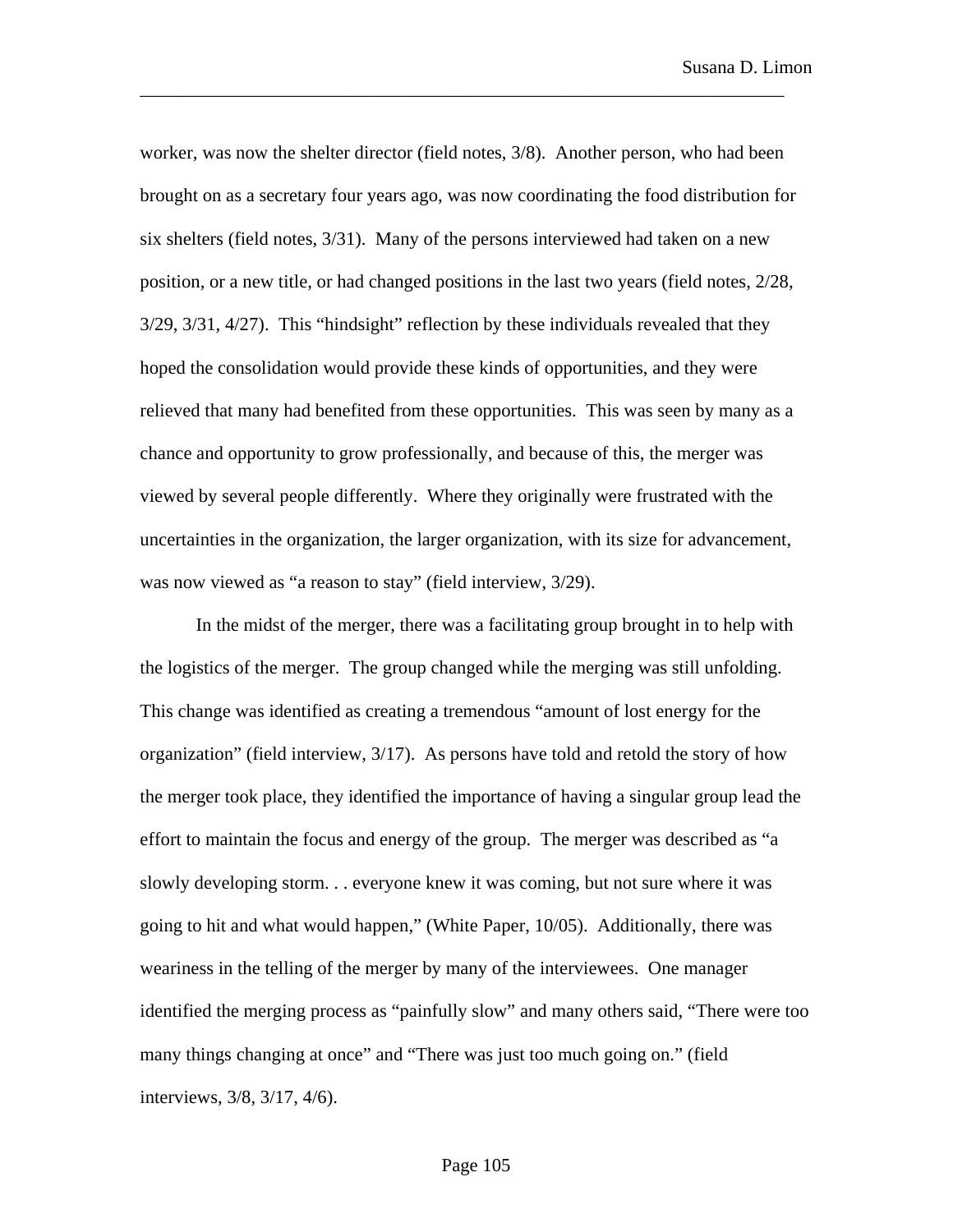The collective meaning assigned to the pace of the merger showed that people were frustrated with how long it took to make some changes, and then once a decision was made, the decision had to be implemented immediately. The delays in hiring key people "were a lost opportunity to give stability and direction to the merger," (White Paper, 10/05). Many people wished for more "forecasting" ability in the organization, and felt "incredible reporting angst" about systems that needed quick implementation (field interview 3/31). For example, one interviewee told me about being asked to give a budget report by Friday afternoon, but she only got the message on Thursday morning (field interview, 3/17). She said, "It would not be a problem with the old system, I could punch in a couple of keystrokes and send them their report." However, with the new system, the ability to generate reports quickly was several months away, and yet the need for these reports was urgent for the "roll-out." At a different site, another interviewee recounted her embarrassment at having to cancel our interview twice because her supervisor kept giving her only a day's notice of a mandatory budgetary request which would coincide with our scheduled appointments (field interview, 4/27). These stories illustrated the intense pressures and tension felt by people as changes were being implemented, but reflected an understanding in hindsight for the benefits of the changes. By talking about the merger, and the reporting requirements attached to the merger, these interviewees were able to move to a common point of understanding toward the merger, and were able to see the professional opportunities that the larger agency provided (field notes, 3/8, 3/17, 3/31, 4/27).

\_\_\_\_\_\_\_\_\_\_\_\_\_\_\_\_\_\_\_\_\_\_\_\_\_\_\_\_\_\_\_\_\_\_\_\_\_\_\_\_\_\_\_\_\_\_\_\_\_\_\_\_\_\_\_\_\_\_\_\_\_\_\_\_\_\_\_\_\_

The examples above illustrate the ongoing tension that still exists within the organization of wanting the merger to be complete, but having only parts of the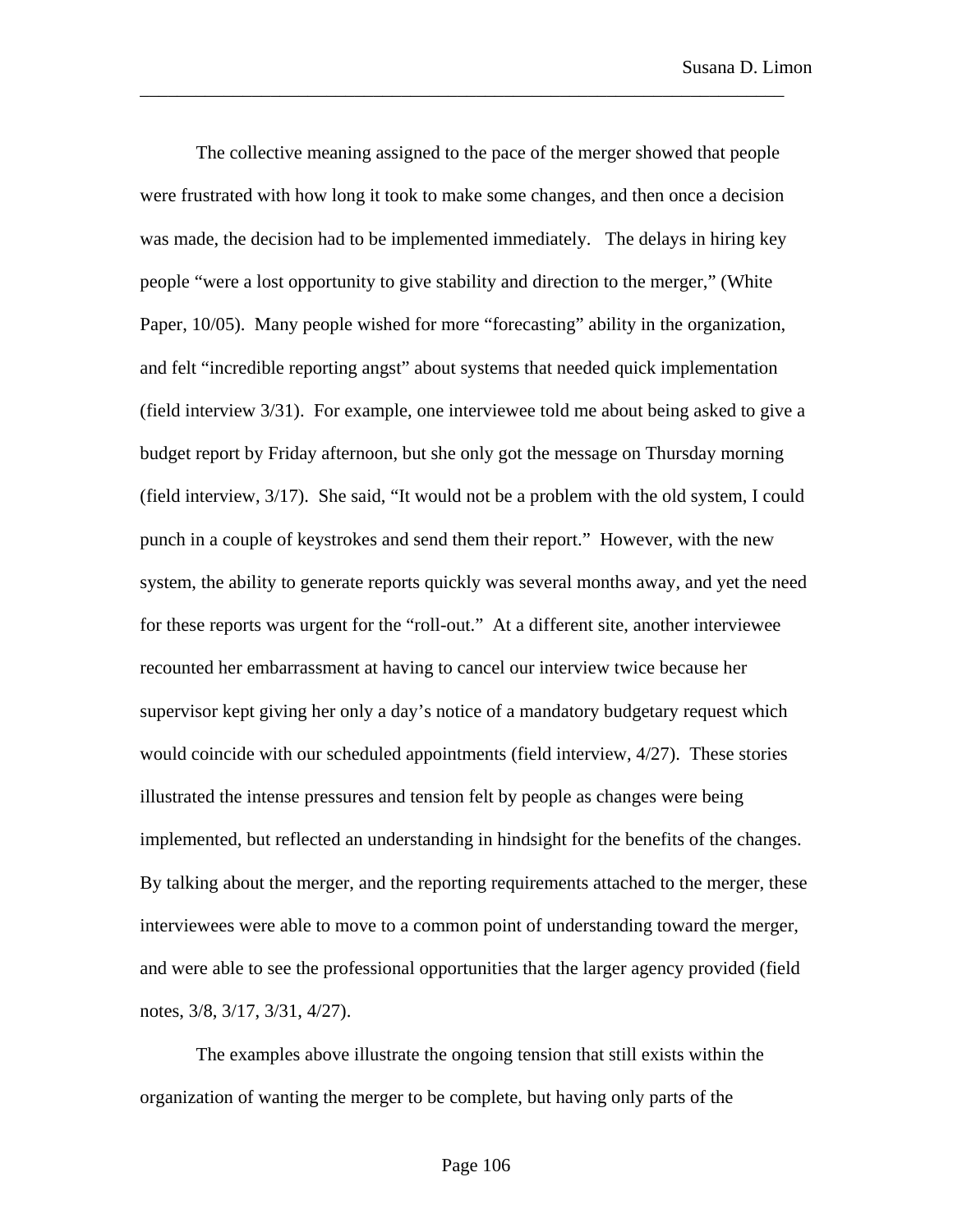organization truly merged as one. The narratives related to the challenge of truly merging reflected an optimism that coordination was improving, but observations of processes in place, and interviews with managers showed that the merger was complete at the human resources level, but the area of program integration was going to present a much greater challenge (PowerPoint, 03/06, field notes, 3/31, 4/27, Staff Retreat – 6/7). These examples also illustrate the interrelatedness of the challenges, with stories beginning to tell about the merger, and yet emphasizing later the value of professionalism. The interviewees attempted to reconcile the direction that the organization was hoping to move in, with the unease and ambiguity that continued for many months into the consolidation. Although the organization had hoped to move quickly with the reorganization (White Paper, 08/05), the reality was that many vicepresidents and managers left, leaving the reporting lines uncertain. In the end, this proved beneficial to many of the persons who I interviewed because they had been given opportunities to rise in the organization with the vacancies available. The stories told by the interviewees identified a cumulative effect from the organizational narratives, so that as the stories and narratives came together and were told and retold, the challenges took on new meanings, and people were able to take these new meanings to help them deal with the challenges.

\_\_\_\_\_\_\_\_\_\_\_\_\_\_\_\_\_\_\_\_\_\_\_\_\_\_\_\_\_\_\_\_\_\_\_\_\_\_\_\_\_\_\_\_\_\_\_\_\_\_\_\_\_\_\_\_\_\_\_\_\_\_\_\_\_\_\_\_\_

### **6.2.2 Collective Meaning Assigned to New Employees**

As a result of the merger, the organization must address the accreditation requirement. For the organization, this means that it will need to address the challenge of hiring and promoting based on experience and education. Many of the employees in the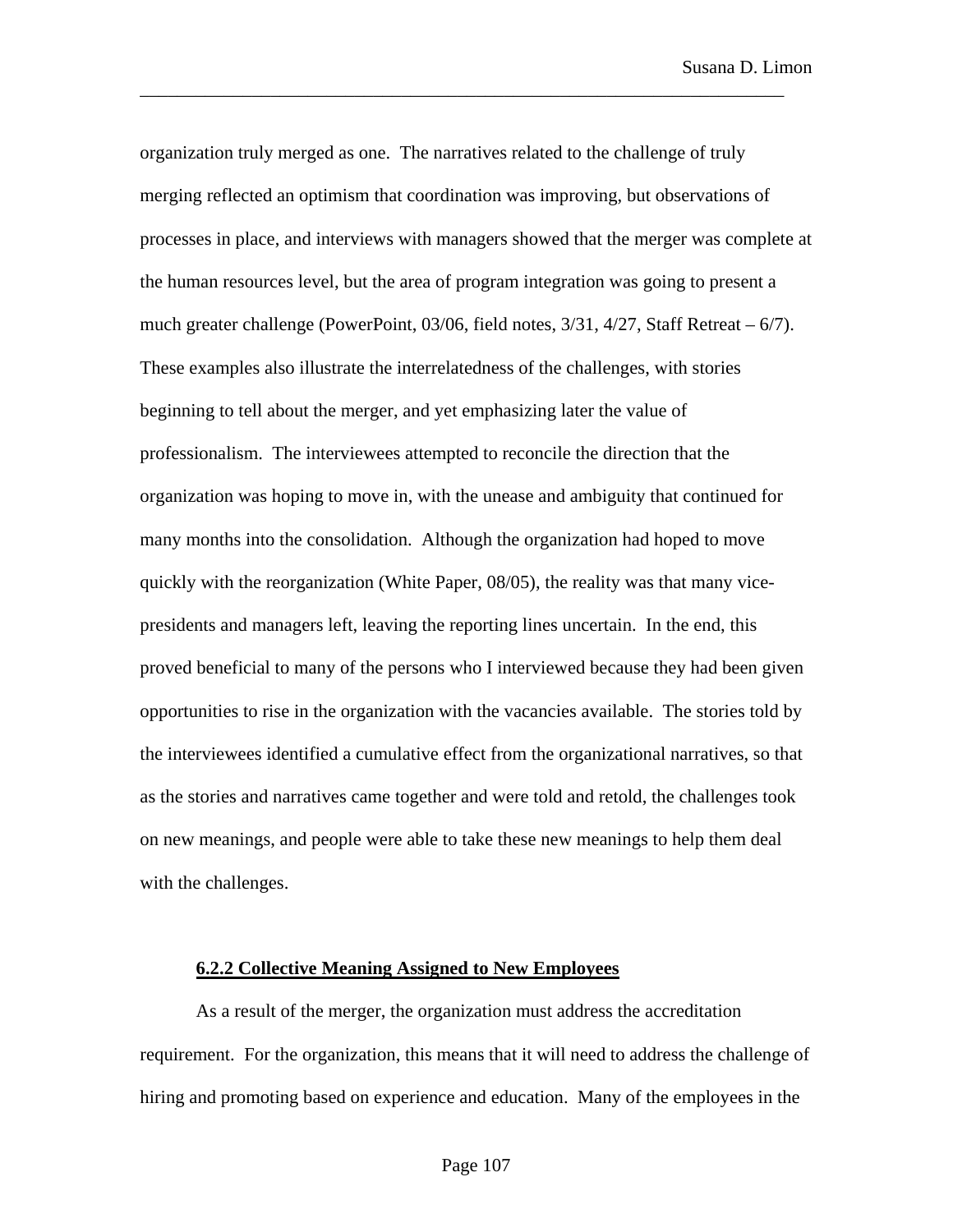organization were original recipients of the social services. These "para-professionals" bring on-the-job and real-world experience to the profession, but may lack the educational requirements. As the organization continues to expect more reporting functions from the employees in order to meet accreditation and funding requirements, which are linked to their ability to obtain Federal and state funding, many of these paraprofessionals are feeling a shift in their time commitments to focus more on computer time instead of service delivery time. This was told to me by both supervisors and paraprofessionals (field notes, 3/8, 3/17, 3/29, 3/31, 4/27), and was noted as a source of tension for them. The publications for the organization, including the Annual Reports and the quarterly newsletter, include the symbol of accreditation on the back of the documents.

\_\_\_\_\_\_\_\_\_\_\_\_\_\_\_\_\_\_\_\_\_\_\_\_\_\_\_\_\_\_\_\_\_\_\_\_\_\_\_\_\_\_\_\_\_\_\_\_\_\_\_\_\_\_\_\_\_\_\_\_\_\_\_\_\_\_\_\_\_

Several interviewees reported that they were not very good with computers, and felt more comfortable with people (field notes, 3/8, 3/29, 3/31). The tension they experienced in their professional environment related to more and more of their work day requiring reports that needed to be completed on the computer (field notes, 3/8, 3/31). This "tug-of-war" between paper and people was an ongoing tension that was expressed often when people were describing how they had been brought into the organization. Part of the challenge of rising up into the organization was the shift of responsibilities to more reporting and less time with people (field notes, 3/8, 3/29, 3/31). Two of the people who I interviewed spoke about the pride they felt at being able to "climb the organization's ladder" and yet the price they felt they paid to do this was being farther away from the people who they enjoyed working for, (field notes, 3/31, 4/27). As one manager put it, "You sure have a better view up here, but you sure miss having the 'eye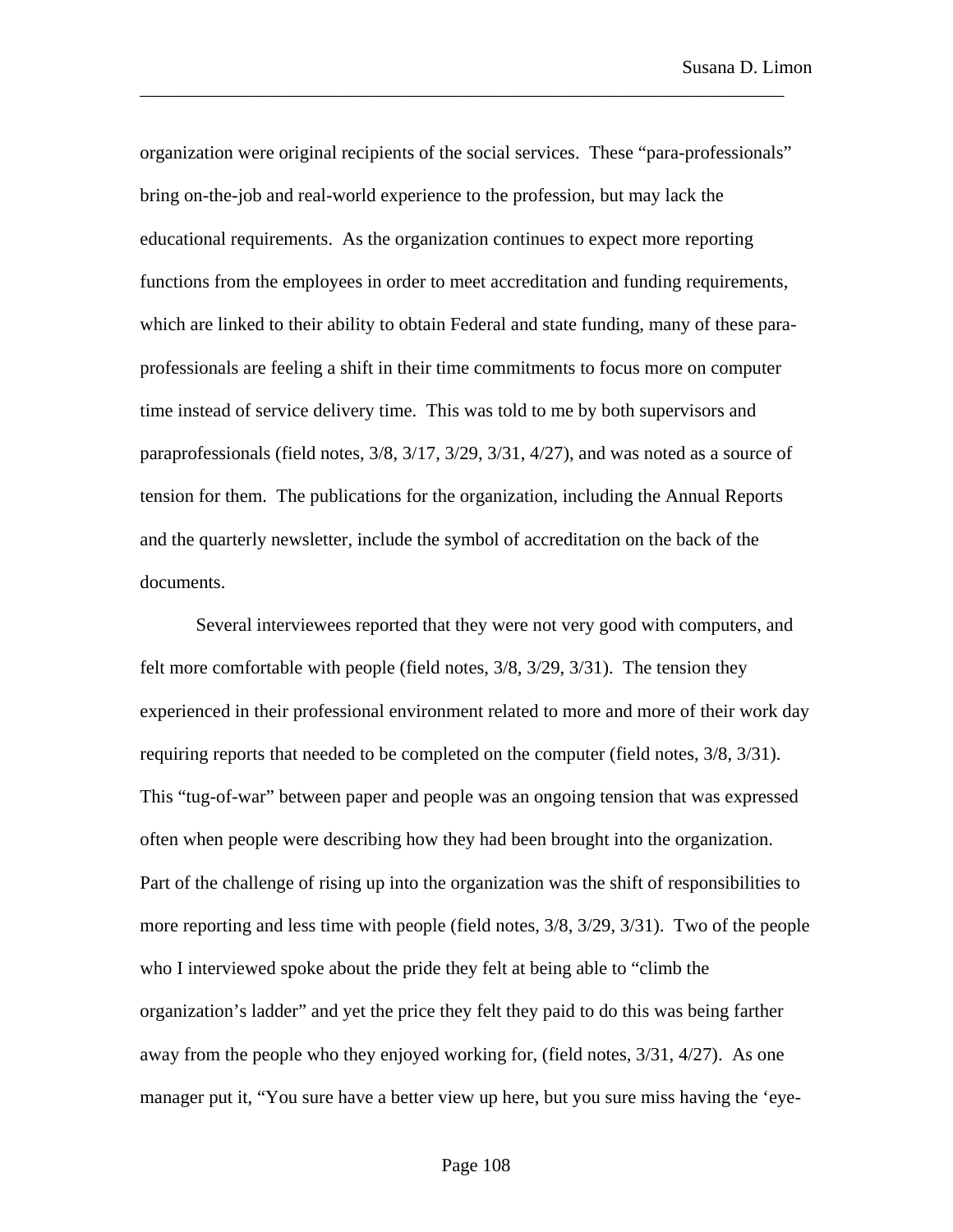level' contact," (field interview, 3/17). As these stories were told in the interviews, the collective assignment of meaning that was giving to this shift in responsibilities showed a concession that these types of trade-offs needed to be made, but I also observed a wistfulness in the descriptions of how much of their time had been spent "actually helping people," (field interview,  $3/31$ ).

\_\_\_\_\_\_\_\_\_\_\_\_\_\_\_\_\_\_\_\_\_\_\_\_\_\_\_\_\_\_\_\_\_\_\_\_\_\_\_\_\_\_\_\_\_\_\_\_\_\_\_\_\_\_\_\_\_\_\_\_\_\_\_\_\_\_\_\_\_

The values described in the narratives also included a deep sense of loyalty to the organization. Although many people mentioned a concern with their salary and pay scale, an ongoing point of contention for persons in the service industry, there was a commitment on the part of the interviewees to see the consolidation through, and work toward the mission of the organization (field notes, 3/8, 3/15, 3/17, 3/31, 4/27). As an example of the pay, a shelter manager with twenty years of experience in the organization is making around \$28,000 in the District of Columbia (field notes, 3/17). It's likely that persons working in a nonprofit capacity are inherently committed to their work, and come to the calling from a deep sense of conviction. Though loyal and committed to the mission of the organization, many managers were concerned about turnover within the organization, especially for positions requiring a master's of social work (MSW) degree (field notes, 3/8, 3/17, 3/29).

The conversation I had with a shelter director highlighted the importance of "realworld" experience compared to " book knowledge" when it came to keeping persons at that level. The director viewed both types of "knowledge" as necessary to being able to operate professionally and "get the job done" (field interview, 3/8). The tension described between persons with various skills was one acutely evident from the Board of Directors all the way down to the shelter directors (field notes, 3/8, 3/29). As many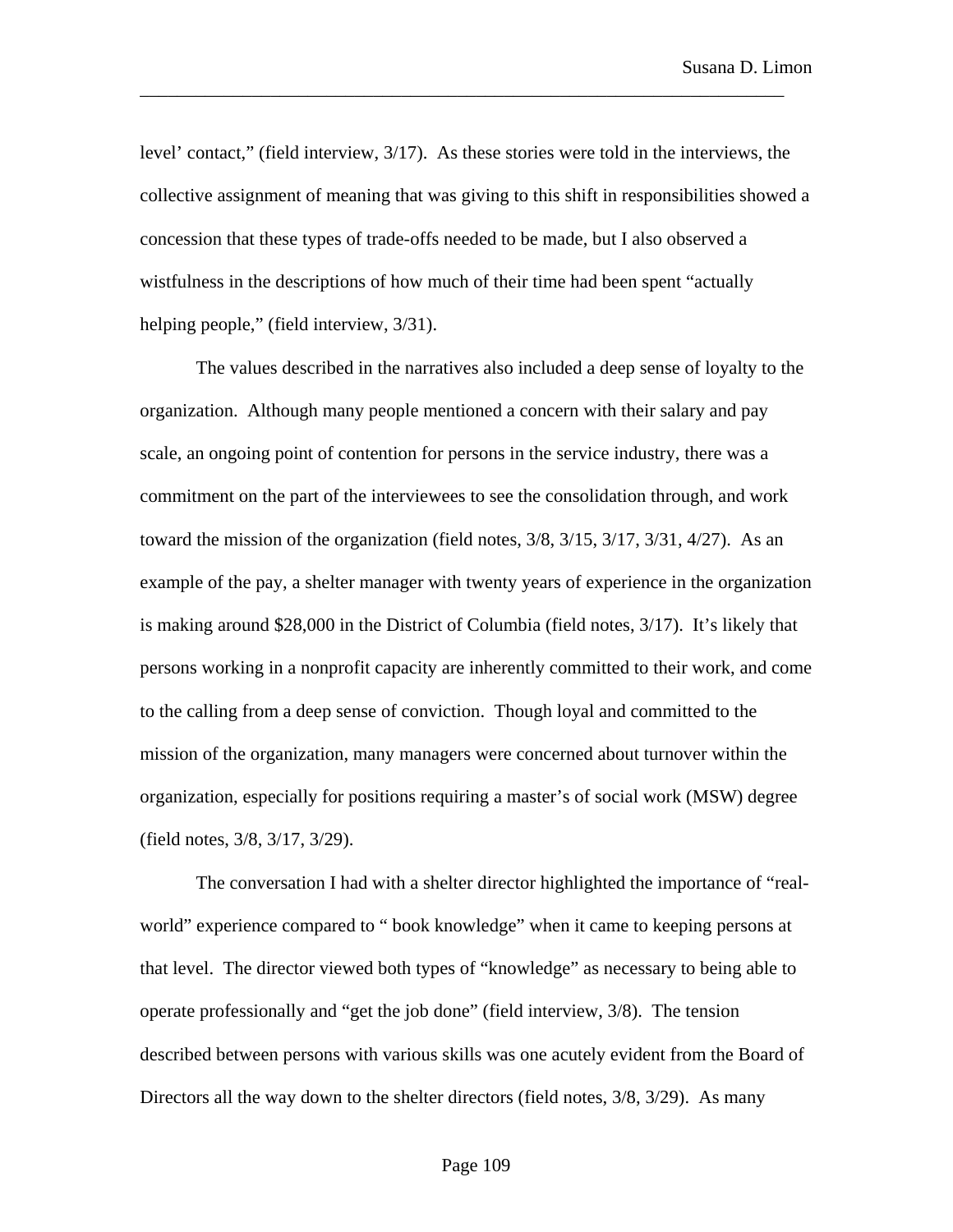interviewees recounted the tension between the "old days" and "new days," part of their concern was the uncertainty of valued skills, from an organization that had traditionally placed high value and professionalism on very "real-world" pragmatic skills, to a new organization that was being pushed by the tensions of accreditation to hire more formally educated persons.

\_\_\_\_\_\_\_\_\_\_\_\_\_\_\_\_\_\_\_\_\_\_\_\_\_\_\_\_\_\_\_\_\_\_\_\_\_\_\_\_\_\_\_\_\_\_\_\_\_\_\_\_\_\_\_\_\_\_\_\_\_\_\_\_\_\_\_\_\_

I was concerned as a researcher that the interviewees were appearing "loyal" given the pool I was drawing from, but the Staff Retreat allowed for many casual interactions with employees who were not aware of my research background, and assumed I was an employee of the organization. Although I did not count these interactions in my interviews, this "shadow" status for one day did allow an open access to casual conversations regarding the values and commitments of employees (field notes, Staff Retreat  $-6/7$ ).

The interviewees were well equipped to provide stories in the interviews of persons who had helped them as new hires. The impact of these individuals, even years after entering the organization, was still felt, and highlighted by one interviewee: "When I started working here, I was so lost! She really helped me in my hour of need," (field interview, 3/31). The skill of the "mentor" to show the person how to do routine tasks, and the ability to give the impression that they were not bothered by the ongoing training, resonated with interviewees. New hires tended to seek out stories from persons who they viewed possessed the "big picture" of the organization (field interview, 3/31).

A recent hire stated, "In my job, there are all these forms we have to complete! It takes a special person to explain why they are needed," (field interview, 3/31). The presence of these persons at critical times helped assure and calm the individual. As she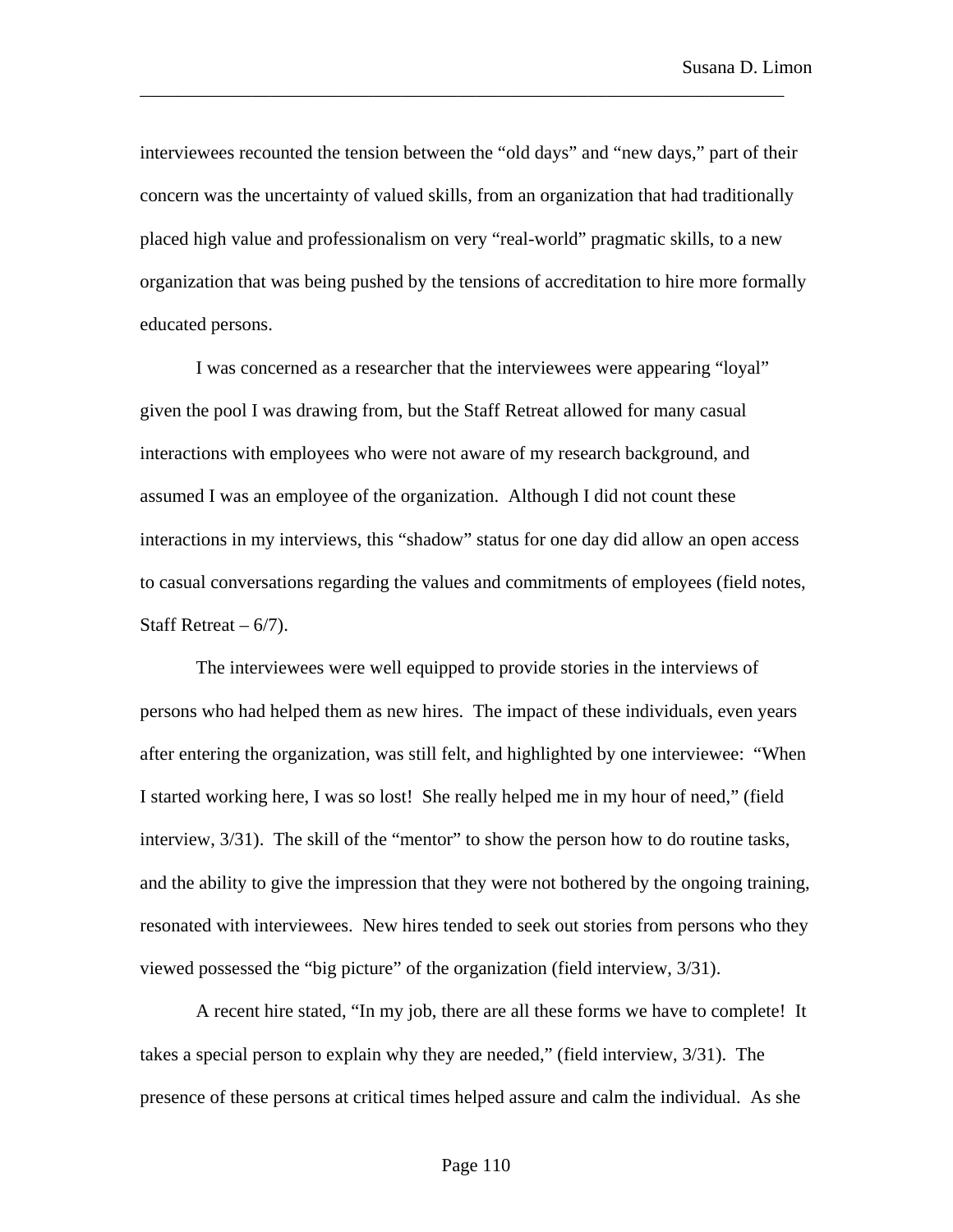noted, "When I have what I need to do my job, I feel better. When I know how to get what I need to do my job, I feel great," (field interview,  $3/31$ ). This idea of feeling "great," when you have the tools or the access to the persons who can help you was repeated numerous times in interviews by line managers and by supervisors. For many of these interviewees, the concept of "feeling great" translated to a competence and confidence in their ability to do their job, or to have the network to know whom to ask about how certain things are done (field notes, 3/17, 4/27). My observation of this desire for access to people and tools showed the organizational value of professionalism embedded into the actions and narratives of the employees when they were doing their jobs (field notes, 3/8, 3/31, 4/27).

\_\_\_\_\_\_\_\_\_\_\_\_\_\_\_\_\_\_\_\_\_\_\_\_\_\_\_\_\_\_\_\_\_\_\_\_\_\_\_\_\_\_\_\_\_\_\_\_\_\_\_\_\_\_\_\_\_\_\_\_\_\_\_\_\_\_\_\_\_

One of the interview questions that was more challenging for the interviewees to answer regarded new employees who had been hired in the last couple of years. I was interested in interviewing people who had been brought in right as the organization was transitioning to consolidation. I was looking for people who had a broad sense of the organization, and who had been brought in recently. For the people who had been in the organization more than ten years, it was difficult for them to think of someone "new" (field notes, 2/28, 3/8, 3/17, 4/6). They were quick to provide a name of some of the "old-timers," but a more recent reference proved to be a stumbling block. I was able to find two people who had been brought in recently. Of course, there were numerous others across the organization, but it was telling that the names of these persons were not at the tip of the tongue for the more seasoned employees. These examples of stories told to me highlighted the ongoing challenge of hiring new people, and the challenge these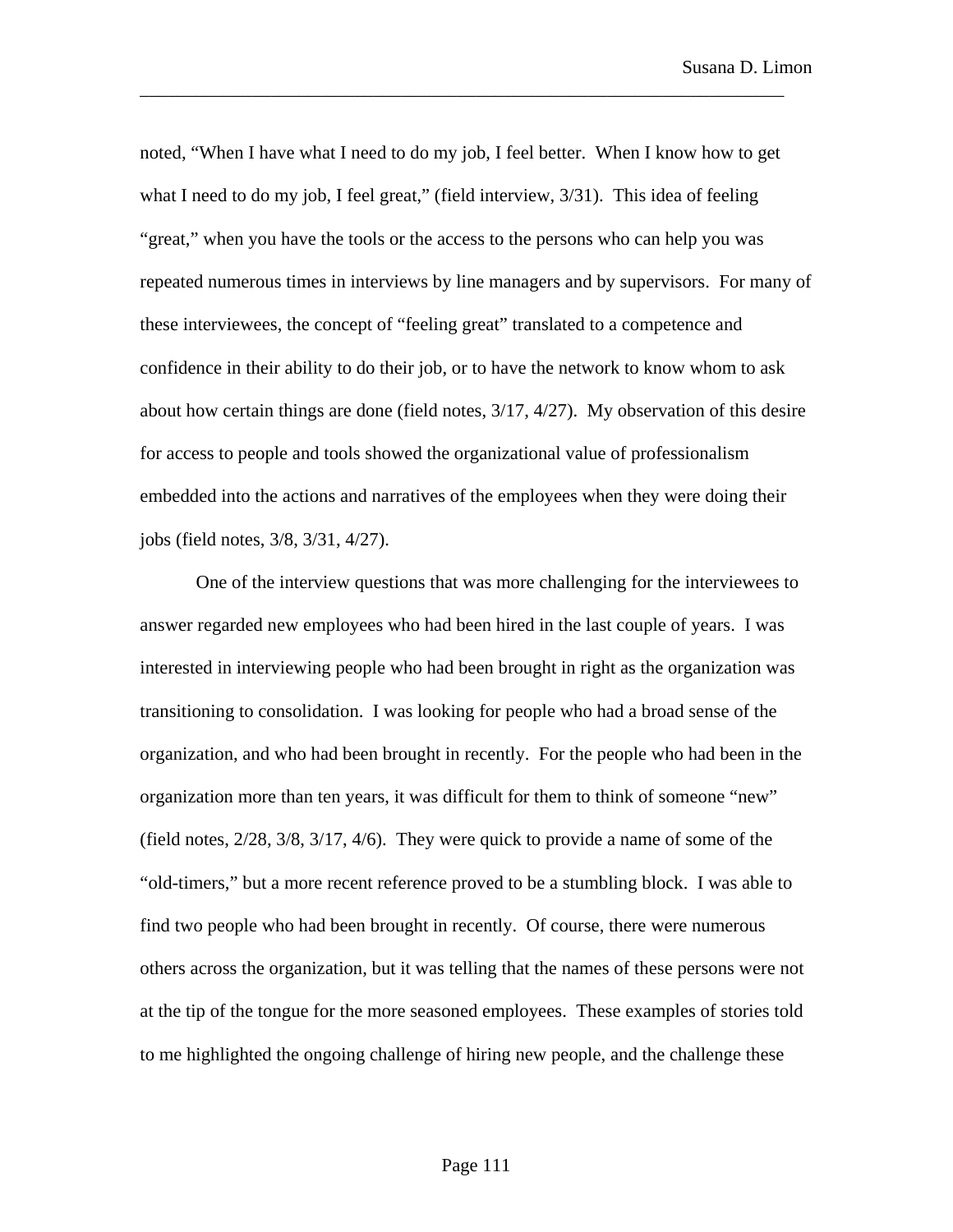new persons have had to work their way up in the organization (field observations, 2/28, 3/17, 3/31, 4/6).

\_\_\_\_\_\_\_\_\_\_\_\_\_\_\_\_\_\_\_\_\_\_\_\_\_\_\_\_\_\_\_\_\_\_\_\_\_\_\_\_\_\_\_\_\_\_\_\_\_\_\_\_\_\_\_\_\_\_\_\_\_\_\_\_\_\_\_\_\_

In reflecting on the newly merged organization, as the organization brings new people on board and works to train them on their programs, the existing tension continues with the kinds of skills being brought in by the new hires, and the way these persons are quickly trained. One of the measures identified early in the consolidation was the integration of the human resources and professional development function of the organization (White Paper, 10/05). These were implemented by June, 2005, and the interviews showed that more integration was needed to truly accept this as a milestone (field notes, 2/28, 3/29, 4/11). This professional focus has been the thread in many stories told about the organization because it has not been resolved; it continues to be a source of stress and tension, it is integral in the hiring process, and key to how people navigate the newly merged organization. The vice-presidents and the managers were extremely interested in talking about this "tug-of-war" between experience and education, whereas most of the case managers seemed to believe it wasn't really a "tugof-war" but more of a complementary way of viewing people's skills (field notes, 3/08, 3/17, 3/31, 4/27).

These examples illustrated the conflicting direction of the organization, with the move toward accreditation, and the emphasis on professionalism. The emphasis on accreditation and professionalism meant that people who had spent much of their work time focusing on helping people were now spending much of their work time with paperwork. This individual experience played out on a larger scale in the organization with interviewees seeking to understand their role in the newly consolidated organization.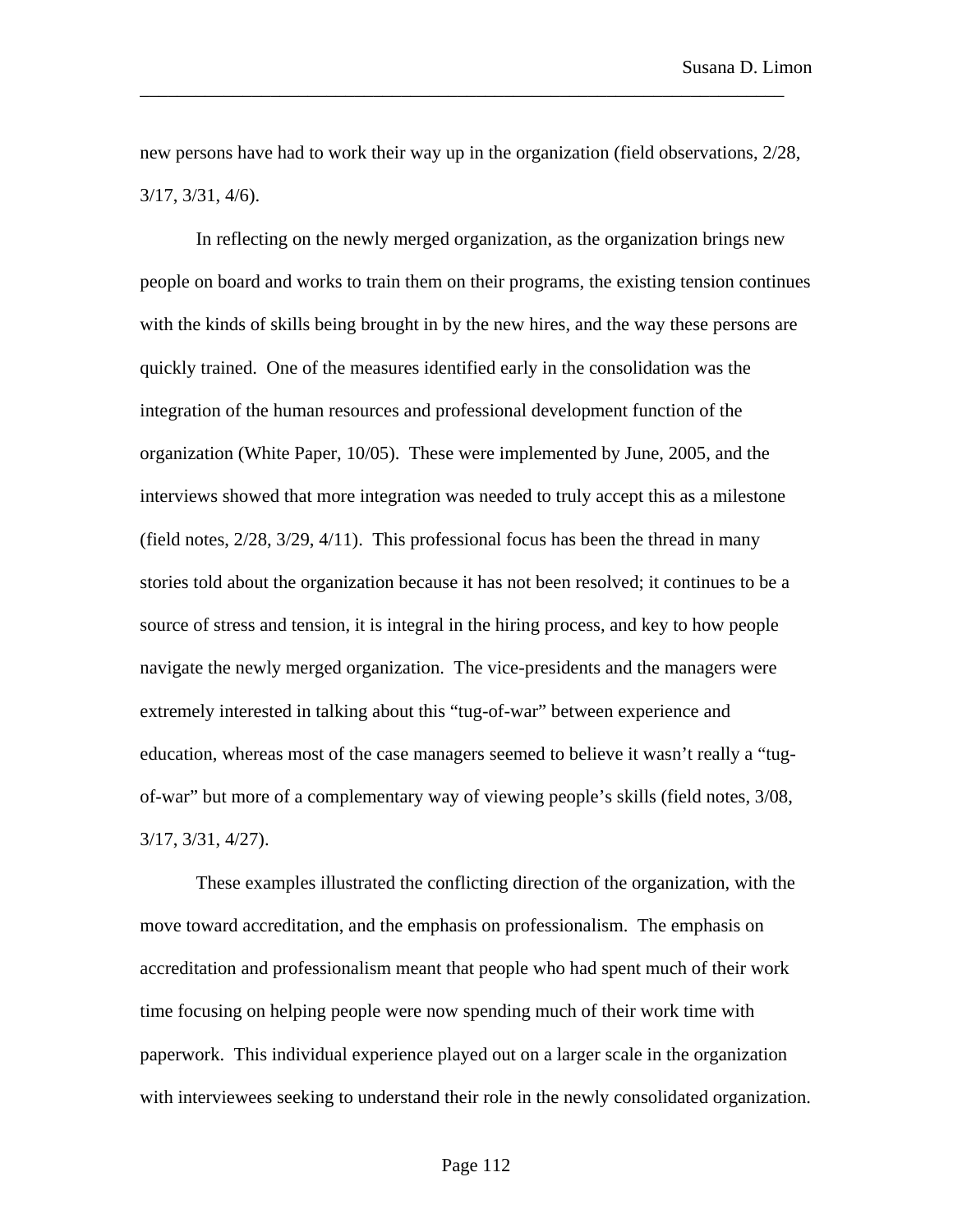These examples also served to illustrate how the challenge of bringing in new people took on new meanings, and how people were able to take these new meanings to help them deal with the other challenges.

\_\_\_\_\_\_\_\_\_\_\_\_\_\_\_\_\_\_\_\_\_\_\_\_\_\_\_\_\_\_\_\_\_\_\_\_\_\_\_\_\_\_\_\_\_\_\_\_\_\_\_\_\_\_\_\_\_\_\_\_\_\_\_\_\_\_\_\_\_

## **6.2.3 Collective Meaning Assigned to Bringing Organization Together**

By looking at the intersection of narratives and the types of narratives told, I was able to see a retrospective sensemaking taking place. The Staff Retreat in June was the first time people from all four organizations had gathered together under one roof. I was told about the retreat for months before the planned date, and people who referred to it were looking forward to the chance to see colleagues from across the various organizations. Many people had talked about the logistical challenge it would create to provide an event for such a large organization, but the logistical hurdles were overcome, and the event took place as planned (field notes, 3/8, 3/17, 4/6). The Staff Retreat allowed an explicit "traffic circle" to take place, there was physical proximity to each of the stories or "cars," so that there was an acceleration of sensemaking that took place at this event.

The challenge of bringing the whole organization together at one time was included as one the three organizational challenges because it was identified in many of the interviews, and it required a dissection of the value to the organization in having the group united as one under one roof. Anyone who has ever had to plan the company holiday party, or put together the office picnic, is aware of the challenges and underlying issues that surface when the group is congregated as one. These types of events tend to carry certain inherent expectations and agendas, and the planners are often only vaguely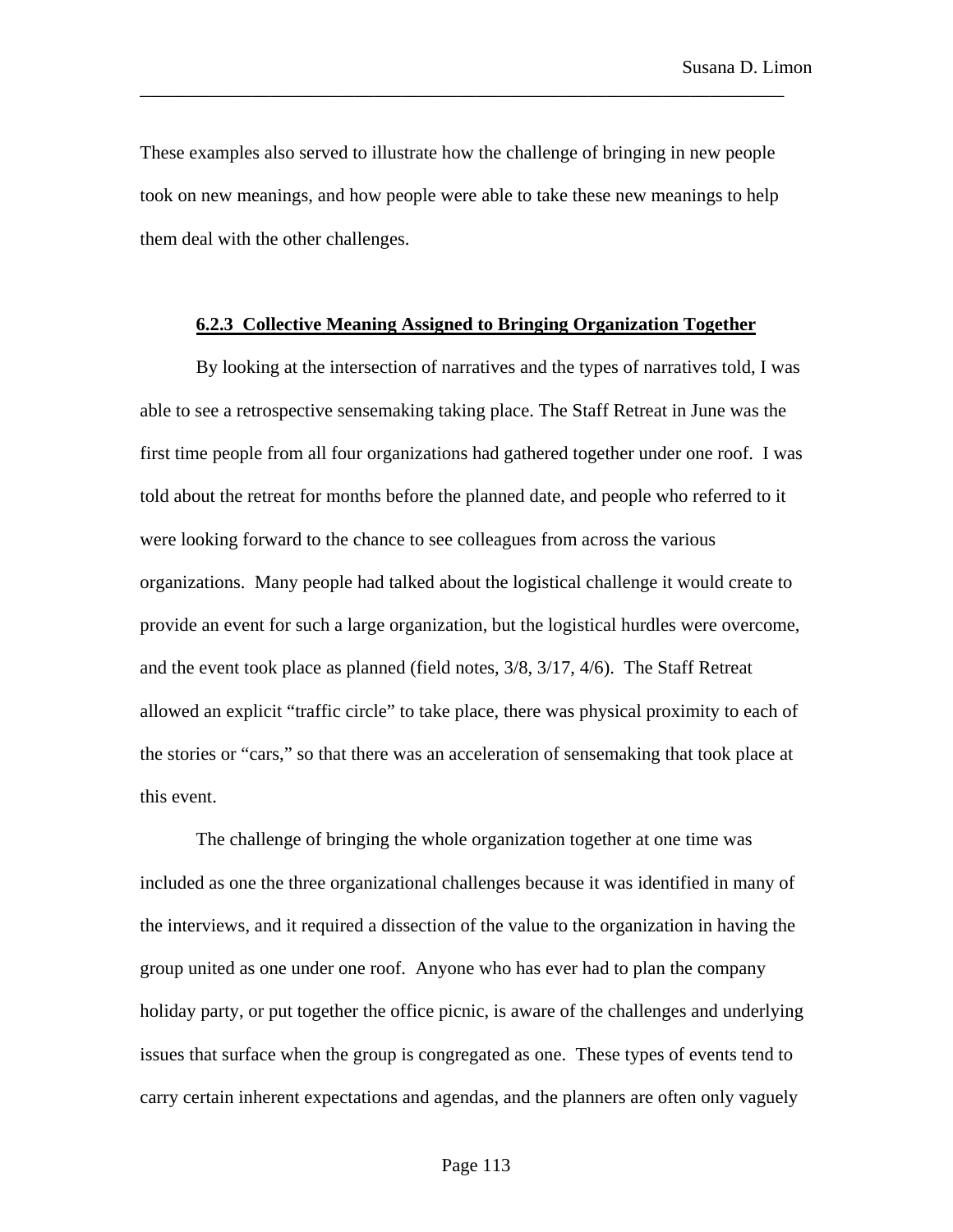aware of the tensions that exist when the planning begins. The tension at SSC was identified in interviews, not only by persons who were responsible for doing the organizing, but also by persons who had expectations for the get-together, and persons who had good experiences in the past with the gatherings. The source documents (yearbooks, Annual Reports) provided photographic evidence of the gatherings, and the interviewees used these documents during the interviews to express their expectations or desires for the get-together (field notes, 3/8, 3/31, 4/27). In fact, at four of the sites that I visited, the yearbooks provided a way to for me to open up the conversation more candidly, and, in a sense, the yearbooks were the "avenue" that I gained entry into their more private conversations and stories. For example, one person showed me the photo of the holiday party from eight years ago, and told me that he still kept in contact with all the other six people in the photograph. This photograph then led him to recount how much he appreciated the help he had received from one of the individuals in the photo, and how much he hoped she would stay in the organization.

\_\_\_\_\_\_\_\_\_\_\_\_\_\_\_\_\_\_\_\_\_\_\_\_\_\_\_\_\_\_\_\_\_\_\_\_\_\_\_\_\_\_\_\_\_\_\_\_\_\_\_\_\_\_\_\_\_\_\_\_\_\_\_\_\_\_\_\_\_

With the planning almost in place, one interviewee stated, "If we are going to be a united group in more than name, we need to be able to pull this off," (field interview, 4/6). The collective meaning assigned to the gathering by the interviewees showed the desire to have the get-together, since "that is what an organization that is run professionally does," (field interview, 3/31), and the visible relief when the event was over (field observations, 6/7). In essence, the Staff Retreat provided a formalized way for people to more explicitly come into the "traffic circle" so that the uncertainties and tensions of the organization could be discussed around good food in a relaxed environment, and then the workshops such as "Laughter the Best Medicine" and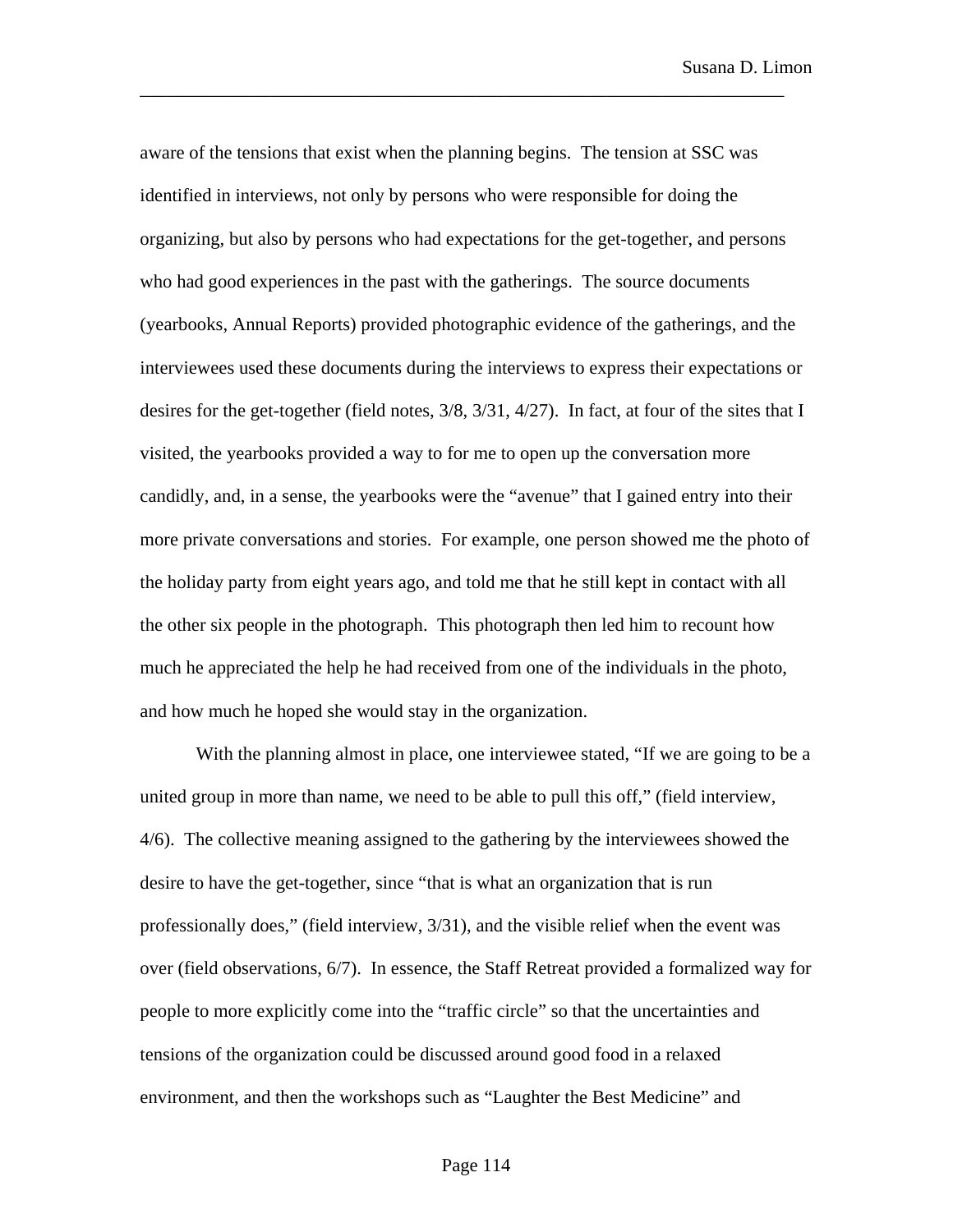"Storytelling" provided the avenues for getting more stories out into the "public right of way." The comments from the participants at the Staff Retreat, and from the follow-up interviews, provided stories of the deep desire from employees for empirical evidence that the merger had been a success, and the organization was moving forward in a positive way with the hard-won "economies of efficiency" that had been sought with consolidation. This opportunity for many to meander around the "traffic circle" provided a structured meeting point that had been desired by so many for a couple of years, from the time of the first talk of consolidation.

\_\_\_\_\_\_\_\_\_\_\_\_\_\_\_\_\_\_\_\_\_\_\_\_\_\_\_\_\_\_\_\_\_\_\_\_\_\_\_\_\_\_\_\_\_\_\_\_\_\_\_\_\_\_\_\_\_\_\_\_\_\_\_\_\_\_\_\_\_

The large venue, the ready access to food, and the great weather that day provided numerous chances for people to gather in alcoves and benches and "catch up" with each other and talk about their work. Some of the sessions offered that day included, "Laughter, the Best Medicine," "Storytelling," and "Go Fish" (a philosophy of creating a culture of trust, accountability, and innovation). Employees were generally enthusiastic in their participation in the sessions. One note of interest came from a participant who said to me, "I didn't realize we were going to do all this 'touchy-feely' stuff," (Staff Retreat notes, 6/7). He was referring to the "Storytelling" workshop, and had not expected some of the exercises involved in creating our own stories. These workshops were designed by the Planning Group, to help persons get to know others within the organization, and have a chance, as they said, "to recharge our batteries so that we can serve our clients better" (field interview, 4/6). The organizer stated to me, "When employees are energized by their jobs, they do better jobs," (field interview,  $4/6$ ). I interpreted this to mean that the effort and time expended in bringing this group together would pay off, with employees who were more motivated, more capable, and, in essence,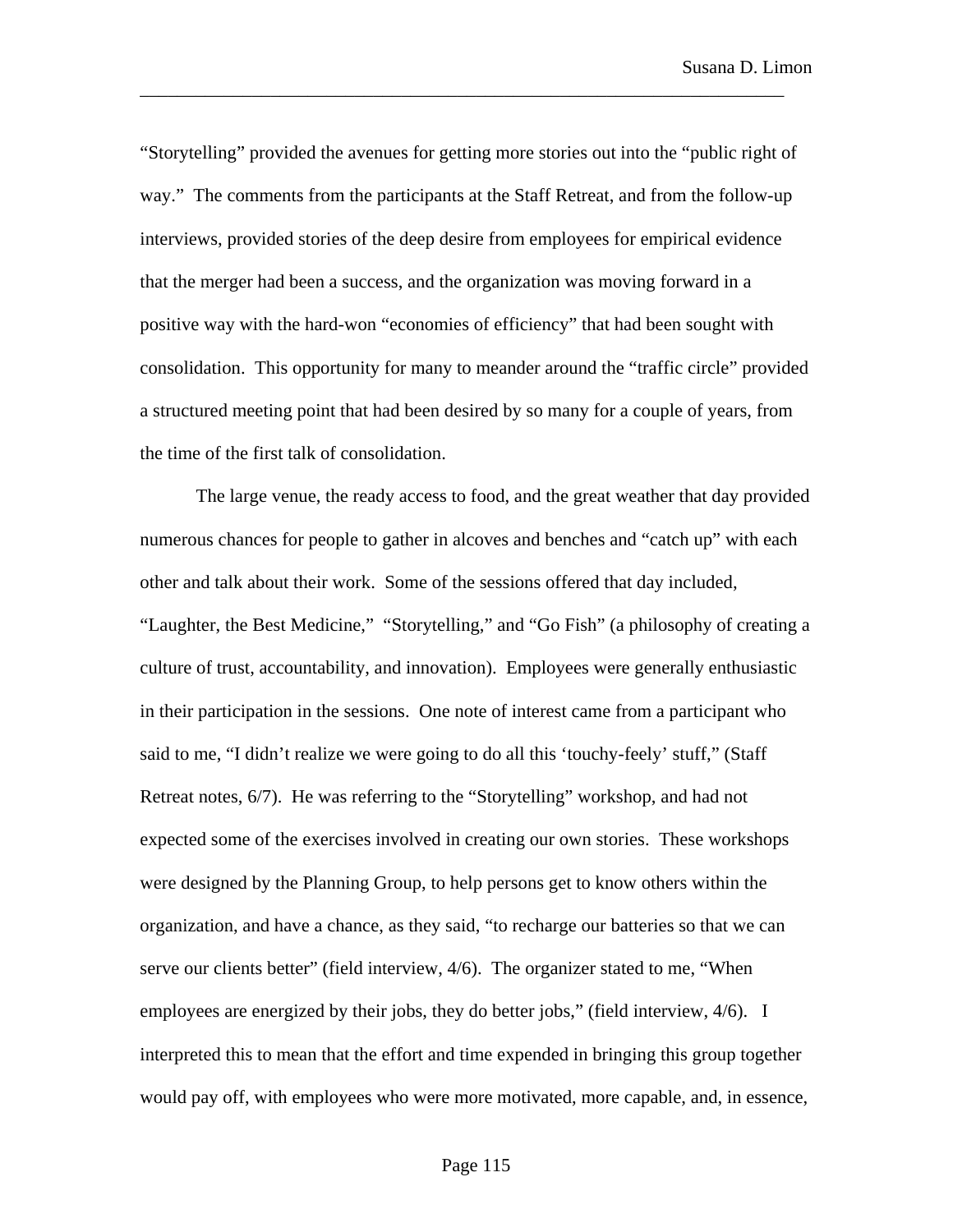more professional. The tension identified by the organizers showed a desire to bring the group together at one time, but also knowing the tremendous pressure to have the gettogether go smoothly (field notes, 4/6, 4/11).

\_\_\_\_\_\_\_\_\_\_\_\_\_\_\_\_\_\_\_\_\_\_\_\_\_\_\_\_\_\_\_\_\_\_\_\_\_\_\_\_\_\_\_\_\_\_\_\_\_\_\_\_\_\_\_\_\_\_\_\_\_\_\_\_\_\_\_\_\_

The workshops and their descriptions provided an easy "entry-way" for persons interested in participating in the "traffic circle." The description (Course Registration, 5/26) of the "Storytelling" workshop said, "Your personal story is stronger and more real than any television reality show. In this participatory workshop, you will learn to take care of yourself, and others, through understanding your personal story and how to change it to support a joyful life." The "Go Fish" workshop was described in the course request as follows: "FISH is an invitation to reawaken the self-trusting creative spirit within all of us. To develop new attitudes, to have more fun, let's go fish!" And the "Laughter" workshop was described as the following: "We will nurture the inner child that resides in all of us. Participants will experience a variety of creative activities that promote laughter and fun." By providing workshops that emphasized a better understanding of oneself, the retreat planners were hoping for successful participation and excitement from the attendees. They also had expressed a desire to have the participants "get away from work for just a day, so they could have fun and see another side of their co-workers," (field interview, 4/11).

With the Staff Retreat almost over, there was visible relief on the part of the organizers. The day had been well attended, and the sessions were upbeat and positive. Some of the attendees were wishful that more of their staff could have attended. One person noted, "When you run a shelter 24/7, you have to take turns coming to these things" (Staff Retreat notes, 6/7). As the participants talked of the merged organization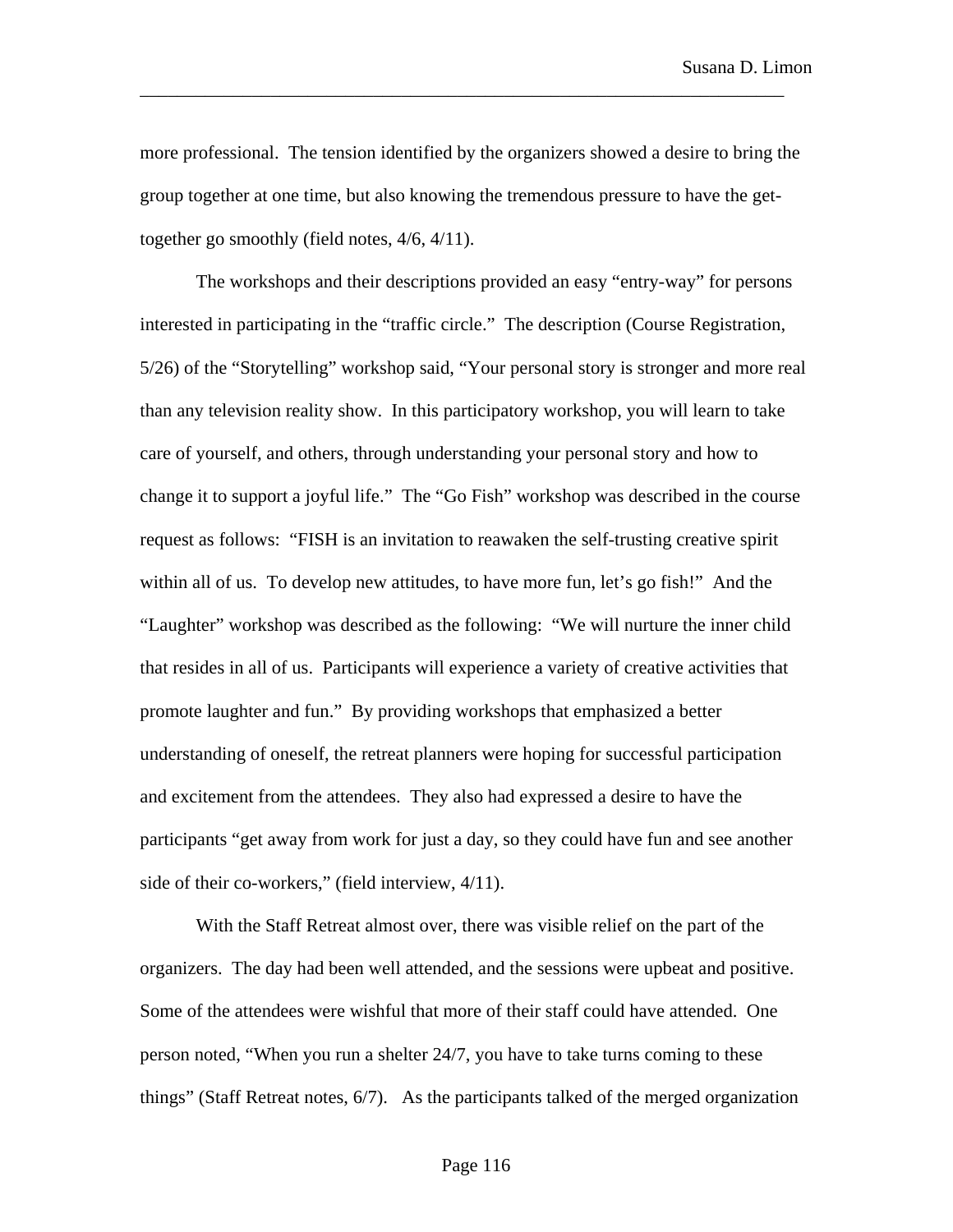in this unified environment, they reflected, with matter-of-fact stories, "this is the way we are now," though many still felt some remorse over the name loss (Staff Retreat notes, 6/7). The lost name is seen as the "sacrifice" that was needed to make the organization "whole." One participant was hopeful as she said, "We needed this retreat to show that the changes are mostly over. Now we really are SSC," (Staff Retreat notes, 6/7).

\_\_\_\_\_\_\_\_\_\_\_\_\_\_\_\_\_\_\_\_\_\_\_\_\_\_\_\_\_\_\_\_\_\_\_\_\_\_\_\_\_\_\_\_\_\_\_\_\_\_\_\_\_\_\_\_\_\_\_\_\_\_\_\_\_\_\_\_\_

The Staff Retreat, in essence, provided the "traffic circle" that many people had longed for since talk of the merger began in 2003. The Staff Retreat provided the clearest challenge data that showed the chronological issues that arose before, during, and after the event. The stories told during the interviews provided a clear anticipation for the event, I was able to participate in the event, and the follow-up interviews provided excellent opportunities for reflection on the event. It should be noted that there is an implicit "traffic circle" in the organization at all times, but that it is sometimes made more explicit by the challenges. Davenport and Prusak (2000) note that these types of gatherings, or "water cooler" activities, provide an avenue for "serendipity." They state, "They are opportunities for spontaneous meetings of the mind that have the potential to generate new ideas or solve old ideas in unexpected ways." (p. 91).

The three organizational challenges presented a collective assignment of meaning that was interwoven and influenced by aspects of each of the challenges. The merger impacted the need for accreditation and created a need to bring the organization together. The hiring of new people was affected by the mobility of the persons within the organization, and these new people were able to see the organization as whole when the Staff Retreat took place. And the Staff Retreat, though a yearly event, was talked about by persons at all levels, and planned for months in advance. These narratives had more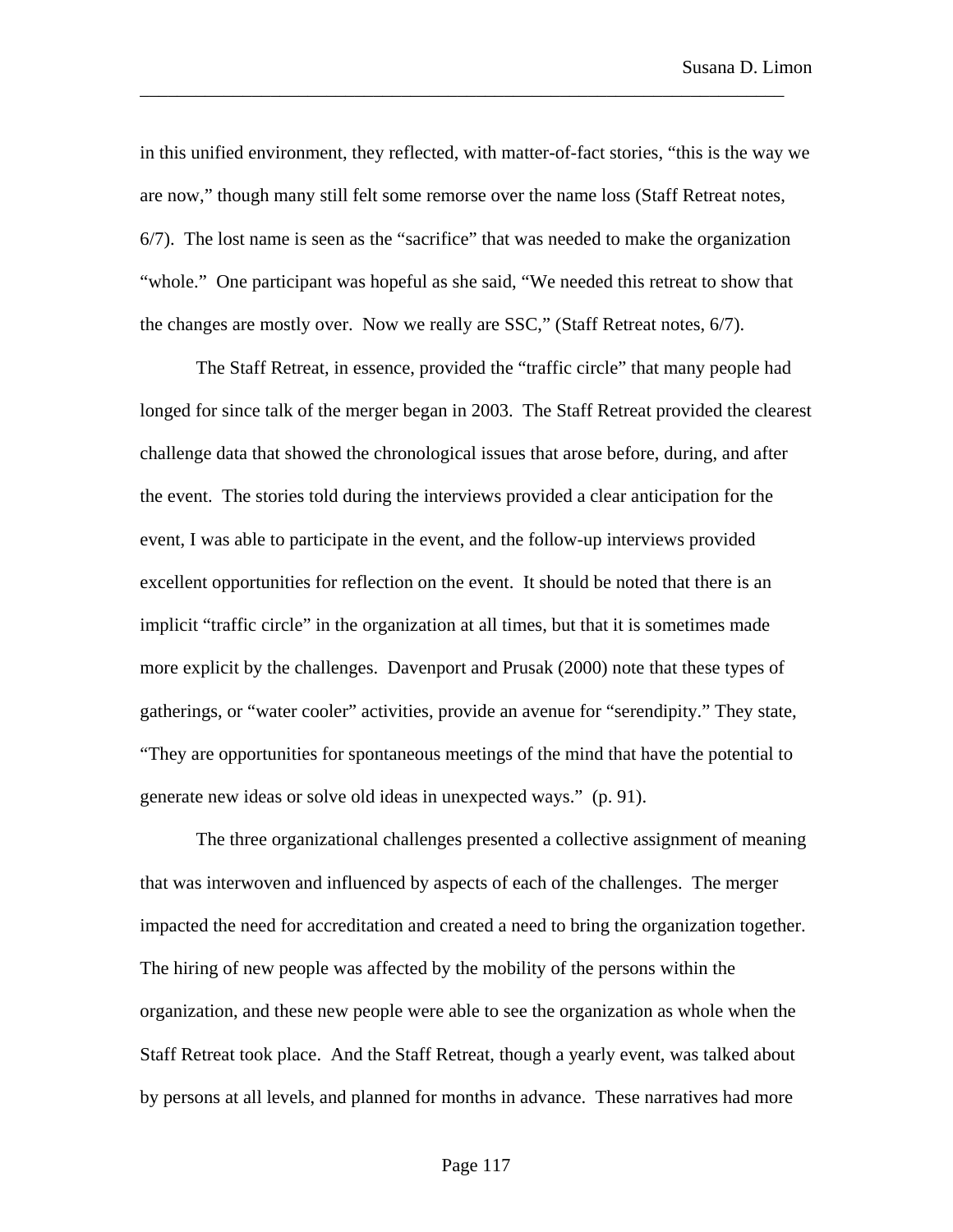"sophistication" or "maturity" because of their ongoing dimension, and they evolved and developed into key organizational challenges.

\_\_\_\_\_\_\_\_\_\_\_\_\_\_\_\_\_\_\_\_\_\_\_\_\_\_\_\_\_\_\_\_\_\_\_\_\_\_\_\_\_\_\_\_\_\_\_\_\_\_\_\_\_\_\_\_\_\_\_\_\_\_\_\_\_\_\_\_\_

# **6.3 Model and Knowledge Transfer Facilitators**

The knowledge transfer model assumes that as narratives are told and retold, they are collectively assigned meaning by the members of the group. My research identified several knowledge transfer facilitators in the organization. These knowledge transfer facilitators, or tools, help the organization to assign a collective meaning to the narratives as they are told and retold. In this organization, the tools used to facilitate the transfer of knowledge were the "superstars," the indexes, and the knowledge objects. In the "traffic circle" model, the "superstars" are represented by the traffic monitors, because they are responsible for keeping the traffic moving. The "indexes" are represented by the signs and signposts, because they keep people informed. And the knowledge transfer objects are represented by the gas pump, for refueling, so that the cars can keep on going. All of these tools allow the cars to navigate the circle more smoothly and efficiently. The model below shows how the tools provide the mechanisms so that the stories that are being told in an organization can be effectively and collectively assigned meaning: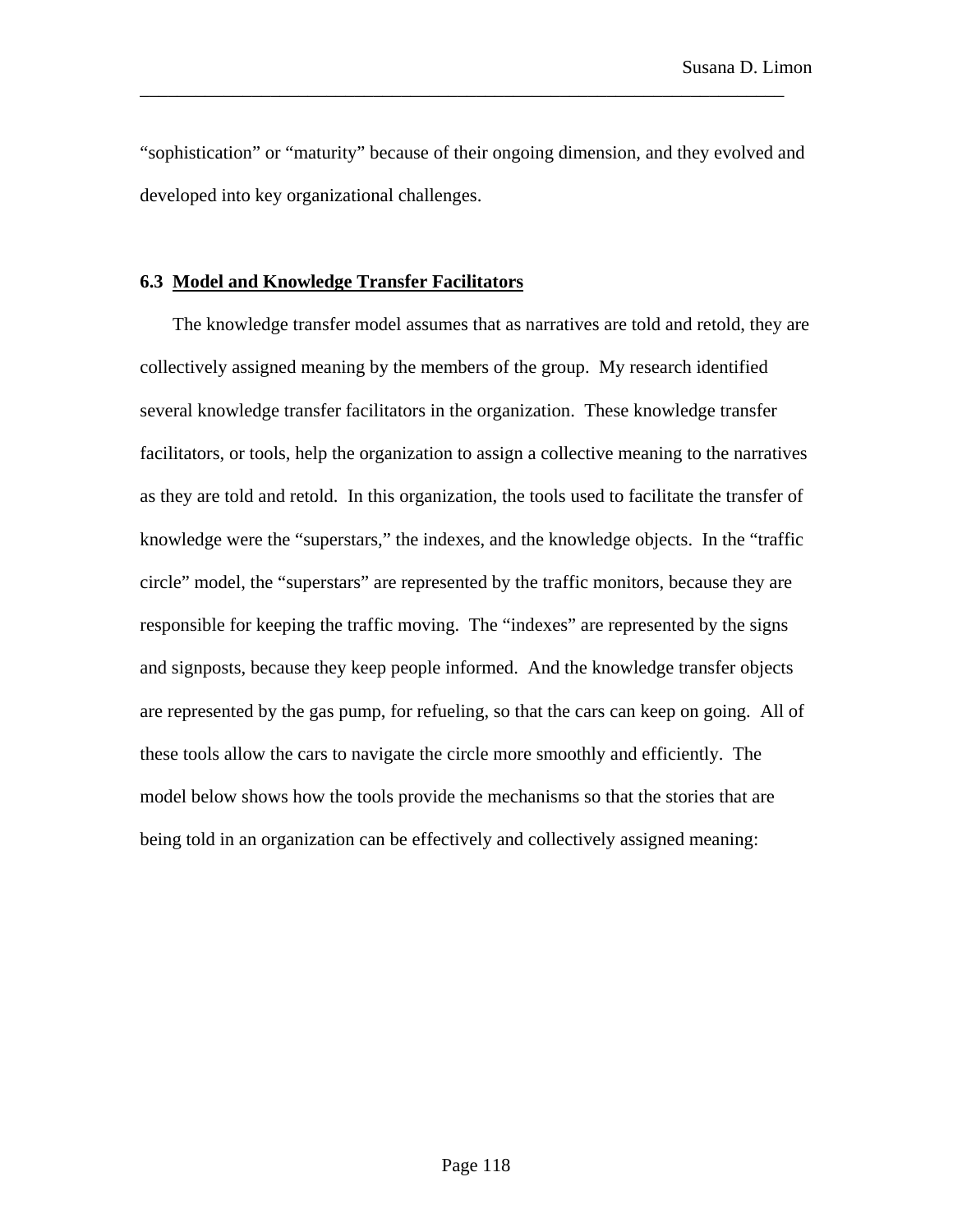

**Figure Three: Tools for Knowledge Transfer**

\_\_\_\_\_\_\_\_\_\_\_\_\_\_\_\_\_\_\_\_\_\_\_\_\_\_\_\_\_\_\_\_\_\_\_\_\_\_\_\_\_\_\_\_\_\_\_\_\_\_\_\_\_\_\_\_\_\_\_\_\_\_\_\_\_\_\_\_\_

In the "traffic circle" model, the "superstars" are represented by the traffic monitors, because they are responsible for keeping the traffic moving. The "indexes" are represented by the signs and signposts, because they keep people informed. And the knowledge transfer objects are represented by the gas pump, for refueling, so that the cars can keep on going. All of these tools allow the cars to navigate the circle more smoothly and efficiently.

By using this "traffic circle" metaphor, inspired by Gareth Morgan's *Images of Organization* (1986), I am able to challenge and reshape the way we think about organizations, and to use the metaphor to create assertions implicitly and explicitly about how knowledge is transferred in an organization. A metaphor can be used as a way of seeing a thing as if it were something else (Lakeoff & Johnson, 1980), and this provides a cognitive bridge between our "everyday" understanding of the world, and our understanding of organizations.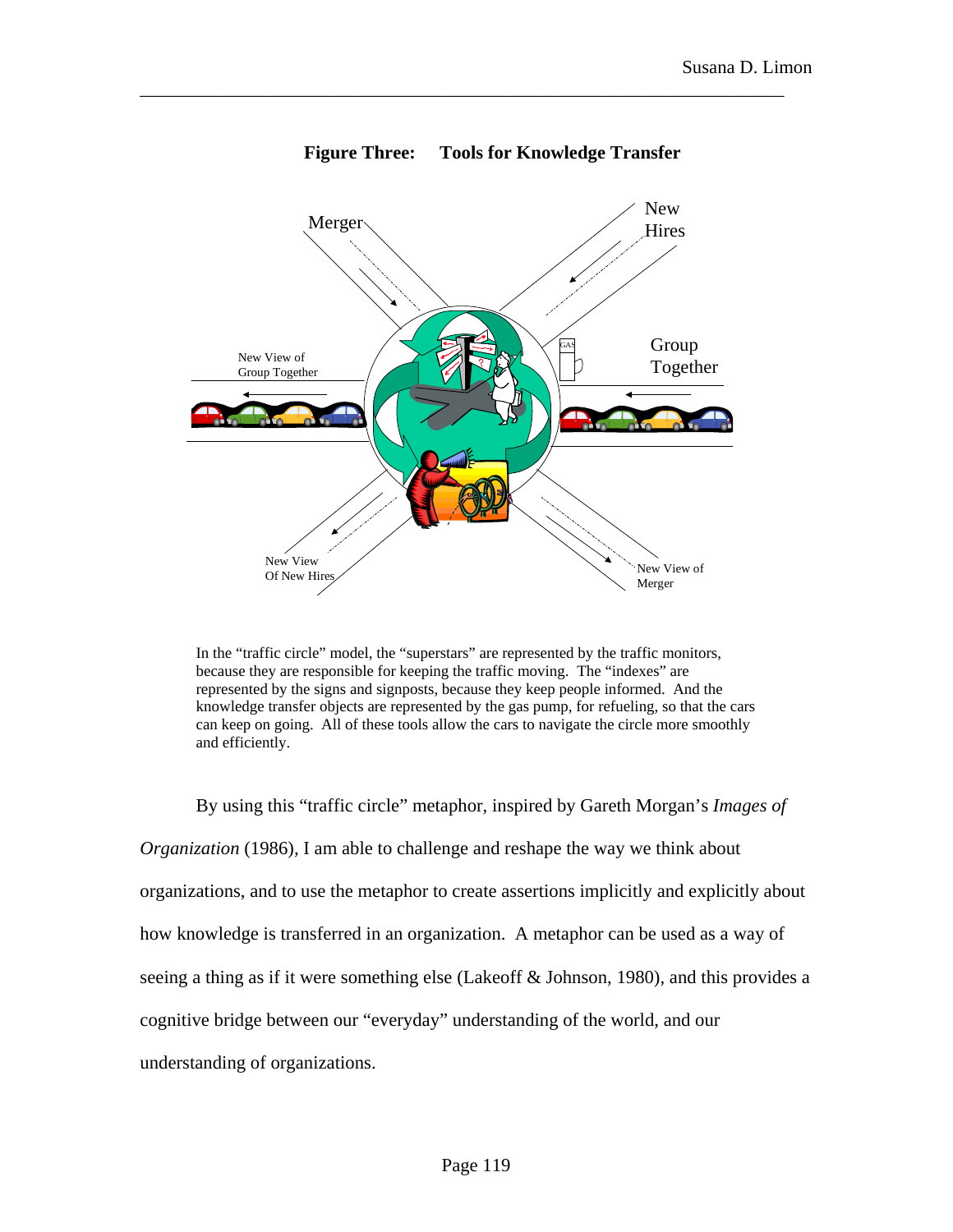## **6.3.1 "Superstars"**

My research across the organization revealed a "web of knowledge" that was affirmed through many levels. The knowledge agents in the organization were referred to by more familiar terms such as the "superstars" or the "sages" or even the "sacred cows" (field notes, 2/28, 3/15, 3/31). These tended to be people who helped you, who knew the "short cuts." Part of their approachability was their "open door," and their deep conviction. One of the individuals even was referred to as the "Rosetta Stone" of the organization (field interview, 3/31). Interestingly enough, even though organized "knowledge models" or "content classification schemes" are not in place in the organization, the "word-of-mouth" network is active, and allows persons with avenues for pursuing the knowledge needs they may have. These people were mentioned, at the "tip of the tongue," by many employees, because of their "knowledge and professionalism," (field notes, 3/8, 3/17, 3/31). The sophistication of these avenues appeared to be dependent on the individual's length of time in the organization, and the personal networks and referencing developed by the individual (field observations. 3/17, 3/31, 4/27).

\_\_\_\_\_\_\_\_\_\_\_\_\_\_\_\_\_\_\_\_\_\_\_\_\_\_\_\_\_\_\_\_\_\_\_\_\_\_\_\_\_\_\_\_\_\_\_\_\_\_\_\_\_\_\_\_\_\_\_\_\_\_\_\_\_\_\_\_\_

Additionally, there isn't a "card catalog" or "Yellow Pages" that allows identification of information within the organization. However, the "web of knowledge" revealed that, in matters related to the work functions of individuals, the supervisors were generally the starting point for seeking information, and the "superstars" were used as backup (field notes, 3/8, 3/17, 4/6). There exists a "social architecture" within the organization, the ties between people, groups, associations, organizations, and institutions. This structure has been referred to as the "web of community" (Lane  $\&$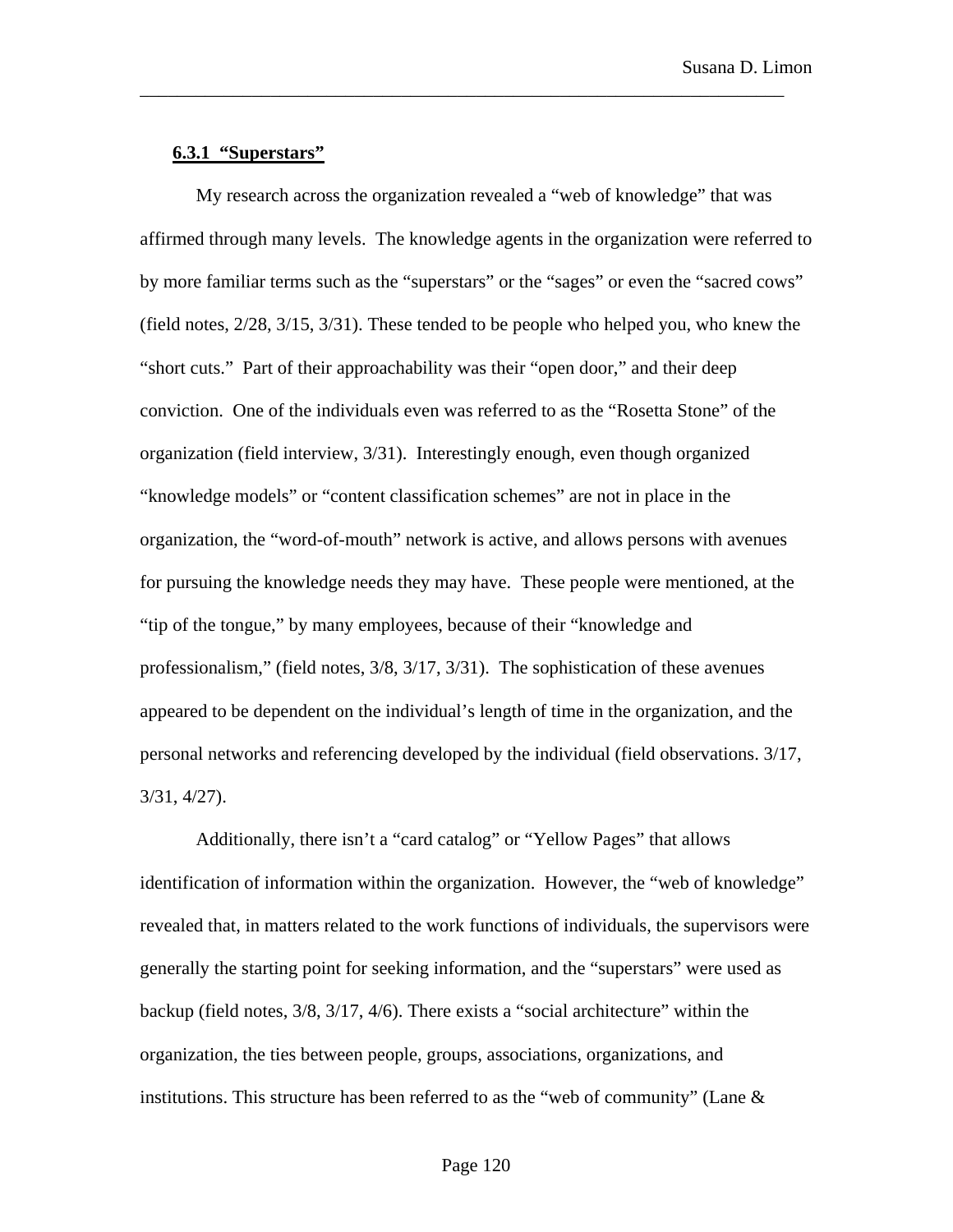Dorfman, 1997). The structure and process of the organization are, therefore, naturally interrelated as the structure provides "space" for the transfer of knowledge.

\_\_\_\_\_\_\_\_\_\_\_\_\_\_\_\_\_\_\_\_\_\_\_\_\_\_\_\_\_\_\_\_\_\_\_\_\_\_\_\_\_\_\_\_\_\_\_\_\_\_\_\_\_\_\_\_\_\_\_\_\_\_\_\_\_\_\_\_\_

When asked why others saw them as the "superstars," these individuals seemed to believe that it was their longevity with the organization, or that they were in a key position in the organization, or that they were good at brokering resolutions (field notes, 3/17, 3/31, 4/11). It was interesting to note that the "superstars" were found at all levels of the organization, not just at headquarters (field observations, February – May, 2006). They represented a diverse group, representing men and women, different races and age groups. The "superstars" often seemed surprised that they had been named as one of the "knowledge agents." Their self-deferential style led them to conclude that they had been named because they were good negotiators, or good "distillers" (field notes, 3/17, 3/31, 4/6). These persons have developed what Yanow (2004) refers to as "social expertise," which is a collective knowing that is developed and learned in action, with very specific historical and social contexts.

Each of "superstars" was quick to be able to identify a good manager: one who is patient, one who shows you how to do things, one who is knowledgeable, so that you *learn it right the first time* (field notes, 2/28, 3/17, 3/31)*.* This desire to "learn it right the first time" was central to understanding the knowledge flows in the organization. In interviewing persons who had been in the organization longer than ten years, their rise into management meant having to "reinvent the wheel" in matters dealing with personnel. They have since identified the need for templates, and several of the managers discussed how helpful it is to have these templates, especially with procedures such as dealing with a problem employee (field notes, 3/31, 4/6).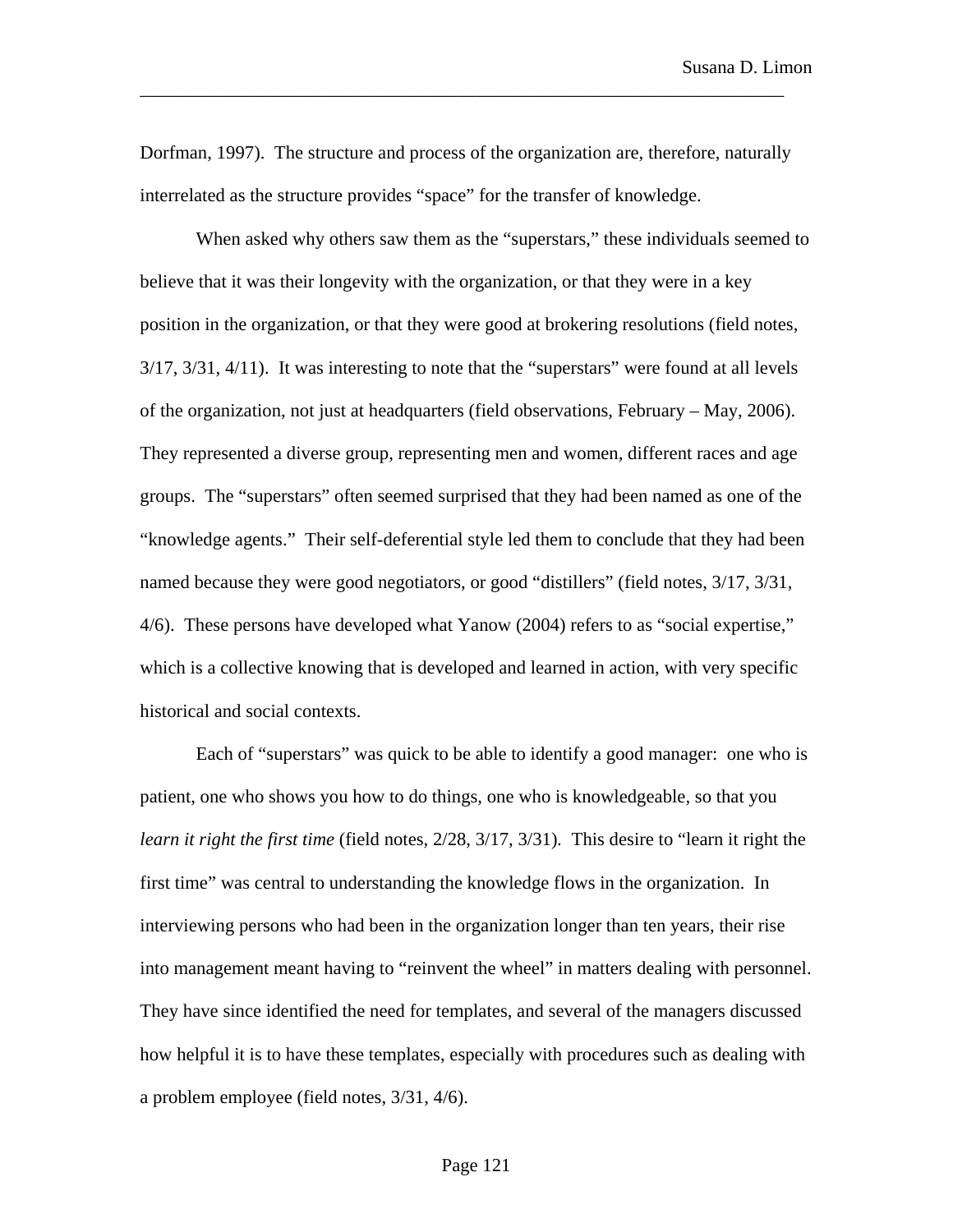As the organization demands more reporting time from its managers, these types of templates are helpful because, as one interviewee noted, "I don't even have time to invent the wheel, much less reinvent it!" (field interview,  $3/31$ ). These "superstars" were quick to tell the reasons for the merger, were paired often with new employees, and were very supportive of the organization coming together at once. In essence, the ongoing challenges of the organization were so embedded into their conversations, that they, with their professional access to persons in the organization, were almost the "authors" of these narratives. One of the superstars, who was named by many of the interviewees, was integrally involved with the transition of the organization into one large entity. There was deep admiration and respect for his role and his handling of the merger, and one interviewee commented, "With our staff now near 800 people, he really has a lot on his shoulders," (field interview,  $3/17$ ). This individual was named many times as a "superstar" because of his "ability to overcome hurdles and roadblocks," (field interview, 3/17).

\_\_\_\_\_\_\_\_\_\_\_\_\_\_\_\_\_\_\_\_\_\_\_\_\_\_\_\_\_\_\_\_\_\_\_\_\_\_\_\_\_\_\_\_\_\_\_\_\_\_\_\_\_\_\_\_\_\_\_\_\_\_\_\_\_\_\_\_\_

It wasn't evident that the organization has adapted to a need for continuous knowledge transfer throughout organizational functions (Coffield, 1998). As mentioned earlier, knowledge transfer in this context is best seen as sensemaking, which is a social and situated process (Lave  $\&$  Wenger, 1991). A continuing challenge for the newly consolidated organization is the development of the central narrative that is told to all new employees as the organization defines itself and its mission. The goal of a truly integrated organization, according to Reissner (2005) is the expression of a narrative that is real for the members of this organization, that is lived in their daily routines, and that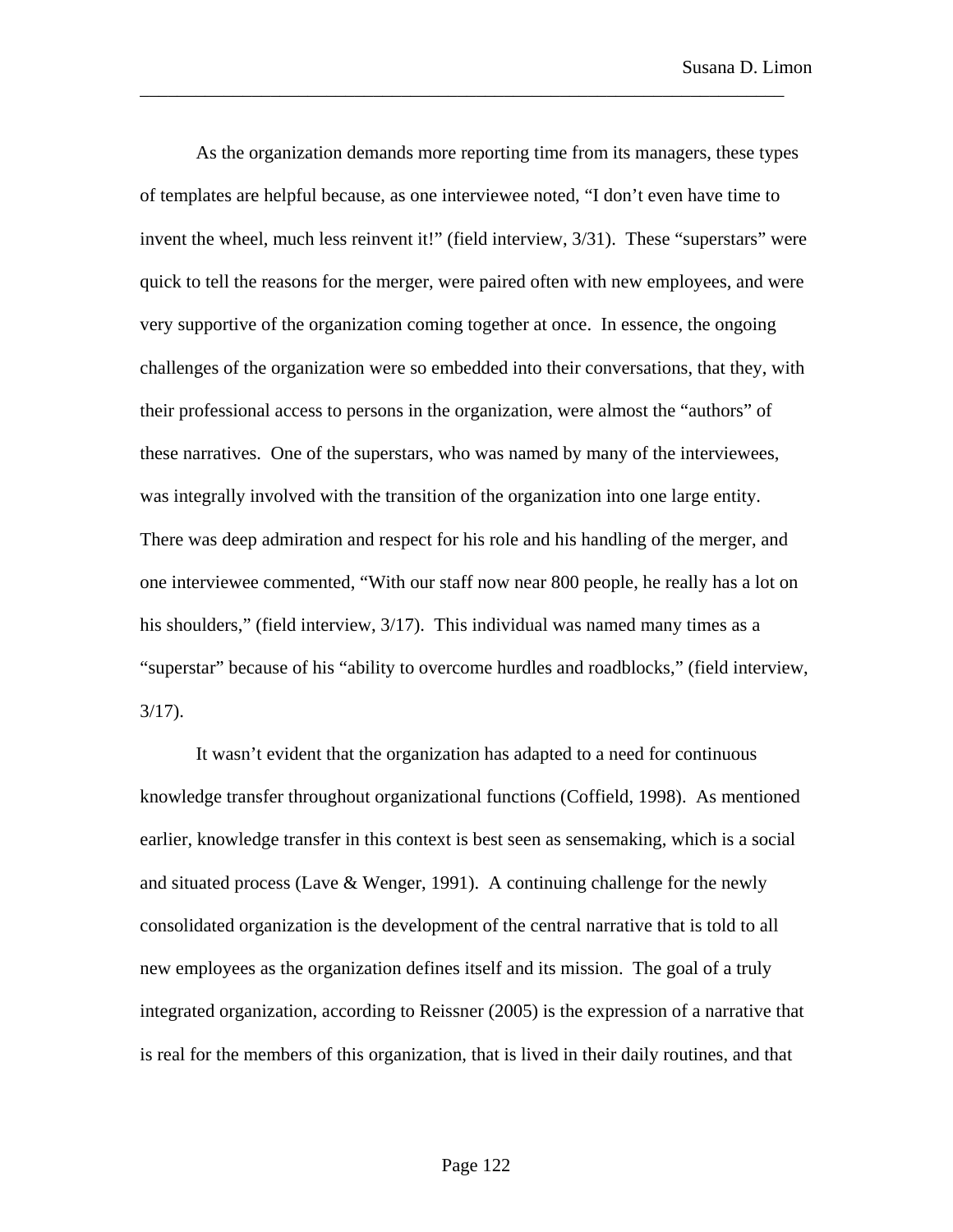allows members of the organization to reconstruct the past, work in the present, and plan for the future.

\_\_\_\_\_\_\_\_\_\_\_\_\_\_\_\_\_\_\_\_\_\_\_\_\_\_\_\_\_\_\_\_\_\_\_\_\_\_\_\_\_\_\_\_\_\_\_\_\_\_\_\_\_\_\_\_\_\_\_\_\_\_\_\_\_\_\_\_\_

The current "standards of accreditation" work of the organization began by looking at the on-going training required by individuals in the organization. This accreditation process, done by the Council on Accreditation (COA), is a huge hurdle for the organization (field notes, 3/8, 4/6). Persons associated with developing the reports for the accreditation expressed mixed feelings, since some of the original four organizations were accredited, but the consolidation now requires a "re-accreditation," with the stronger "links" bringing up the weaker (field notes, 3/8, 3/31, 5/3). This work to arrive at a uniform accreditation for the merged entity is seen by many as a larger workload, but valuably necessary to the outside community as a hallmark for professionalism.

As an organization that values "para-professionals," many of the interviewees commented on the ability to rise up through the ranks of the organization, even without a strong formal education background (field notes, 3/8, 3/31, 4/6). Many found strength in the size of the new organization that allows internal transfers to stay revitalized with the job. The ability of these persons to navigate across the organization spoke of the skills and knowledge that were already embedded into the structure of the organization. My observations were that the "generalists" or "jack-of-all trades," with excellent interpersonal skills, tended to be those who were moved within the organization, and willingly took on the cross-cutting challenges (field observations,  $3/8$ ,  $3/29$ ,  $3/31$ ,  $4/27$ ). The benefit to the organization was that these individuals, with their built-in knowledge stores, were able to actively share their knowledge across functional silos.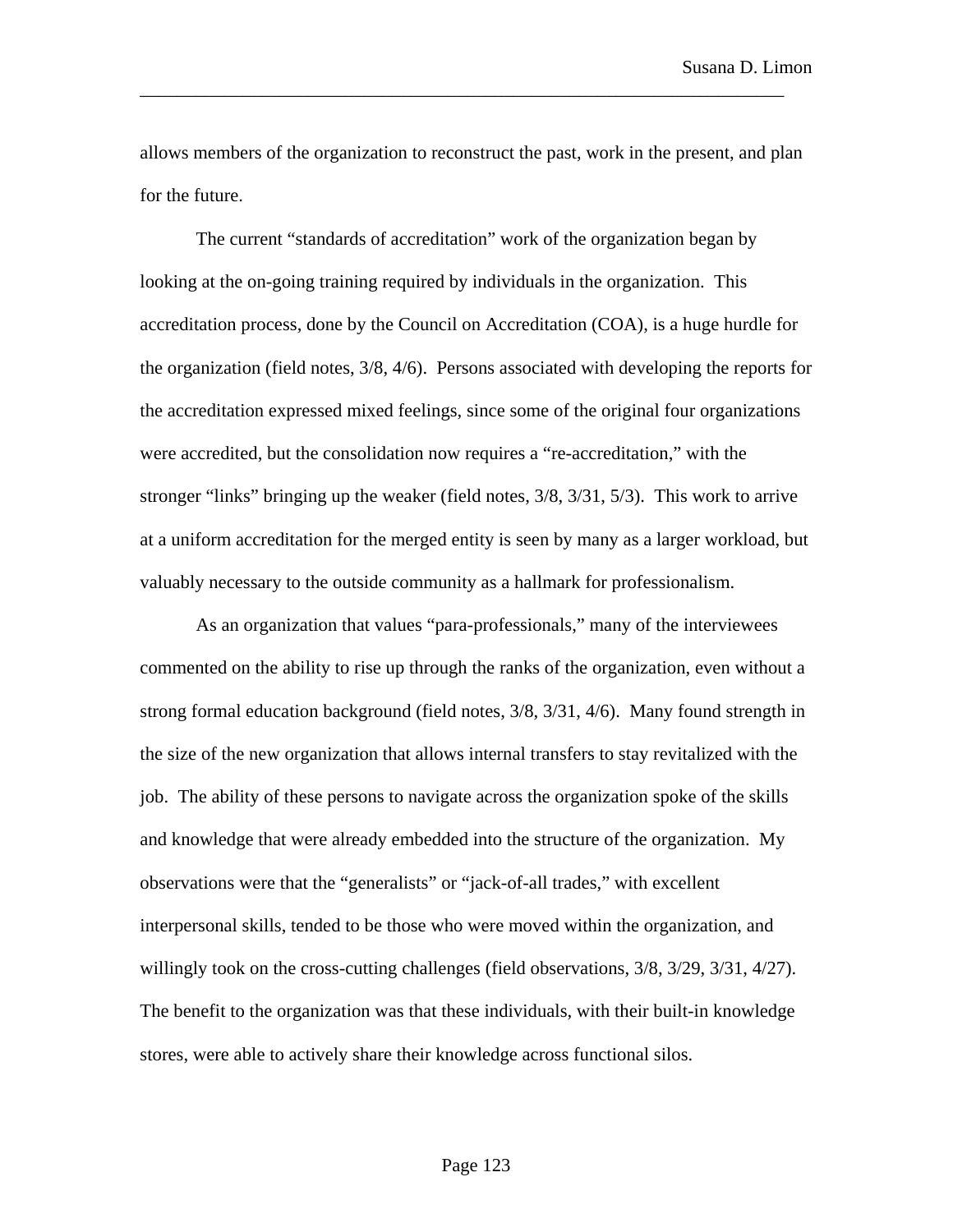In using the "traffic circle" metaphor above, the "superstars" are those who help direct traffic and keep the flow of the vehicles moving smoothly in the circle. Additionally, the stories that are told by the "superstars" carried more weight and influence with individuals who were recounting these stories in their interviews. For example, one participant stated that she wasn't supportive of the merger, and had spoken out against it, but once she heard the reasons for the merger from "James" (not his real name), she saw the merger in a whole new light (field interview, 3/17). One of my earliest interviewees provided several examples of stories of one "superstar" who, "knew the organization inside out – if she says we'll do it this way, we'll do it" (field notes, 2/28). What these stories identified was an added emphasis on the stories told by the "superstars." To use the "traffic circle" metaphor, the vehicles that are entering the circle as stories about events, people, and values recounted by the "superstars" aren't just cars like the other stories, but are more like "18-wheeler trucks" that take up a lot of space, have a loud horn, and are noticed by everyone in the area. These stories have more status, more "staying power," more "social capital" within the organization.

\_\_\_\_\_\_\_\_\_\_\_\_\_\_\_\_\_\_\_\_\_\_\_\_\_\_\_\_\_\_\_\_\_\_\_\_\_\_\_\_\_\_\_\_\_\_\_\_\_\_\_\_\_\_\_\_\_\_\_\_\_\_\_\_\_\_\_\_\_

### **6.3.2 Indexes**

In listening to the stories that were told during the interviews of how new persons are brought into the organization, the cliché that "Experience is the best teacher" applied to many of these narratives. As Schank (1990, 235) puts it, "We learn from experience, or to put this more strongly, what we learn are experiences. The educational point that follows from this is that we must teach cases, and the adaptation of cases by telling stories, not teach rules and the use of rules." In my attempt to identify a "knowledge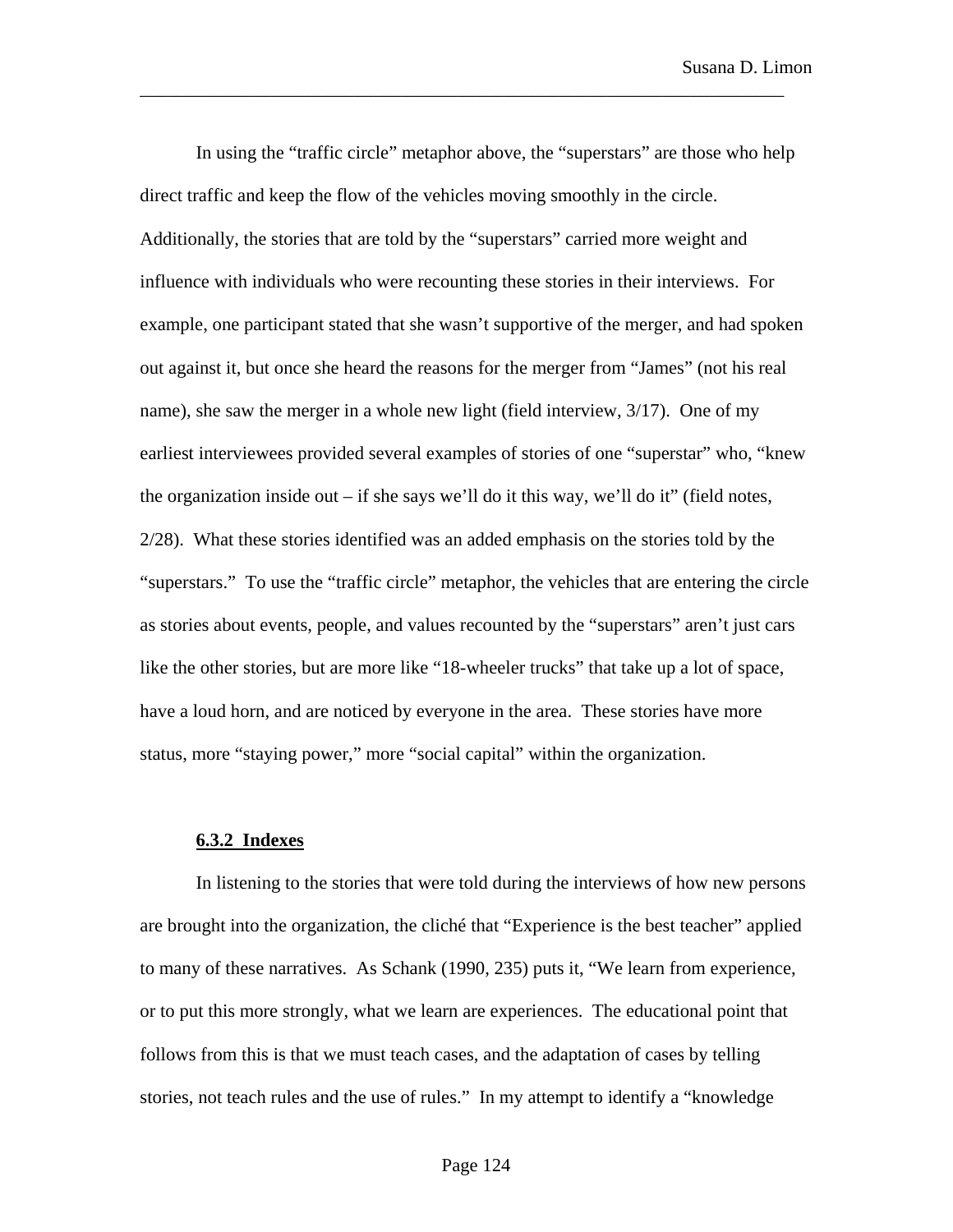flow" in the organization, I found that there wasn't a systematic "flow," as in water flowing down a river, but more of a "patchwork" of information, that persons had "indexed" into their memory stores.

\_\_\_\_\_\_\_\_\_\_\_\_\_\_\_\_\_\_\_\_\_\_\_\_\_\_\_\_\_\_\_\_\_\_\_\_\_\_\_\_\_\_\_\_\_\_\_\_\_\_\_\_\_\_\_\_\_\_\_\_\_\_\_\_\_\_\_\_\_

In order to solve a problem, or when people at work have a "heart-to-heart," the subjects of their discussion become the topics for the index. This ability to index, or catalog, a story or event, and use it or apply it on recall, is part of the knowledge transfer process. The organizational theory research tends to call this action "lessons learned," but these indexes, or stored stories, are the knowledge that is used for action by the persons in the organization. This was referred to earlier in Chapter 2 with the literature related to "scripts." Practices that are embedded and situated allow for ready recall that has a richness, texture, and context for application. When new persons are brought in, there isn't a systematic method for training them, but the social nature of the organization, and its reliance on persons with strong interpersonal skills, means many of the supervisors were effective and professional at the "indexing" skill (field observations, 3/8, 3/29, 3/31, 5/3).

As a service delivery organization, the ability to maintain and access client files is also a highly developed skill. These files are part of the accreditation process, and are required for billing. One of the interviewees described the painstaking work of his supervisor when he was initially hired to show him exactly the order of the files, the purpose of each line, and where to seek information for the file if it was missing (field notes, 3/29). Given the emphasis on performance, privacy, and program outcomes, all standards of professionalism, these files have become even more important to the organization. In his ten years at the organization, this interviewee had seen a difference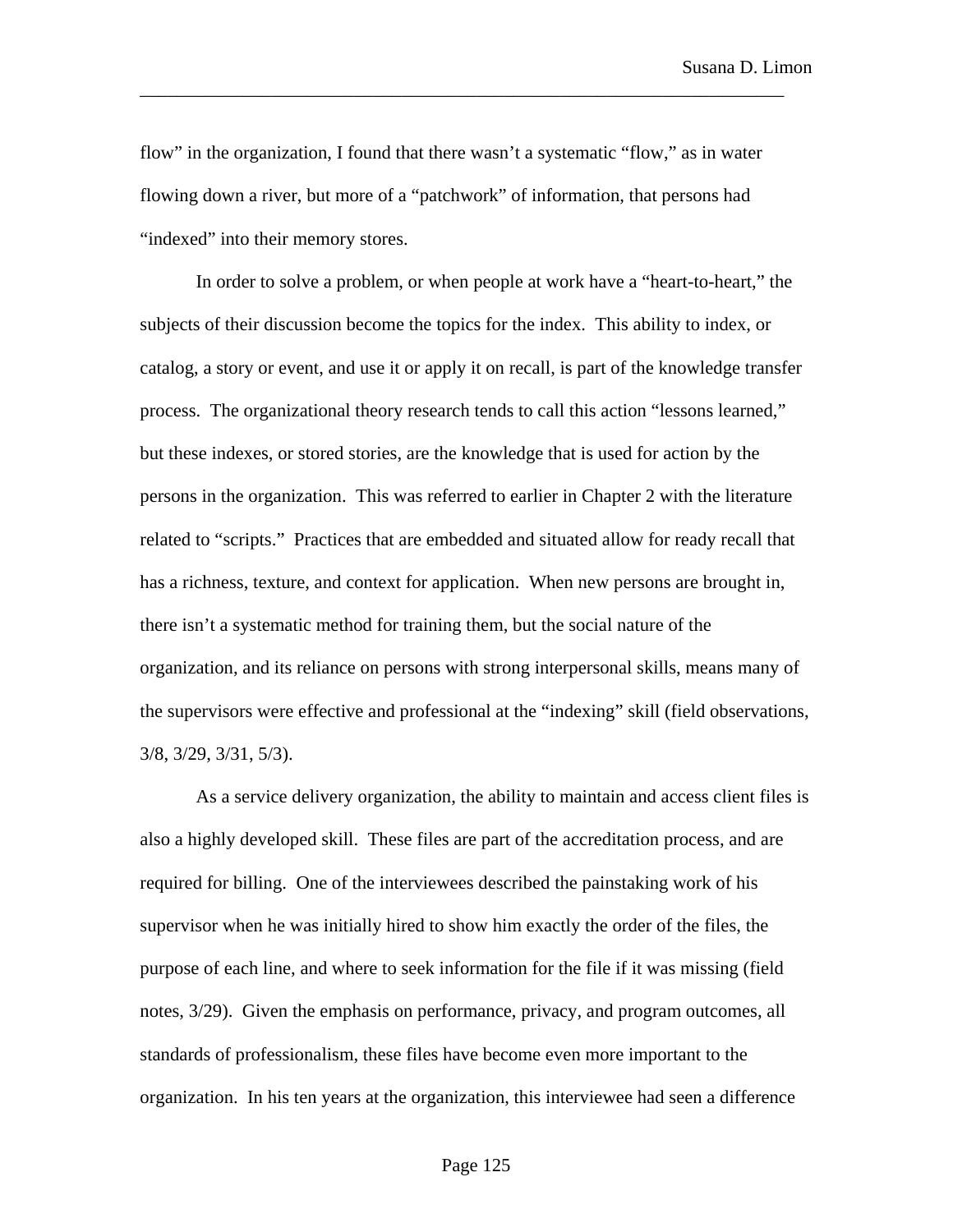in managers in the importance they gave to the files. However, with the example of his first supervisor, he commits the same time and detail to explaining the files to new employees (field notes, 3/29).

\_\_\_\_\_\_\_\_\_\_\_\_\_\_\_\_\_\_\_\_\_\_\_\_\_\_\_\_\_\_\_\_\_\_\_\_\_\_\_\_\_\_\_\_\_\_\_\_\_\_\_\_\_\_\_\_\_\_\_\_\_\_\_\_\_\_\_\_\_

The attention to the files, or "indexing," shows what Yanow (2004, 10) emphasized, "This knowledge is typically developed within a community of practitioners" that make "local knowledge." She notes that often this type of knowledge is typically discounted and dismissed, and sometimes even disparaged. This example shows that local knowledge is contextual knowledge, and this person's attention and description of these files shows how much he felt that the filing was a symbol of professionalism. The files are important not only as a source of information, but as a process that helps people assign meaning to the work of the organization, and is made sense of with the focus on professionalism.

### **6.3.3 Knowledge Objects**

The desire for a strong sense of professionalism was apparent in the importance the interviewees placed on recognition. In many offices I visited, people pulled out old "yearbooks" to show me an award they had received many years past. One of the coveted awards is the yearly award presented to two employees who are nominated and voted on by their peers. In looking through the archival documents, it was interesting to note that many of the persons identified as the "superstars" had been past recipients of this award (SSC yearbooks 1988 – 1994). With the consolidation of the organization, the "yearbooks" have not been published, and the format for recognition now is with the electronic media, and a quarterly newsletter. Although the organization has not identified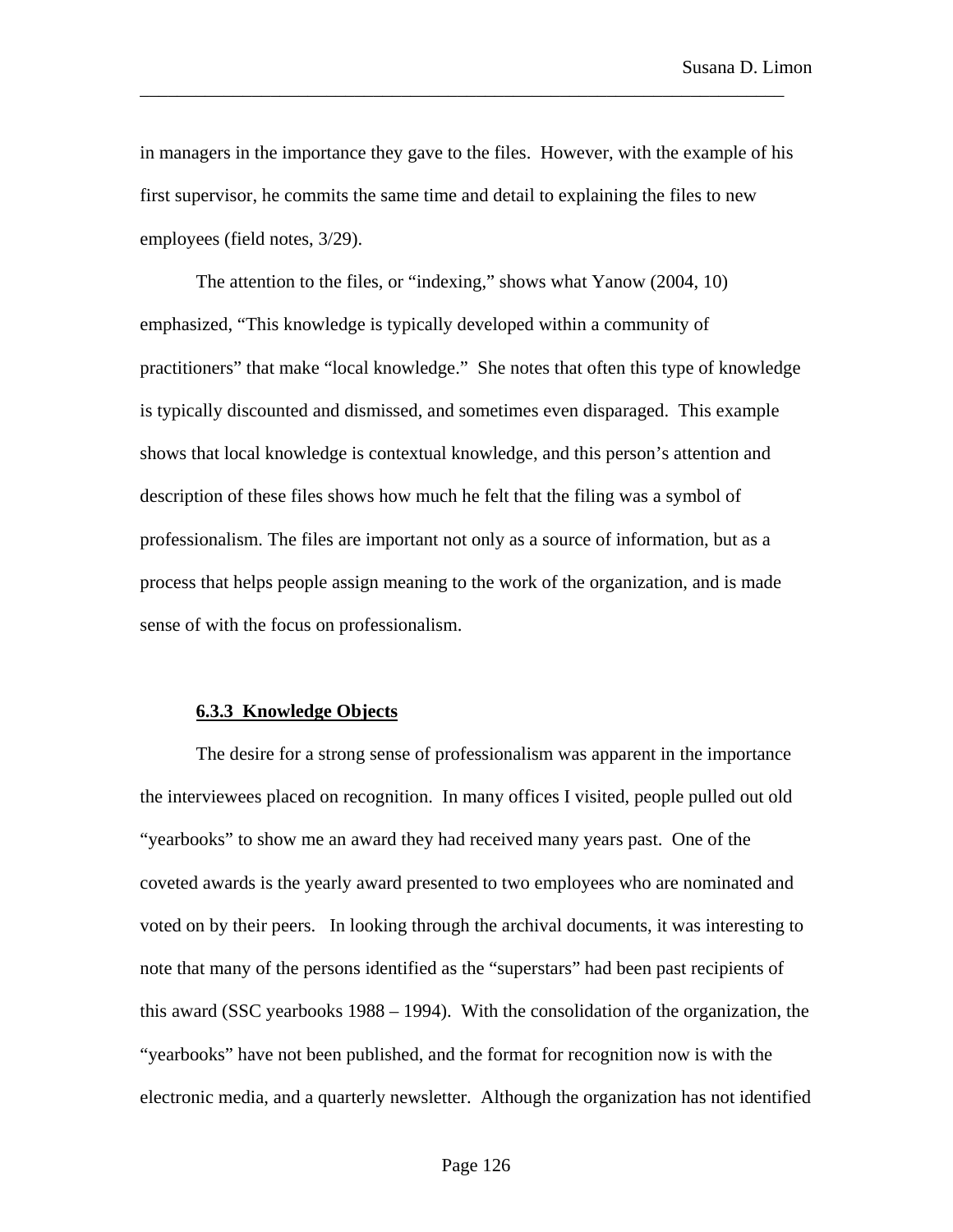the "yearbooks" as a tool for knowledge transfer, based on the interviews with many employees, I saw the yearbook as a "valuable knowledge object" that was used for morale, community building, and knowledge transfer.

\_\_\_\_\_\_\_\_\_\_\_\_\_\_\_\_\_\_\_\_\_\_\_\_\_\_\_\_\_\_\_\_\_\_\_\_\_\_\_\_\_\_\_\_\_\_\_\_\_\_\_\_\_\_\_\_\_\_\_\_\_\_\_\_\_\_\_\_\_

Given the value placed by so many of the interviewees on recognition and professionalism, and being able to point to a document to highlighted that recognition, there seems to be some concern that the recognition isn't as valued as it was in the past (field notes, 3/8, 3/31, 5/10). In one interview, I was shown a clock that was given to the employee by the President for her hard work on a symposium (field notes, 4/7). Another employee showed me his watch that he had been presented for his fifteen years in the organization (field notes, 3/17). Each of these individuals showed me these items with pride, and with an explanation that the organization values hard work and length of service as intrinsic and prerequisite of a professional organization.

The lack of systematic organization of archival documents, and the shift to electronic media, was expressed as a concern by several of the past recipients of recognition awards (field notes, 3/31, 4/6). The narratives that were used to describe recognition followed what Schank (1990, 41) identifies as the "me-goals" of stories: "Tellers can have five intentions with respect to themselves – to get attention, to win approval, to seek advice, to describe themselves, and to achieve catharsis." Although several intentions can be present at the same time, many of the tellers of their recognition awards, which more deeply express their professionalism and commitment to the organization, were told as a way to describe themselves (field notes, 3/8, 3/31, 4/6).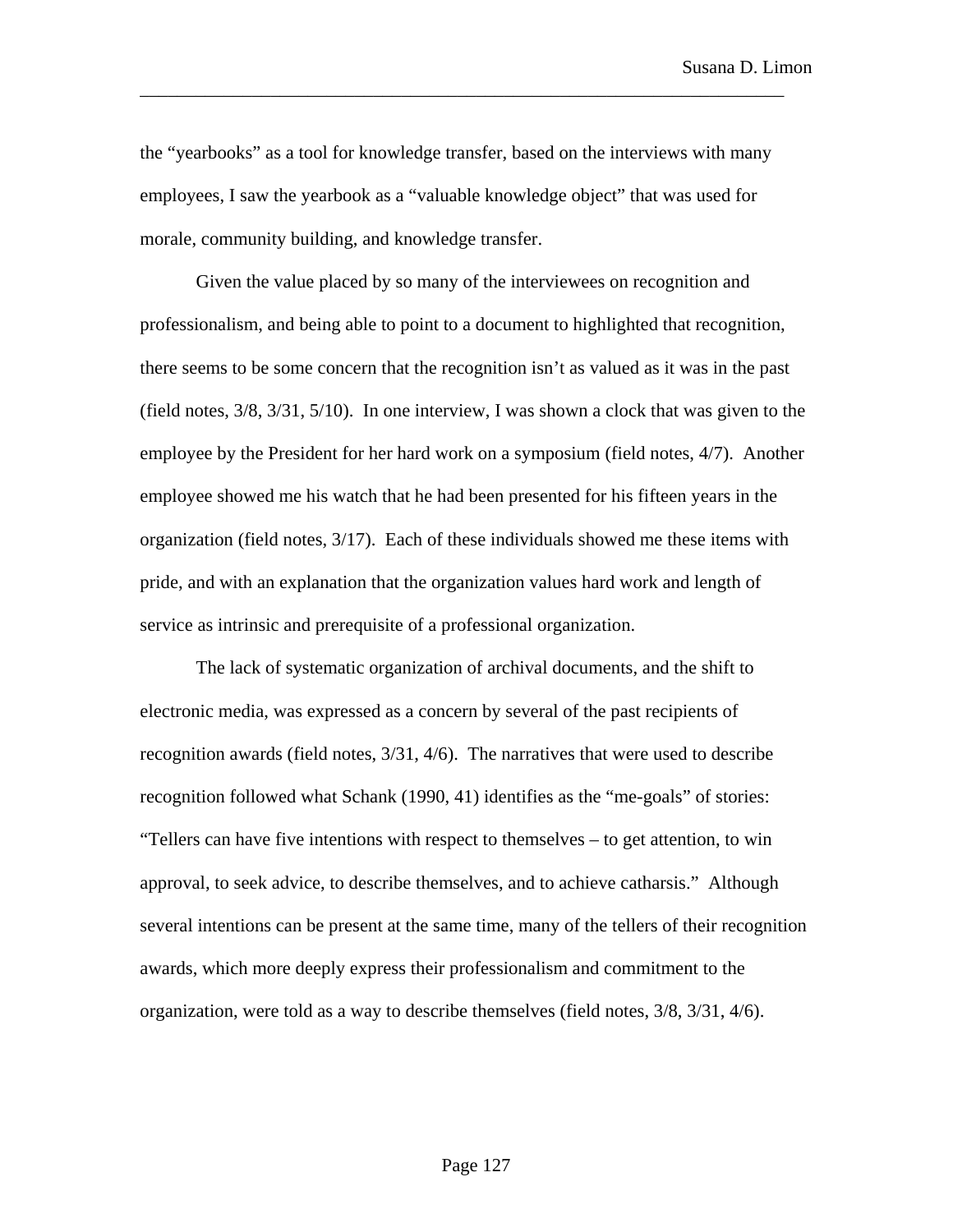## **6.4 Ongoing Challenges as Organizational Narratives**

The knowledge transfer model described in this chapter, as well as the "traffic circle" that is used for the collective assignment of meaning, show that the challenges presented by this organization are really ongoing narratives that are told by most organizations. In this case, the narrative string is given shape from the stories, or examples, of each of the issues that are ongoing within the organization. The narrative string that was woven through each of the organizational challenges contained an element of the desire of the organization to value professionalism. The "traffic circle," where meaning is assigned to the various organizational challenges, allows a way for the organization to develop milestones to self-assess whether this challenge is being addressed in a meaningful way, or whether there needs to be more information, or data, or stories, added to the mix in the circle in order for the organization to make sense of the challenge.

\_\_\_\_\_\_\_\_\_\_\_\_\_\_\_\_\_\_\_\_\_\_\_\_\_\_\_\_\_\_\_\_\_\_\_\_\_\_\_\_\_\_\_\_\_\_\_\_\_\_\_\_\_\_\_\_\_\_\_\_\_\_\_\_\_\_\_\_\_

One universal experience involves listening to the stories that are told by persons who have participated in a trip, or event, or meeting, in our absence. As the persons tell the story, they embellish, or emphasize, or leave out details, so that the story that is heard has the meaning that the person was trying to convey. Yet, other participants add their own embellishments, and their own emphasis, and they leave out additional details. As these stories "swirl" around in the "traffic circle," the meaning that the group subscribes to it develops a "uniform spin" so that this becomes the collaborated story of the trip or event. And the benefit to the teller is that there may have been certain details or pieces that they were not completely aware of, but, as they tell the story, it becomes clearer in their own mind. This process of telling, of hearing, of condensing, and retelling, constitutes the essence of the collective assignment of meaning, and this assignment is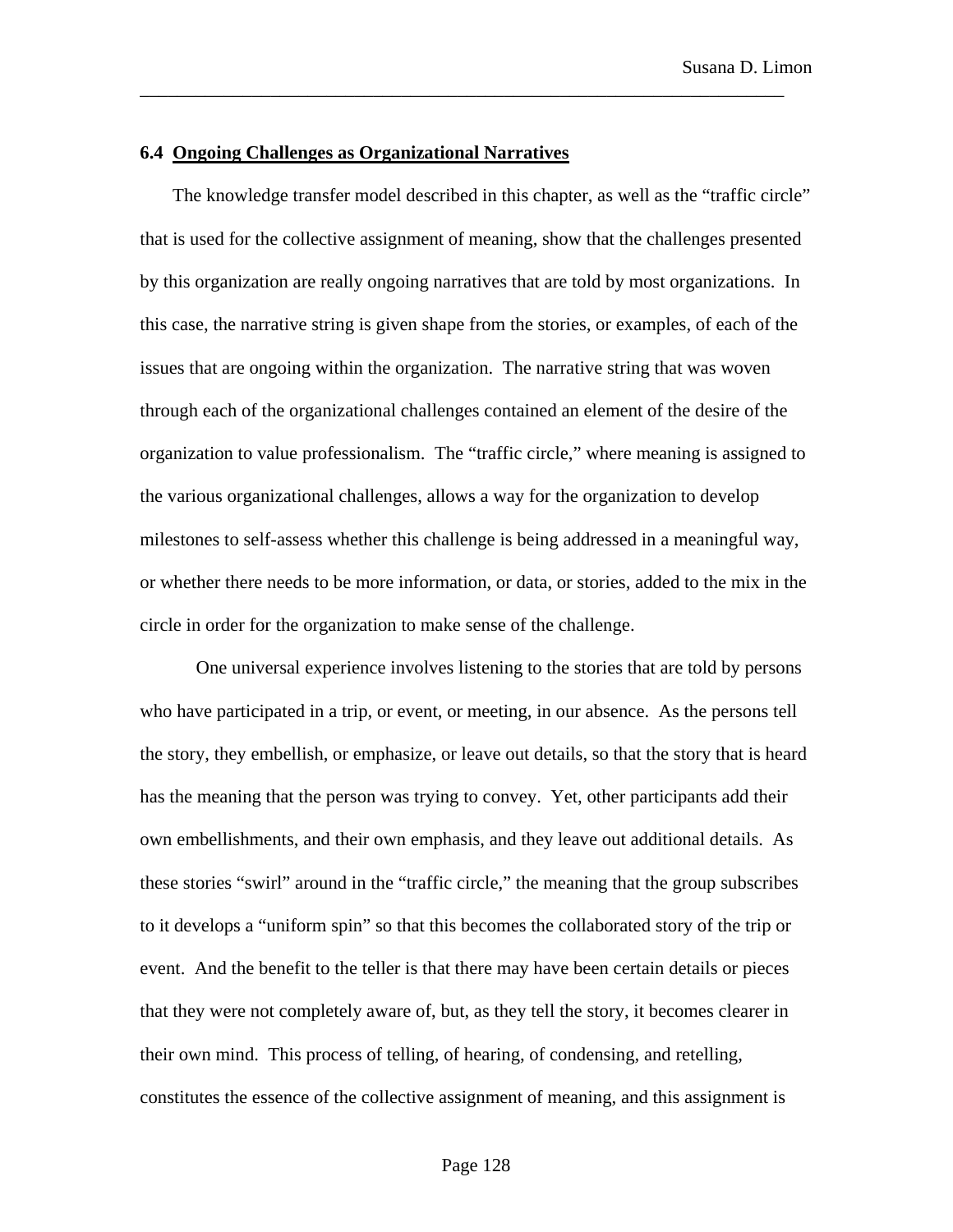the transfer of knowledge in the organization. The challenges identified in SSC are universal tensions within most organizations, dealing with ambiguities related to transitions, training, and togetherness.

\_\_\_\_\_\_\_\_\_\_\_\_\_\_\_\_\_\_\_\_\_\_\_\_\_\_\_\_\_\_\_\_\_\_\_\_\_\_\_\_\_\_\_\_\_\_\_\_\_\_\_\_\_\_\_\_\_\_\_\_\_\_\_\_\_\_\_\_\_

The follow-up interviews were the most revealing in their ability to apply the retrospective sensemaking to the organization. Many of the stories told in these interviews referred to the themes of thinking something related to the merger was a huge burden, but then it worked out well in the end (field notes, 6/15,6/20, 6/22). These interviewees focused on what they perceived to be major milestones for the organization – getting the whole group together, and passing the first budget. The frustrations that were felt when the budget wouldn't "roll up" were minimized with the comment, "Getting passed our first budget was huge – now we have the forecasting ability in the system to make it so much easier next year," (field interview,  $6/22$ ). This example of a story that illustrated the merger challenge took on new meaning, and was collectively shaped with the telling and reflecting that occurs in the "traffic circle." The "traffic circle" allows the challenges to be "refracted" so that what comes out of the circle often takes on a positive message, just as light coming out of the prism turns into a rainbow. Although this positive message was observed in this organization, it may not be the case that the "traffic circle" allows the interactions to produce a positive message in other organizations. There are many organizations that may attempt to control the "cars" that enter the "traffic circle" so that only ones with certain messages, either positive or negative, are circulating or being discussed. My observations of this organization showed a lack of awareness of the "traffic circle" or the awareness of the power that the stories carry once they enter the circle.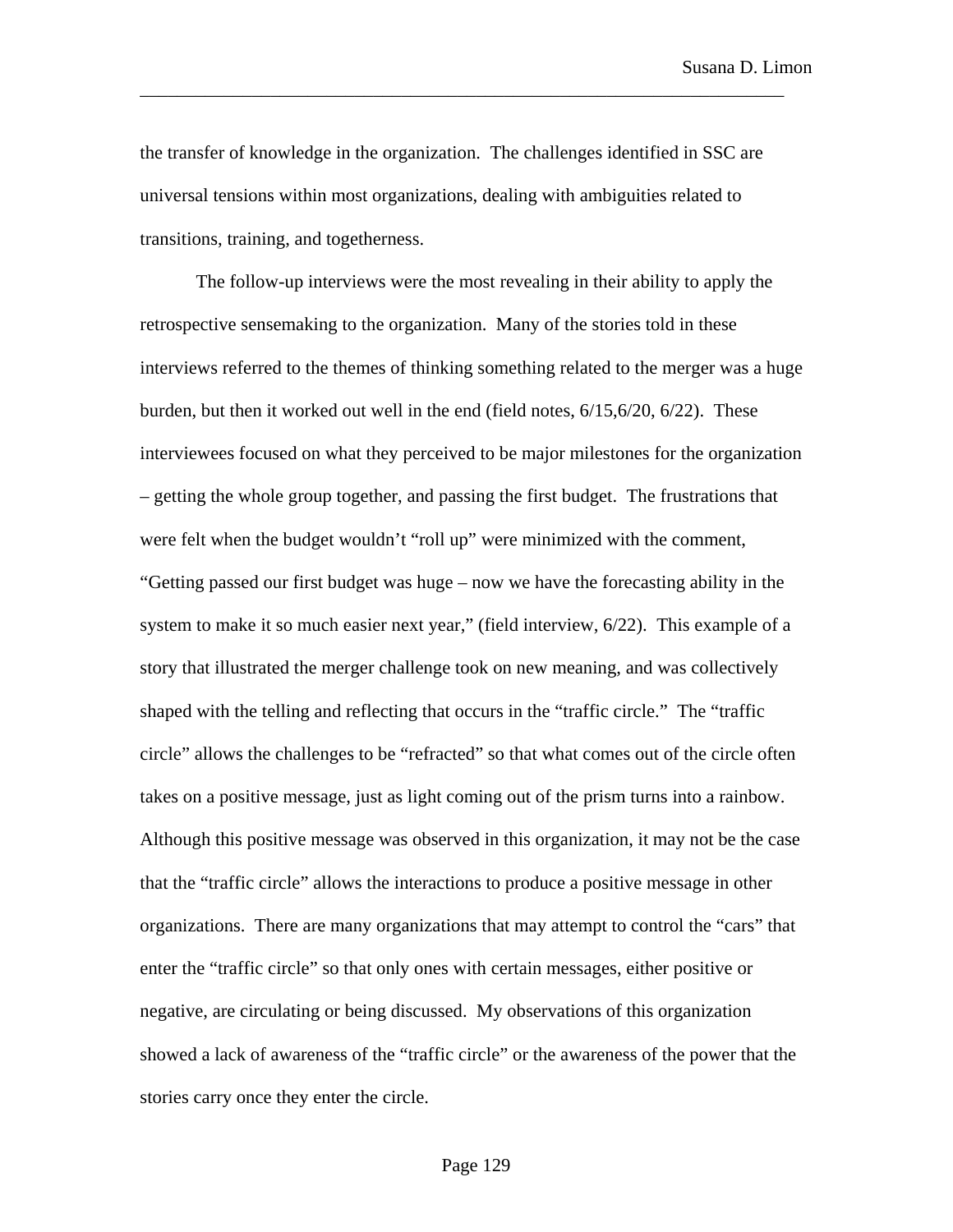# **6.5 Conclusion**

A review of the findings presented in this chapter reveals several issues that should be highlighted here. First of all, a tension exists within the organization that uses the three challenges as a launching point for resolution. This tension involves a desire to achieve a certain level of professionalism in the organization, and yet the reality that the organization has not reached that level in many ways. A professional organization would be fully integrated and merged, would bring in new people and train them quickly, and would organize a group gathering for the entire organization and pull it off without a hitch. However, this isn't the reality in any organization. Many organizations strive to reach a certain level of professionalism, and the striving is what brings issues and challenges to the "traffic circle" for discussion. In this chapter, I described the collective assignment of meaning that was given to the three organizational challenges, and I described how certain tools within organizations facilitate the assignment of meaning and the transfer of knowledge.

\_\_\_\_\_\_\_\_\_\_\_\_\_\_\_\_\_\_\_\_\_\_\_\_\_\_\_\_\_\_\_\_\_\_\_\_\_\_\_\_\_\_\_\_\_\_\_\_\_\_\_\_\_\_\_\_\_\_\_\_\_\_\_\_\_\_\_\_\_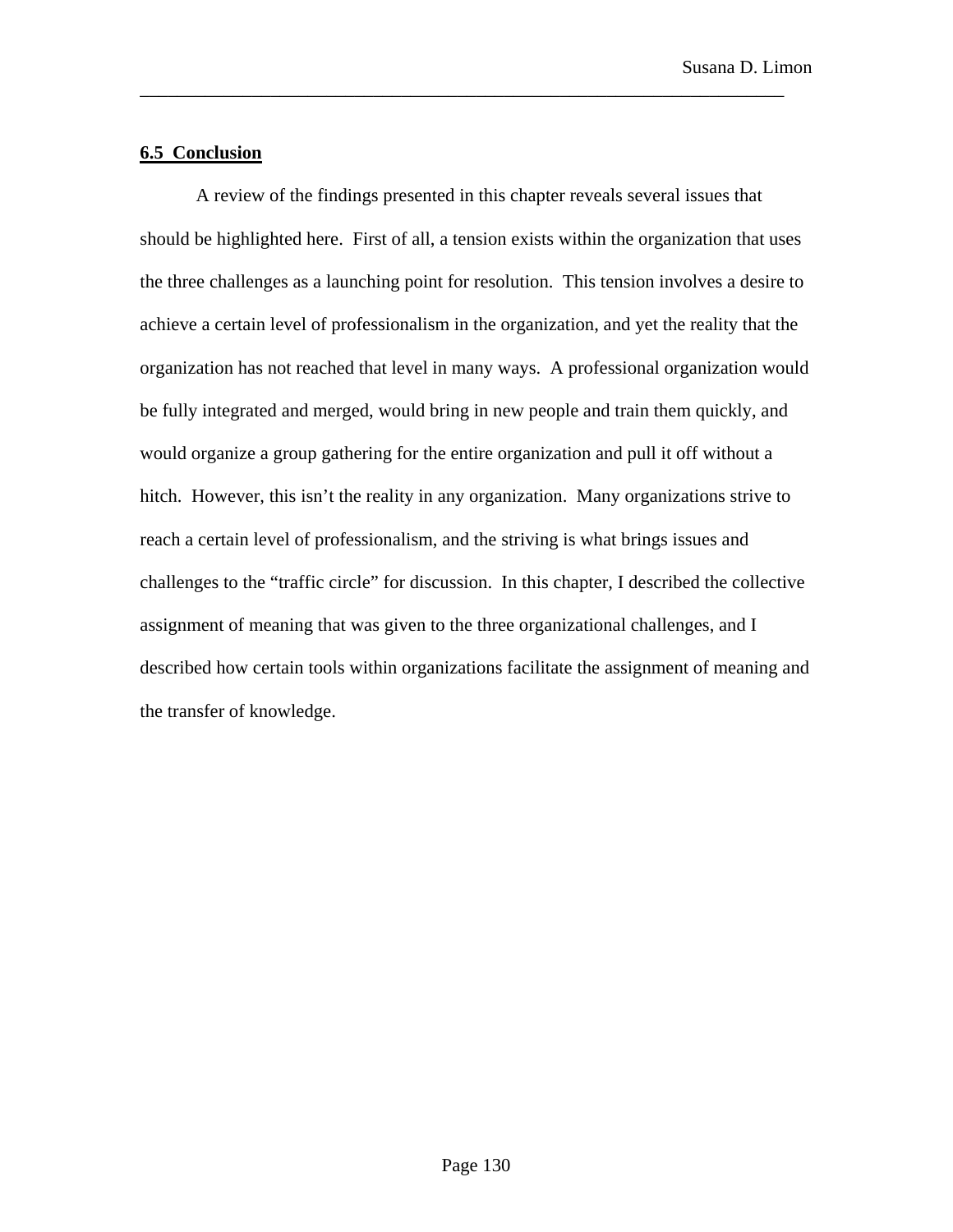## **CHAPTER SEVEN: DISCUSSION AND CONCLUSIONS**

\_\_\_\_\_\_\_\_\_\_\_\_\_\_\_\_\_\_\_\_\_\_\_\_\_\_\_\_\_\_\_\_\_\_\_\_\_\_\_\_\_\_\_\_\_\_\_\_\_\_\_\_\_\_\_\_\_\_\_\_\_\_\_\_\_\_\_\_\_

## **7.1 Introduction**

In this chapter, I will reiterate the findings in the previous chapter, and then explore their implications. The significance of these findings offers new possibilities for administrators in public and nonprofit organizations to understand the ways in which knowledge can be transferred through the collective assignment of meaning. Additionally, I will discuss the need for further research in the areas of knowledge transfer and narrative inquiry.

# **7.2 Narratives and Narrative Inquiry Play Role in Findings**

The contributions that can be made to the public administration scholarship with the use of narrative inquiry are many and varied. As noted by Ospina and Dodge (2005), narrative inquiry has the potential for strengthening the discourse in public administration research by offering an orientation to inquiry and the methodologies that can be utilized for the kinds of problems and questions in the field which have narrative foundations. White (1999) demonstrated that a narrative theory of knowledge for public administration research can provide a different approach to the qualitative designs such as case studies, participant observation, interviewing, and action research, as opposed to theoretically based research. Another contribution that narrative inquiry makes to the public administration field revolves around illuminating and deepening our understanding of the dimensions of public affairs (Ospina & Dodge, 2005) by integrating rigor into the public administration research, and examining scholars' notions of rigor. According to Ospina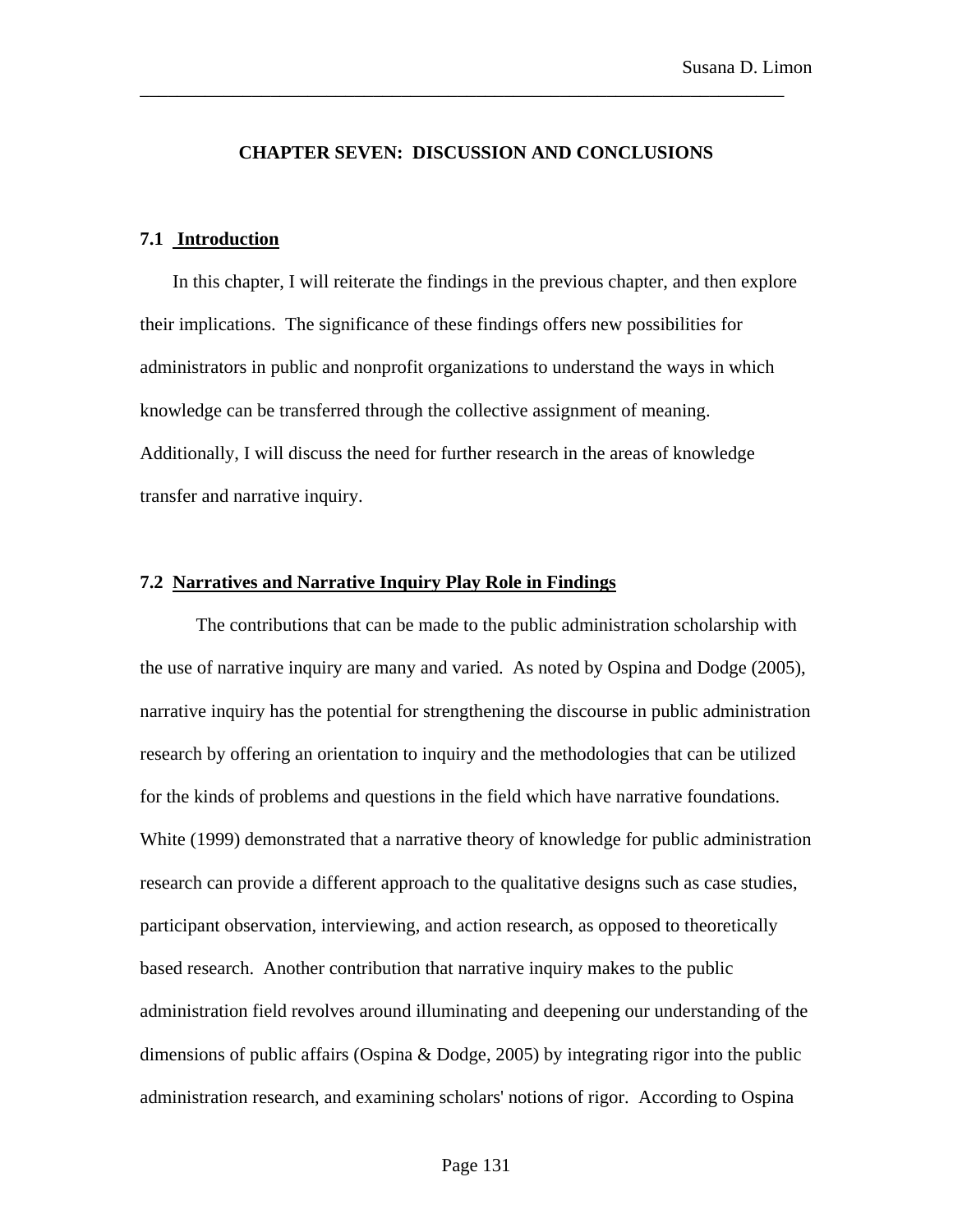and Dodge, appreciating narrative inquiry's contribution requires a deeper knowledge of the logic of narrative inquiry, an acknowledgement of the diversity of narrative approaches, as well as attention to the implications for judging its quality. Additionally, narratives and narrative inquiry in my research provided a means to collectively assign meaning to the organizational narratives, and group these narratives into the organization's key challenges.

\_\_\_\_\_\_\_\_\_\_\_\_\_\_\_\_\_\_\_\_\_\_\_\_\_\_\_\_\_\_\_\_\_\_\_\_\_\_\_\_\_\_\_\_\_\_\_\_\_\_\_\_\_\_\_\_\_\_\_\_\_\_\_\_\_\_\_\_\_

The interest of my research was in the way knowledge is transferred in organizations by focusing on narratives, and my inquiry came from listening to the stories people told about life in the organization and the challenges they were facing. These varied stories focused around events, people and values, some of them repeating or referring to similar events, people, and values. Through an analysis of these earlier stories, three organizational challenges were observed. The initial interviews teased out common themes that were studied further to follow the flow of knowledge within the organization, and to look at the collective interactive nature of that process. There were three challenges that were identified in the organization. The first involved the consolidation of the four separate entities into one large organization. The second challenge was the integration of new personnel into the organization. And the third studied how the newly created larger organization was able to bring together the new entity at one time, for a staff retreat, for the first time, bringing with it the four cultures, and combining it into one group. These challenges identified the embeddedness of knowledge, and the reliance of persons to use their knowledge web to access information and share their experiences.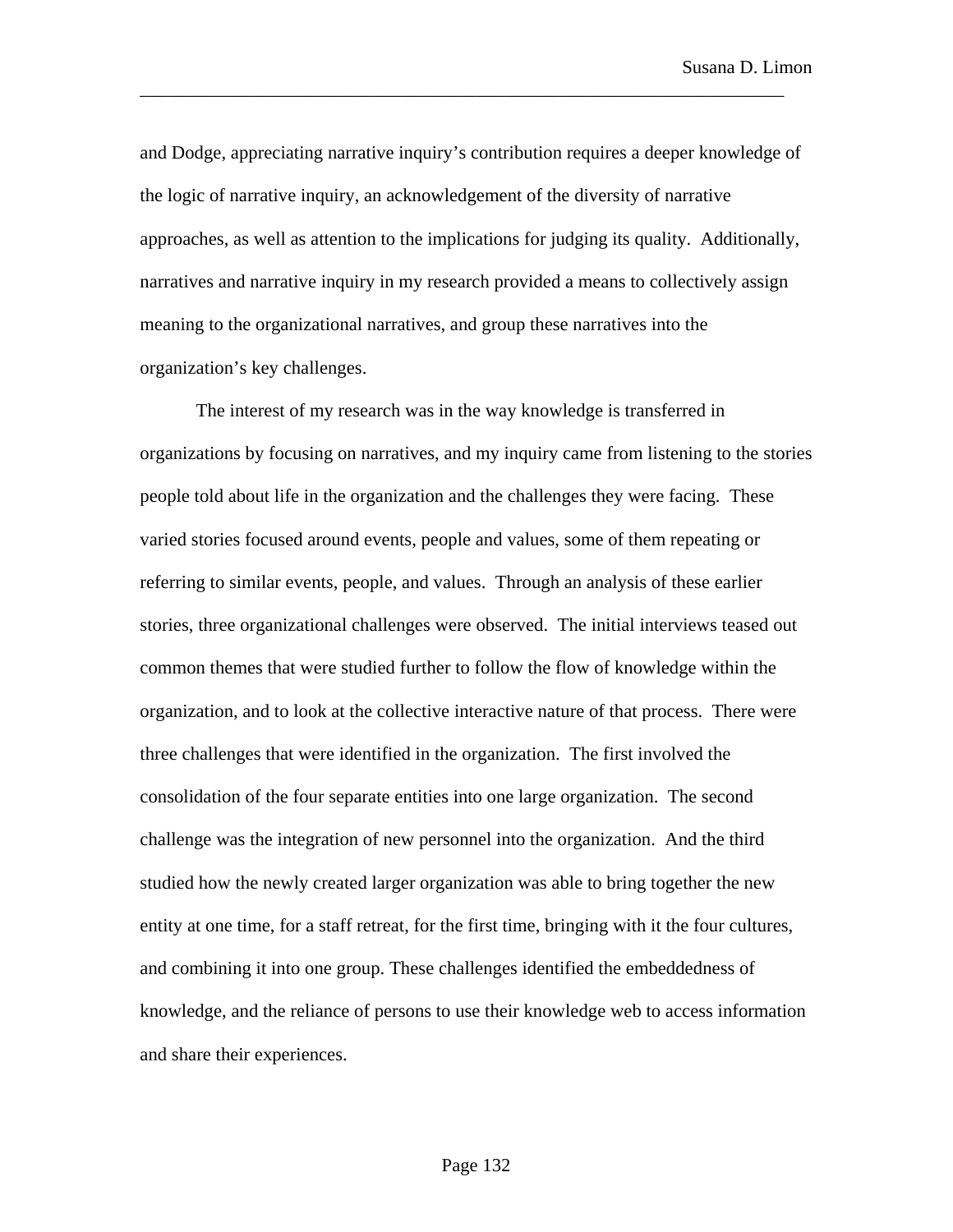From the ethnographic standpoint of my research, the use of narrative inquiry allowed me to direct my attention to the narratives of the organization from my initial entry to the organization, and helped me address my broader researcher question of the role that narratives play in addressing organizational challenges. As the interviews and site visits progressed, there were a variety of stories that were told, but the emergence of three distinct challenges, told in the form of narratives, helped define the common narratives that expressed underlying and taken-for-granted assumptions within the organization. My model, which emerged as the months progressed, captures the variety of stories, and some directly or indirectly connected to the broader challenges, but it is the gradual connection to the broader challenges that constitutes the transfer of knowledge.

\_\_\_\_\_\_\_\_\_\_\_\_\_\_\_\_\_\_\_\_\_\_\_\_\_\_\_\_\_\_\_\_\_\_\_\_\_\_\_\_\_\_\_\_\_\_\_\_\_\_\_\_\_\_\_\_\_\_\_\_\_\_\_\_\_\_\_\_\_

The broader research question for this study of the role played by narratives in knowledge transfer for addressing organizational challenges was answered by posing and examining two questions. First, can narratives be used as a means to explain knowledge transfer in a social service organization as a collective, interactive process? Second, do narratives create, or contribute to a "knowledge transfer flow" in the organization that can be observed? To answer these questions, it was necessary to note that an interpretivist paradigm was used for this study, which applied a narrative inquiry approach to the organization. By using this approach, I was able to provide a different lens through which organizational challenges were addressed. Experiences are filtered through our existing knowledge and beliefs, and this knowledge and these beliefs constitute how we construct meanings from our experiences. The focus on narratives was an effort to see how participants assigned meaning, or made sense of the three challenges.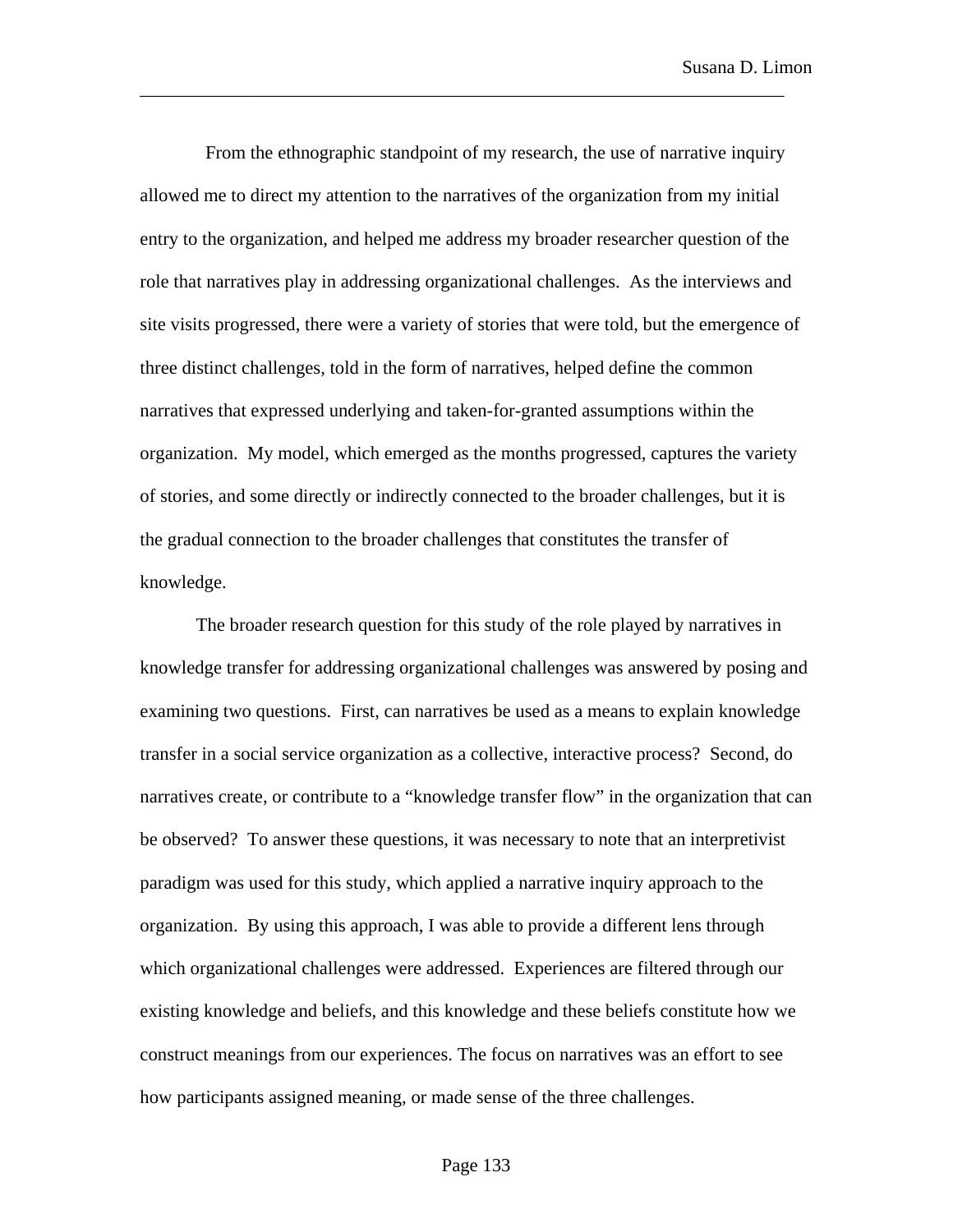It was evident from the narratives used within the organization that a major change, such as a reorganization, lent itself to observability through the narrative interactions. The knowledge agents who are interspersed throughout the organization facilitate the embeddness and situated character of the knowledge transfer. Although a systematic "flow" of knowledge at this organization was not observed, the rapid pace needed to adapt to the restructured organization showed that a collective and interactive process was in place.

\_\_\_\_\_\_\_\_\_\_\_\_\_\_\_\_\_\_\_\_\_\_\_\_\_\_\_\_\_\_\_\_\_\_\_\_\_\_\_\_\_\_\_\_\_\_\_\_\_\_\_\_\_\_\_\_\_\_\_\_\_\_\_\_\_\_\_\_\_

The use of narrative inquiry to study the transfer of knowledge in an organization led me to several findings. The first was that knowledge can be transferred through the collective assignment of meaning to ongoing organizational narratives. The second finding came about with the evolution of my model through observation and interviews, which identified a cumulative effect from the organizational narratives, so that as the stories and narratives came together and were told and retold, the challenges took on new meanings, and people were able to take these new meanings to help them deal with the challenges. The third finding identified the nature of the stories and their characteristics, the development of mature narratives as a collective assignment of meaning, and the role of superstars, indexes and objects in the transfer process.

#### **7.2.1 Narratives and Types of Stories Told**

The research showed that one method for transferring knowledge in an organization is through the collective assignment of meaning to the ongoing organizational narratives. As Maynard-Moody and Musheno (2003) showed, narratives are not passive artifacts within organizations, but are active elements in forming and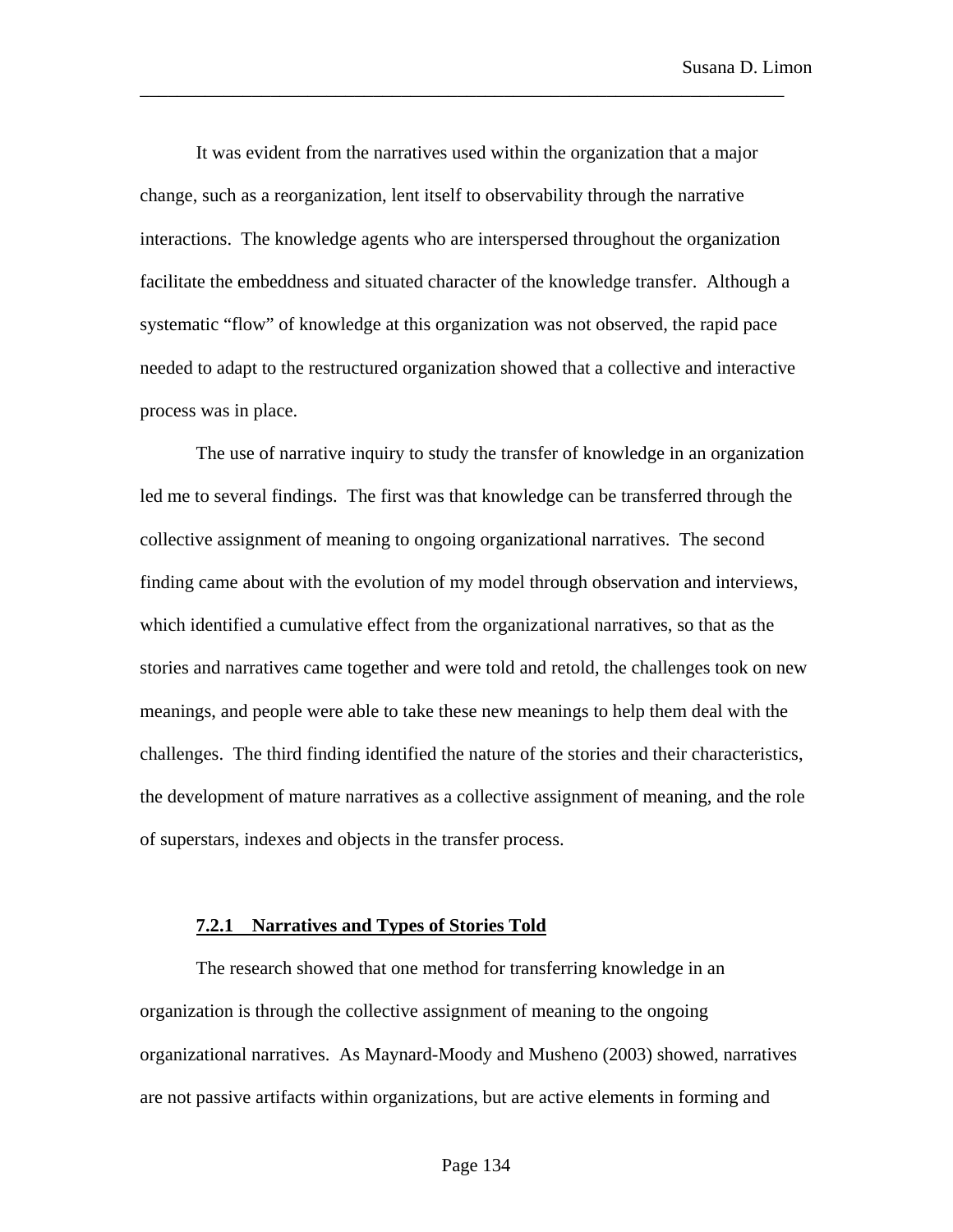reforming organizations. They showed that when narratives are captured in particular contexts, as I did with my research, sense was made and the social meanings are constructed (p. 158). The collective assignment of meaning was able to take place because, "Stories told within organizations change with each telling, as plot and character details are deleted or embellished and words and emphasis change. Some old stories are dropped from the repertoire, while new ones are added. Retelling, forgetting, and inventing stories continues to modify the socially constructed world of the storyteller and listener." (p. 158).

\_\_\_\_\_\_\_\_\_\_\_\_\_\_\_\_\_\_\_\_\_\_\_\_\_\_\_\_\_\_\_\_\_\_\_\_\_\_\_\_\_\_\_\_\_\_\_\_\_\_\_\_\_\_\_\_\_\_\_\_\_\_\_\_\_\_\_\_\_

For example, in the organization that I studied, the structural changes that the organization underwent created many levels of uncertainly and confusion. However, as the story of the consolidation was told, the "hindsight" reflection of the interviewees revealed that they hoped the consolidation would provide new opportunities, and they were relieved that many of their fellow employees had benefited from these opportunities. The consolidation was seen by many as a chance and opportunity to grow professionally, and because of this, the consolidation took on new meaning. Where they originally were frustrated with the uncertainties in the organization, the larger organization, with its size for advancement, was now viewed as "a reason to stay." The sensemaking that occurred regarding the consolidation took place through the telling and retelling of this story, and the challenge was modified by the storyteller and the listener.

### **7.2.2 Narratives and the "Traffic Circle"**

The second finding came about with the evolution of my model of the "traffic circle" through observation and interviews. The "traffic circle" visually showed the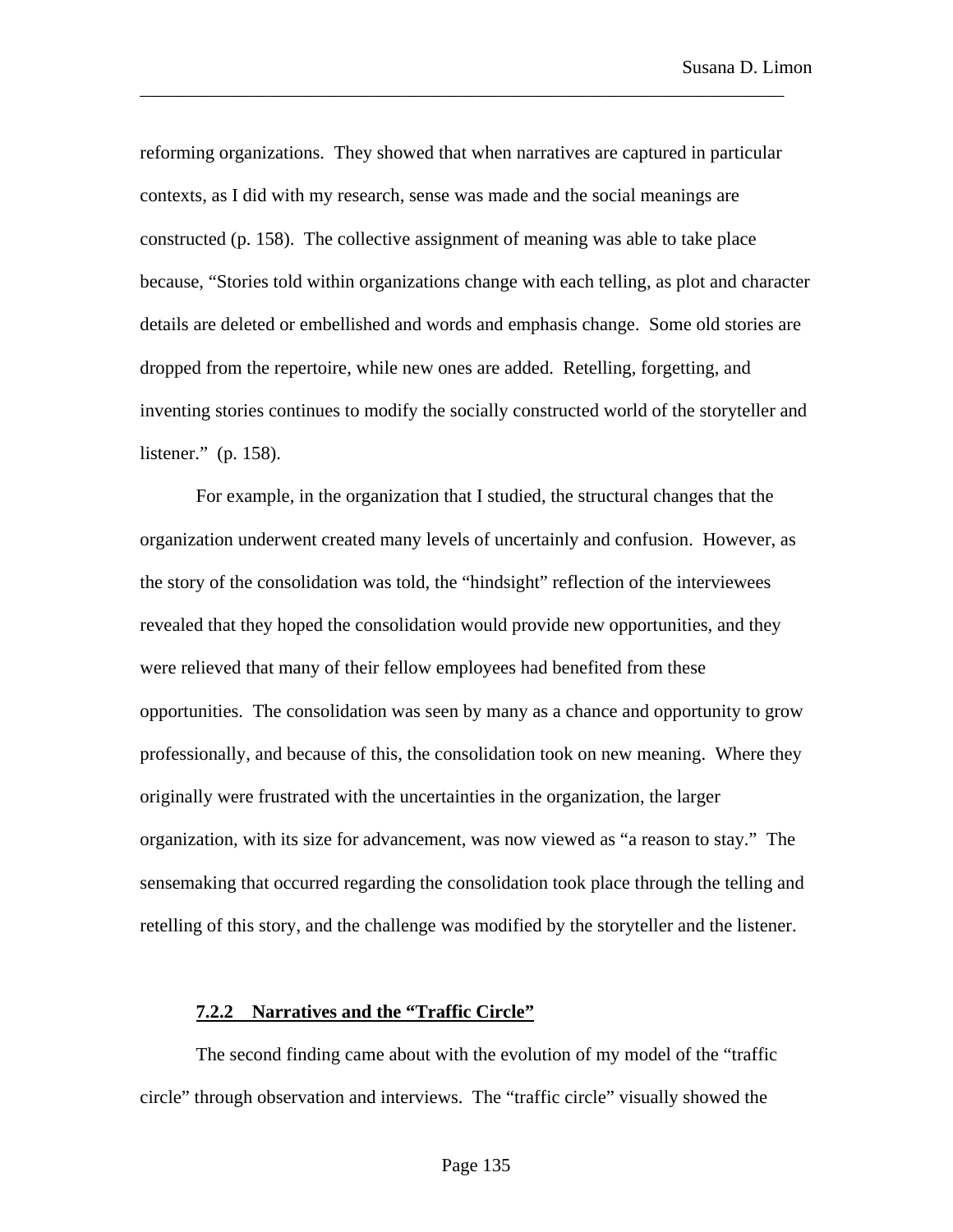cumulative effect from the organizational narratives, so that as the stories and narratives came together and were told and retold, the challenges took on new meanings, and people were able to take these new meanings to help them deal with the challenges. Beyond the descriptive power of narratives to identify assumptions and beliefs that make up an organization, the cumulative power of these stories offers the potential to strengthen and channel employees concerns into action. The role of the "traffic circle" was to provide a venue for employees to develop and enhance their ability to analyze their own and others' normative judgments about naturally occurring organization challenges. The "traffic circle" metaphor used in this research serves two purposes. First, it serves as a conceptual tool that has research utility. The metaphor evokes a deeper sense of what is happening in this organization. The model and the metaphor that are used here were helpful for identifying how this particular organization made sense of their ongoing organizational challenges.

\_\_\_\_\_\_\_\_\_\_\_\_\_\_\_\_\_\_\_\_\_\_\_\_\_\_\_\_\_\_\_\_\_\_\_\_\_\_\_\_\_\_\_\_\_\_\_\_\_\_\_\_\_\_\_\_\_\_\_\_\_\_\_\_\_\_\_\_\_

This approach could be helpful for another organization to look at how they make sense of their challenges and understand how narratives in the "traffic circle" might facilitate the transfer of collective knowledge. Morgan emphasizes the use of metaphor as a way to learn how we can develop and extend our own ability to understand an organization. By stimulating our way of thinking about an organization and drawing upon something familiar, a "traffic circle," we can better understand what we do not know, or think we do but have yet to discover in the organization. The "traffic circle" provides the visual collection of narratives in a semi-structured location so that these narratives have the opportunity to be shared and assigned meaning.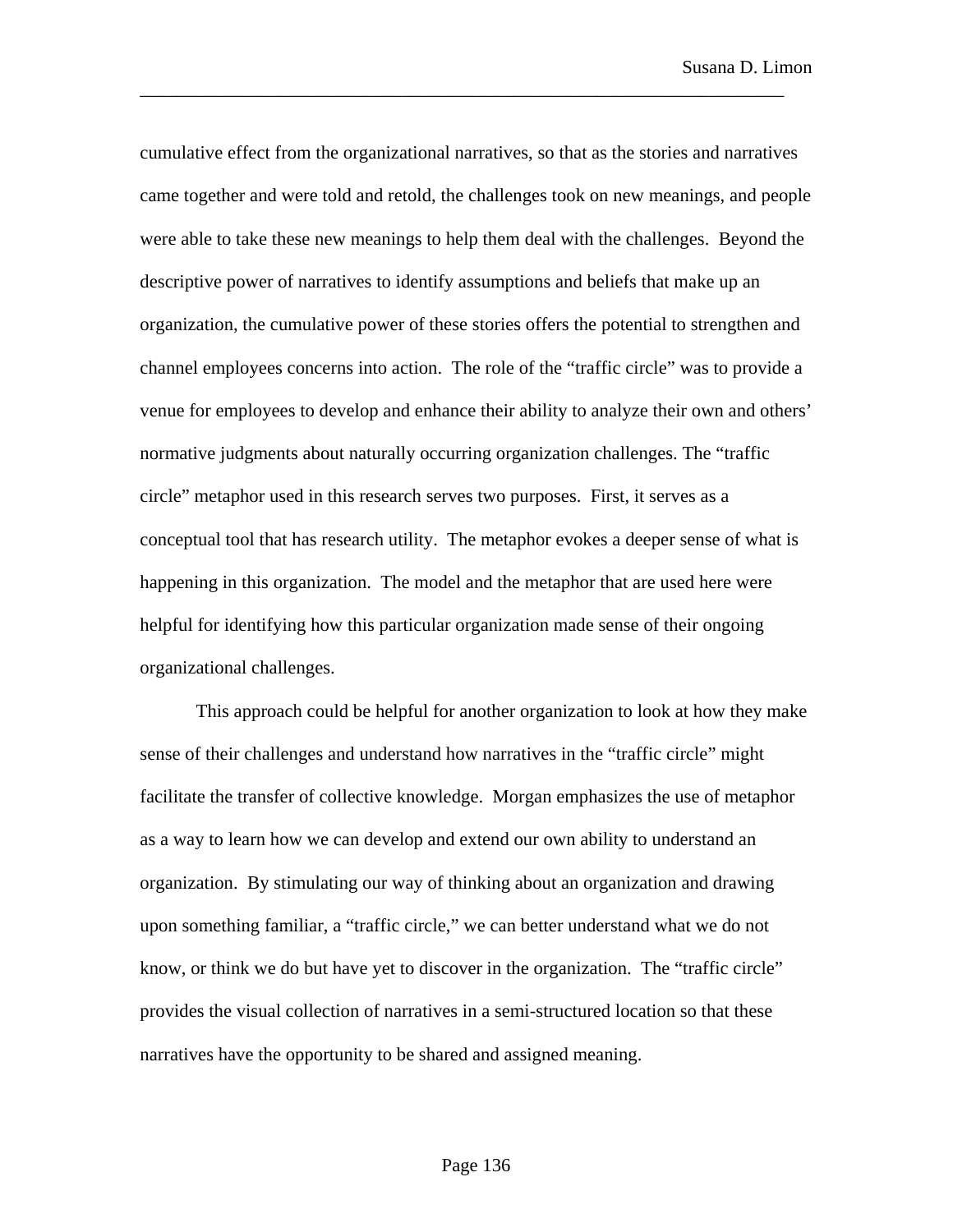The second post-study purpose served by the traffic circle is from an applicable point. This metaphor can be adapted and used by other organizations to develop a similar, gradual, understanding of the knowledge that is traveling, often in roundabout ways, within the organization, and that takes on new meanings as the stories are told and retold regarding the organizations events, people, and values.

\_\_\_\_\_\_\_\_\_\_\_\_\_\_\_\_\_\_\_\_\_\_\_\_\_\_\_\_\_\_\_\_\_\_\_\_\_\_\_\_\_\_\_\_\_\_\_\_\_\_\_\_\_\_\_\_\_\_\_\_\_\_\_\_\_\_\_\_\_

#### **7.2.3 Narratives and Tools for Transfer**

The third finding identified the nature of the stories and their characteristics, the development of mature narratives as a collective assignment of meaning, and the role of superstars, indexes and objects in the transfer process. In my research, the stories that were told within the organization by persons at all levels involved stories about events, people, and values. Although some stories were specifically told about, say, one event, or one person, the narratives provided a cumulative effect as to start influencing and referencing tangential narratives, and eventually developed into the three organizational challenges. The collective assignment of meaning to these major challenges was aided by the tools used within this organization, the superstars, the indexing, and the knowledge objects. Although this research did not attempt to measure knowledge transfer, these tools were identified in the majority of the interviews as conduits for enhancing the transfer of knowledge.

The use of each of these tools suggests the need for further research into the roles played by each with other organizations. Although many organizations do not use the term "superstars," but instead may use "technical experts" or "subject matter experts," these persons, who are skilled at being the ones who help conduct the "flow of traffic" in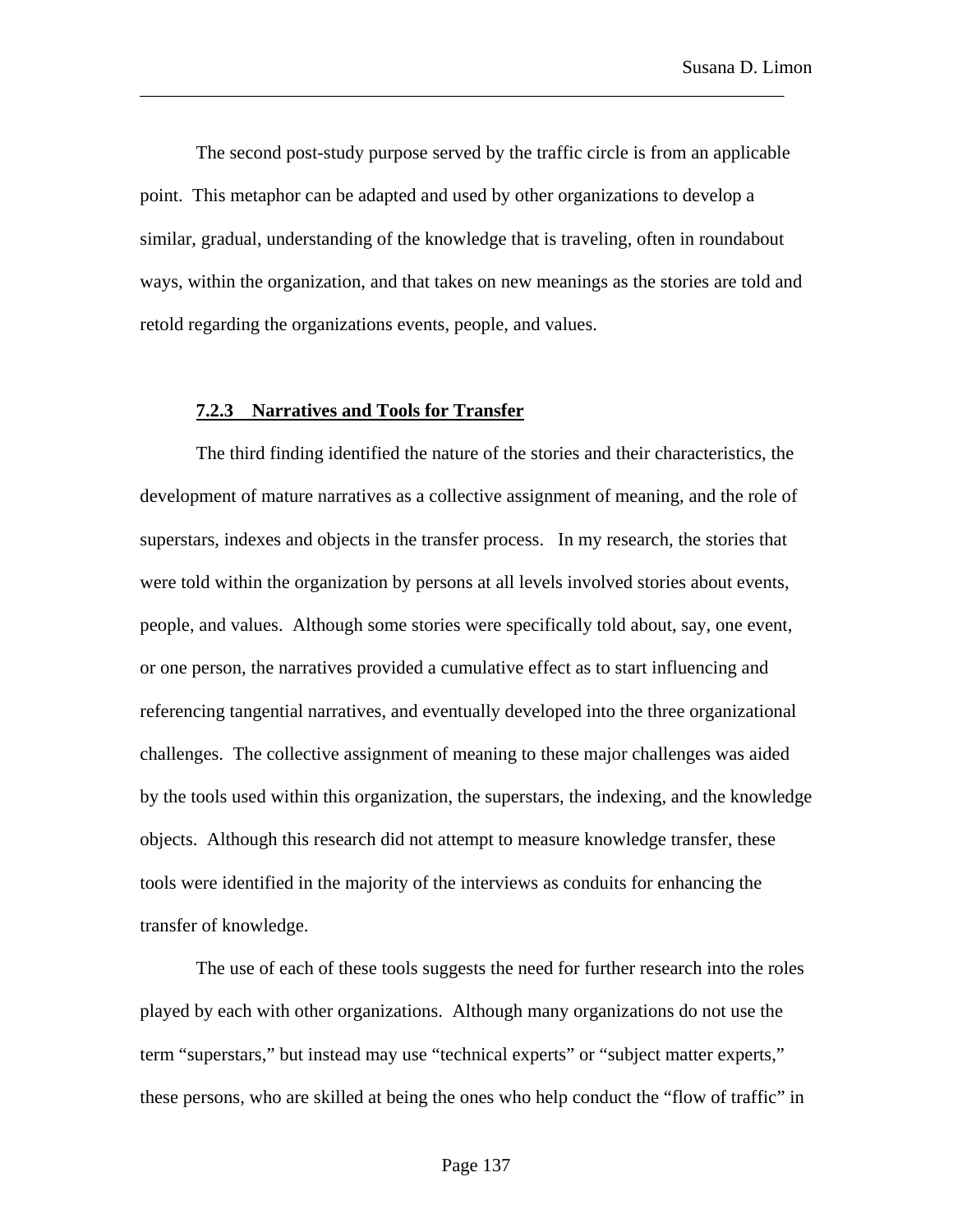the "traffic circle," bring with them a skill that is hard to quantify and yet invaluable for the transfer of knowledge within the organization. The indexing and the knowledge objects are present in all organizations, but may be valued differently by various levels of the organization. The ability to index, or catalog, a story or event, and use it or apply it on recall, is part of the knowledge transfer process. The "yearbooks" were a tool for knowledge transfer, based on the interviews with many employees, with them being identified as a useful tool that was used for morale, community building, and knowledge transfer. The developing role of the research will be to use these knowledge transfer tools and apply them to the newer thinking on knowledge transfer and narrative inquiry that looks at how informal knowledge "flows" or "spirals" within organizations.

\_\_\_\_\_\_\_\_\_\_\_\_\_\_\_\_\_\_\_\_\_\_\_\_\_\_\_\_\_\_\_\_\_\_\_\_\_\_\_\_\_\_\_\_\_\_\_\_\_\_\_\_\_\_\_\_\_\_\_\_\_\_\_\_\_\_\_\_\_

### **7.3 Lessons for Public Administration**

It must be acknowledged that because of the research strategy used for this study, the conclusions that can be drawn, and implications described, are somewhat limited. The purpose of this research, following the approach of Ospina and Dodge (2005), was to identify a specific phenomenon: the use of narratives that gradually assigns meaning to larger challenges that facilitate an organizational effort to address these key challenges. The research used multiple data sources—interviews, participant observation, and documentation, to verify the stories that were told.

My research filled a gap in the public administration research by viewing knowledge transfer as a collective process within an organization, not only meaning passed from one individual to another. Though problems of knowledge transfer can be viewed through various paradigmatic lenses, this dissertation used an interpretivist lens,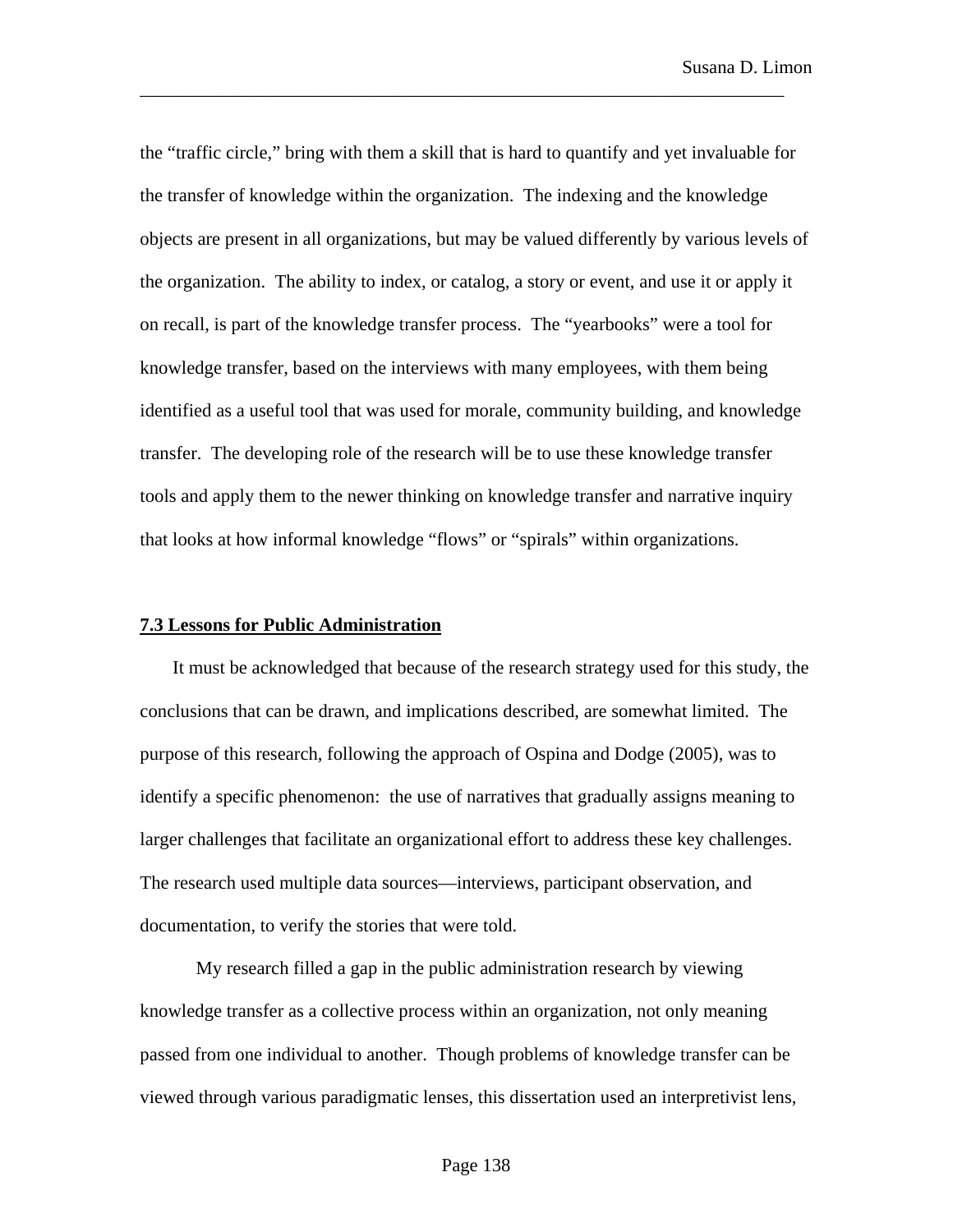rather than the positivist or postmodern techniques, for examining knowledge transfer. White (1999) identified "tremendous gaps in our understanding of the philosophical foundations of research. These gaps impede our ability to develop a systematic body of knowledge about the field and our ability to use that knowledge to improve the functioning of public organizations." (p. 3). The gap to be filled by my research explores narratives and uses narrative inquiry to determine how knowledge is transferred within an organization.

\_\_\_\_\_\_\_\_\_\_\_\_\_\_\_\_\_\_\_\_\_\_\_\_\_\_\_\_\_\_\_\_\_\_\_\_\_\_\_\_\_\_\_\_\_\_\_\_\_\_\_\_\_\_\_\_\_\_\_\_\_\_\_\_\_\_\_\_\_

The research provided many lessons for public administration. For example, it showed that the use of narratives to collectively assign meaning to organizational challenges in the "traffic circle" is one way that knowledge is shared and transferred. It identified the importance of informal knowledge and stories. It showed the difficulties experienced by upper management in trying to assign their own meanings to specific stories in the organization. This is acknowledged as well by Maynard-Moody and Musheno (2003), when they state, "Stories will never conform to management pressures or preferences; imposed stories from hierarchical supervisors will be ignored, just as are top-down rules and other dictates." (p. 160). My research also showed that certain tools that are in place already in an organization – the superstars, the indexes, and the knowledge objects – can be helpful allies to ensuring knowledge transfer within organizations. Each of these are crucial lessons for management and for the understanding of organizations that are experiencing ongoing change.

Although this case study looked at only one non-profit organization, nevertheless, some limited exploration of implications is possible. For public administration professionals, the findings of this study suggest that a "knowledge transfer flow" can be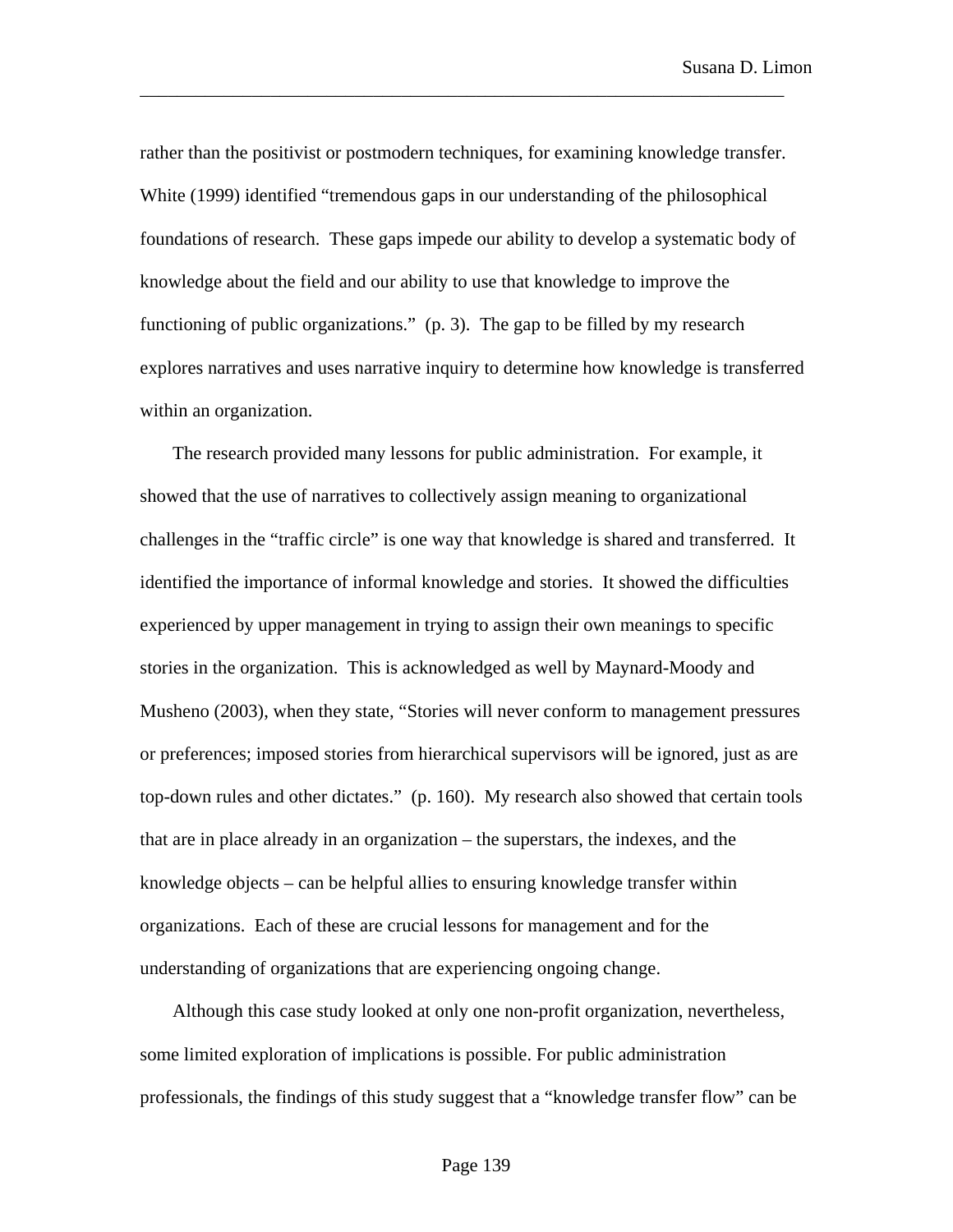found in an organization, but the flow is often more of a "patchwork" flow and not a "smooth" flow. The findings also show that knowledge transfer occurs when narratives in the form of organizational challenges are given meaning collectively by a group through some type of sensemaking activity. In this organization, the sensemaking activity occurs by assigning meaning to the narratives in a "traffic circle," or gathering of persons in the organization.

\_\_\_\_\_\_\_\_\_\_\_\_\_\_\_\_\_\_\_\_\_\_\_\_\_\_\_\_\_\_\_\_\_\_\_\_\_\_\_\_\_\_\_\_\_\_\_\_\_\_\_\_\_\_\_\_\_\_\_\_\_\_\_\_\_\_\_\_\_

Glover (2004) used narrative inquiry to demonstrate its relevance to a grassroots organization. His research demonstrated the explanatory and descriptive approaches that could be done with narrative inquiry. Although he emphasizes the institutional contexts that are forged through the social practice of storytelling, he does not follow the grassroots organizational narratives to determine the embedded nature of the knowledge. Additional research is being done on knowledge transfer as "second-hand experience" (Feldman, 2004). This research looks at extrapolation as an interdependent process of knowledge transfer from the vicarious experiences of others, and then designing practices based on these experiences. A focus of this research looks at "historical episodes," which concentrate on knowledge transfer from, and about, experiences with practices.

Another lesson for public administration revolves around the notion of how to effectively facilitate knowledge transfer in organizations. Although the research showed the collective assignment of meaning that resulted from the telling and retelling of the narratives, the research did not attempt to measure how effective or quickly this collective assignment of meaning was at readily transferring knowledge within the organization. Nonetheless, Davenport and Prusak (2000) note, "Spontaneous, unstructured knowledge transfer is vital to a firm's success. Although the term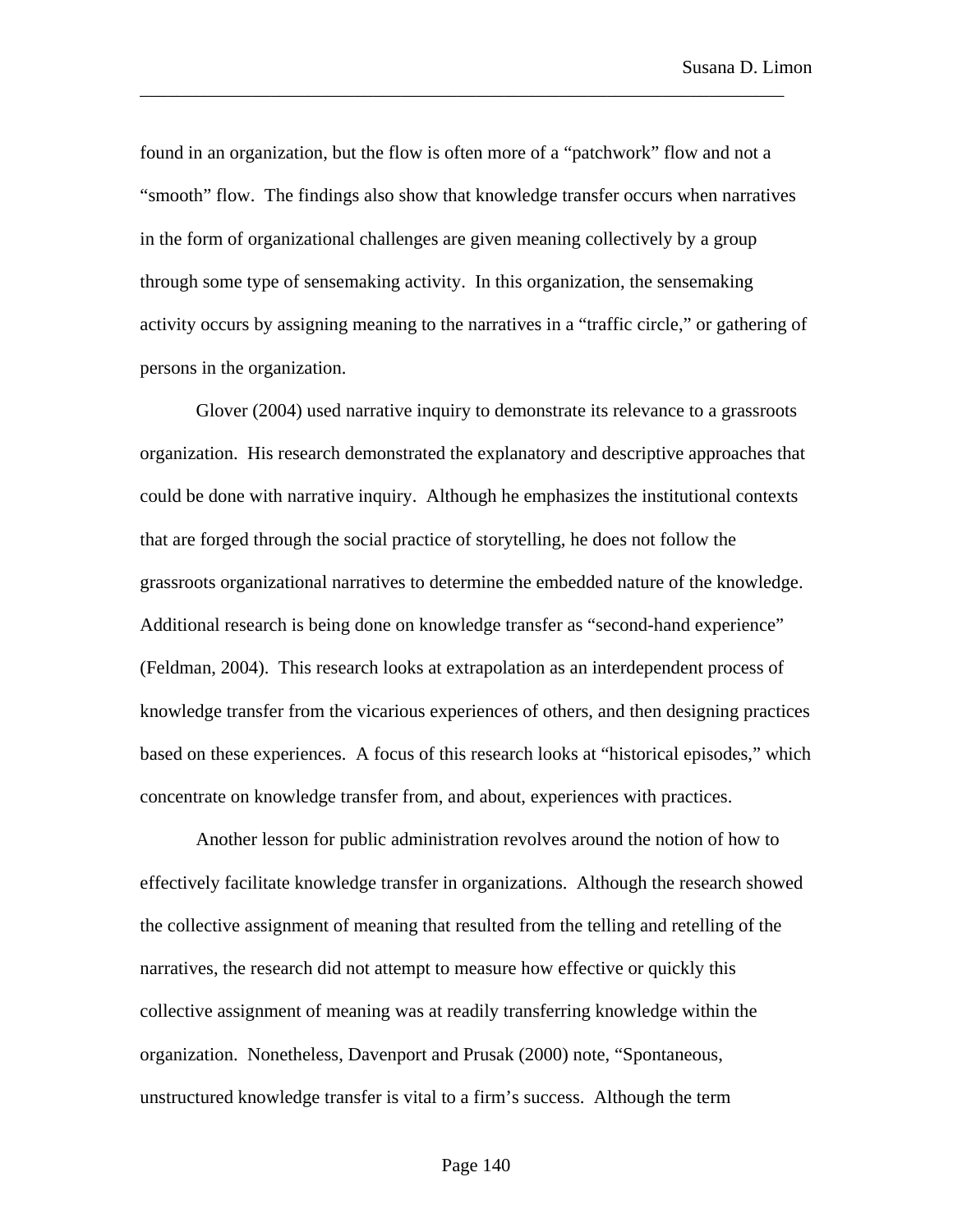'knowledge management' implies formalized knowledge transfer, one of the essential elements is developing specific strategies to encourage such spontaneous exchanges." This was the value and the benefit of the Staff Retreat, and the lesson for public administration. The "traffic circle" creates an environment for spontaneous exchanges of cumulative narratives, and the informal knowledge can be more readily passed from one person to another.

\_\_\_\_\_\_\_\_\_\_\_\_\_\_\_\_\_\_\_\_\_\_\_\_\_\_\_\_\_\_\_\_\_\_\_\_\_\_\_\_\_\_\_\_\_\_\_\_\_\_\_\_\_\_\_\_\_\_\_\_\_\_\_\_\_\_\_\_\_

It is helpful, as well, for public administrators to be aware of the "frictions" (Davenport & Prusak, 2000) that can impede knowledge transfer. Using the "traffic circle" metaphor, these frictions could be seen as the "roadblocks" or the "crashes" that occur when narratives aren't shared or aren't brought to a more open discussion forum. These "frictions" can include lack of trust, lack of time and meeting places, lack of absorptive capacity, and different cultures and vocabularies (Davenport & Prusak, 2000; O'Dell, 1998). However, public administrators who are aware of these barriers can work within their organizations to create and promote opportunities for narrative sharing.

Richard Rorty (1996) argues that all knowledge that we have about public administration is constructed through conversations, both historically and culturally, and in these conversations, we tell one another stories that help persuade one another to adopt our views. This ability to persuade, and the "traffic circle" which allows the environment to persuade, is the crux of the argument that knowledge is conversation, and narrative inquiry is the tool for assessing the transfer of that knowledge. In the next section, I will focus on the lessons for narrative inquiry literatures.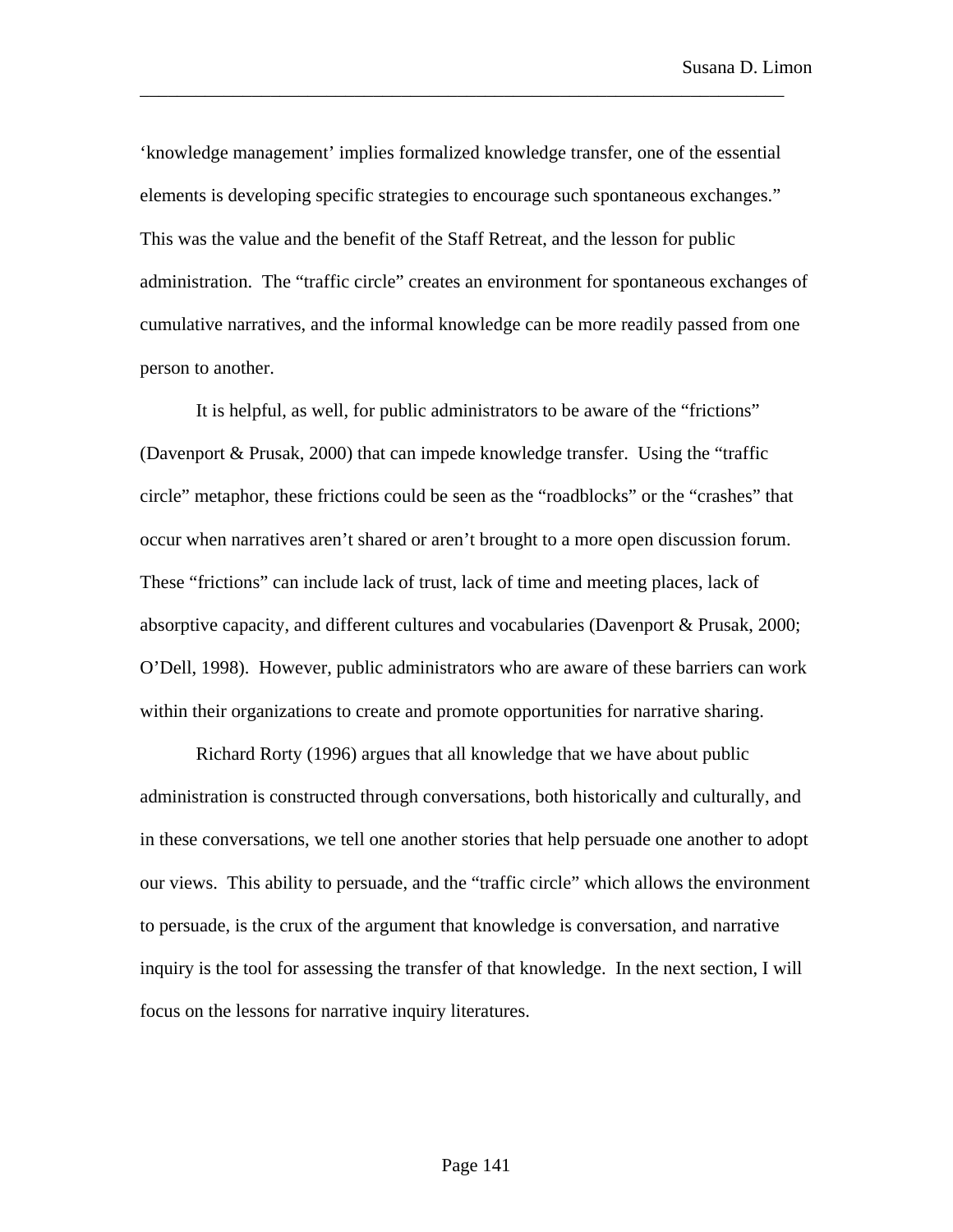## **7.4 Lessons for Narrative Inquiry Literatures**

Literature on narrative inquiry has been incorporated into the disciplines of sociology, communication, management, and anthropology. This study was viewed through the lens of public administration. The field of public administration has, and uses, what could be termed parables, which are actually case studies. Harold Stein (1952, xxvii) of the Inter-University Case Program, defines a public administration case as "a narrative of the events that constitute or lead to a decision or group of decisions by a public administrator or group of public administrators…The studies contain much detail and an effort is made in the composition, by a variety of rhetorical devices, to give the reader a feeling of actual participation in the action…Emphasis throughout is on decision, whether as an act or process..." While the cases do not attempt to impart "absolute" truth, they do supply the kind of historical material, and the details of the case are examples of informal knowledge, that can be used to represent a sufficiently practical recreation of reality. From this representation, or situated experience, the reader can make an analysis, and the discussion is useful and meaningful to practitioners as well as to the students.

\_\_\_\_\_\_\_\_\_\_\_\_\_\_\_\_\_\_\_\_\_\_\_\_\_\_\_\_\_\_\_\_\_\_\_\_\_\_\_\_\_\_\_\_\_\_\_\_\_\_\_\_\_\_\_\_\_\_\_\_\_\_\_\_\_\_\_\_\_

As mentioned earlier in the literature review, in order to understand how knowledge is transferred, the knowledge literature carefully distinguishes between data, information, and knowledge. For purposes of the narrative inquiry literature, the model of the "traffic circle" shows stories that are told about events, people or values as the "cars" that are entering the "traffic circle" and are representative of the data. They are self-contained, and in isolation, have no meaning. Information, then, comes from the data that is collected. In the model of the "traffic circle" the information is represented by the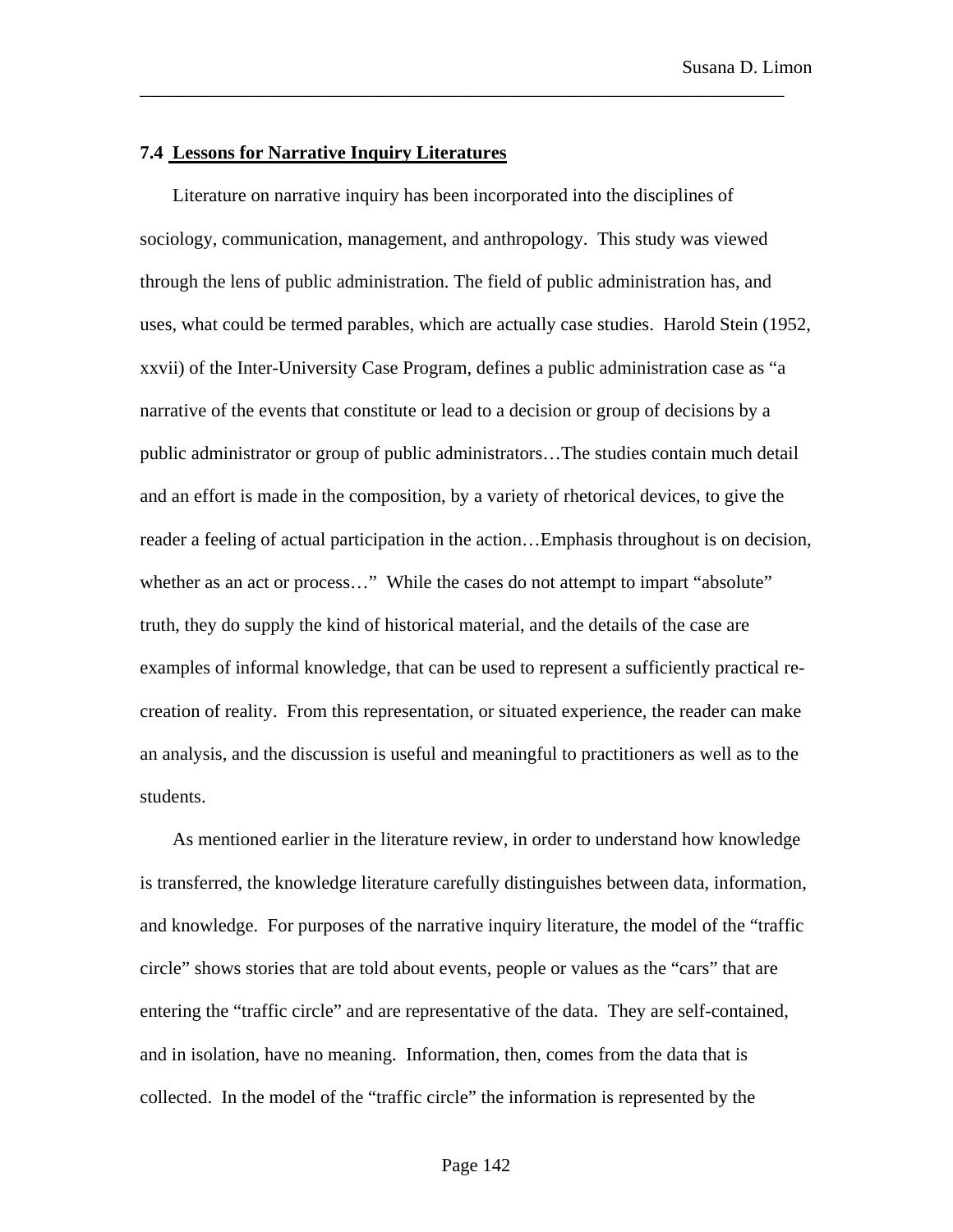various challenges in the organization. The information needs context. This context, which is the collective assignment of meaning, is combined with information to create the capacity to act, and is known as "knowledge transfer." The retrospective function that the "traffic circle" serves adds another layer of professionalism to an organization that is struggling to deal with its varied and diverse challenges. The "traffic circle" allows us to know the world, not just by objectively observing our external reality, but also by constructing how we understand it with others (Berger & Luckman, 1966). The narrative inquiry literature can build on this model and test it in other organizations.

\_\_\_\_\_\_\_\_\_\_\_\_\_\_\_\_\_\_\_\_\_\_\_\_\_\_\_\_\_\_\_\_\_\_\_\_\_\_\_\_\_\_\_\_\_\_\_\_\_\_\_\_\_\_\_\_\_\_\_\_\_\_\_\_\_\_\_\_\_

The interpretivist study that I conducted indicates the need for purposeful, assignment of meaning to address real, ongoing organizational problems. The Garbage Can model (Cohen, et. al., 1972) of the world, in contrast, suggests choice opportunities, resources, decision makers, coming together in random ways, not necessarily in an organizationally purposeful way. This is an important finding in the context of other ways to visualize knowledge transfer and decision making. As narratives mature, they take on organizational gravity with purpose, and a focus evolves, rather than a random assignment of resources and decisions.

The present research contributes to the narrative inquiry literature by moving beyond descriptive studies to focus on the informal nature of the knowledge. Although past research has emphasized the significance of understanding the knowledge transfer process, little empirical research exists as to the nature of the transfer, and the embedded and situated access to that knowledge. It was evident from the narratives used within the organization that a major change, such as a reorganization, lent itself to observability through the narrative interactions. The knowledge agents who are interspersed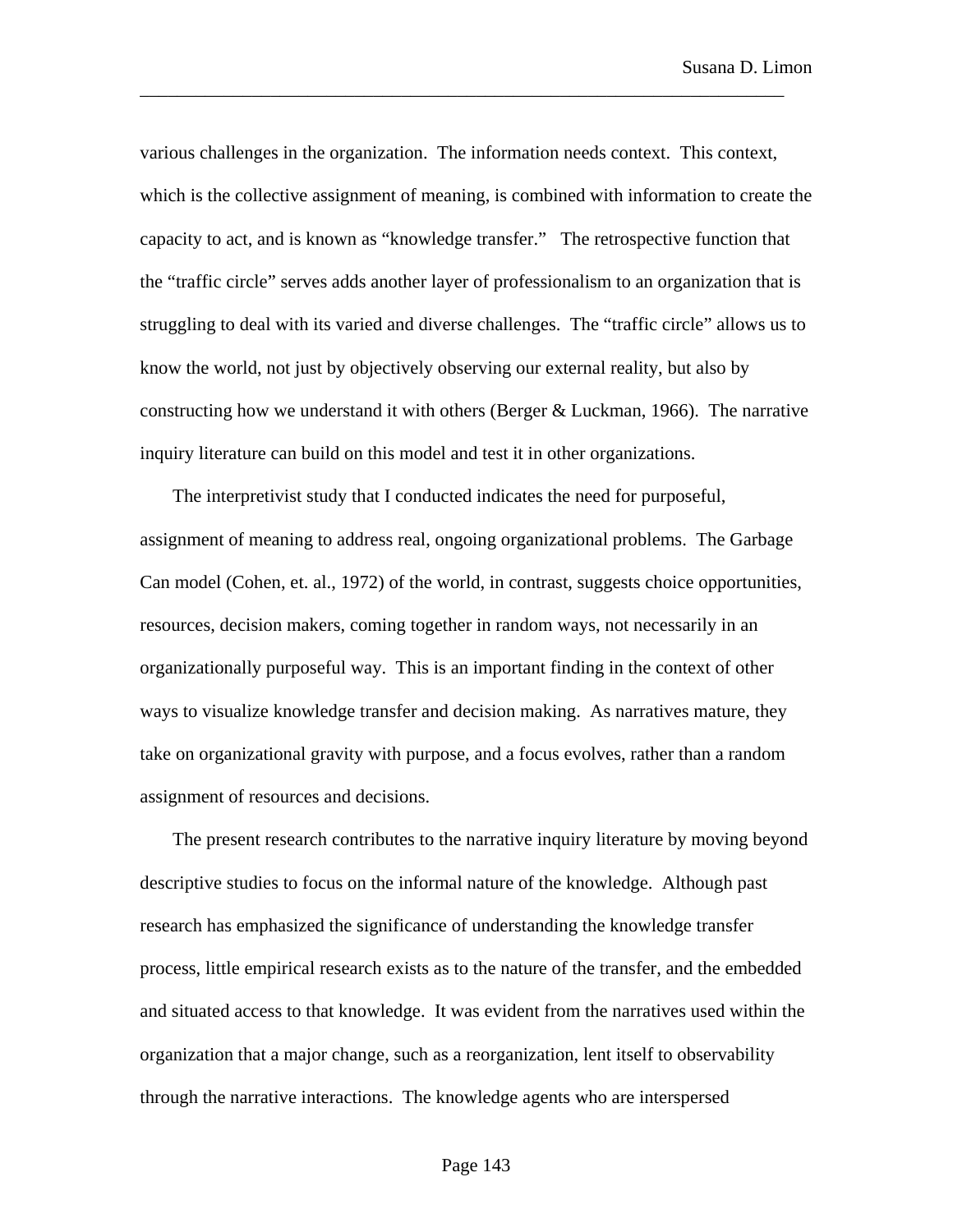throughout the organization facilitated the embeddedness and situated character of the knowledge transfer. Although a "flow" of knowledge at this organization was not observed, the rapid pace needed to adapt to the restructured organization showed that a collective and interactive process was in place.

\_\_\_\_\_\_\_\_\_\_\_\_\_\_\_\_\_\_\_\_\_\_\_\_\_\_\_\_\_\_\_\_\_\_\_\_\_\_\_\_\_\_\_\_\_\_\_\_\_\_\_\_\_\_\_\_\_\_\_\_\_\_\_\_\_\_\_\_\_

The scope of the current research project was to study one organization in-depth. The interest of the researcher was in how one particular nonprofit organization transfers knowledge. However, the interest of the researcher was not in how various other organizations conduct knowledge transfer, or how their knowledge transfer techniques compare and contrast. This research presents an in-depth analysis of how one organization assigns collective meaning to challenges, and therefore transfers knowledge. It is one form of knowledge transfer that can be used to explore the knowledge transfer practices of other organizations. Narrative inquiry, by its very nature, often suggests more questions than it answers.

Although the research project uncovered ways in which this organization is unique, it provided more data on the ways in which its knowledge transfer approaches were general, and the intent of the research was not to explain all organizational knowledge transfer. This is helpful for the narrative inquiry literature because the question of whether the experiences of embedding knowledge and sharing it across the organization through narratives cannot be answered definitely from the current research, and suggest one area of future research. The lesson for narrative inquiry research follows the approach used by Yanow (2000) describing her interpretive research methods. She states, "I am attempting to recapture in writing, to the extent possible, the layered circularity of sensemaking that characterizes interpretive research methods. Such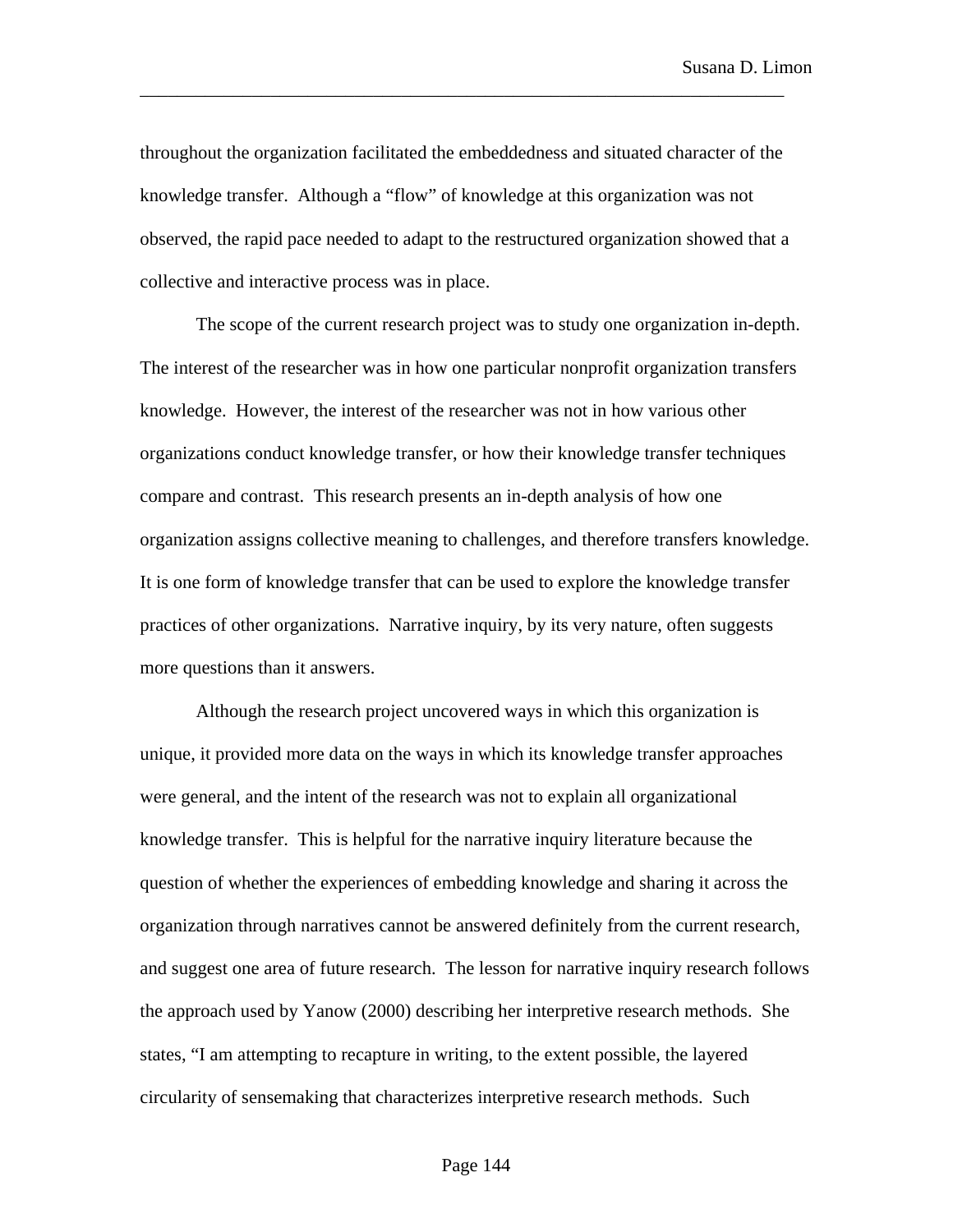research rarely begins with a clearly formulated hypothesis taken to a field site for testing. Instead, it more commonly leads from insight into an experience and moves forward from there in a recursive, seemingly circular fashion. . ." (p. S11). This circular path, so aptly reflected in the "traffic circle," shows the narrative inquiry research approach that can be used for other organizations as they work to collectively assign meaning to their key organizational challenges.

\_\_\_\_\_\_\_\_\_\_\_\_\_\_\_\_\_\_\_\_\_\_\_\_\_\_\_\_\_\_\_\_\_\_\_\_\_\_\_\_\_\_\_\_\_\_\_\_\_\_\_\_\_\_\_\_\_\_\_\_\_\_\_\_\_\_\_\_\_

# **7.5 Summary**

The purpose of this research was to examine how narratives were used to informal transfer knowledge across the organization. This research also aims to enrich the public administration and nonprofit literatures by utilizing narrative inquiry to examine the transfer of knowledge in a nonprofit social service organization that serves a vital public purpose under contracts with the government. The case study incorporated an ethnographic approach that embraced a new notion of "knowledge" as situated and embedded. This dissertation established a link to the organizational knowledge transfer literature by looking at the way researchers conceptualize knowledge, and knowledge transfer, how researchers discuss the overlap between learning and transfer, and how narratives can be used as the unit of analysis for exploring knowledge transfer.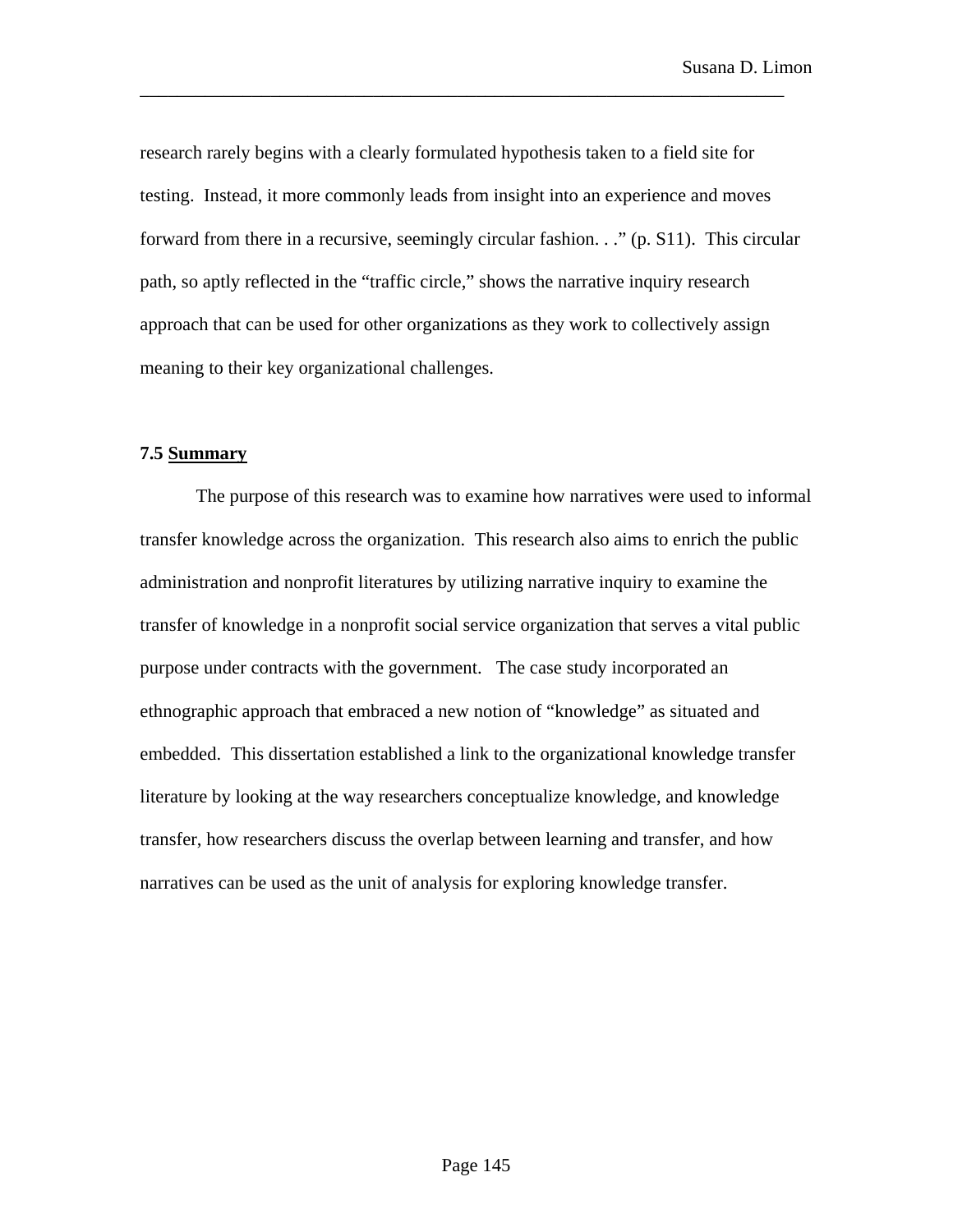## **REFERENCES**

\_\_\_\_\_\_\_\_\_\_\_\_\_\_\_\_\_\_\_\_\_\_\_\_\_\_\_\_\_\_\_\_\_\_\_\_\_\_\_\_\_\_\_\_\_\_\_\_\_\_\_\_\_\_\_\_\_\_\_\_\_\_\_\_\_\_\_\_\_

Adam, B. (1990). Time and Social Theory. Cambridge, MA: Polity Press.

- Argyris, C. (1986). Reinforcing Organizational Defensive Routines: An Unintended Human Resource Activity. *Human Resource Management*. 36: 140-154.
- Bandura, A. (1977). *Social learning theory*. Englewood Cliffs, NJ: Prentice-Hall.
- Bennet, A., D. Bennet. (2003). Designing the Knowledge Organization of the Future: The Intelligent Complex Adaptive System. In *Handbook on Knowledge Management*, Clyde Holsapple, ed. New York: Springer.
- Bennett, W. L., M. Feldman. (1981). Reconstructing Reality in the Courtroom. New Brunswick, NJ: Rutgers University Press.
- Berger, P., T. Luckman (1966). The Social Construction of Reality. London: Penguin Books.
- Berkes, F. (2000). Indigenous knowledge and resource management systems in the Canadian Subarctic. In F. Berkes & C. Folke. (Eds.). *Linking social and ecological systems: Management practices and social mechanisms for building resilience.* (pp. 98-128). New York, NY: Cambridge University Press.
- Berry, J. M. (2002). Validity and Reliability Issues in Elite Interviewing. *PS: Political Science and Politics* 2002;35(4): 679-82.
- Berry, W. (1977). *Unsettling of America: Culture and agriculture*. San Francisco, CA: Sierra Club Books.
- Berry, W. (2000). *Life is a Miracle.* Washington D.C.: Counterpoint.
- Birkerts, Sven. (1994). The Gutenberg Elegies: The Fate of Reading in an Electronic Age. Boston: Faber and Faber.
- Boje, D. (1991). The Storytelling Organization: A Study of Storytelling Performance in an Office Supply Firm. *Administrative Science Quarterly*, 36: 106-126.
- Bradt, K. M. (1997). Story as a Way of Knowing. Kansas City, MO: Sheed & Ward.
- Brown, J. S., P. Duguid. (1991). Organizational learning and communities-of-practice: Toward a unified view of working, learning, and innovation. *Organizational Science* 2 40-57.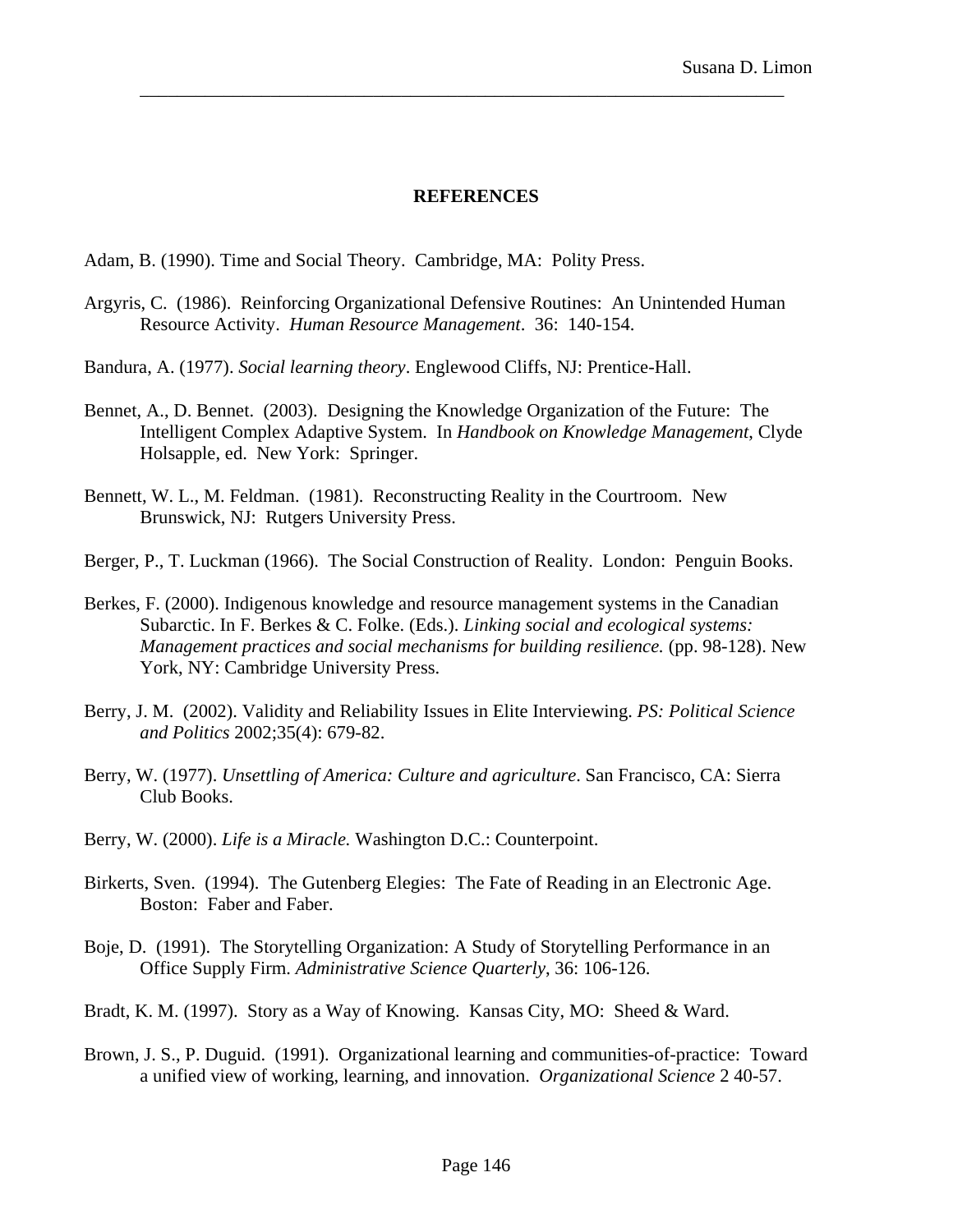Brown, M. H. (1990). Defining Stories in Organizations: Characteristics and Functions. Communication Yearbook, J. A. Anderson, ed. Newbury Park, CA: Sage Publications.

\_\_\_\_\_\_\_\_\_\_\_\_\_\_\_\_\_\_\_\_\_\_\_\_\_\_\_\_\_\_\_\_\_\_\_\_\_\_\_\_\_\_\_\_\_\_\_\_\_\_\_\_\_\_\_\_\_\_\_\_\_\_\_\_\_\_\_\_\_

Bruner, J. (1986). Actual Minds, Possible Worlds. Cambridge, MA: Harvard University Press.

- Calvert, R. (1985). The Value of Biased Information: A Rational Choice Model of Political Advice. *Journal of Politics*, 47, 530-555.
- Carleton, J. R., C. S. Lineberry. (2004). Achieving Post-Merger Success: A Stakeholder's Guide to Cultural Due Diligence, Assessment, and Integration. San Francisco: Pfeifer.
- Coffield, F. (1998). Learning at Work. Bristol, England: Policy Publications.
- Cohen, M. D., J. G. March, J. P. Olsen. (1972). A Garbage Can Model of Organizational Choice. *Administrative Science Quarterly*, Vol. 17, No.
- Coleman, J. (1990). Foundations of Social Theory. Cambridge, MA: Harvard University Press.
- Cook, S., D. Yanow (1993). Culture and Organizational Learning. *Journal of Management Inquiry.* 2/4.
- Creswell, J. (1998). Qualitative Inquiry and Research Design; Choosing Among Five Traditions. London, New Delhi, Thousand Oaks, Sage Publications, 372.
- Csikszentmihalyi, M. (1990). Flow: The Psychology of Optimal Experience*.* New York: Harper and Row.
- Cyert, R.M., J.G. March. (1963). A Behavioral Theory of the Firm. Englewood Cliffs: Prentice Hall.
- Czarniawska, B. (1998). A Narrative Approach to Organization Studies. Thousand Oaks: Sage Publications.

\_\_\_\_\_\_\_\_\_\_\_\_\_\_. (2002). A Tale of Three Cities: Or the Glocalization of City Management. Oxford: Oxford University Press.

- D'Andrade, R. (1981). The Cultural Part of Cognition. *Cognitive Science*, 5, 179-195.
- Davenport, T. H., L. Prusak. (2000). Working Knowledge: How Organizations Manage What The Know. Boston, MA: Harvard University School Press.
- DeLong, D. (2004). Lost Knowledge: Confronting the Threat of an Aging Workforce. Oxford: Oxford University Press.

\_\_\_\_\_\_\_\_ (1990). Acts of Meaning. Cambridge, MA: Harvard University Press.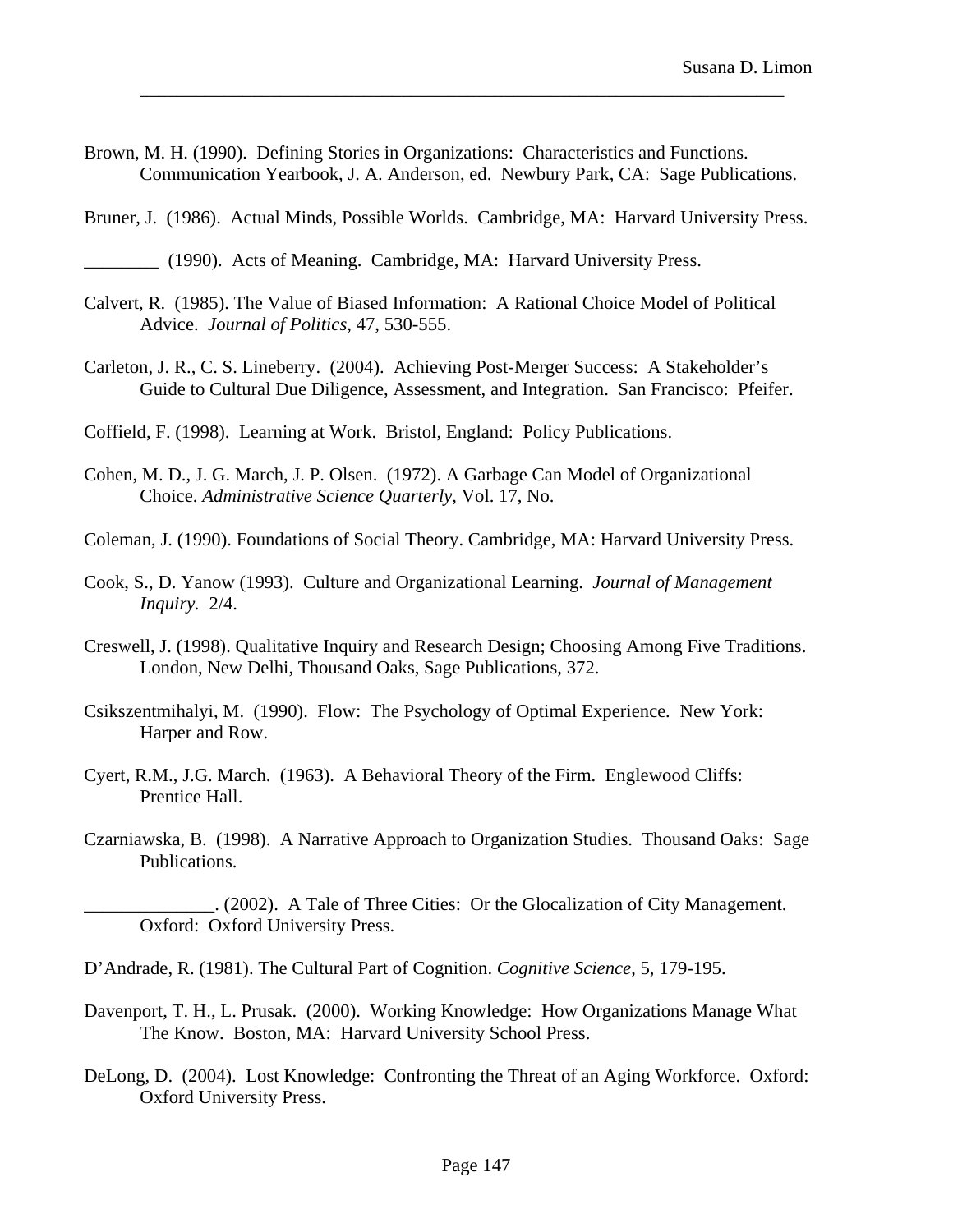Denning, S. (2001). The Springboard. Woburn, MA: Butterworth-Heinemann.

Dixon, N. (1994). The Organizational Learning Cycle: How We Can Learn Collectively. New York: McGraw-Hill.

\_\_\_\_\_\_\_\_\_\_\_\_\_\_\_\_\_\_\_\_\_\_\_\_\_\_\_\_\_\_\_\_\_\_\_\_\_\_\_\_\_\_\_\_\_\_\_\_\_\_\_\_\_\_\_\_\_\_\_\_\_\_\_\_\_\_\_\_\_

- Dodge, J., S. Ospina, E. Foldy. (2005). Integrating Rigor and Relevance in Public Administration Scholarship: The Contribution of Narrative Inquiry. *Public Administration Review*. Vol. 65, No. 3, 286-300.
- Dominice, P. (2000). Learning From our Lives: Using Educational Biographies with Adults. San Francisco, CA: Jossey-Bass.
- Drucker, P. (1993). Post-Capitalist Society. New York: Harper Business.
- Easterby-Smith, M. L. Araujo (1999). Organizational Learning: Current Debates and Opportunities. Organizational Learning and the Learning Organization. London: Sage Publications.
- Easterby-Smith, M.L., M. Crossan, D. Nicolini. (2000). Organizational Learning: Debates Past, Present and Future. *Journal of Management Studies*. Vol. 37, No. 6, 783-796.
- Eisenberg, E. M., P. Riley. (2001). Organizational Culture. New Handbook of Organizational Communication, F. M. Jablin and L. L. Putnam, eds. Newbury Park, CA: Sage Publications.

Feldman, M. (1995). Strategies for Interpreting Qualitative Data. Newbury Park, CA: Sage.

\_\_\_\_\_\_\_\_\_\_\_\_ (2002). Making Sense of Stories: A Rhetorical Approach to Narrative Analysis. American Political Science Association Annual Meeting, Boston, MA.

Fetterman, D. M. (1989). Ethnography : Step-by-Step, Thousand Oaks: Sage.

Fiol, C.M., M.A. Lyles. (1985). Organizational Learning. *Academy of Management Review*, 10, 4: 803-813.

- Foley, G. (1999). Learning in Social Action. London, UK: Zed Books.
- Follett, M. P. (1998). The New State: Group Organization the Solution of Popular Government. New York: Longmans, Green and Co., 1918; reprint, University Park, Penn.: The Pennsylvania State University Press.

Freire, P. (1970). Pedagogy of the Oppressed. New York: Seabury.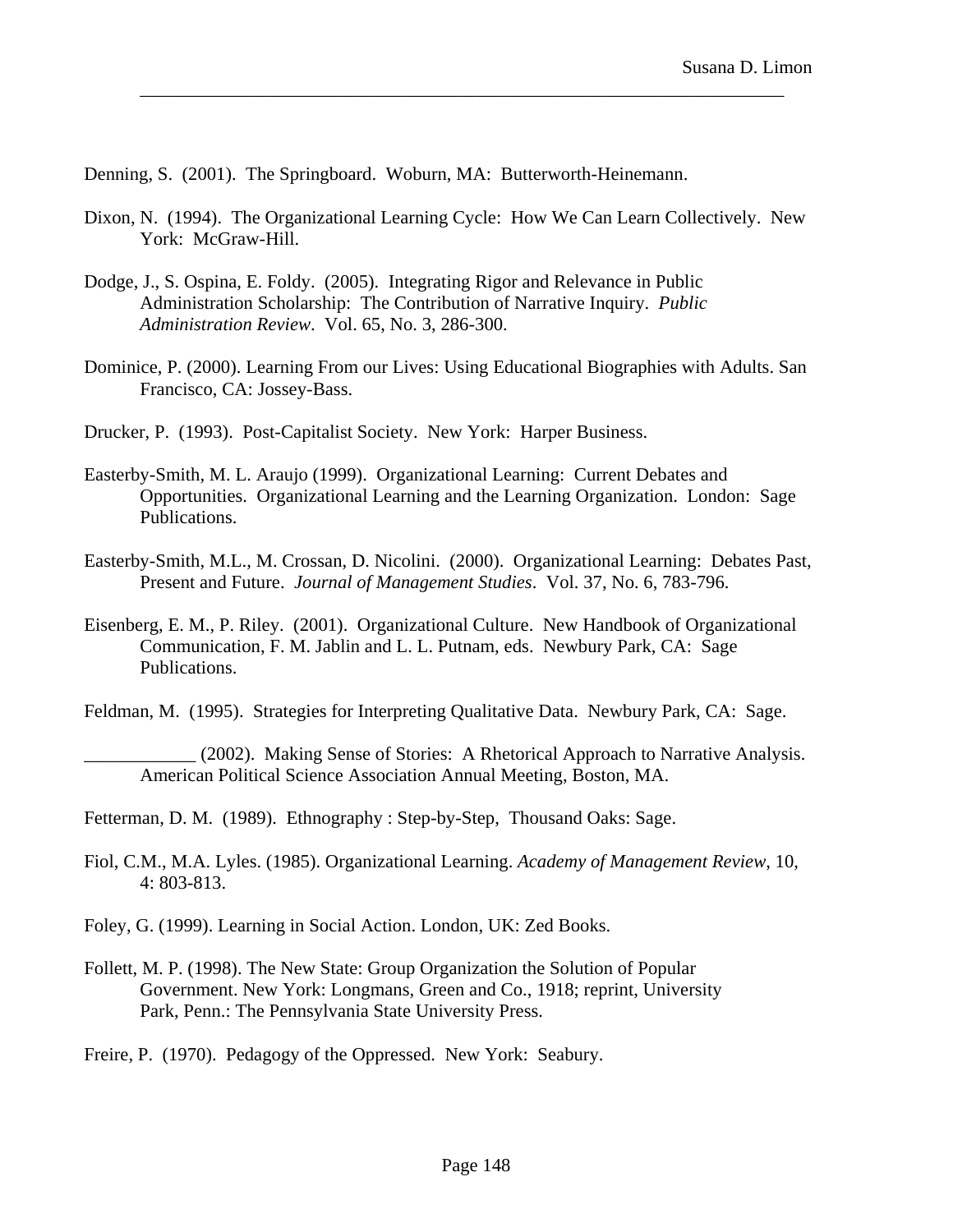Gabriel, Y. (2000). Storytelling in Organizations, Facts, Fictions, and Fantasies. New York, NY: Oxford University Press.

- Garrick, J. (1998). Informal Learning in the Workplace. London, UK: Routledge.
- Gee, J.P. (1986). Units in the Production of Narrative Discourse. Discourse Processed, 9, Giddens.
- Gherardi, S. (2000). Practice-based Theorizing on Learning and Knowing in Organizations. *Organization Studies*. 7/2, 211-223.
- Glover, T. D. (2004). Narrative Inquiry and the Study of Grassroots Associations. *Voluntas*,  $14, 1, 47 - 69.$
- Granovetter, M. (1973). The Strength of Weak Ties. *American Journal of Sociology*, 78, 1360- 1380.
- Hammersley, M., P. Atkinson. (1983). Ethnography, 2<sup>nd</sup> Edition. Routledge: London.
- Hedberg, B. (1981). How Organizations Learn and Unlearn. In P. Nystrom & W. Starbuck (Eds.), *Handbook of Organizational Design* (Vol. 1, pp. 3-27).
- Helms Mills, J. (2003). Making Sense of Organizational Change. New York: Routledge.
- Helms Mills, J. and A. J. Mills. (2000). Sensemaking and the Gendering of Organizational Culture. Paper presented at the ASAC-IFSAM 2000 Conference, Montreal, Canada.
- Hester, S., P. Eglin, eds. (1997). Culture in Action: Studies in Membership Categorization Analysis. Washington, D.C.: University Press of America.
- Huysman, M, and D. de Wit, (2002). Knowledge Sharing in Practice. London: Kluwer Academic Publishers.
- Ives, E. D. (1995). The Tape-Recorded Interview: A Manual for Fieldworkers in Folklore and Oral History. Knoxville: The University of Tennessee Press, 2nd edition.
- Jacobson, S. W., R. Jacques. (1990). Of Knowers, Knowing and the Known. Paper presented at the Academy of Management Annual Meeting (8/10).
- Kasl, E., V. Marsick. (1997). Epistemology of Groups as Learning Systems: A Research-Based Analysis. In *27th Annual SCUTREA Conference Proceedings*.
- Kemmis, D. (1998). Reinhabiting Our Place. Catholic Rural Life.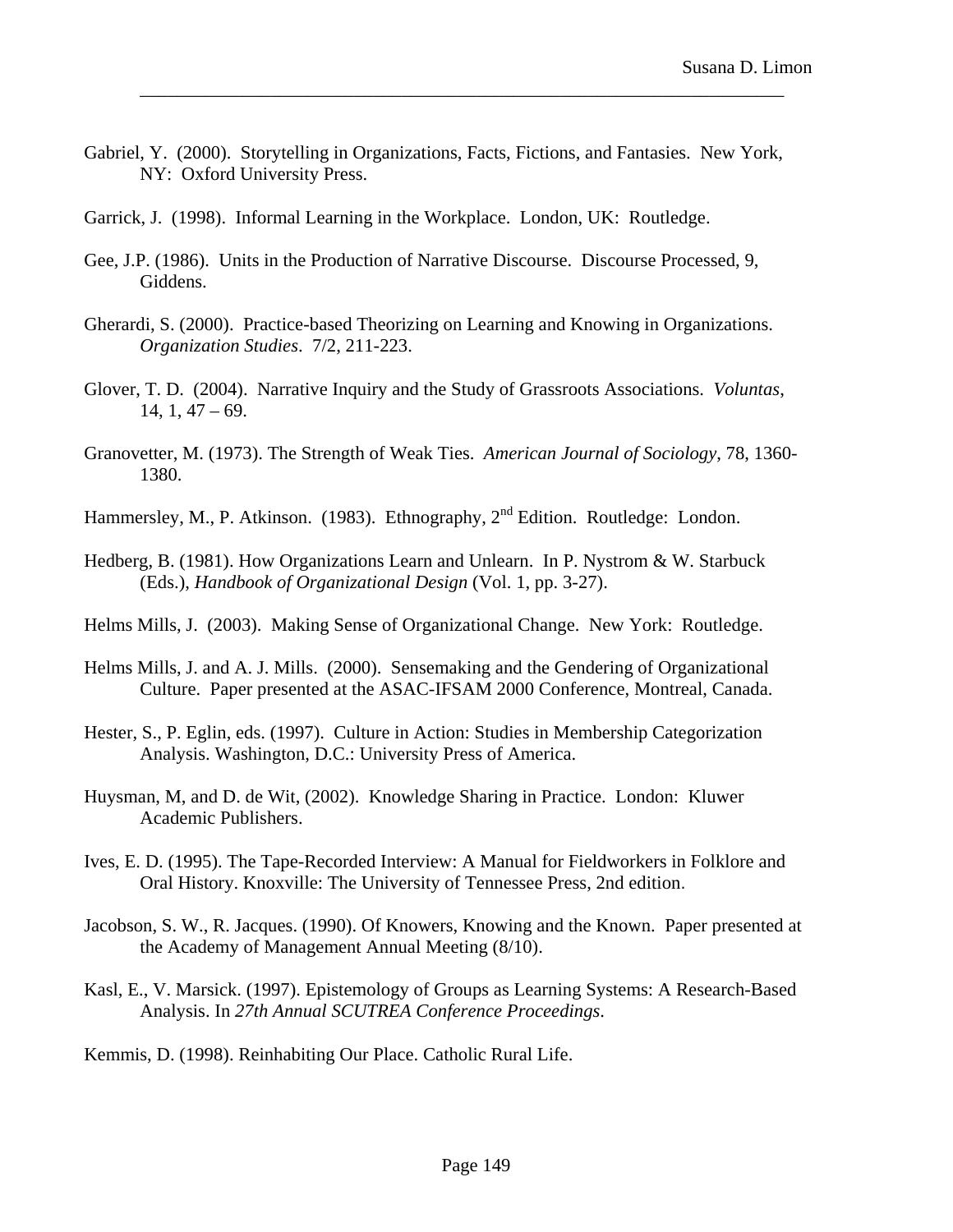- King, G., Keohane, R., and Verba, S. (1994). Designing Social Inquiry. Princeton, NJ: Princeton University Press.
- Kolb, D. A. (1984). Experiential Learning. Englewood Cliffs, NJ: Prentice-Hall.
- Kuhn, T. (1962). The Structure of Scientific Revolutions. Chicago, IL: University of Chicago Press.

\_\_\_\_\_\_\_\_\_\_\_\_\_\_\_\_\_\_\_\_\_\_\_\_\_\_\_\_\_\_\_\_\_\_\_\_\_\_\_\_\_\_\_\_\_\_\_\_\_\_\_\_\_\_\_\_\_\_\_\_\_\_\_\_\_\_\_\_\_

- Kvale, S. (1996). InterViews: An Introduction to Qualitative Research Interviewing. Thousand Oaks, CA: Sage Publications.
- Lakeoff, G., M. Johnson. (1980). Metaphors We Live By. Chicago, IL: University of Chicago Press.
- Lane, B., D. Dorfman. (1997). Strengthening Community Networks: The Basis for Sustainable Community Renewal. Portland, Ore.: Northwest Regional Educational Laboratory.
- Lave, J., E. Wenger (1991). Situated Learning: Legitimate Peripheral Participation. New York: Cambridge University Press.
- Levine, J. M., L. B. Resnick, and E. T. Higgins. (1993). Social Foundations of Cognition. *Annual Review of Psychology* 44: 585-612.
- Lin, A. (1998). Bridging Positivist and Interpretivist Approaches to Qualitative Methods. *Policy Studies Journal*. Vol. 26, No. 1, 162-180.
- March J. G., J. P. Olsen. (1976). Ambiguity and Choice in Organizations. Bergen, Norway: Universitetsforlaget.
- March, J.G., H.A. Simon (1958). Organizations. New York: Wiley.
- Marswick, V. J, K. E. Watkins. (1990). Informal and Incidental Learning in the Workplace. New York, NY: Croom Helm.
- Maxwell, J. (1996). Qualitative Research Design: An Interactive Approach. Thousand Oaks, CA: Sage Publications.
- Maynard-Moody, S., Musheno, M. (2003). Cops, Teachers, Counselors: Stories from the Front Lines of Public Service. Ann Arbor, MI: University of Michigan Press.
- Miles, M. B, A. M. Huberman. (1994). *Qualitative Data Analysis,* 2nd Ed., p. 10-12. Newbury Park, CA: Sage.

Morgan, G. (1986). Images of Organization. Thousand Oaks, CA: Sage Publications.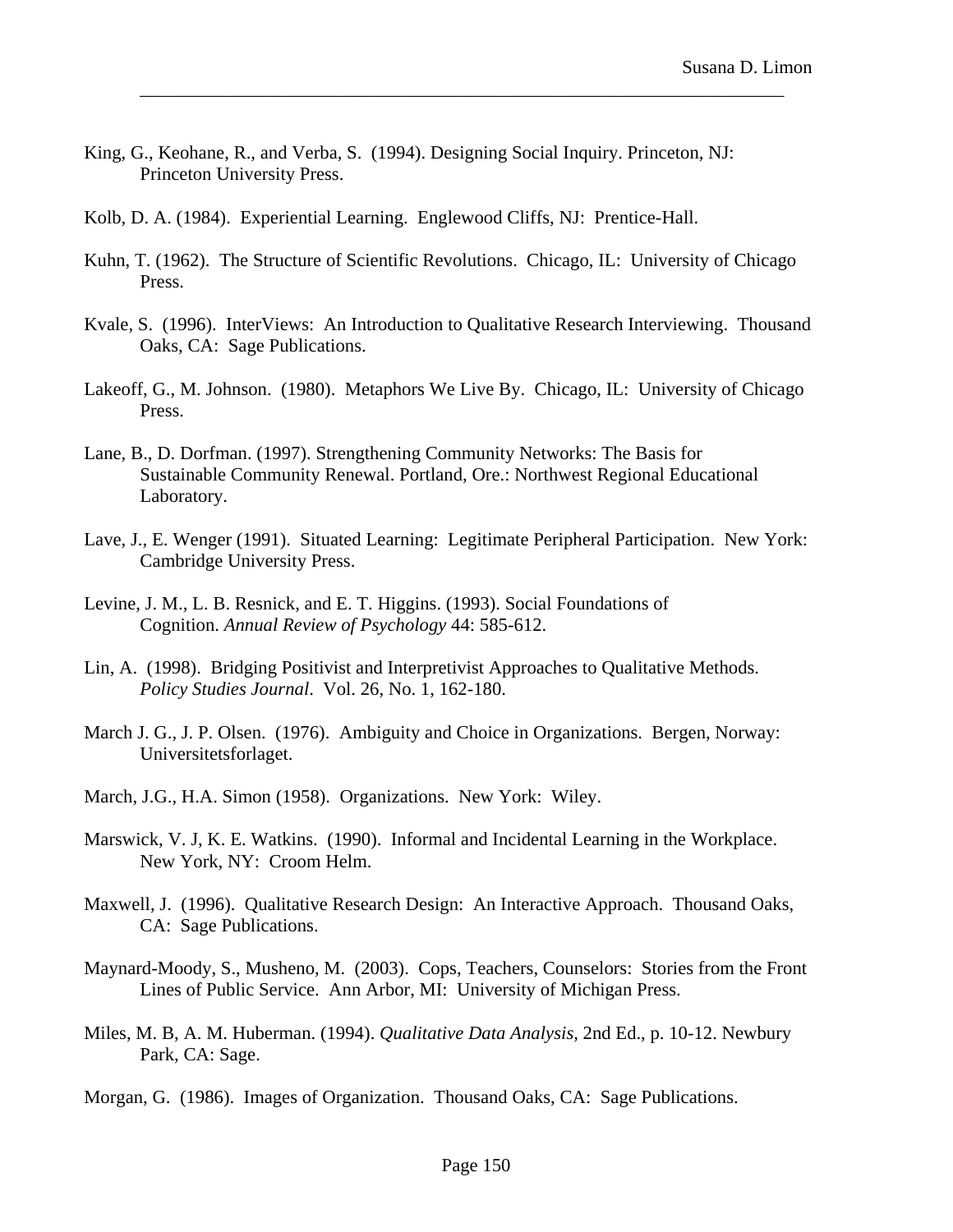- Nicolini, D., M.B. Meznar. (1995). The Social Construction of Organizational Learning: Conceptual and Practical Issues in the Field. *Human Relations*. 48/7, pp 727-746.
- Nonaka, I. (1991). Knowledge-Creating Company. *Harvard Business Review*, 69(6), 96-104.

- Nonaka, I. (1994). A Theory of Organizational Knowledge Creation. *Organization Science*, 5 (1).
- Nonaka, I., H. Takeuchi. (1995). The Knowledge Creating Company: How Japanese Companies Create the Dynamics of Innovation. New York: Oxford University Press.
- O'Dell, C. (1998). If Only We Knew What We Know: The Transfer of Internal Knowledge and Best Practice. New York, NY: The Free Press.
- Ospina, S., J. Dodge. (2005). It's About Time: Catching Method Up to Meaning The Usefulness of Narrative Inquiry in Public Administration Research. *Public Administration Review*. Vol 65, No. 2, pp. 143 – 157.
- Orlikowski, W. (2002). Knowing in Practice: Enacting a Collective Capability in Distributed Organizing, *Organization Science*. Vol. 13, No. 3, May-June 2002, pp. 249-273.
- Parlett, M., D. Hamilton. (1976). Evaluation as Illumination: A New Approach to the Study of Innovative Programs. In G. Glass (Ed.), Evaluation Studies Review Annual, Vol. 1. Beverly Hills, CA: Sage.
- Perry, C. (1998). A Structured Approach to Presenting Theses. Australian Marketing Journal, 6(1), 63-86.
- Peters, J. M., J. L. Armstrong. (1998). Collaborative Learning: People Laboring Together to Construct Knowledge*. New Directions for Adult and Continuing Education* 79 (Fall): 75-85.
- Polkinghorne, D.E. (1988). Narrative Knowing and the Human Sciences. Albany, NY: State University of New York Press.
- Putnam, L. L., S. Boys. (2006). Revisiting Metaphors of Organizational Communication. The Sage Handbook of Organizational Studies,  $2^{nd}$  edition, S. R. Clegg, ed. Thousand Oaks, CA: Sage Publications.
- Rabinow, P., W. M. Sullivan. (1987). Interpretive Social Science. (2nd edition). Berkeley, CA: University of California Press.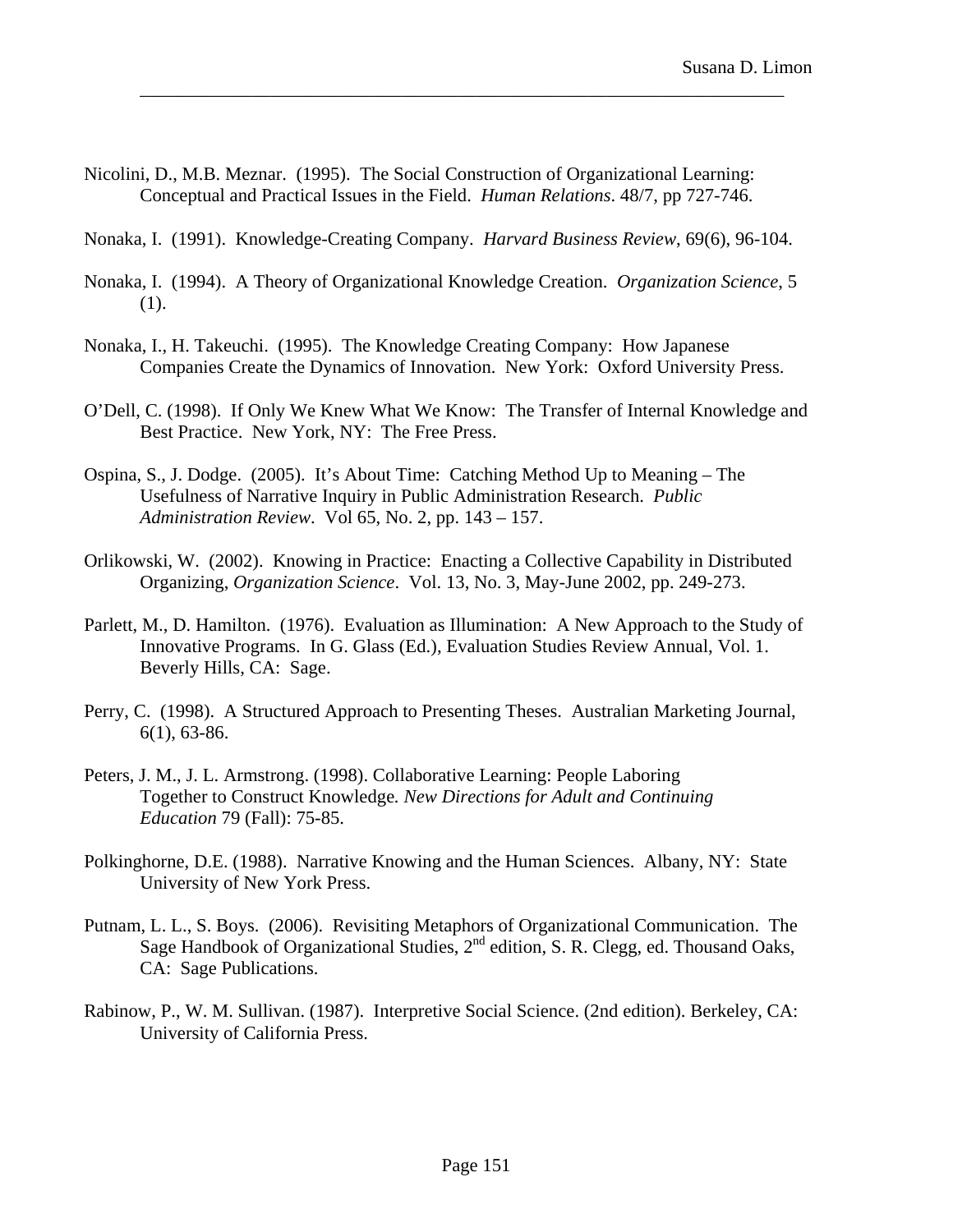Redding, J. C., R. F. Catanello. (1994). Strategic Readiness: The. Making of the Learning Organization. San Francisco, CA: Jossey-Bass.

- Reissner, S.C. (2005). Learning and Innovation: A Narrative Analysis. Journal of Organizational Change Management, Vol. 18, 5.
- Rhodes, C., A. D. Brown. (2005). Narrative, Organizations, and Research. International Journal of Management Reviews. Vol. 7, 3.
- Riessman, C. K. (1993). Narrative Analysis. Newbury Park, CA: Sage Publications.
- Rorty, R. (1991). Inquiry as Recontextualization: An Anti-dualist Account of Interpretation, in Objectivity, Relativism, and Truth. Philosophy Papers, Vol. 1. New York: Cambridge University Press.
- Ryle, G. (1949). The Concept of Mind. Chicago, IL: University of Chicago Press.
- Sallis, E., G. Jones. (2002) . Knowledge Management in Education: Enhancing Learning and Education. London: Kogan Page.
- Sanday, P.R. (1979). The Ethnographic Paradigm. Administrative Science Quarterly, volume 24.
- Scarborough, H., J. Swan. (1999). Case Studies in Knowledge Management. London, England: Institute of Personnel and Development.
- Scott, W. R. (1995). Institutions and Organizations. Thousand Oaks, CA: Sage Publications.
- Schank, R. C. (1990). Tell Me A Story: Narrative and Intelligence. Evanston, IL: Northwestern University Press.
- Schneekloth, L., R. Shibley. (1995). Placemaking: The Art and Practice of Building Communities. New York, NY: John Wiley & Sons.
- Schwartzman, H. (1993). Ethnography in Organizations. London: Sage Publications.
- Shrivastava, P. (1983). A Typology of Organizational Learning Systems*. Journal of Management Studies,* 20, 7-29.
- Simmons, A. (2001). The Story Factor: Inspiration, Influence, and Persuasion Through the Art of Storytelling. Perseus Books, Cambridge, MA.
- Sims, D. (1999). Organizational Learning as the Development of Stories. Organizational Learning and the Learning Organization. London: Sage Publications.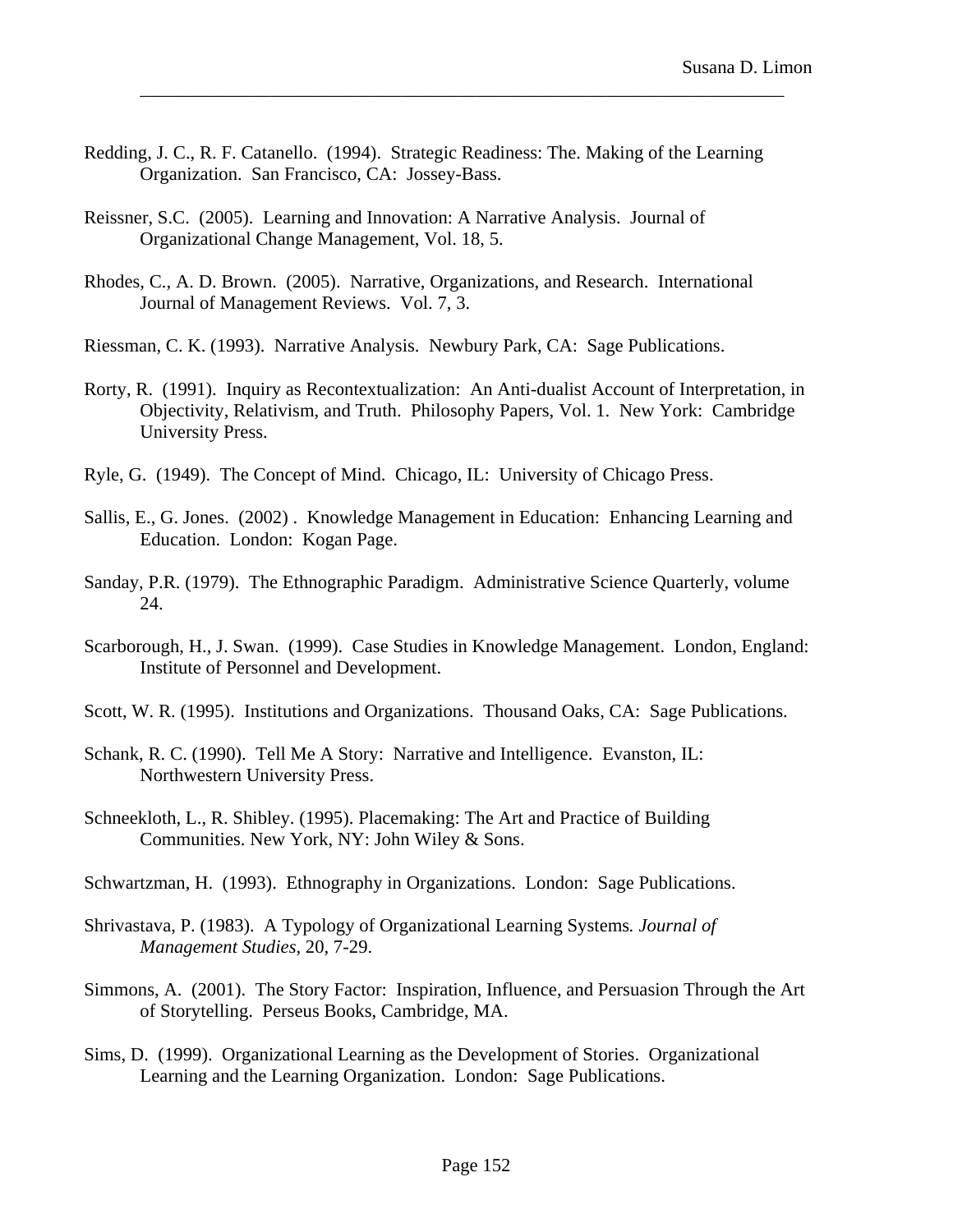- Social Services for the Community, White Paper. The Joining of Social Services for the Community: Lessons Learned from a Nonprofit Merger, October 15, 2005.
- Social Services for the Community, PowerPoint Presentation, March 2006. Social and Political Indicators.

- Spender, J. C. (1996). Making knowledge the basis of a dynamic theory of the firm*. Strategic Management Journal*. 17, 45-62.
- Spradley, J. P. (1980). Participant Observation. New York, NY: Holt, Rinehart & Winston.
- Stake, R. E. (1995). The Art of Case Study Research. Thousand Oaks: Sage Publications.
- Stein, H. (1952). Public Administration and Policy Development, A Case Book. New York, NY: Harcourt, Brace.
- Thompson, J.D., A. Tuden. (1959). Strategies, Structures and Processes of Organizational Decision. In: Thompson, J.D., Hammond, P.B., Hawkes, R.W., Junker, B.H. and Tuden, A. Comparative Studies in Administration. Pittsburgh, PA : University of Pittsburgh Press.
- Van Maanen, J. (1988). Tales of the Field: On Writing Ethnography. Chicago: University of Chicago Press.
- Waldo, D. (1984). The Administrative State,  $2^{nd}$  edition. New York, NY: Holmes & Meier.Weick, K. E. (1995). Sensemaking in Organizations. Thousand Oaks, CA: Sage Publications.
	- \_\_\_\_\_\_\_\_\_\_\_\_\_\_. (1998). Improvisation as a Mindset for Organizational Analysis. *Organization Science*, 1998, 9 (5), 543-555.
- Weick, K. E., F. Westley. (1996). Organizational Learning: Affirming an Oxymoron, in Handbook of Organization Studies. London: Sage Publications.
- Weiss, R. (1994). Learning From Strangers: The Art and Method of Qualitative Interview Studies. New York, NY: The Free Press.
- Wenger, E. (1998). Communities of Practice. New York: Cambridge University Press.
- White, J. (1999). Taking Language Seriously: The Narrative Foundations of Public Administration Research. Washington, DC: Georgetown University Press.
- Yanow, D. (2000). Seeing Organizational Learning: A Cultural View," *Organization,* 7/2, pp. 247-268.